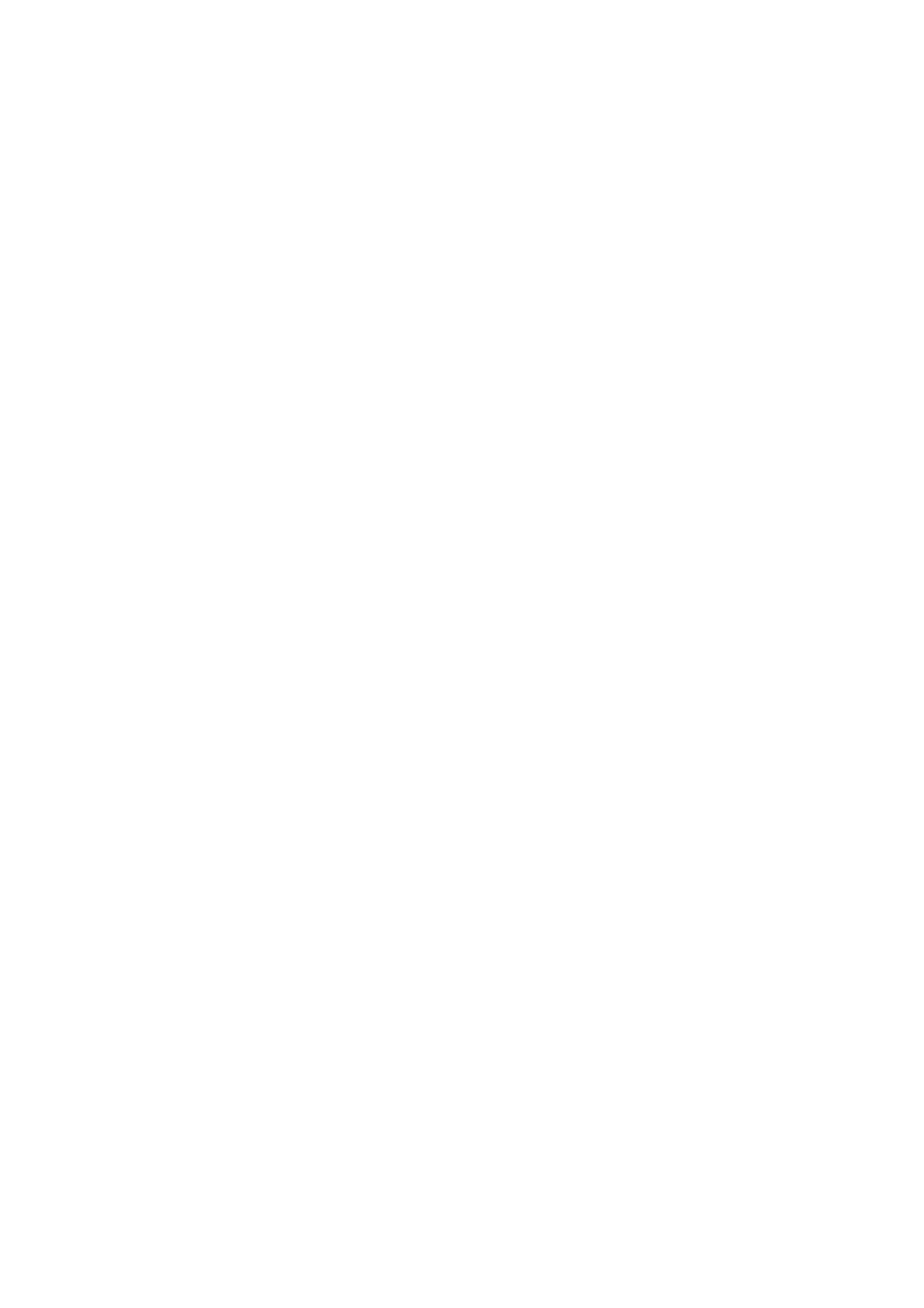### S T A T U T O R Y I N S T R U M E N T S

## **201\* No.**

## **INFRASTRUCTURE PLANNING**

## The Millbrook Gas Fired Generating Station Order 201[\*]

*Made - - - - [\*\*\*] 201\* Coming into force - - [\*\*\*] 201\** 

### **CONTENTS**

### PART 1 PRELIMINARY

- 1. Citation and commencement
- 2. Interpretation

### PART 2

### PRINCIPAL POWERS

- 3. Development consent etc. granted by the Order
- 4. Maintenance of authorised development
- 5. Operation of authorised development
- 6. Benefit of this Order
- 7. Consent to transfer benefit of the Order

### PART 3

### **STREETS**

- 8. Power to alter layout etc. of streets
- 9. Street works
- 10. Construction and maintenance of new or altered means of access
- 11. Temporary prohibition or restriction of use of streets
- 12. Stopping up of Streets
- 13. Access to works
- 14. Agreements with street authorities
- 15. Traffic Regulation

### PART 4

### SUPPLEMENTAL POWERS

- 16. Discharge of water
- 17. Authority to survey and investigate the land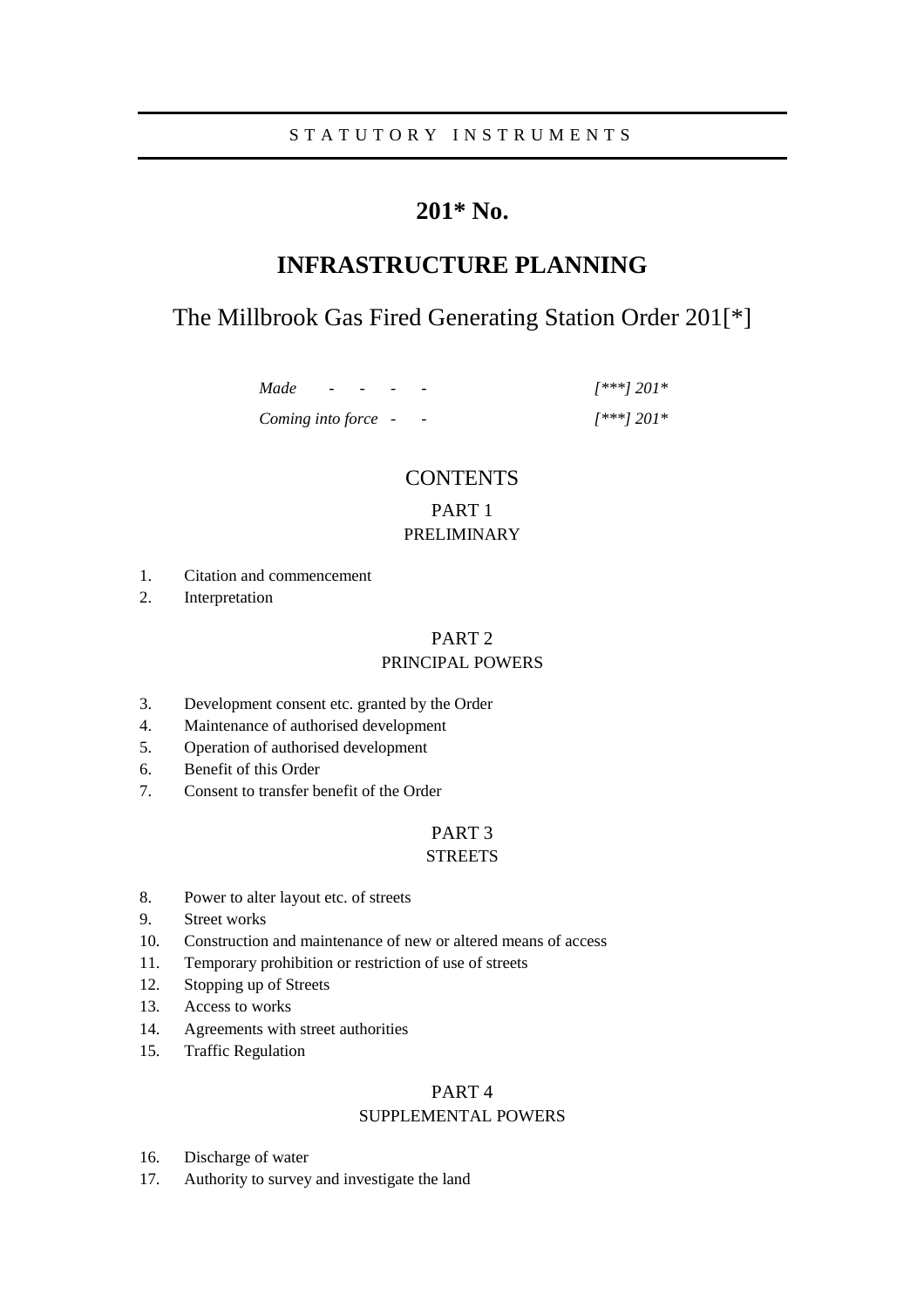### 18. Removal of human remains

### PART 5

### POWERS OF ACQUISITION

- 19. Compulsory acquisition of land
- 20. Statutory authority to override easements and other rights
- 21. Time limit for exercise of authority to acquire land compulsorily
- 22. Compulsory acquisition of rights etc.
- 23. Private rights
- 24. Application of the Compulsory Purchase (Vesting Declarations) Act 1981
- 25. Acquisition of subsoil only
- 26.Application Modification of Part 1 of the Compulsory Purchase Act 1965
- 27. Rights under or over streets
- 28. Temporary use of land for carrying out the authorised development
- 29. Temporary use of land for maintaining the authorised development
- 30. Statutory undertakers
- 31. Apparatus and rights of statutory undertakers in streets
- 32. Recovery of costs of new connections

### PART 6

### **OPERATIONS**

- 33. Felling or lopping of trees and removal of hedgerows
- 34. Railway and navigation undertakings

### PART 7

### MISCELLANEOUS AND GENERAL

- 3534. Application of landlord and tenant law
- 3635. Cases in which land is to be treated as not being operational land
- 3736. Defence to proceedings in respect of statutory nuisance
- 3837. Protective provisions
- 3938. Modifications to and amendments amendment of statutory provisions
- 4039. Certification of plans etc.
- 4440. Service of notices
- 4241. Procedure in relation to certain approvals
- 4342. Arbitration
- 43. Funding
- 44. Low Level Restoration Scheme

SCHEDULE 1 — AUTHORISED DEVELOPMENT

SCHEDULE 2 — REQUIREMENTS

 SCHEDULE 3 — STREETS SUBJECT TO PERMANENT AND TEMPORARY ALTERATION OF LAYOUT

- PART 1 PERMANENT ALTERATION OF LAYOUT
- PART 2 TEMPORARY ALTERATION OF LAYOUT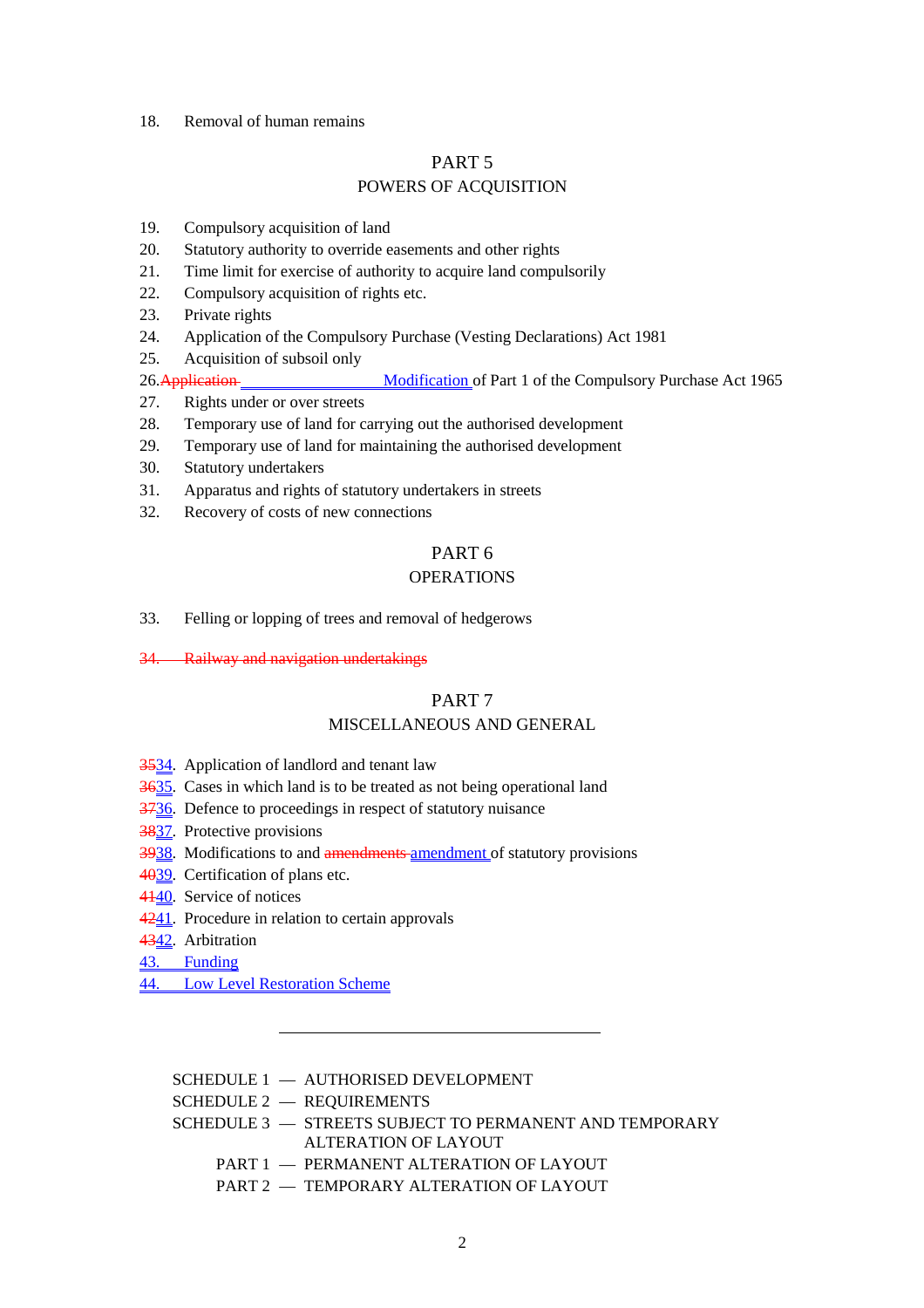|                       | SCHEDULE 4 - STREETS SUBJECT TO STREET WORKS                                                                                                                      |
|-----------------------|-------------------------------------------------------------------------------------------------------------------------------------------------------------------|
| SCHEDULE $5 -$ ACCESS |                                                                                                                                                                   |
|                       | PART 1 - THOSE PARTS OF THE ACCESSES TO BE MAINTAINED<br>AT THE PUBLIC EXPENSE                                                                                    |
|                       | PART 2 - THOSE PARTS OF THE ACCESSES TO BE MAINTAINED<br>BY THE STREET AUTHORITY                                                                                  |
|                       | <b>PART 3 - THOSE WORKS TO RESTORE TEMPORARY ACCESSES</b><br>WHICH WILL BE MAINTAINED BY THE STREET<br><b>AUTHORITY</b>                                           |
|                       | SCHEDULE 6 - TEMPORARY PROHIBITION OR RESTRICTION OF THE<br><b>USE OF STREETS</b>                                                                                 |
|                       | SCHEDULE 7 - STREETS TO BE STOPPED UP FOR WHICH A<br><b>SUBSTITUTE IS TO BE PROVIDED</b>                                                                          |
|                       | SCHEDULE 8 - MODIFICATION OF COMPENSATION AND<br><b>COMPULSORY PURCHASE ENACTMENTS FOR</b><br>CREATION OF NEW RIGHTS AND IMPOSITION OF NEW<br><b>RESTRICTIONS</b> |
|                       | SCHEDULE 9 - LAND OF WHICH TEMPORARY POSSESSION MAY BE<br><b>TAKEN</b>                                                                                            |
|                       | <b>SCHEDULE 10 - PROTECTIVE PROVISIONS</b>                                                                                                                        |
|                       | PART 1 - FOR THE PROTECTION OF ELECTRICITY, GAS, WATER<br>AND SEWERAGE UNDERTAKERS                                                                                |
|                       | PART 2 - FOR THE PROTECTION OF OPERATORS OF<br>ELECTRONIC COMMUNICATIONS CODE NETWORKS                                                                            |
|                       | PART 3 - FOR THE PROTECTION OF NATIONAL GRID                                                                                                                      |
|                       | PART 4 - FOR THE PROTECTION OF EPN                                                                                                                                |
|                       | PART 5 - FOR THE PROTECTION OF ANGLIAN WATER                                                                                                                      |
|                       | PART 6 - FOR THE PROTECTION OF NETWORK RAIL                                                                                                                       |
|                       | <b>PART 7PART 6 - FOR THE PROTECTION OF COVANTA ROOKERY SOUTH</b><br><b>LIMITED</b>                                                                               |
|                       | PART 7 - FOR THE PROTECTION OF NETWORK RAIL                                                                                                                       |
|                       | SCHEDULE 11 - MODIFICATIONS TO AND AMENDMENTS OF THE<br>ROOKERY SOUTH (RESOURCE RECOVERY FACILITY)<br><b>ORDER 2011</b>                                           |
|                       | SCHEDULE 12 - PROCEDURE FOR DISCHARGE OF REQUIREMENTS                                                                                                             |
|                       | <b>SCHEDULE 13 - ARBITRATION RULES</b>                                                                                                                            |
|                       | <b>SCHEDULE 14 - DOCUMENTS AND PLANS TO BE CERTIFIED</b>                                                                                                          |

An application under section 37 (applications for orders granting development consent) of the Planning Act 2008(a) (the "2008 Act") has been made to the Secretary of State for an order granting development consent.

The application has been examined by a  $\frac{1}{2}$  [single appointed person $\frac{1}{2}$  appointed by the Secretary of State pursuant to Chapter 3 <u>(the single appointed person procedure)</u> of Part 6 of the 2008 Act and carried out in accordance with Chapter 4 of Part 6 of the 2008 Act and the Infrastructure Planning (Examination Procedure) Rules  $2010(b)$ . The  $\frac{1}{2}$  single appointed person $\frac{1}{2}$  has submitted a report

<sup>(</sup>**a**) 2008 c.29: The relevant provisions of the 2008 Act are amended by Chapter 6 of Part 6 of, and schedule 13 to, the Localism Act 2011 (c. 20) and by sections 22-27 of the Growth and Infrastructure Act 2013 (c. 27). Transitional provisions are contained in S.I. 2013/1124.

<sup>(</sup>**b**) S.I. 2010/103, amended by S.I. 2012/635.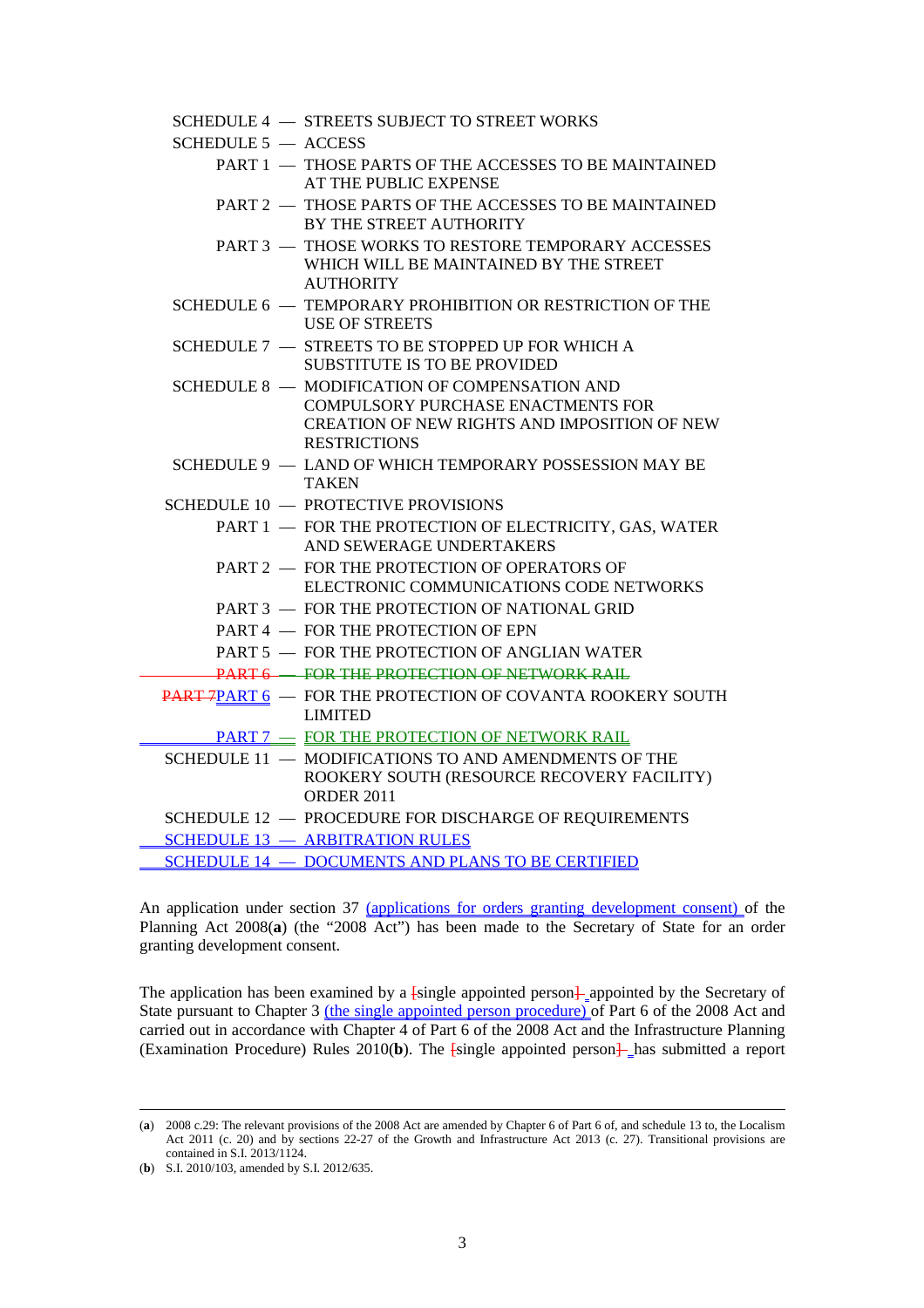and recommendation to the Secretary of State under section 83 (single appointed person to examine and report on application) of the 2008 Act(**a**).

The Secretary of State—has considered the report and recommendation of the Examining Authority, has taken into account the environmental information in accordance with regulation 3 of the Infrastructure Planning (Environmental Impact Assessment) Regulations 2009(**b**) and has had regard to the documents and matters referred to in section 104(2) (decisions in cases where national policy statement has effect) of the 2008 Act.

The Secretary of State, having decided the application, has determined to make an order giving effect to the proposals comprised in the application on terms that in the opinion of the Secretary of State are not materially different from those proposed in the application.

In accordance with section 127 (statutory undertakers' land) of the 2008 Act (**c**), the Secretary of State has applied the relevant tests and is satisfied that they have been met.

Accordingly, the Secretary of State, in exercise of the powers in sections 114, 115, and 120 (grant or refusal of development consent order), 115 (development for which development consent may be granted), and 120 (what may be included in order granting development consent) of the 2008 Act, makes the following Order—

<sup>(</sup>**a**) 2008 c.29. Section 83 was amended by paragraphs 35(2) and 35(3) of schedule 13(1) and paragraph 1 of Part 20 of section 25(20) to the Localism Act 2011 (c.20).

<sup>(</sup>**b**) S.I. 2009/2263. Regulation 3 was amended by S.I. 2012/635 and S.I. 2012/787. S.I 2009/2263 was revoked by S.I. 2017/572, but continues to apply to this application for development consent by virtue of transitional provisions contained in Regulation 37(2) of that instrument.

<sup>(</sup>c)  $2008(\text{c.29})$ , Section 127 was amended by sections 23, (2)(a), 23(2)(b) and 23(2)(c) of the Growth and Infrastructure Act 2013 (c.27) and by paragraphs 64(1) and (2) of Schedule 13(1) and paragraph 1 of Schedule 25 to the Localism Act 2011  $(c.20)$ .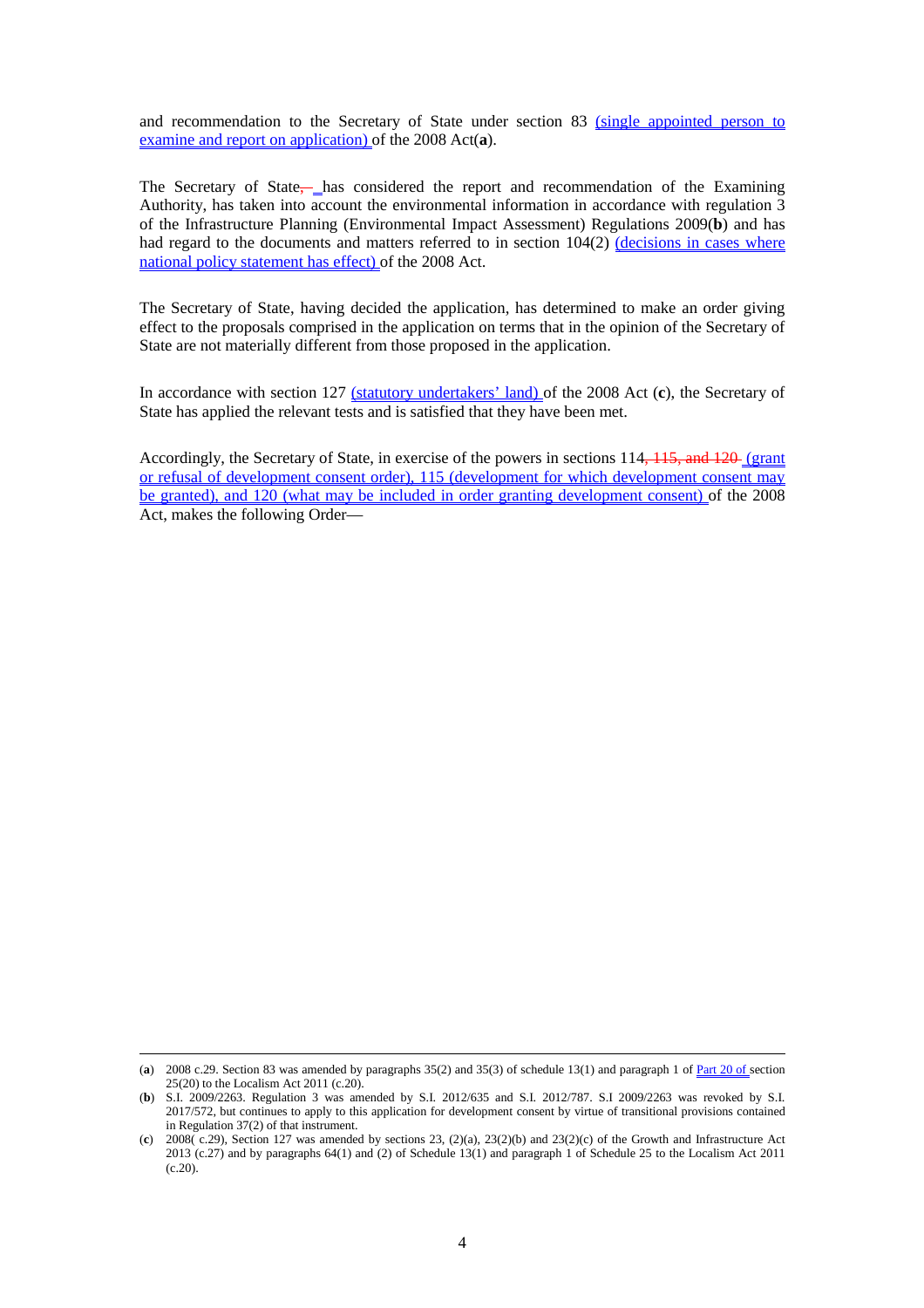### PART 1

### PRELIMINARY

#### **Citation and commencement**

**1.** This Order may be cited as the Millbrook Gas Fired Generating Station Order 201\* and comes into force on [X] 201[X].

### **Interpretation**

<u>.</u>

**2.**—(1) In this Order—

"the 1961 Act" means the Land Compensation Act 1961(**a**);

"the 1965 Act" means the Compulsory Purchase Act 1965(**b**);

 $(a)$  1961 c.33. Sec Tribunal and Miscellaneous Amendments) Order 2009/1307; Sections 2 and 3 were repealed by paragraph 38 of Schedule 1 to the Transfer of Tribunal Functions (Lands Tribunal and Miscellaneous Amendments) Order 2009/1307; Section 4 was amended by paragraphs  $39(a)$ , (b) and (c) of Schedule Miscellaneous Amendments) Order 2009/1307. There are other amendments to the 1961 Act which are not relevant to this

<sup>(</sup>**b**) 1965 c.56. Section 1 ertime 1 and 1 mart 1 and 1965 and the Schedule 6 and part 1 of Schedule 6 and part 14(2) of Schedule 4 to the A  $\frac{13(1)(a)}{13(1)}$  of Sch and paragraph 1 of Schedule 10 to the Courts Act 2003, (c.39); Sections 2, 7, 9, 14, 21, 22, 24 26, 28 and 30, paragraph 2 of Schedule 2 and paragraphs 2(3) and 7(2) of Schedule 4 were amended by section 9(3) and paragraph 5 of Schedule 3 to the Gas Act 1986 (c.44), section 245(4) of the Town and Country Planning Act 1990 (c.8), section 151(5) of and paragraph 2(1) of Schedule 18 to the Water Act 1989 (c.15), section 13(2) of the Local Government (Miscellaneous Provisions) Act 1976 (c.57), section 7(1)(b) of the Compulsory Purchase (Vesting Declarations) Act 1981 (c.66), section 30(1) of the Acquisition of Land Act 1981 (c.67) and section 129 of the Local Government Act 1972 (c.70), sections 39 and 40 and paragraphs 11(1) to Schedule 5 and paragraph 1 to Schedule 4 of the Forestry Act 1967 (c.10), section 49(7)(i) of the Agriculture Act 1967 (c.22), section 15 of the Greater London Council (General Powers) Act 1967 (c.xx), and section 60(1) of the Post Office Act 1969 (c.48), sections 120(3), 124(2) and 273(1) of the Local Government Act 1972 (c.70), article 4 of S.I. 1978/829, article 3 of S.I. 1978/1125 and Part I of Schedule 6 to the New Towns Act 1981 (c.64), with section 129 words of enactment omitted under authority of section 3 of the Statute Law Revision Act 1948 (c.62); Sections 2, 7, 9, 14, 21, 22, 26, 28 and 32 were amended by sections 120(3), 124(2), and 273(1) of the Local Government Act 1972 (c.70), article 4 of S.I. 1978/829, article 3 of S.I. 1978/1125, Schedule 6 Part I of the New Towns Act 1981 (c.64), sections 6, 37(4)(5), 38, and paragraphs 2(2) and 15(9) of Schedule 2 and paragraphs 3(1), 5(1) and 8 of Schedule 5 to the Channel Tunnel Act 1987 (c.53), sections 2(2), and paragraph 1 of Schedule 2 Part II and paragraph 1(8) of Schedule 3 to the Dartford-Thurrock Crossing Act 1988 (c.20), section 10(1) and paragraph 6 of Schedule 3 Part I to the Electricity Act 1989  $(c.29)$ , sections 151(5), 151(6), 155(3)–(7) of and paragraphs 2(2)(3)–(8) of Schedule 18 and paragraphs  $6(1)(a)$  of Schedule 20 to the Water Act 1989 (c.15), section 10(1) of and paragraphs 7-13 of Schedule 3 Part I to the Electricity Act 1989 (c.29), and extended by paragraph 16(1) of Schedule 2 to the Telecommunications Act 1984 (c.12); Section 3 was amended by paragraph 3 of Schedule 15(1) to the Planning and Compensation Act 1991 (c.34); Section 4 was amended by s182(1) of the Housing and Planning Act 2016 (c.22); Section 4A was inserted by s202(1) of the Housing and Planning Act 2016 (c.22); Section 5 was amended by section 65 of the Planning and Compensation Act 1991 (c.34) and paragraph 60 of Schedule 1 to the Transfer of Tribunal Functions (Lands Tribunal and Miscellaneous Amendments) Order 2009/1307; Section 6 was amended by paragraph 61 of Schedule 1 to the Transfer of Tribunal Functions (Lands Tribunal and Miscellaneous Amendments) Order 2009/1307; Section 7 was also extended by section 237(4)(a) of the Town and Country Planning Act 1990 (c.8), and by section 78(2)(a), and paragraph 5(4) of Schedule 10 to the Housing Act 1988 (c.50); Section 8 was amended by paragraphs 62(b) and (c) of Schedule 1 to the Transfer of Tribunal Functions (Lands Tribunal and Miscellaneous Amendments) Order 2009/1307 and paragraph 2 of Schedule 17(1) to the Housing and Planning Act 2016 (c.22); Section 9 was also amended by section 1(1) of and Schedule 1 to the Statute Law (Repeals) Act 1973 (c.39), section 52(10)(a) of the Land Compensation Act 1973 (c.26), section 13(3) and paragraphs 4 and 5 to Schedule 3 of the Agriculture (Miscellaneous Provisions) Act 1968 (c. 34), section 146(1) of the Town and Country Planning Act (c.8) and by section 54(7) of the Land Compensation Act (c.26); Section 10 was amended by paragraph 63 of Schedule 1 to the Transfer of Tribunal Functions (Lands Tribunal and Miscellaneous Amendments) Order 2009/1307 and paragraphs 13(2)(a) and (b) of Schedule 2 to the Planning (Consequential Provisions) Act 1990 (c.11); Section 11 was amended by s186(2)(a)(i), s186(2)(a)(ii), s186(2) (b), s187(2), s188 and paragraph 6 of Schedule 14 to the Housing and Planning Act 2016 (c.22), paragraphs 14(3)(a) and (b) of Schedule 4 to the Acquisition of Land Act 1981 (c.67), paragraph 12(1) of Schedule 5 to the Church of England (Miscellaneous Provisions) Measure 2006 No.1, and paragraph 64 of Schedule 1 to the Transfer of Tribunal Functions (Lands Tribunal and Miscellaneous Amendments) Order 2009/1307; Section 11A was added by s186(3) Housing and Planning Act 2016 (c.22); Section 11B was added by s187(3) of the Housing and Planning Act 2016 (c.22); Section 116 to the Housing and Planning (c.22); Section 12(6) was amended by paragraph 4 of Schedule 16 to the Housing and Planning Act 2016 (c.22); Section 13 was amended by section 139 (5), (6), (7), (8), (9), paragraph 28(2) of Schedule 13 and paragraph 1 of Schedule 23(3) to the Tribunals, Courts and Enforcement Act 2007 (c. 15); Section 15 was amended by paragraph 65 of Schedule 1 to the Transfer of Tribunal Functions (Lands Tribunal and Miscellaneous Amendments) Order 2009/1307; Section 16 was amended by paragraph 66 of Schedule 1 to the Transfer of Tribunal Functions (Lands Tribunal and Miscellaneous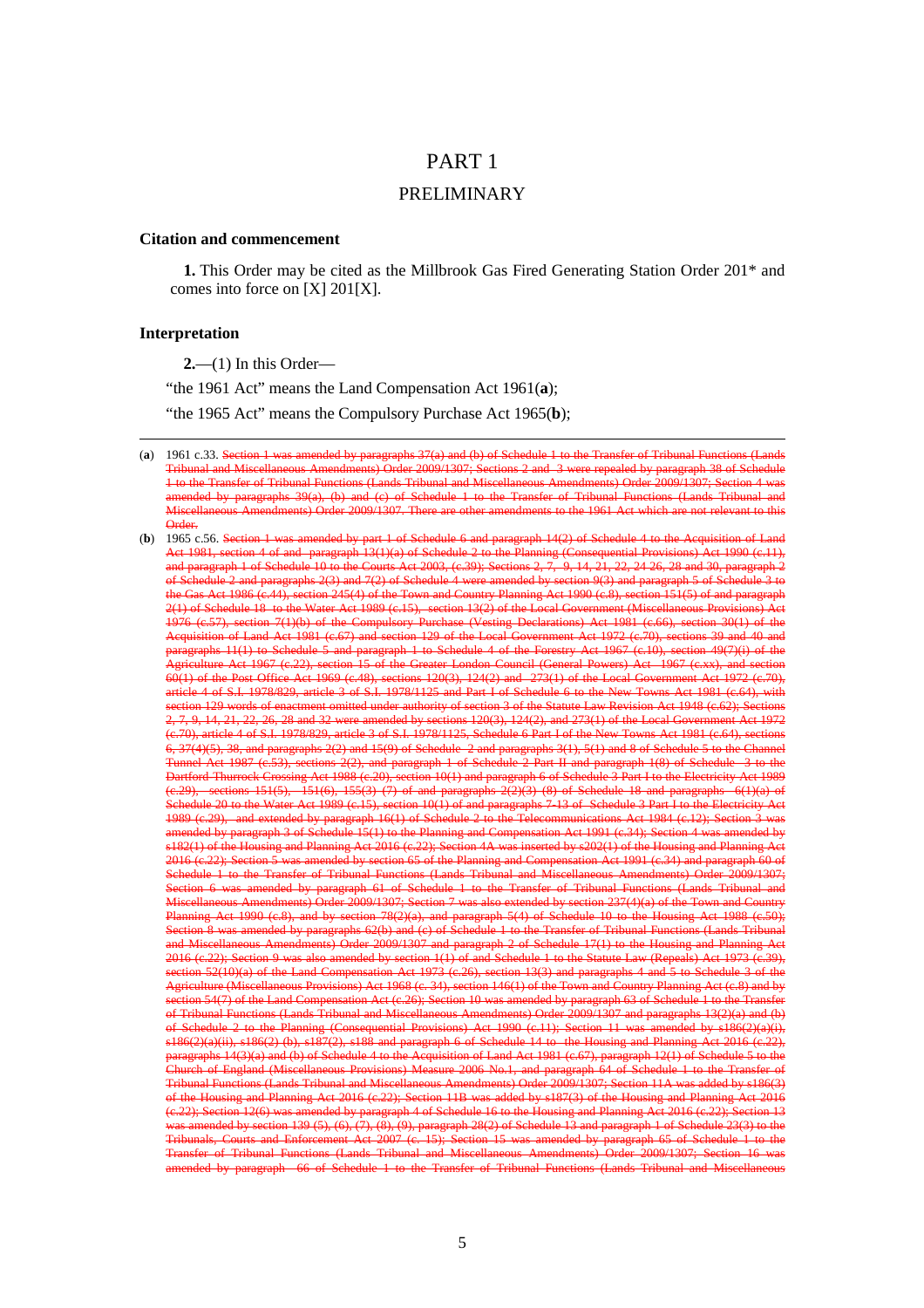"the 1980 Act" means the Highways Act 1980(**a**); "the 1984 Act" means the Road Traffic Regulation Act 1984(**b**); "the 1990 Act" means the Town and Country Planning Act 1990(**c**); "the 1991 Act" means the New Roads and Street Works Act 1991(**d**);

Amendments) Order 2009/1307; Section 17 was amended by paragraph 67 of Schedule 1 to the Transfer of Tribunal Functions (Lands Tribunal and Miscellaneous Amendments) Order 2009/1307; Section 18 was amended by paragraph 68 of Schedule 1 to the Transfer of Tribunal Functions (Lands Tribunal and Miscellaneous Amendments) Order 2009/1307; Section 19 was amended by paragraph 69 of Schedule 1 to the Transfer of Tribunal Functions (Lands Tribunal and Miscellaneous Amendments) Order 2009/1307; Section 20 was amended by paragraph 4 of Schedule 15(I) to the Planning and Compensation Act 1991 (c. 34) and paragraph 70 of Schedule 1 to the Transfer of Functions (Lands Tribunal and Miscellaneous Amendments) Order 2009/1307; Section 22 was also modified by paragraphs 4 and 5 of Schedule 3 to the Agriculture (Miscellaneous Provisions) Act 1968 (c.34), and excluded by section 10(3) of the Compulsory Purchase (Vesting Declarations) Act 1981 (c.66); Section 23 was amended by paragraph 4(1) of Schedule 11(2) to the Constitutional Reform Act 2005 c.4; Section 24 was also amended by s17(2)(3) and Schedule 2 to the Rentcharges Act 1977 (c.30); Section 25 was amended by paragraph 4(1) of Schedule 11(2) to the Constitutional Reform Act 2005 c.4. and s1(1) and Part IX of Schedule 1 to the Statute Law (Repeals) Act (c.39); Section 26 was also amended by section 13(3) and paragraphs 4 and 5 of Schedule 3 to the Agriculture (Miscellaneous Provisions) Act 1968 (c.34); Section 27 was repealed by article 3 and Schedule 1 to S.I. 1990/776; Section 29 was repealed by paragraph 1 of Schedule 23(3) to the Courts and Enforcement Act 2007 (c.15); Section 30 was also amended by section 34(1) and paragraph 14(4) of Schedule 4 to the Acquisition of Land Act 1981 (c.67); Section 31 was amended by s34(1) and paragraph 14(5) of Schedule 4 to the Acquisition of Land Act 1981 (c.67), paragraph 19(b) of Schedule 15(II) to the Planning and Compensation Act 1991 (c.34) and paragraph 12(2) of Schedule 5 to the Church of England (Miscellaneous Provisions) Measure 2006 No.1; Section 32 was also amended by section 34(1), and paragraph 14(6) of Schedule 4 to the Acquisition of Land Act 1981 (c.67); Paragraph 10 of Schedule 1 was amended by Schedule 9(3), Schedule 3 Part II paragraph 5 of the Gas Act 1986 (c.44), sections 10 and 14(4) of the Land Commission Act 1967 (c. 1), section 28(4) and Schedule 3 paragraph 3 of the Courts Act 1971 (c. 23), sections 47(6) and 52(2) of the Highways Act 1971 (c. 41), section 10(1) and Schedule 3 paragraphs 6-13 of the Electricity Act 1989 (c.29), section 78(2)(b) and Schedule 10 Part III paragraph 20-23 of the Housing Act 1988 (c.50), section 578 of the Housing Act 1985 (c.68), section 37(4) of the Land Drainage Act 1976 (c. 70), sections 6(2)(4)(6)(7) and 27, Schedule 4 Part II and Schedule 7 paragraph 5(5) of the Development of Rural Wales Act 1976 (c.75), article 4 of S.I. 1978/268, section 250 and Schedule 19 of the Highways Act 1980 (c.66), section 245(4) of the Town and Country Planning Act 1990 (c. 8), section 151(5) and Schedule 18 paragraph 2(1) (with sections 58(7), 101(1), 141(6), 160(1)(2)(4), 163, 189(4)-(10), 190, 193(1), Schedule 26 paragraphs 3(1)(2), 17, 40(4), 57(6), 58) of the Water Act 1989 (c.15), section 13(2) of the Local Government (Miscellaneous Provisions) Act 1976 (c.57), section 7(1)(b) of the Compulsory Purchase (Vesting Declarations) Act 1981 (c.66), section 30(1) of the Acquisition of Land Act 1981 (c.67), and section 129 of the Local Government Act 1972 (c. 70) Words of enactment omitted under authority of section 3 of the Statute Law Revision Act 1948 (c. 62) and modified by section 13(3), Schedule 3 paragraphs 4 and 5 of Agriculture (Miscellaneous Provisions) Act 1968 (c. 34); Paragraph 2 of Schedule 2 was modified by section 13(3) and paragraphs 4 and 5 of Schedule 3 to the Agriculture (Miscellaneous Provisions) Act 1968 (c. 34), section 10(2) of the Compulsory Purchase (Vesting Declarations) Act 1981 (c.66), paragraph 14 of Schedule 3A to the Town and Country Planning Act 1968 (c. 72) and Schedule 2, Appendix A to the Land Commission (Dissolution) Act 1971 (c. 18); Paragraph 13 of Schedule 2A was amended by paragraph 3 of Schedule 17(1) to the Housing and Planning Act 2016 (c.22). There are other amendments to the 1965 Act which are not relevant to this Order.

- (**a**) 1980 c.66.  $\frac{S}{S}$ Schedule 2 to, the Town and Country Planning Act 1990 (c.8), by sections 3 and 19 of, and paragraph 9 of Schedule 3 to, the Dartford-Thurrock Crossing Act 1988 (c.20), s35, and by paragraphs 7(1) and 10(1) of Schedule 4 to the Channel Tunnel Act 1987 (c.53), and extended by sections 58(7), 101(1), 141(6), 160(1)(2)(4), 163, 189(4)–(10), 190, 193(1) of, and paragraph 1(2)(xxv)(8) of Schedule 25 and paragraphs 3(1)(2), 17, 40(4), 57(6), and 58 of Schedule 26 to, the Water Act 1989 (c.15), and by s112(1)(3) of, and paragraph 2(4)(d)(6)(9) of Schedule 16, paragraphs 33 and 35(1) of Schedule 17 to, and paragraph  $2(1)(x)$  of Schedule 7 and paragrap to, the Gas Act 1986 (c.44). There are other amendments to the 1980 Act which are not relevant to this Order.
- (**b**) 1984 c.27.

- $(c)$  1990 c.8. **S** and 3(3) of Schedule2 to the Growth and Infrastructure Act 2013 (c. 27), sections 33(2), 33(3), 33(4) and 34(5) of the Greater London Authority Act 2007 (c. 24), and by sections 174(2)(a), 174(2)(b) and 174(2)(c) of the Planning Act 2008 (c. 29); Section 264 was amended by paragraph 54 of Schedule 1 to the Water Consolidation (Consequential Provisions) Act 1991 (c. 60), paragraph 9 of Schedule 3(1) to the British Waterways Board (Transfer of Functions) Order 2012/1659, paragraph 14 of Schedule 1(1) to the Transport for London (Consequential Provisions) Order 2003/1615, paragraphs 20(a) and 20(b) of Schedule 12 to the Localism Act 2011 (c. 20), paragraph 18 of Schedule 4(2) to the Infrastructure Act 2015 (c. 7) , and by paragraph 13(a)(i) of Schedule 1(III) to the Transport Act 2000 (Consequential Amendments) Order 2011/4050. There are other amendments to the 1990 Act which are not relevant to this order.
- (**d**) 1991 c.22. Section 48 was amended by section 124(2) of the Local Transport Act paragraphs 117(a) and 117(b) of Schedule 1(2) to the Infrastructure Act 2015 (c.7); Section 50 was amended by section 124(3) of the Local Transport Act 2008 (c.26); Section 51 was amended by paragraph 1 of Schedule 1 to the Traffic Management Act 2004 (c.18); Section 54 was amended by the transitional provisions specified in article 6(1)-(3) and (5) of SI 2007/3174 and by section 49(1) and paragraph 1 of Schedule 1 to the Traffic Management Act 2004 (c. 18); Section 55 was amended by section 51(9) and paragraph 1 of Schedule 1 to the Traffic Management Act 2004 (c.18), and subject to transitional provisions specified in article 6(4) and (5) of SI 2007/3174 by section 49(2) of the Traffic Management Act 2004 (c.18); Section 56 was amended by paragraph 1 of Schedule 1 to the Traffic Management Act 2004 (c. 18), and amended subject to transitional provisions specified in article 5 of SI 2007/ $\Delta ct$  2007/3174 by section 56.4 was inserted subject to transitional provision Management Act 2004 (c.18); Section 56A was inserted subject to transitional provisions specified in article 4 of SI  $2007/\overline{1890}$ and article 5 of SI 2007/3174 by Section 44 of the Traffic Management Act  $2004$  (c.18);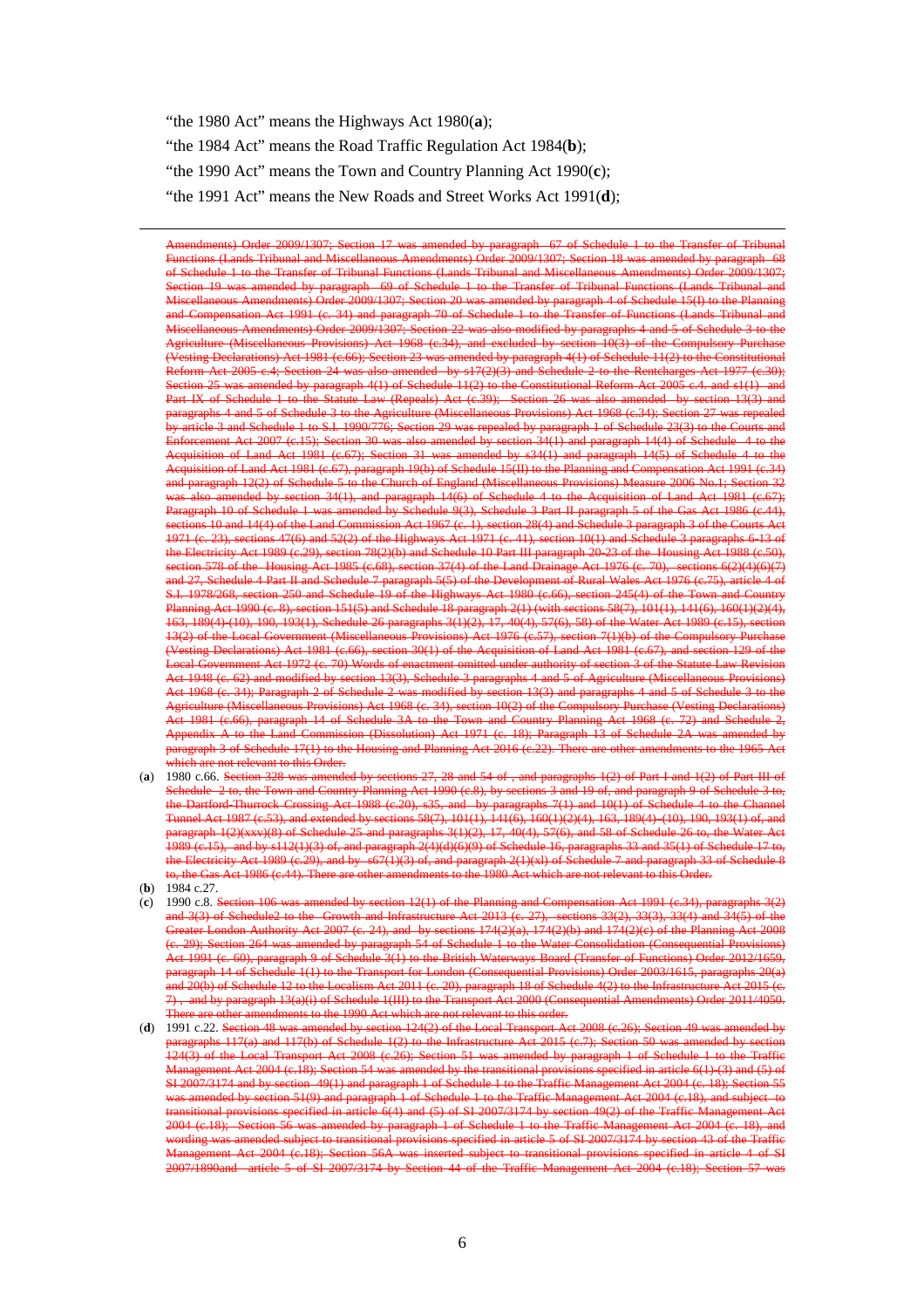"the 2008 Act" means the Planning Act 2008(**a**);

<u>.</u>

"the access road visibility splay" means the visibility splay shown hatched in purple on the access road visibility splay plan with drawing reference 31116/2001/011 contained in the outline construction traffic management plan which is contained in appendix 12.4 of the environmental statement;;

"access road visibility splay plan" means the plan identified in Table 11 of Schedule 14 (documents and plans to be certified) to this Order and which is certified by the Secretary of State as the access road visibility splay plan for the purposes of this Order;

"address" includes any number or address used for the purposes of electronic transmission;

"apparatus" has the same meaning as in Part 3 (street works in England and Wales) of the 1991 Act;

"authorised development" means the development described in Schedule 1 (authorised development) which is development within the meaning of section 32 (meaning of "development") of the 2008 Act;

(**a**) 2008 c.29. Section 14 was amended by article 2(2) of the Infrastructure Planning (Waste Water Transfer and Storage) Order 2012/1645 and by articles 2(2)(a) and 2(2)(b) of the Infrastructure Planning (Radioactive Waste Geological Disposal Facilities) Order 2015/949; Section 74 was amended by Localism Act 2011 (c. 20) Schedule 25(20) paragraph 1 and Localism Act 2011 (c. 20) Schedule 13(1) paragraph 29(3); Section 83 was amended by paragraphs 35(2) and 35(3) of schedule 13(1) and paragraph 1 of section 25(20) to the Localism Act 2011 (c.20); Section 103 was amended by paragraph 48(4) of Schedule 13(1) and paragraph 1 of Schedule 25(20) to the Localism Act 2011 (c.20); Section 104 was amended by paragraphs 49(2),(3)(a),(3)(b), (3)(c), (4), (5)(a), (5)(b), (6) and (7) of Schedule 13(1) to the Localism Act 2011 (c.20) , and by section 58(5) of the Marine and Coastal Access Act 2009 (c.23); Section 114 was amended by paragraphs 55(2)(a), (2)(b) and (3) of Schedule 13(1) to the Localism Act 2011 (c.20); Section 115 was amended by paragraph 1 of Schedule 25(20) to the Localism Act 2011 (c.20), sections 160(2), (3), (4), (5), and (6) of the Housing and Planning Act 2016 (c.22); Section 120 was amended by section 140 and paragraph 60(2) and (3) of Schedule 13(1) to the Localism Act 2011 (c.20); Section 122 was amended by paragraph 62 of Schedule 13(1) to the Localism Act 2011 (c.20); Section 125 was amended by  $\frac{1}{2}$  and Planning Act 2016 23(2)(b) and 23(2)(c) of the Growth and Infrastructure Act 2013, (c. 27) and by paragraph 64(2) of Schedule 13(1) to the Localism Act 2011 (c.20); Section 134 was amended by 142(2)(a) and (3) and paragraph 1 of Schedule 25(21) to the Localism Act 2011 (c.20), and paragraphs 6(1)(a) and 6(1)(b) of Schedule 1 to the Housing and Planning Act 2016 (Compulsory Purchase) (Corresponding Amendments) Regulations 2017/16; Section 138 was amended by sections 23(4)(a), 23(4)(b) and 23(4)(c) of the Growth of Infrastructure Act 2013 (c.27); Section 152 was amended by paragraph 293 of Schedule 1 to the Transfer of Tribunal Functions (Lands Tribunal and Miscellaneous Amendments) Order 2009/1307; was amended by paragraph 4(3) of Schedule 8(1) to the Marine and Coastal Access Act 2009 (c.23 paragraphs 41(3)(b) of  $\overline{S}$ chedule 4(1) to the Legal Aid, Sentencing and Aid, Sentencing Aid, Sentencing A n<br>Bummary Conviction) Regulations 2015/664.

amended by section 52(3) and paragraph 1 of Schedule 1 to the Traffic Management Act 2004 (c. 18); Section 58 was amended subject to transitional provisions specified in article 7 of SI 2007/3174and article 6 of SI 2007/1890 by the Traffic Management Act 2004 (c.18) and amended by paragraph 1 of Schedule 1 to the Traffic Management Act 2004 (c.18); Section 58A was inserted subject to transitional provisions specified in article 7 in SI 2007/1890and article 8 in 2007/3174 tion 52(1) of the Traffic Managent Act 2004 (c.18); Section 60 was amended by paragraph 1 of Schedule 1 to the Traffic Management Act 2004 (c.18); Section 63 was amended by paragraph 118 of Schedule 1(2) to the Infrastructure Act 2015 (c.7); Section 64 was amended by section 52(4) of the Traffic Management Act 2004 (c. 18) and by paragraph 12 of Schedule 7 to the Road Traffic Act 1991 (c.40); Section 65 was amended by paragraph 1 of Schedule 1 to the Traffic Management Act 2004 (c.18); Section 66 was amended by paragraph 1 of Schedule 1 to the Traffic Management Act 2004 (c.18); Section 67 was amended by paragraph 1 of Schedule 1 to the Traffic Management Act 2004 (c.18); Section 68 was amended by paragraph 1 of Schedule 1 to the Traffic Management Act 2004 (c.18); Section 69 was amended by paragraph 1 of Schedule 1 to the Traffic Management Act 2004 (c.18); Section 70 was amended subject to transitional provisions specified in article 9 in SI 2007/3174 by section 54 of the Traffic Management Act 2004 (c.18) by section 40(3) of that same Act, and by regulation 17(2) of Street Works (Registers, Notices, Directions and Designations) (England) Regulations 2007/1951; Section 71 was amended by paragraph 1 of Schedule 1 to the Traffic Management Act 2004 (c.18); Section 73F was added by section 59 of Traffic Management Act 2004 (c.18); Section 74 was amended by sections 256(2), (3)(a), (3)(b), (4), (5), (6) and (7) of the Transport Act 2000 (c.38), sections 40(4) and 52(5) of the Traffic Management Act 2004 (c.18) and by paragraph 119 of Schedule 1(2) to the Infrastructure Act 2005 (c.7); Section 74A was amended by section 255(1) of the Transport Act 2000 (c.38), section 40(4) of the Traffic Management Act 2004 (c.18) and by paragraphs 120(2) and 120(3) of Schedule 1(20 to the Infrastructure Act 2015 (c.7); Section 74B was amended by section 255(1) of the Transport Act 2000 (c.38); Section 79 was amended by paragraph 1 of Schedule 1 to the Traffic Management Act 2004 (c.18); Section 83 was amended by paragraph 1 of Schedule 1 to the Traffic Management Act 2004 (c.18); Section 86 was added by paragraph 121 of Schedule 1(2) to the Infrastructure Act 2015 (c.7); Section 88 was amended by sections 52(6) and 40(5) of the Traffic Management Act 2004 (c.18); Section 89 was amended by section 52(7) of the Traffic Management Act 2004 (c.18) and by paragraph 57(1) of Schedule 1 to the Water Consolidation (Consequential Provisions) Act 1991 (c.60); Section 92 was amended by paragraph 1 of Schedule 1 to the Traffic Management Act 2004 (c.18); Section 93 was amended by section 49(3) of the Traffic Management Act 2004 (c.18); Section 95A was inserted subject to transitional provisions specified in article 3 of SI 2007/1890 and article 3 of SI 2007/3174 by section 41(1) of the Traffic Management Act 2004 (c.18); Section 106 was amended by section 41(2) of the Traffic Management Act 2004 (c.18) and by paragraph 122 of Schedule 1(2) of the Infrastructure Act 2015 (c.7). There are other amendments to the 1991 Act which are not relevant to this Order.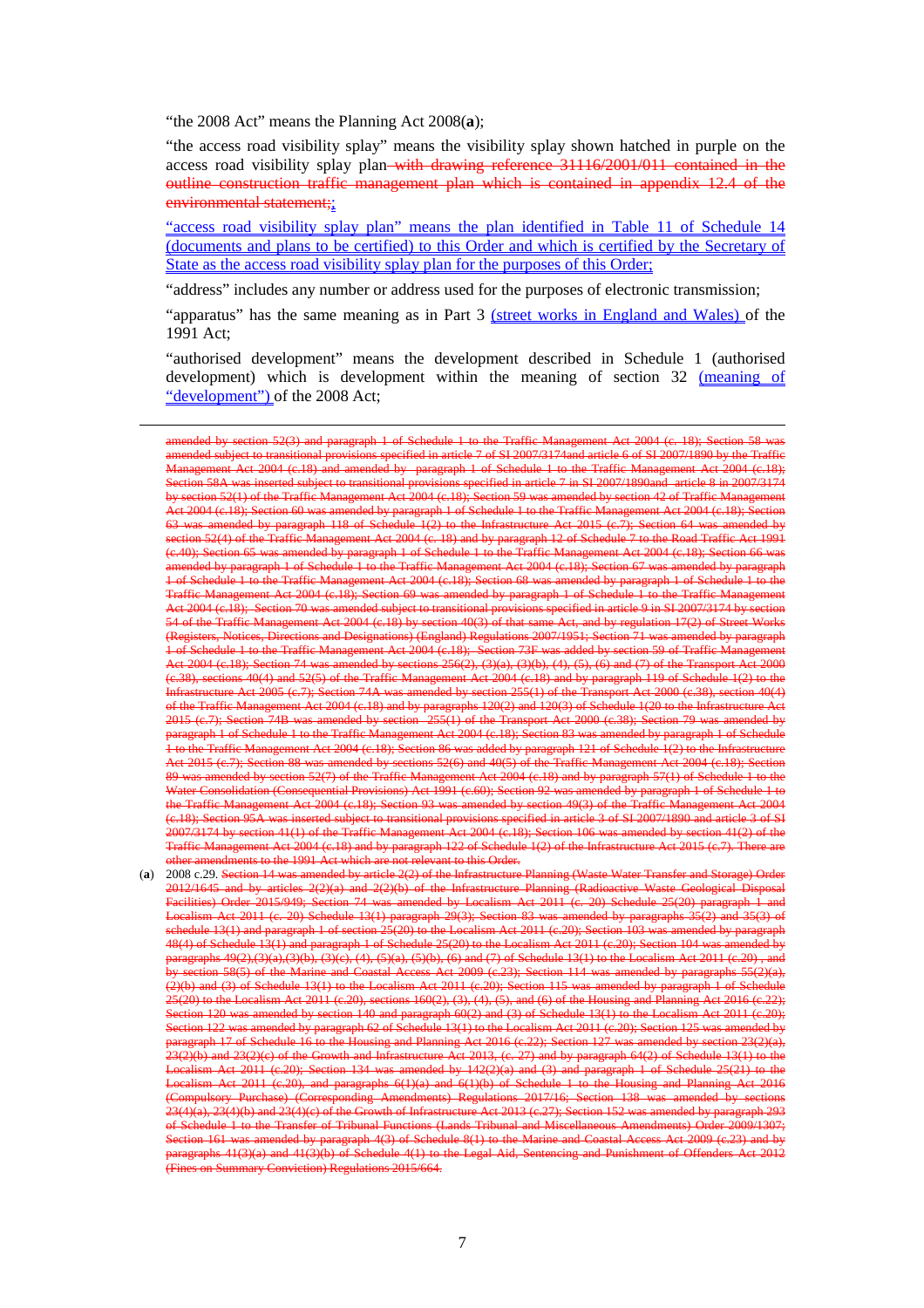"book of reference" means the book of reference with submission document reference number 4.3 document identified in Table 11 of Schedule 14 (documents and plans to be certified) to this Order and which is certified by the Secretary of State as the book of reference for the purposes of this Order;

"building" includes any structure or erection or any part of a building, structure or erection;

"carriageway" has the same meaning as in the 1980 Act;

"commence" means beginning to carry out any material operation, as defined in section 155 of the 2008 Act (which explains when development begins) of the 2008 Act, comprised in or carried out for the purposes of the authorised development other than operations consisting of environmental surveys and monitoring, investigations for the purpose of assessing ground conditions, receipt and erection of construction plant and equipment, erection of any temporary means of enclosure, the temporary display of site notices or advertisements or the permitted preliminary works and the words "commencement" and "commenced" and cognate expressions are to be construed accordingly;

"date of final commissioning" means the date on which the authorised development commences operation by generating power on a commercial basis but excluding the generation of power during commissioning and testing;

"design principles statement" means the design principles statement contained within the design and access statement at section 4.2 submitted under regulation  $5(2)(q)$  of the Infrastructure Planning (Applications: Prescribed Forms and Procedure) Regulations 2009 document identified in Table 11 of Schedule 14 (documents and plans to be certified) to this Order and certified as such by the Secretary of State for the purposes of this Order;

"electronic transmission" means a communication transmitted—

(a) by means of an electronic communications network; or

(b) by other means but while in electronic form;

"the environmental statement" means the environmental statement submitted under regulation 5(2)(a) of the Infrastructure Planning (Applications: Prescribed Forms and Procedure) Regulations 2009 document identified in Table 11 of Schedule 14 (documents and plans to be certified) to this Order and which is certified as such by the Secretary of State for the purposes of this Order;

"exhaust gas emission flue stack" means the exhaust gas emission flue stack including ancillary support structures, sound proof cladding, and emissions monitoring platforms;

"footpath" and "footway" have the same meaning as in the 1980 Act;

"gas turbine generator" means one gas turbine which drives a single electricity generator for the purposes of generating electricity including air inlet filter house, air inlet duct, exhaust diffuser, and auxiliaries such as lube oil system, air dryers, fuel gas filter package, instrument air system and compressor washing;

"gross rated electrical output" means the aggregate of gross electrical power as measured at the terminals of the generator in accordance with standards agreed with the regulating authority under the Environmental Permitting (England and Wales) Regulations 2016;

"highway" and "highway authority" have the same meaning as in the 1980 Act;

"land plans" means the plans with submission document reference number 2.5 identified in Table 11 of Schedule 14 (documents and plans to be certified) to this Order and which are certified as the land plans by the Secretary of State for the purposes of this Order;

"limits of deviation" means, in respect of numbered works 1A, 1B, 1C, 1D, 2A, 2B, 3A, 3B, 4A, 4B, 5, 6, 7, and 8 the outer limits of the corresponding numbered area shown on the works plans;

"low level restoration scheme agricultural track" means an access track into Rookery South Pit from Green Lane which is in part existing and in part to be constructed in accordance with the permitted planning permission for the low level restoration scheme of Rookery South Pit (reference number BC/CM/2000/8);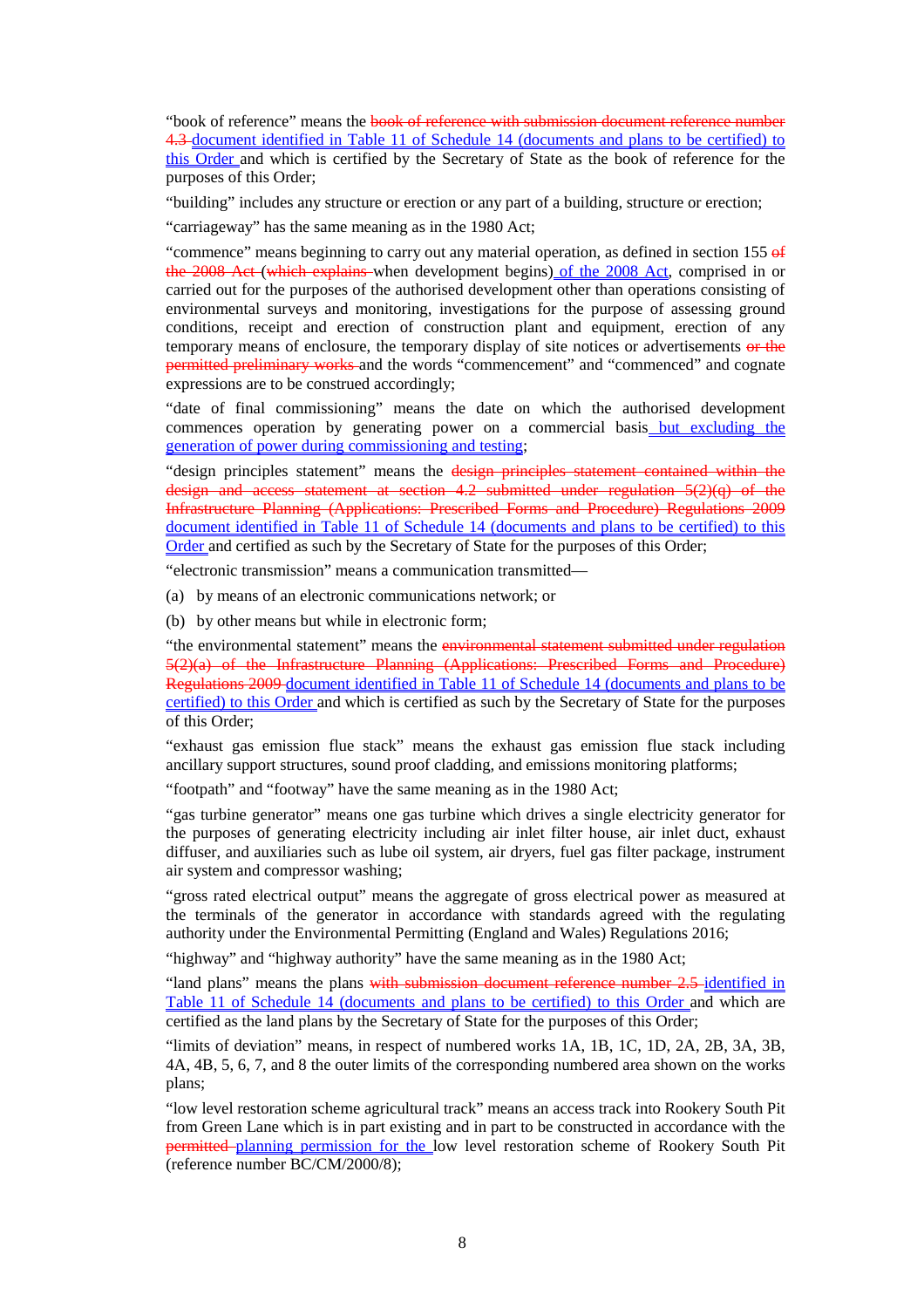"low level restoration scheme baseline works" means the works permitted by the planning permission for the low level restoration scheme of Rookery South Pit (reference number BC/CM/2000/8) and shown on the low level restoration scheme baseline works plan;

"low level restoration scheme baseline works plan" means the plan identified in Table 11 of Schedule 14 (documents and plans to be certified) to this Order and which is certified as the low level restoration scheme baseline works plan by the Secretary of State for the purposes of this Order;

"low level restoration scheme drainage strategy" means the drainage strategy to be approved pursuant to condition 8 conditions 8 and 9 of the permitted planning permission for the low level restoration scheme of Rookery South Pit (reference number BC/CM/2000/8);

"low level restoration scheme drainage works" means the construction of a drainage channel approximately 375m in length along the southern margin of the limit of deviation for numbered works 1D and forming part of numbered work 1D(e) as shown on Figure 4 of Document Reference 2.3;

"low level restoration scheme secondary access track" means an access track into Rookery South Pit from Station Lane which is to be constructed in accordance with the permitted planning permission for the low level restoration scheme of Rookery South Pit (reference number BC/CM/2000/8);

"maintain" includes-<sub>1</sub> to the extent assessed in the environmental statement-<sub>1</sub> inspect, repair, adjust, alter, remove, refurbish, reconstruct, replace and improve any part, but not the whole of, the authorised development and "maintenance" and "maintaining" are to be construed accordingly;

"National Grid" means National Grid Electricity Transmission plc (Company Registration Number 02366977) whose registered office is at 1 to 3 Strand, London, WE2N 5EH and/or National Grid Gas plc (Company Registration Number 02006000) whose registered office is at 1 to 3 Strand, London WC2N 5EH as the context requires;

"Network Rail" means Network Rail Infrastructure Limited (Company Registration Number 02904587) whose registered office is at 1 Eversholt Street, London, NW1 2DN;

"Order land" means the land which is required for, or is required to facilitate, or is incidental to, or is affected by, the authorised development shown on the land plans and described in the book of reference;

"Order limits" means the limits shown on the works plans;

"outline construction environment management plan" means the document identified in Table 11 of Schedule 14 (documents and plans to be certified) to this Order and which is certified as the outline construction environment management plan contained in appendix 3.2 of the environmental statementby the Secretary of State for the purposes of this Order;

"outline construction traffic management plan" means measures" means the document identified in Table 11 of Schedule 14 (documents and plans to be certified) to this Order and which is certified as the outline construction traffic management plan contained in appendix 12.4 of the environmental statement;measures by the Secretary of State for the purposes of this Order;

"outline landscape and ecological mitigation and management strategy" means the document identified in Table 11 of Schedule 14 (documents and plans to be certified) to this Order and which is certified as the outline landscape and ecological mitigation strategy contained in appendix 11.3 of the environmental statement and management strategy by the Secretary of State for the purposes of this Order;

"outline lighting strategy" means the document identified in Table 11 of Schedule 14 (documents and plans to be certified) to this Order and which is certified as the outline lighting strategy contained in appendix 11.4 of the environmental statement by the Secretary of State for the purposes of this Order;

"outline travel plan" means document identified in Table 11 of Schedule 14 (documents and plans to be certified) to this Order and which is certified as the outline travel plan contained in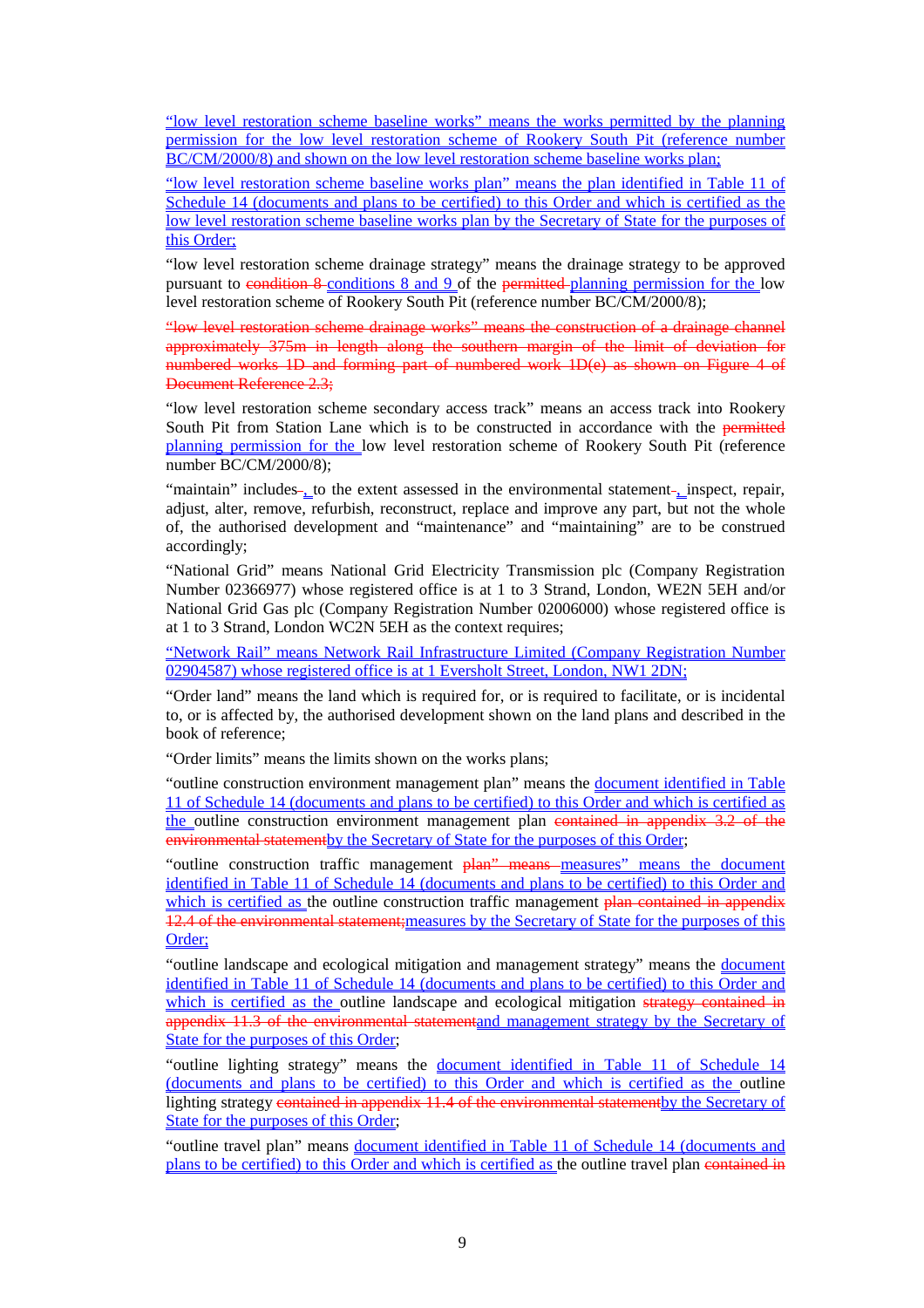appendix 12.2 of the environmental statementby the Secretary of State for the purposes of this Order;

"owner", in relation to land, has the same meaning as in section 7 (interpretation) of the Acquisition of Land Act 1981(**a**);

"permitted preliminary works" means the carrying out of the low level restoration scheme drainage works;

"Millbrook Power Limited" means Millbrook Power Limited (Company No. 08920458) whose registered office is at Drax Power Station, Drax, Selby, North Yorkshire YO58 8PH;

"relevant planning authority" means Central Bedfordshire Council in relation to land in its area and Bedford Borough Council in relation to land in its area, and "the relevant planning authorities" means both of them;

"requirements" means those matters set out in Schedule 2 to this Order;

"rights of way, streets and access plan" means the plan with submission document reference number 2.7-identified in Table 11 of Schedule 14 (documents and plans to be certified) to this Order and which is certified as the rights of way, streets and access plan by the Secretary of State for the purposes of this Order;

"Rookery South access road" means the access road comprising numbered work 5A pursuant to The Rookery South (Resource Recovery Facility) Order 2011(**b**);

"statutory undertaker" means any person falling within section 127(8) (statutory undertakers' land) of the 2008 Act;

"street" means a street within the meaning of section 48 (streets, street works and undertakers) of the 1991 Act, together with land on the verge of a street or between two carriageways, and includes any footpath and "street" includes any part of a street;

"street authority", in relation to a street, has the same meaning as in Part 3 (street works in England and Wales) of the 1991 Act;

"tribunal" means the Lands Chamber of the Upper Tribunal;

"undertaker" means

- (a) in respect of the authorised development, Millbrook Power Limited; and
- (b) in respect of numbered works 3A, 5, 6 and 7, Millbrook Power Limited or any other person who for the time being has the benefit of this Order in accordance with articles 6 and 7 of this Orderand National Grid:

"watercourse" includes all rivers, streams, creeks, ditches, drains, canals, cuts, culverts, dykes, sluices, sewers and passages through which water flows except a public sewer or drain; and

"works plans" means the plans with submission document reference number 2.6-identified in Table 11 of Schedule 14 (documents and plans to be certified) to this Order and which is certified as the works plans by the Secretary of State for the purposes of this Order.

(2) References in this Order to rights over land include references to rights to do or to place and maintain anything in, on or under land or in the air-space above its surface and references in this Order to the imposition of restrictions are references to restrictive covenants over land which interfere with the interests or rights of another and are for the benefit of land which is acquired under this Order or over which rights are created and acquired under this Order or is otherwise comprised in this Order.

(3) All distances, directions and lengths referred to in this Order are approximate and distances between lines and/or points on a numbered work comprised in the authorised development and shown on the works plan and rights of way, streets and access plan are to be taken to be measured along that work.

(**b**) S.I. 2013/680.

<sup>(</sup>**a**) 1981. c.67. Section 7 was amended by paragraph 9 of Schedule 15(I) to the Planning and Compensation Act 1991 (c.34). There are other amendments to this section which are not relevant to this Order.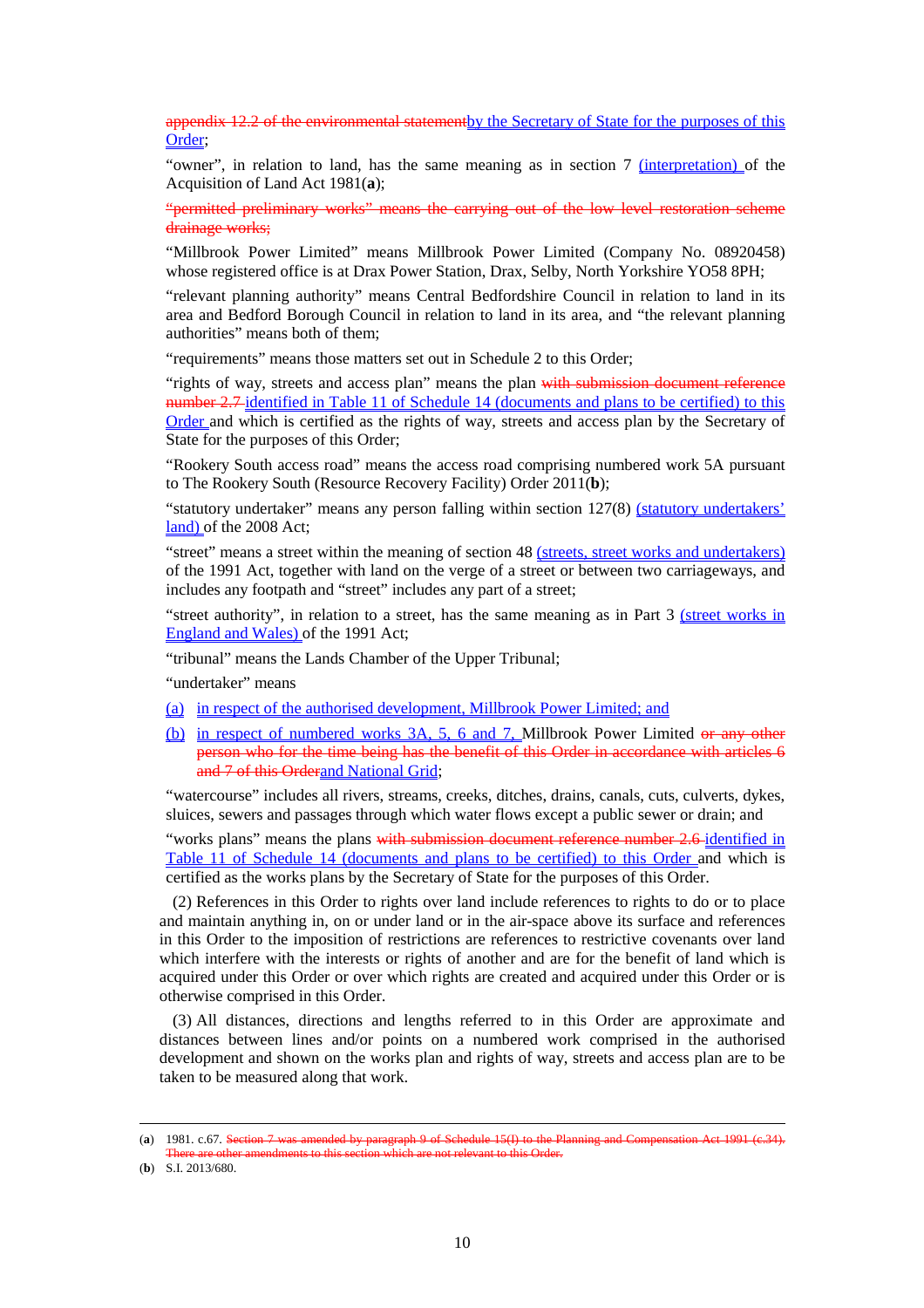(4) All areas described in square metres in the book of reference are approximate.

(5) References in this Order to numbered works are references to the works comprising the authorised development as numbered in Schedule 1 and shown on the works plans and a reference to numbered work 1 means 1A to 1D (inclusive), a reference to numbered work 2 means whichever of options 2A or 2B is implemented by the undertaker 2A and 2B (inclusive), a reference to numbered work 3 means 3A and 3B (inclusive), and a reference to numbered work 4 means 4A and 4B (inclusive). References in this Order to points identified by letters or numbers are to be construed as references to points so lettered or numbered on the rights of way, streets and access plan.

(6) The expression "includes" is to be construed without limitation.

(7) References to any statutory body include that body's successor bodies as from time to time have jurisdiction over the authorised development.

### PART 2

### PRINCIPAL POWERS

#### **Development consent etc. granted by the Order**

**3.3.**—3.—(1) Subject to the provisions of this Order and to the requirements, the undertaker is granted development consent for the authorised development to be carried out within the Order limits.

(2) Subject to paragraph (3), each numbered work must be situated within the numbered area shown on the works plans.

(3) In constructing each numbered work, the undertaker may deviate within the corresponding numbered area(s) shown on the works plans up to the limits of deviation.

#### **Maintenance of authorised development**

**4.4.**—4.—(1) The undertaker may at any time maintain the authorised development except to the extent that this Order or an agreement made under this Order provides otherwise.

(2) This article only authorises the carrying out of maintenance works within the Order limits.

#### **Operation of authorised development**

**5.5.**—5.—(1) The undertaker is authorised to use and operate the generating station comprised in the authorised development.

(2) This article does not relieve the undertaker of any requirement to obtain any permit or licence or any obligation under any legislation that may be required to authorise the operation of the generating station.

### **Benefit of this Order**

**6.6.**—6.—(1) Subject to paragraph 6(2) and article 7 (consent to transfer benefit of the Order), the provisions of this Order have effect solely for the benefit of the undertakerMillbrook Power Limited.

(2) Paragraph (1) does not apply to numbered works 3A, 5, 6 and 7 for which development consent is granted by this Order for the benefit of the undertaker Millbrook Power Limited and National Grid.

#### **Consent to transfer benefit of the Order**

**7.7.**—7.—(1) Subject to paragraph (4), the undertaker may—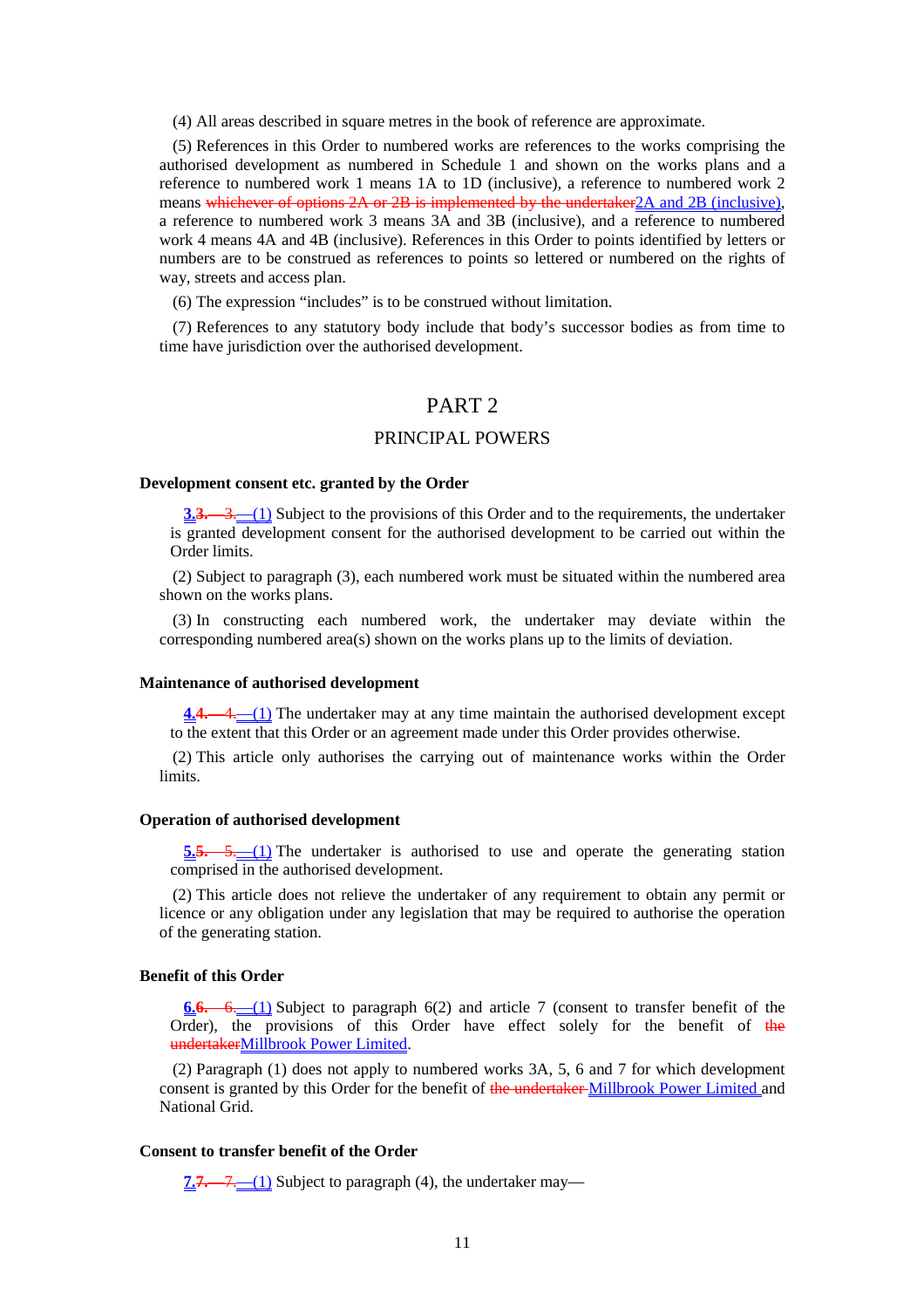- (a) transfer to another person ("the transferee") any or all of the benefit of the provisions of this Order (including any of the numbered works) and such related statutory rights as may be agreed in writing between the undertaker and the transferee; or
- (b) grant to another person ("the lessee") for a period agreed between the undertaker and the lessee any or all of the benefit of the provisions of this Order (including any of the numbered works) and such related statutory rights as may be so agreed.

(2) Where a transfer or grant has been made in accordance with paragraph (1) references in this Order to the undertaker include references to the transferee or the lessee.

(3) The exercise by a person of any benefits or rights conferred in accordance with any transfer or grant under paragraph (1) is subject to the same restrictions, liabilities and obligations as would apply under this Order if those benefits or rights were exercised by the undertaker.

(4) The consent of the Secretary of State is required for the exercise of the powers of paragraph (1) except where—

- (a) the transferee or lessee is the holder of a licence under section 6 of the Electricity Act 1989(**a**) or section 7 (licensing of public gas transporters) of the Gas Act 1986(**b**); or
- (b) the time limits for all claims for compensation in respect of the acquisition of land or effects upon land under this Order have elapsed and—
	- (i) no such claims have been made;
	- (ii) any such claims that have been made have all been compromised or withdrawn;
	- (iii) compensation has been paid in final settlement of all such claims;
	- (iv) payment of compensation into court in lieu of settlement of all such claims has taken place; or
	- (v) it has been determined by a tribunal or court of competent jurisdiction in respect of all claims that no compensation is payable.

(5) Where the consent of the Secretary of State is not required under paragraph (4), the undertaker must notify the Secretary of State in writing before transferring or granting a benefit referred to in paragraph (1).

- (6) The notification referred to in paragraph (5) must state —
- (a) the name and contact details of the person to whom the benefit of the powers will be transferred or granted;
- (b) subject to paragraph (7), the date on which the transfer will take effect;
- (c) the powers to be transferred or granted;

<u>.</u>

- (d) pursuant to paragraph (3), the restrictions, liabilities and obligations that will apply to the person exercising the powers transferred or granted; and
- (e) where relevant, a plan showing the works or areas to which the transfer or grant relates.

(7) The date specified under paragraph 7(6)(b) must not be earlier than the expiry of five working days from the date of the receipt of the notice.

(8) The notice given under paragraph (6) must be signed by the undertaker and the person to whom the benefit of the powers will be transferred or granted as specified in that notice.

<sup>(</sup>**a**) 1989 c.29. Section 6 was amended by section 30 of the Utilities Act 2000 (c.27), sections 89(3), 136(1), 136(2), 145(5), 145(5), 145(6), and paragraph 5 of Schedule 19 and paragraph 1 of Schedule 23(1section 6(10) t 145(6), and 145(7), and paragraph 5 of Schedule 19 and paragraph 1 of Schedule  $23(1\text{section }6(10)$  to amended by section  $89(3)$  of the Energy Act 2004 (c.20), articles  $6(2)(a)$ ,  $6(2)(b)$ ,  $6(3)$ ,  $6(4)$  of the Electricity a 89(3) of the Energy Act 2004 (c.20)<del>, articles 6(2)(a), 6(2)(b), 6(3), 6(4) of the Electricity and Gas (Smart Meters Licensable</del> Activity) Order 2012/2400, regulation 19 of the Electricity and Gas (Internal Markets) Regulations 2011/2704, and by paragraph 2 of Schedule 8 to the Climate Change Act 2008 (c.27). There are other amendments to this section that are not relevant to this Order.<br>(b)  $\frac{\text{relevant to this Order}}{1986 \text{ c.44. A new sec}}$ 

**Exection** Section 7 was substituted <u>amended</u> by section 5 of the Gas Act 1995 (c.45), and was a same of the Gas Act 1995 (c.45), and was function  $\frac{76(2)}{8}$  and 76 of and paragraph 4 of schedule 6 and paragraph 1 of s amended by sections 3(2section 76(2) and 76 of and paragraph 4 of schedule 6 and paragraph 1 of schedule 8 to of the Utilities Act 2000 (c.27)<del>, regulation 18(2) of . There are other amendments to the Electricity and Gas (Internal Markets)</del> Regulations 2011/2704, section 149(5) of the Energy Act 2004 (c.20), and regulation 18 of the Electricity Markets) Regulations 2011/2704that are not relevant to this Order.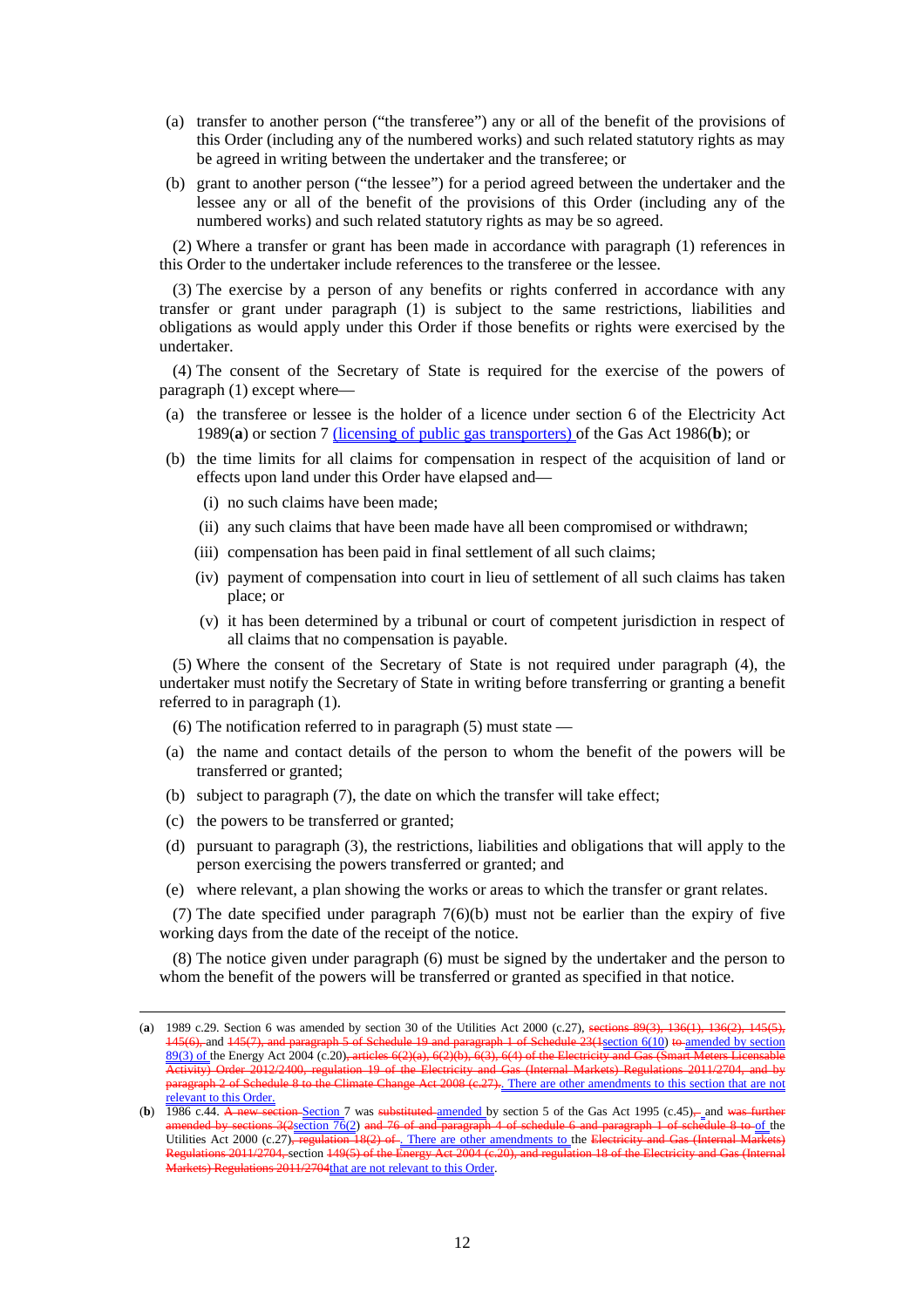# PART 3

### **STREETS**

#### **Power to alter layout etc. of streets**

**8.8.**—8.—(1) The undertaker may for the purposes of the authorised development alter the layout of or carry out any works in the street in the case of permanent works as specified in column (2) of Part 1 of Schedule 3 (permanent alteration of layout) in the manner specified in relation to that street in column (3) and in the case of temporary works as specified in column (2) of Part 2 of Schedule 3 (temporary alteration of layout) in the manner specified in relation to that street in column (3).

(2) Without prejudice to the specific powers conferred by paragraph (1) but subject to paragraphs (3) and (4), the undertaker may, for the purposes of constructing, operating and maintaining the authorised development alter the layout of any street within the Order limits and, without limitation on the scope of this paragraph, the undertaker may—

- (a) alter the level or increase the width of any kerb, footway, cycle track or verge;
- (b) make and maintain passing place(s).

(3) The undertaker must restore any street that has been temporarily altered under this article to the reasonable satisfaction of the street authority.

(4) The powers conferred by paragraph (2) must not be exercised without the consent of the street authority.

(4) If a street authority which receives an application for consent under paragraph (4) fails to notify the undertaker of its decision before the end of the period of eight weeks beginning with the date on which the application was made (or such longer period as may be agreed with the undertaker in writing), that street authority is deemed to have granted consent.

 $(5)$  (5) (5)Paragraphs (3), (4)-and (4)5 do not apply where the undertaker is the street authority for a street in which the works are being carried out.

#### **Street works**

**9.9.**—9.—(1) The undertaker may, for the purposes of the authorised development, enter on so much of any of the streets specified in Schedule 4 (streets subject to street works) as is within the Order limits and may—

- (a) break up or open the street, or any sewer, drain or tunnel under it;
- (b) drill, tunnel or bore under the street;
- (c) place and keep apparatus in the street;
- (d) maintain apparatus in the street or change its position; and
- (e) execute any works required for or incidental to any works referred to in sub-paragraphs (a), (b), (c) and (d).

(2) The authority given by paragraph (1) is a statutory right for the purposes of sections 48(3) (streets, street works and undertakers) and 51(1) (prohibition of unauthorised street works) of the 1991 Act.

(3) Where the undertaker is not the street authority, the provisions of sections 54 to 106 of the 1991 Act apply to any street works carried out under paragraph (1).

#### **Construction and maintenance of new or altered means of access**

**10.10.**—10.—(1) Those parts of each means of access specified in Part 1 of Schedule 5 (Accessaccess) to be constructed under this Order must be completed to the reasonable satisfaction of the highway authority and must be maintained by and at the expense of the undertaker for a period of 12 months from completion and from the expiry of that period by and at the expense of the highway authority.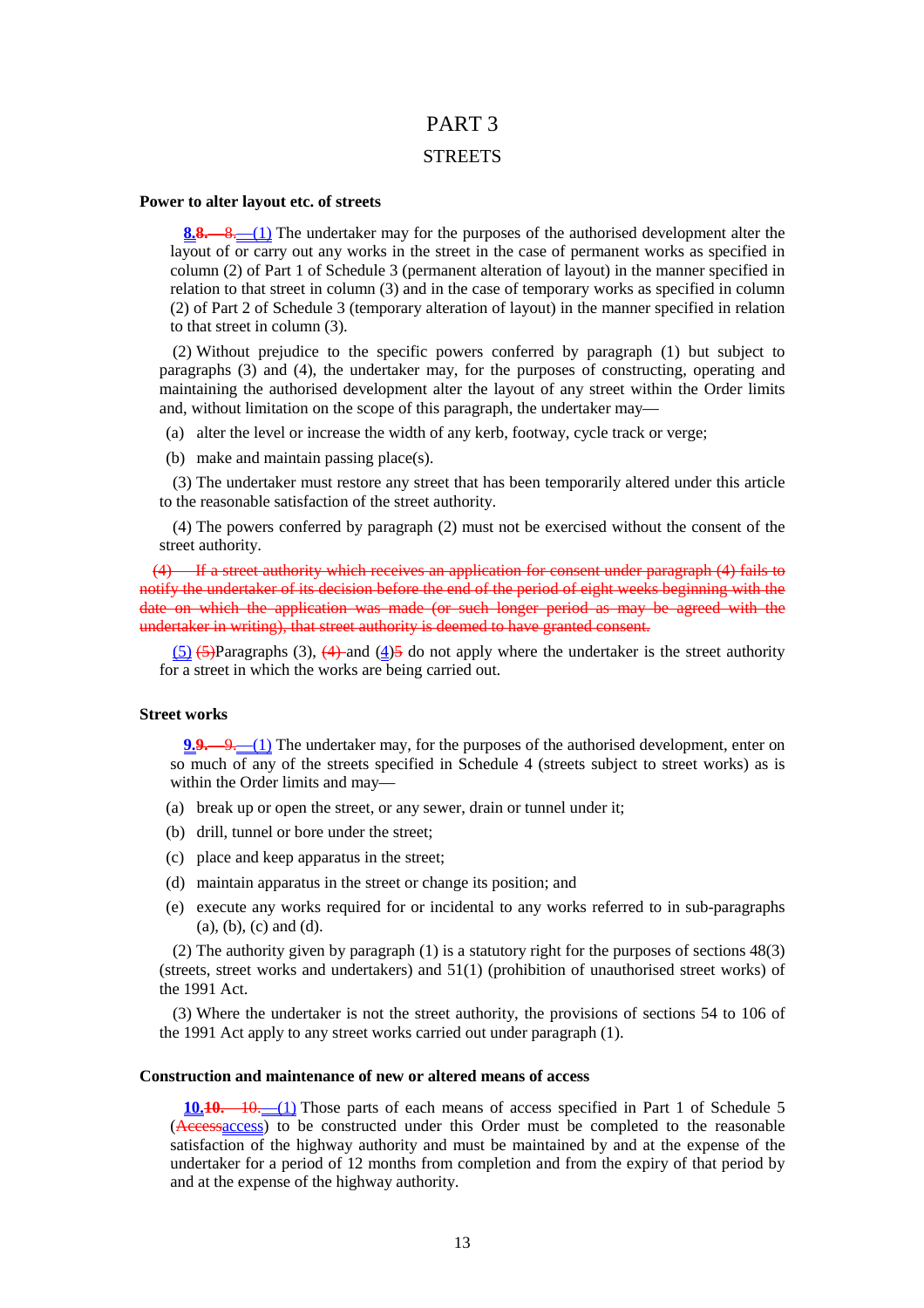(2) Those parts of each means of access specified in Part 2 of Schedule 5 (Accessaccess) to be constructed under this Order and which are not intended to be a public highway must be completed to the reasonable satisfaction of the street authority and must be maintained by and at the expense of the undertaker for a period of 12 months from completion and from the expiry of that period by and at the expense of the street authority.

(3) Those restoration works carried out pursuant to article 8(3) (power to alter layout, etc., of streets) identified in Part 3 of Schedule 5 (Accessaccess) which are not intended to be a public highway must be completed to the reasonable satisfaction of the street authority and must be maintained by and at the expense of the street authority.

(4) In any action against the undertaker in respect of loss or damage resulting from any failure by it to maintain a street under this article, it is a defence (without prejudice to any other defence or the application of the law relating to contributory negligence) to prove that the undertaker had taken such care as in all the circumstances was reasonably required to secure that the part of the street to which the action relates was not dangerous to traffic.

(5) For the purposes of a defence under paragraph (4), a court is, in particular, to have regard to the following matters—

- (a) the character of the street including the traffic which was reasonably to be expected to use it;
- (b) the standard of maintenance appropriate for a street of that character and used by such traffic;
- (c) the state of repair in which a reasonable person would have expected to find the street;
- (d) whether the undertaker knew, or could reasonably have been expected to know, that the condition of the part of the street to which the action relates was likely to cause danger to users of the street; and
- (e) where the undertaker could not reasonably have been expected to repair that part of the street before the cause of action arose, what warning notices of its condition had been displayed.

but for the purposes of such a defence it is not relevant that the undertaker had arranged for a competent person to carry out or supervise the maintenance of that part of the street to which the action relates unless it is also proved that the undertaker had given that person proper instructions with regard to the maintenance of the street and that those instructions had been carried out.

### **Temporary prohibition or restriction of use of streets**

**11.11.**—11.—(1) The undertaker, during and for the purposes of carrying out the authorised development, may temporarily alter, divert, prohibit the use of or restrict the use of any street and may for any reasonable time—

- (a) divert the traffic from the street; and
- (b) subject to paragraph (3), prevent all persons from passing along the street.

(2) Without prejudice to the scope of paragraph (1), the undertaker may use any street where the use has been prohibited or restricted under the powers conferred by this article and within the Order limits as a temporary working site.

(3) The undertaker must provide reasonable access for non-motorised users (including pedestrians) going to or from premises abutting a street affected by the temporary alteration, diversion, prohibition or restriction of a street under this article if there would otherwise be no such access.

(4) Without prejudice to the generality of paragraph (1), the undertaker may temporarily alter, divert, prohibit the use of or restrict the use of the streets specified in columns (1) and (2) of Schedule 6 (temporary prohibition or restriction of the use of streets) to the extent specified in column (3) of that Schedule.

(5) The undertaker must not temporarily alter, divert, prohibit the use of or restrict the use of—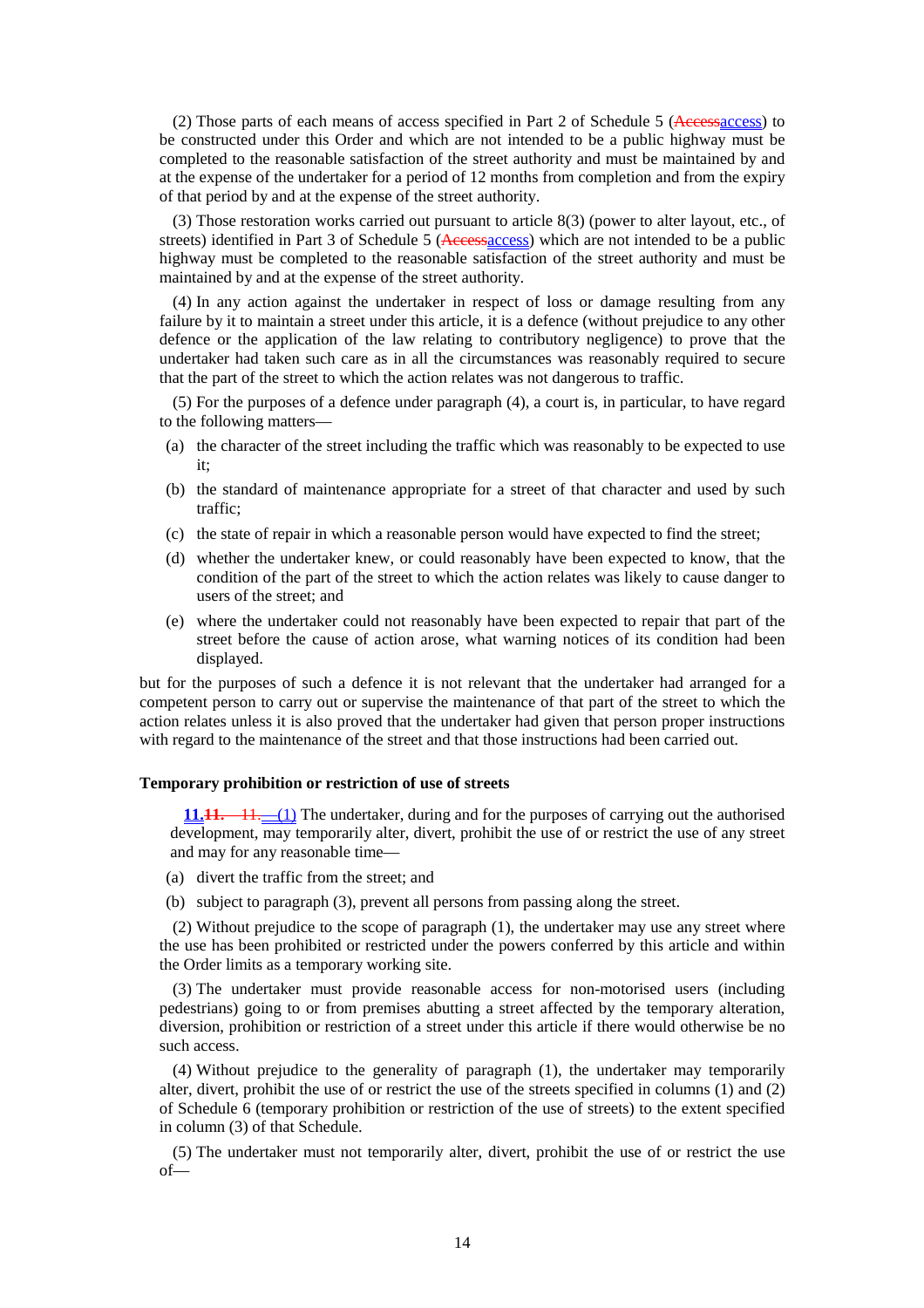- (a) any street specified in paragraph (4) without first consulting the street authority; and
- (b) any other street without the consent of the street authority which may attach reasonable conditions to any consent.

(6) If a street authority fails to notify the undertaker of its decision within 8 weeks of receiving an application for consent under paragraph (5)(b) (or such longer period as may be agreed with the undertaker in writing) that street authority is deemed to have granted consent.

### **Stopping up of Streets**

**12.12.**—12.—(1) Subject to the provisions of this article, the undertaker may, in connection with the carrying out of the authorised development, stop up each of the streets specified in columns (1) and (2) of Schedule 7 (streets to be stopped up for which a substitute is to be provided) to the extent specified, by reference to the letters and numbers shown on the rights of way, streets and access plan, in column (3) of those Parts of that Schedule.

(2) No street specified in columns (1) and (2) of Schedule 7 (being a street-streets to be stopped up for which a substitute is to be provided) shall be wholly or partly stopped up under this article unless-

- (a) the new street to be substituted for it, which is specified in column (4) of that Part of that Schedule, has been completed to the reasonable satisfaction of the street authority and is open for use; or
- (b) a temporary alternative route for the passage of such traffic as could have used the street to be stopped up is first provided and subsequently maintained by the undertaker, to the reasonable satisfaction of the street authority, between the commencement and termination points for the stopping up of the street until the completion and opening of the new street in accordance with sub-paragraph (a).
- (3) Where a street has been stopped up under this article—
- (a) all rights of way over or along the street so stopped up shall be extinguished; and
- (b) the undertaker may appropriate and use for the purposes of the authorised development so much of the site of the street as is bounded on both sides by land owned by the undertaker.

(4) Any person who suffers loss by the suspension or extinguishment of any private right of way under this article shall be entitled to compensation to be determined, in case of dispute, under Part 1 (determination of questions of disputed compensation) of the 1961 Act.

(5) This article is subject to article 31 (apparatus and rights of statutory undertakers in streets).

#### **Access to works**

**13.13.**—13.—(1) The undertaker may, for the purposes of the authorised development—

- (a) form and layout the permanent means of access, or improve existing means of access, in the locations specified in Part 1 of Schedule 3 (streets subject to permanent and temporary alteration of layout);
- (b) form and layout the temporary means of access in the locations specified in Part 2 of Schedule 3 (streets subject to permanent and temporary alteration of layout); and
- (c) with the approval of the relevant planning authority authorities after consultation with the highway authority, form and lay out such other means of access or improve the existing means of access, at such locations within the Order limits as the undertaker reasonably requires for the purposes of the authorised development.

### **Agreements with street authorities**

**14.14.**—14.—(1) A street authority and the undertaker may enter into agreements with respect to—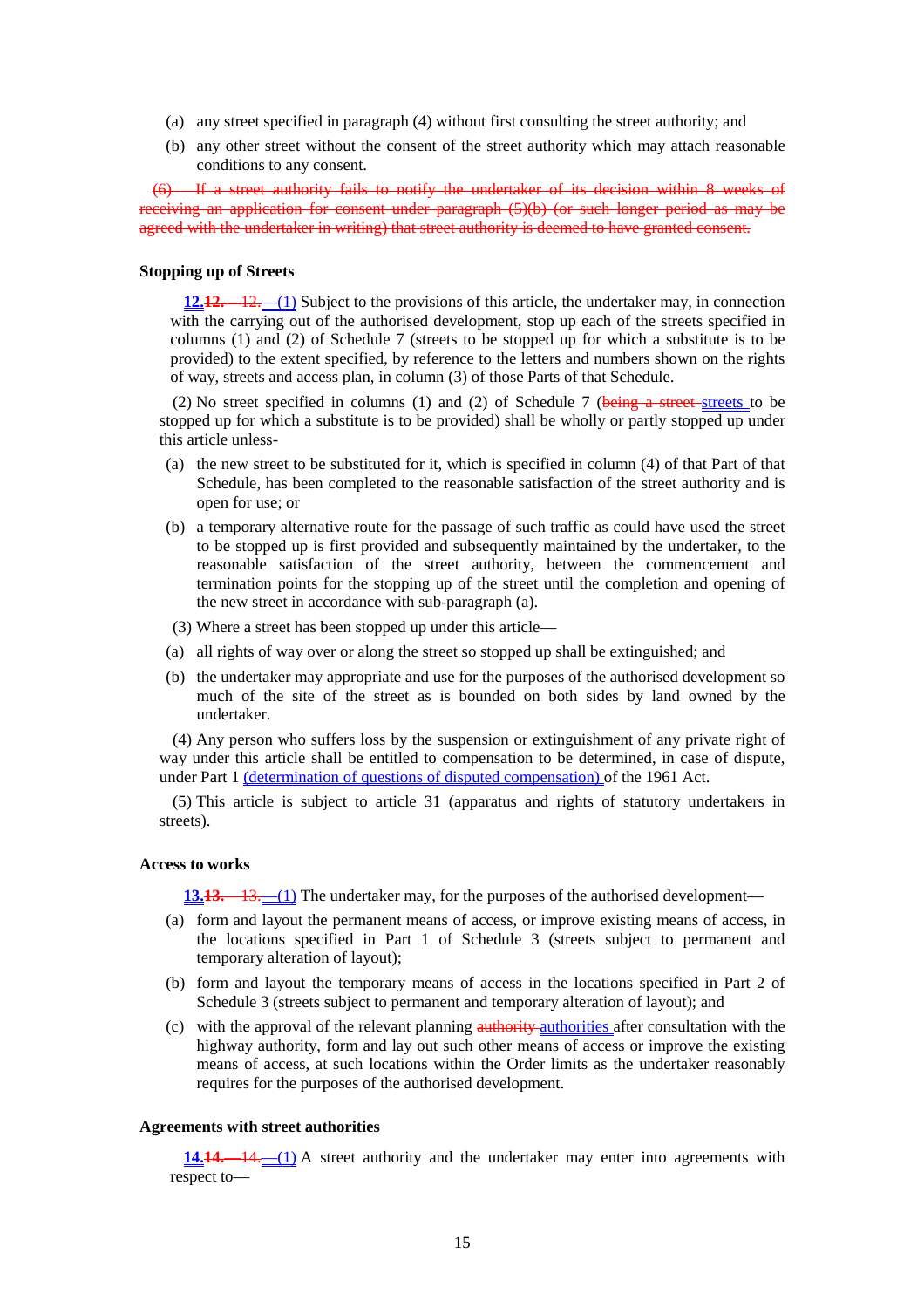- (a) the construction of any new street including any structure carrying the street;
- (b) the strengthening, improvement, repair or reconstruction of any street under the powers conferred by this Order;
- (c) the maintenance of the structure of any bridge or tunnel carrying a street;
- (d) any alteration, diversion, prohibition or restriction in the use of a street authorised by this Order; or
- (e) the carrying out in the street of any of the works referred to in article 10(1) (construction and maintenance of new or altered means of access).
- (2) Such an agreement may, without prejudice to the generality of paragraph  $(1)$ —
- (a) make provision for the street authority to carry out any function under this Order which relates to the street in question;
- (b) include an agreement between the undertaker and street authority specifying a reasonable time for the completion of the works; and
- (c) contain such terms as to payment and otherwise as the parties consider appropriate.

#### **Traffic Regulation**

**15.15.**—15.—(1) Subject to the provisions of this article and the consent of the traffic authority in whose area the road concerned is situated, the undertaker may, in so far as may be expedient or necessary for the purposes of or in connection with the construction of the authorised development or any other development necessary for the authorised development that takes place within the Order land limits, at any time prior to when the authorised development first becomes operational—

- (a) permit, prohibit or restrict the stopping, parking, waiting, loading or unloading of vehicles on any road; and
- (b) make provision as to the direction or priority of vehicular traffic on any road,

either at all times or at times, on days or during such periods as may be specified by the undertaker.

(2) The undertaker must not exercise the powers under paragraph (1) of this article unless it has—

- (a) given not less than 4 weeks' notice in writing of its intention so to do to the traffic authority in whose area the road is situated; and
- (b) advertised its intention in such manner as the traffic authority may specify in writing within 7 days of its receipt of notice of the undertaker's intention in the case of subparagraph (a).

(3) Any prohibition, restriction or other provision made by the undertaker under article 11 (temporary prohibition or restriction of use of streets) or paragraph (1) of this article has effect as if duly made by, as the case may be—

- (a) the traffic authority in whose area the road is situated as a traffic regulation order under the 1984 Act; or
- (b) the local authority in whose area the road is situated as an order under section 32 (power of local authorities to provide parking places) of the 1984 Act,

and the instrument by which it is effected is deemed to be a traffic order for the purposes of Schedule 7 to the Traffic Management Act 2004 (road traffic contraventions subject to civil enforcement) to the Traffic Management Act 2004(**a**).

(4) In this article—

<sup>(</sup>**a**) 2004 c.18. There are amendments to this Act not relevant to this Order.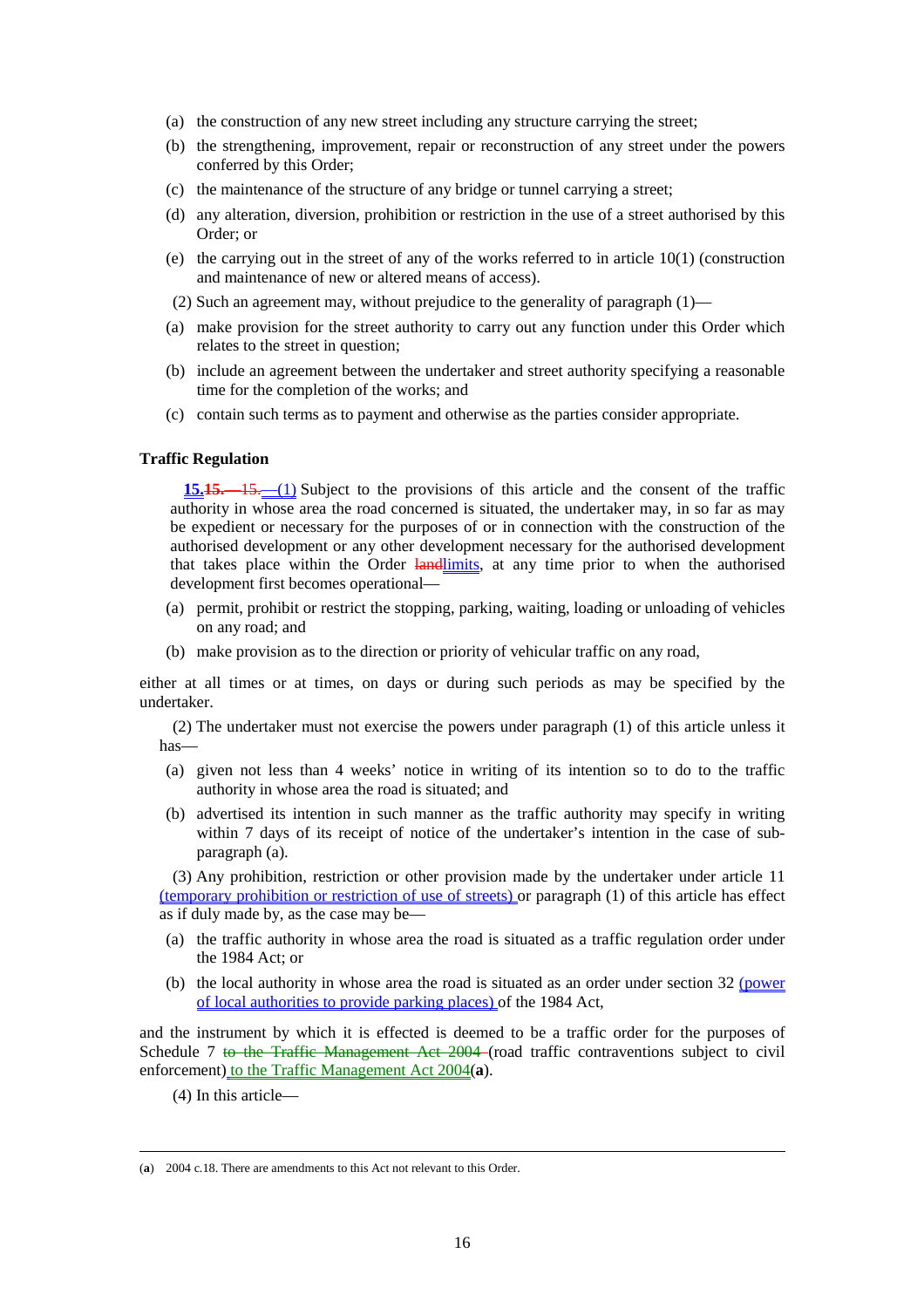- (a) subject to sub-paragraph (b) expressions used in this article and in the 1984 Act have the same meaning; and
- (b) a "road" means a road that is a public highway maintained by and at the expense of the traffic authority.

If the traffic authority fails to notify the undertaker of its decision within eight weeks of receiving an application for consent under paragraph (1) the traffic authority is deemed to have granted consent.

### PART 4

### SUPPLEMENTAL POWERS

#### **Discharge of water**

**16.16.**—16.—(1) The undertaker may use any watercourse or any public sewer or drain for the drainage of water in connection with the carrying out or maintenance of the authorised development and for that purpose may lay down, take up and alter pipes and may, on any land within the Order limits, make openings into, and connections with, the watercourse, public sewer or drain.

(2) Any dispute arising from the making of connections to or the use of a public sewer or drain by the undertaker pursuant to paragraph (1) must be determined as if it were a dispute under section 106<del>of the Water Industry Act 1991(18)</del> (right to communicate with public sewers) of the Water Industry Act 1991(**a**).

(3) The undertaker must not discharge any water into any watercourse, public sewer or drain except with the consent of the person to whom it belongs; and such consent may be given subject to such terms and conditions as that person may reasonably impose, but must not be unreasonably withheld.

(4) The undertaker must not make any opening into any public sewer or drain except—

- (a) in accordance with plans approved by the person to whom the sewer or drain belongs but approval must not be unreasonably withheld; and
- (b) where that person has been given the opportunity to supervise the making of the opening.

(5) The undertaker must take such steps as are reasonably practicable to secure that any water discharged into a watercourse or public sewer or drain pursuant to this article is as free as may be practicable from gravel, soil or other solid substance, oil or matter in suspension.

(6) This article does not authorise any water discharge activities or groundwater activities for which an environmental permit would be required pursuant to regulation  $12(1)$  (requirement for an environmental permit) of the Environmental Permitting (England and Wales) Regulations 2016(**b**).

(7) In this article—

<u>.</u>

(a) "public sewer or drain" means a sewer or drain which belongs to the Homes and Communities Agency, the Environment Agency, a harbour authority within the meaning of section 57 (interpretation) of the Harbours Act 1964(**20**) (interpretation**c**), an internal drainage board, a joint planning board, a local authority, a National Park Authority, a sewerage undertaker or an urban development corporation; and

**<sup>18</sup>**() 1991 c.56. Section 106 was amended by sections 43(2) and 35(8)(a) and paragraph 1 of Schedule 2 to the Competition and Service (Utilities) Act 1992 (c.43) and sections 99(2), (4), (5)(a), (5)(b),(5)(c) and 36(2) of the Water Act 2003 (c.37).

<sup>(</sup>**a**) 1991 c.56. Section 106 was amended by sections 43(2) and 35(8)(a) and paragraph 1 of Schedule 2 to the Competition and ervice (Utilities) Act 1992 (c.43) and sections 99(2), (4), (5)(a), (5)(b),(5)(c) and 36(2) of the Water Act 2003 (c.37). (**b**) S.I. 2016/1154.

**<sup>20</sup>**() 1964 c.40. Paragraph 9B was inserted into Schedule 2 by the Transport and Works Act 1992 (c.42), section 63(1) and Schedule 3, paragraph 9(1) and (5). There are other amendments to the 1964 Act that are not relevant to this Order.

<sup>(</sup>**c**) 1964 c.40. Paragraph 9B was inserted into Schedule 2 paragraph 9 of Schedule 3 of by the Transport and Works Act 1992 (c.42). There are other amendments to the 1964 Act that are not relevant to this Order.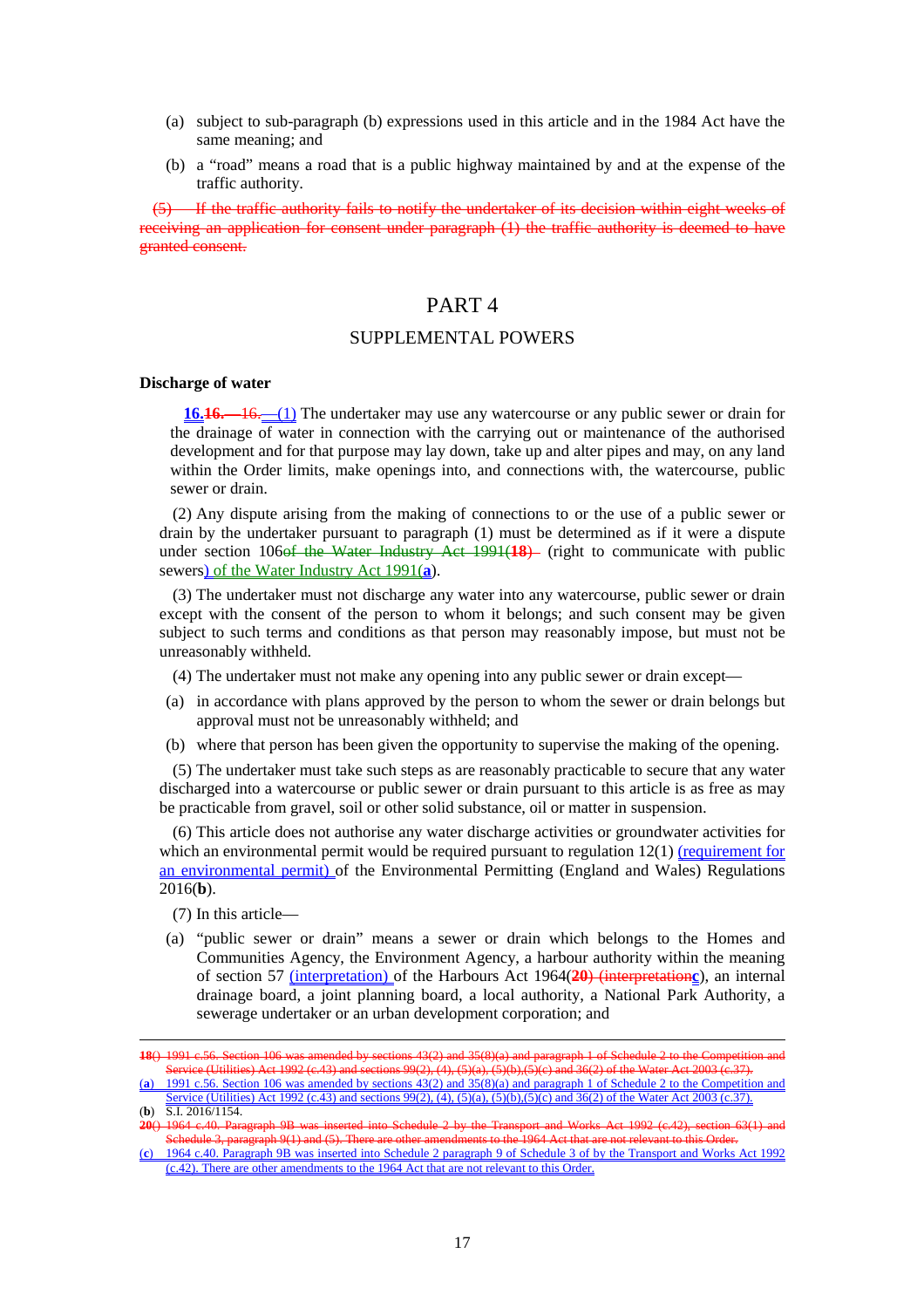(b) other expressions, excluding watercourse, used both in this article and in the Water Resources Act 1991(**a**) have the same meaning as in that Act.

#### **Authority to survey and investigate the land**

**17.17.**—17.—(1) The undertaker may for the purposes of this Order enter on any land shown within the Order limits or on any land which may be affected by the authorised development and—

- (a) survey or investigate the land;
- (b) without prejudice to the generality of sub-paragraph (a), make trial holes in such positions on the land as the undertaker thinks fit to investigate the nature of the surface layer and subsoil and remove soil samples;
- (c) without prejudice to the generality of sub-paragraph (a), carry out ecological or archaeological investigations on such land; and
- (d) place on, leave on and remove from the land apparatus for use in connection with the survey and investigation of land and making of trial holes.

(2) No land may be entered or equipment placed or left on or removed from the land under paragraph (1) unless at least 14 days' notice has been served on every owner and occupier of the land.

(3) Any person entering land under this article on behalf of the undertaker—

- (a) must, if so required on entering the land, produce written evidence of their authority to do so; and
- (b) may take onto the land such vehicles and equipment as are necessary to carry out the survey or investigation or to make the trial holes.
- (4) No trial holes are to be made under this article—
- (a) in land located within the highway boundary without the consent of the highway authority; or
- (b) in a private street without the consent of the street authority,

but such consent must not be unreasonably withheld.

If either the highway authority or street authority fails to notify the undertaker of its decision within eight weeks of receiving an application for consent (or such longer period as may be agreed with the undertaker in writing)—

(a) under paragraph (4)(a) in the case of the highway authority; or

(b) under paragraph (4)(b) in the case of the street authority,

that authority is deemed to have granted consent.

 $(5)$  (6)The undertaker must compensate the owners and occupiers of the land for any loss or damage arising by reason of the exercise of the authority conferred by this article, such compensation to be determined, in case of dispute, under Part 1 (determination of questions of disputed compensation) of the 1961 Act.

 $(6)$  ( $\rightarrow$ )Section 13 (refusal to give possession to acquiring authority) of the 1965 Act applies to the entry onto, or possession of land under this article to the same extent as it applies to the compulsory acquisition of land under this Order by virtue of section 125 (application of compulsory acquisition provisions) of the 2008 Act.

### **Removal of human remains**

<u>.</u>

**18.18.**—18.—(1) In this article "the specified land" means the Order land.

<sup>(</sup>**a**) 1991 c.57 as amended by S.I.2009/3104.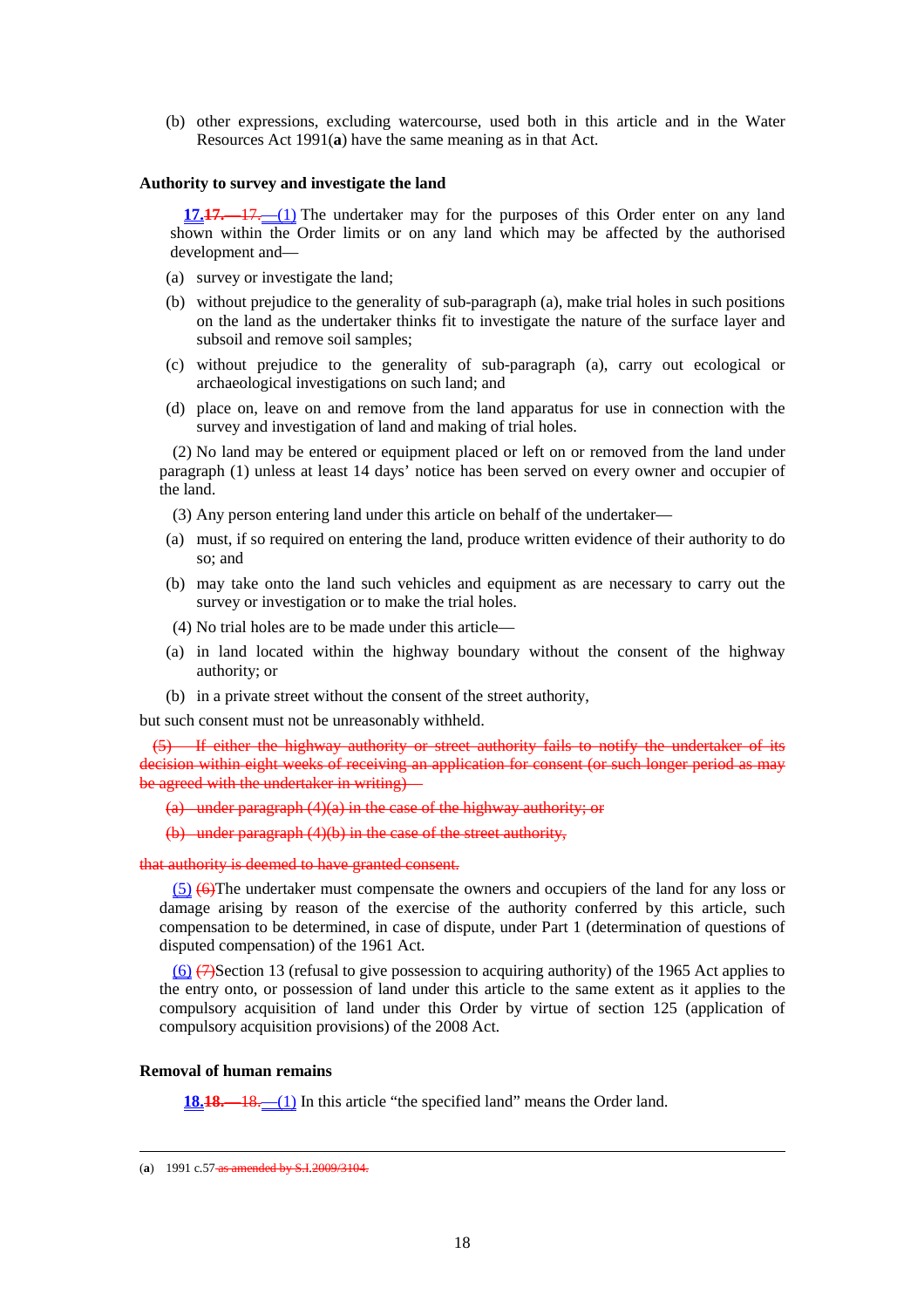(2) Before the undertaker carries out any development or works which will or may disturb any human remains in the specified land it must remove those human remains from the specified land, or cause them to be removed, in accordance with the following provisions of this article.

(3) Before any such remains are removed from the specified land the undertaker must give notice of the intended removal, describing the specified land and stating the general effect of the following provisions of this article, by—

- (a) publishing a notice once in each of two successive weeks in a newspaper circulating in the area of the authorised project; and
- (b) displaying a notice in a conspicuous place on or near to the specified land.

(4) As soon as reasonably practicable after the first publication of a notice under paragraph (3) the undertaker must send a copy of the notice to the relevant planning authorities.

(5) At any time within 56 days after the first publication of a notice under paragraph (3) any person who is a personal representative or relative of any deceased person whose remains are interred in the specified land may give notice in writing to the undertaker of that person's intention to undertake the removal of the remains.

(6) Where a person has given notice under paragraph (5), and the remains in question can be identified, that person may cause such remains to be—

- (a) removed and re-interred in any burial ground or cemetery in which burials may legally take place; or
- (b) removed to, and cremated in, any crematorium,

and that person must, as soon as reasonably practicable after such re-interment or cremation, provide to the undertaker a certificate for the purpose of enabling compliance with paragraph (11).

(7) If the undertaker is not satisfied that any person giving notice under paragraph (5) is the personal representative or relative as that person claims to be, or that the remains in question can be identified, the question is to be determined on the application of either party in a summary manner by the county court, and the court may make an order specifying who is to remove the remains and as to the payment of the costs of the application.

(8) The undertaker must pay the reasonable expenses of removing and re-interring or cremating the remains of any deceased person under this article.

- $(9)$  If—
- (a) within the period of 56 days referred to in paragraph (5) no notice under that paragraph has been given to the undertaker in respect of any remains in the specified land; or
- (b) such notice is given and no application is made under paragraph (7) within 56 days after the giving of the notice but the person who gave the notice fails to remove the remains within a further period of 56 days; or
- (c) within 56 days after any order is made by the county court under paragraph (7) any person, other than the undertaker, specified in the order fails to remove the remains; or
- (d) it is determined that the remains to which any such notice relates cannot be identified,

subject to paragraph (10) the undertaker must remove the remains and cause them to be re-interred in such burial ground or cemetery in which burials may legally take place as the undertaker thinks suitable for the purpose; and, so far as possible, remains from individual graves must be reinterred in individual containers which must be identifiable by a record prepared with reference to the original position of burial of the remains that they contain.

(10) If the undertaker is satisfied that any person giving notice under paragraph (5) is the personal representative or relative as that person claims to be and that the remains in question can be identified, but that person does not remove the remains, the undertaker must comply with any reasonable request that person may make in relation to the removal and re-interment or cremation of the remains.

(11) On the re-interment or cremation of any remains under this article—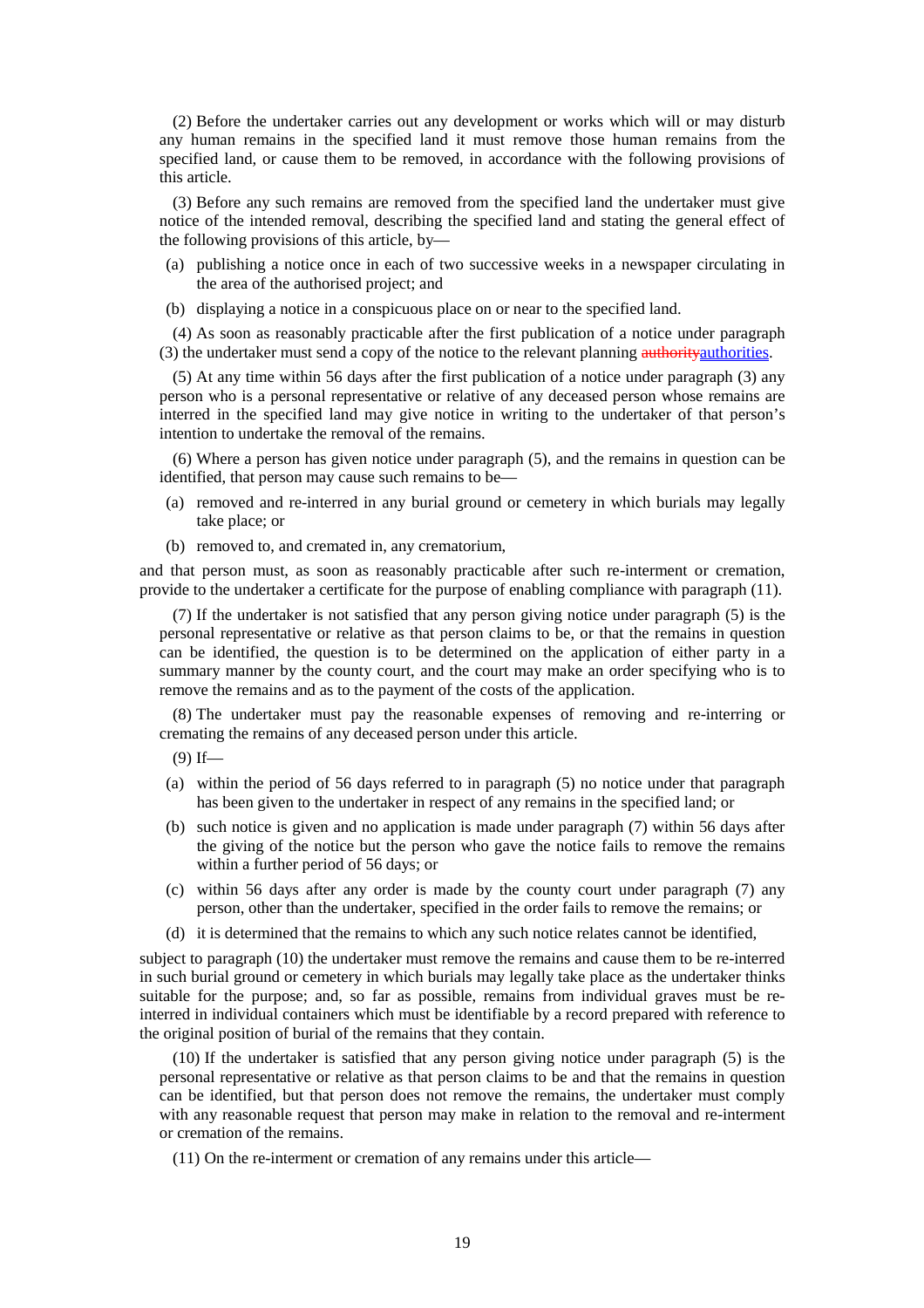- (a) a certificate of re-interment or cremation must be sent by the undertaker to the Registrar General by the undertaker giving the date of re-interment or cremation and identifying the place from which the remains were removed and the place in which they were re-interred or cremated; and
- (b) a copy of the certificate of re-interment or cremation and the record mentioned in paragraph (9) must be sent by the undertaker to the address mentioned in paragraph (4).

(12) The removal of the remains of any deceased person under this article must be carried out in accordance with any directions which may be given by the Secretary of State.

(13) Any jurisdiction or function conferred on the county court by this article may be exercised by the district judge of the court.

(14) Section 25 of the Burial Act 1857(**22**) (bodies not to be removed from burial grounds, save under faculty, without licence of Secretary of State) of the Burial Act 1857(**a**) is not to apply to a removal carried out in accordance with this article.

**22**() 1857 c. 81. Substituted by Church of England (Miscellaneous Provisions) Measure 2014 No. 1 s.2 (January 1, 2015: substitution has effect subject to transitional and saving provisions specified in SI 2014/2077 Sch.1 paras 1 and 2). (**a**) 1857 c.81. Substituted by Church of England (Miscellaneous Provisions) Measure 2014 No. 1 s.2 (January 1, 2015: substitution has effect subject to transitional and saving provisions specified in SI 2014/2077 Sch.1 paras 1 and 2).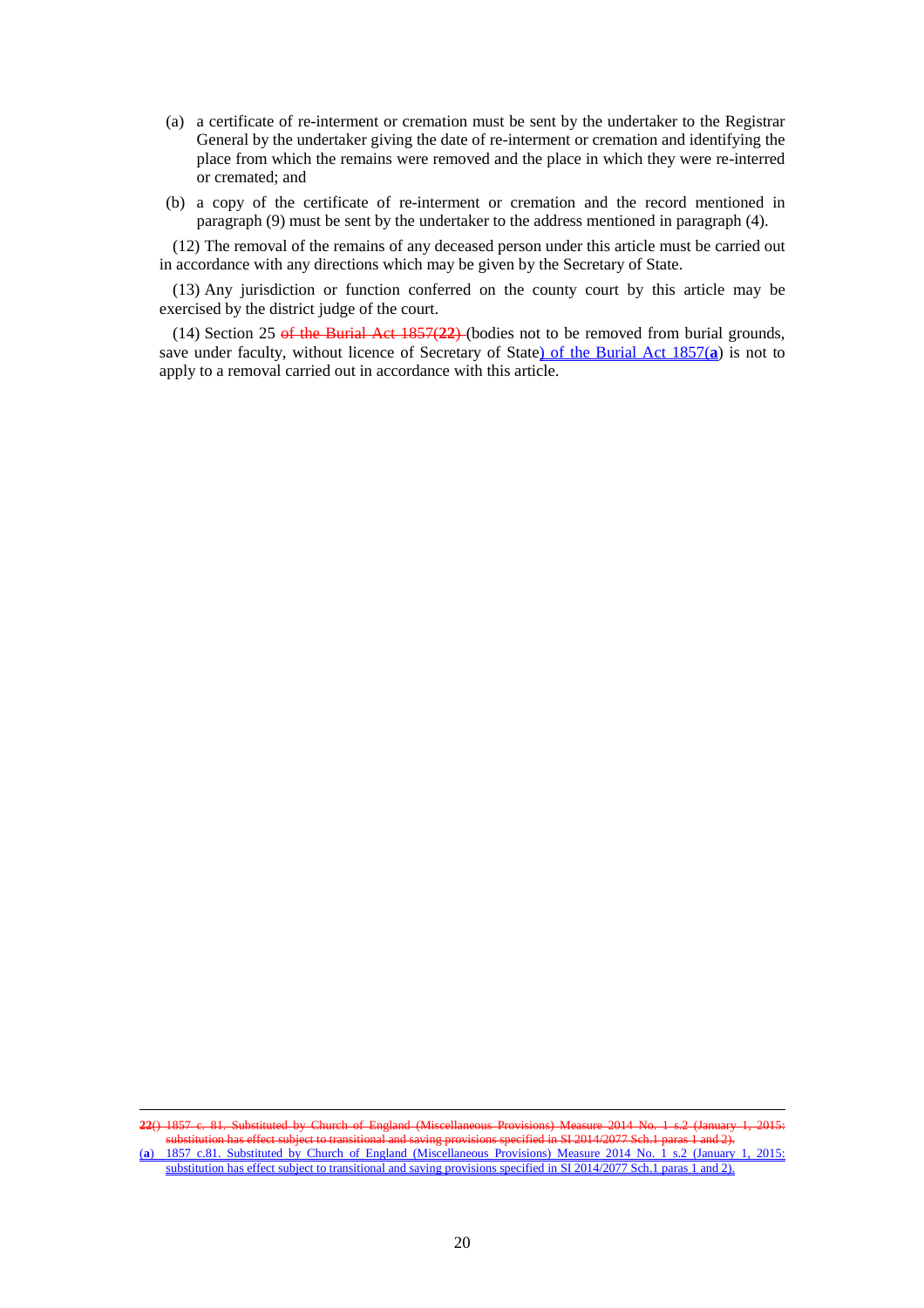### PART 5

### POWERS OF ACQUISITION

#### **Compulsory acquisition of land**

**19.19.** —19. —(1) The undertaker may acquire compulsorily so much of the Order land as is required for the authorised development or to facilitate it, or as is incidental to it.

(2) This article is subject to article 22 (Compulsory compulsory acquisition of rights etc.), article 25 (acquisition of subsoil only) and article 28  $\overline{(Temperature + 25)}$  (Temporary use of land for carrying out the authorised development).

#### **Statutory authority to override easements and other rights**

**20.20.**—20.—(1) The carrying out or use of the authorised development and the doing of anything else authorised by this Order is authorised for the purpose specified in section 158(2) of the 2008 Act (nuisance: statutory authority) of the 2008 Act, notwithstanding that it involves—

- (a) an interference with an interest or right to which this article applies; or
- (b) a breach of a restriction as to use of land arising by virtue of contract.

(2) The undertaker must pay compensation to any person whose land is injuriously affected  $bv$ —

- (a) an interference with an interest or right to which this article applies; or
- (b) a breach of a restriction as to use of land arising by virtue of contract,

caused by the carrying out or use of the authorised development and the operation of section 158 (benefit of order granting development consent) of the 2008 Act.

(3) The interests and rights to which this article applies are any easement, liberty, privilege, right or advantage annexed to land and adversely affecting other land, including any natural right to support.

(4) Subsection (2) of section 10 (further provision as to compensation for injurious affection) of the 1965 Act <u>applies to paragraph (2) by virtue of section 152(5)</u> (compensation in case where no right to claim in nuisance) of the 2008 Act.

 (5)applies to paragraph (2) by virtue of section 152(5) of the 2008 Act (compensation in case where no right to claim in nuisance).

 $(5)$  ( $\Theta$ Any rule or principle applied to the construction of section 10 of the 1965 Act must be applied to the construction of paragraph (2) (with any necessary modifications).

#### **Time limit for exercise of authority to acquire land compulsorily**

**21.21.**—21.—(1) After the end of the period of 5 years beginning on the day on which this Order is made—

- (a) no notice to treat  $\frac{\text{max}}{\text{is to be served under Part 1 of the 1965.}}$  Act; and
- (b) no declaration  $\frac{may is}{to}$  to be executed under section 4 of the Compulsory Purchase (Vesting Declarations) Act 1981(**a**)**23** (execution of declaration) as applied by article 24 (application of the Compulsory Purchase (Vesting Declarations) Act 1981).

<sup>(</sup>**a**) 1981 c. 66.

**<sup>23</sup>**() 1981 c. 66. Section 4 was amended by sections 184, 185 and paragraph 2 of Schedule 18(1) to, the Housing and Planning  $\frac{1}{4}$ ct 2016 (c.22).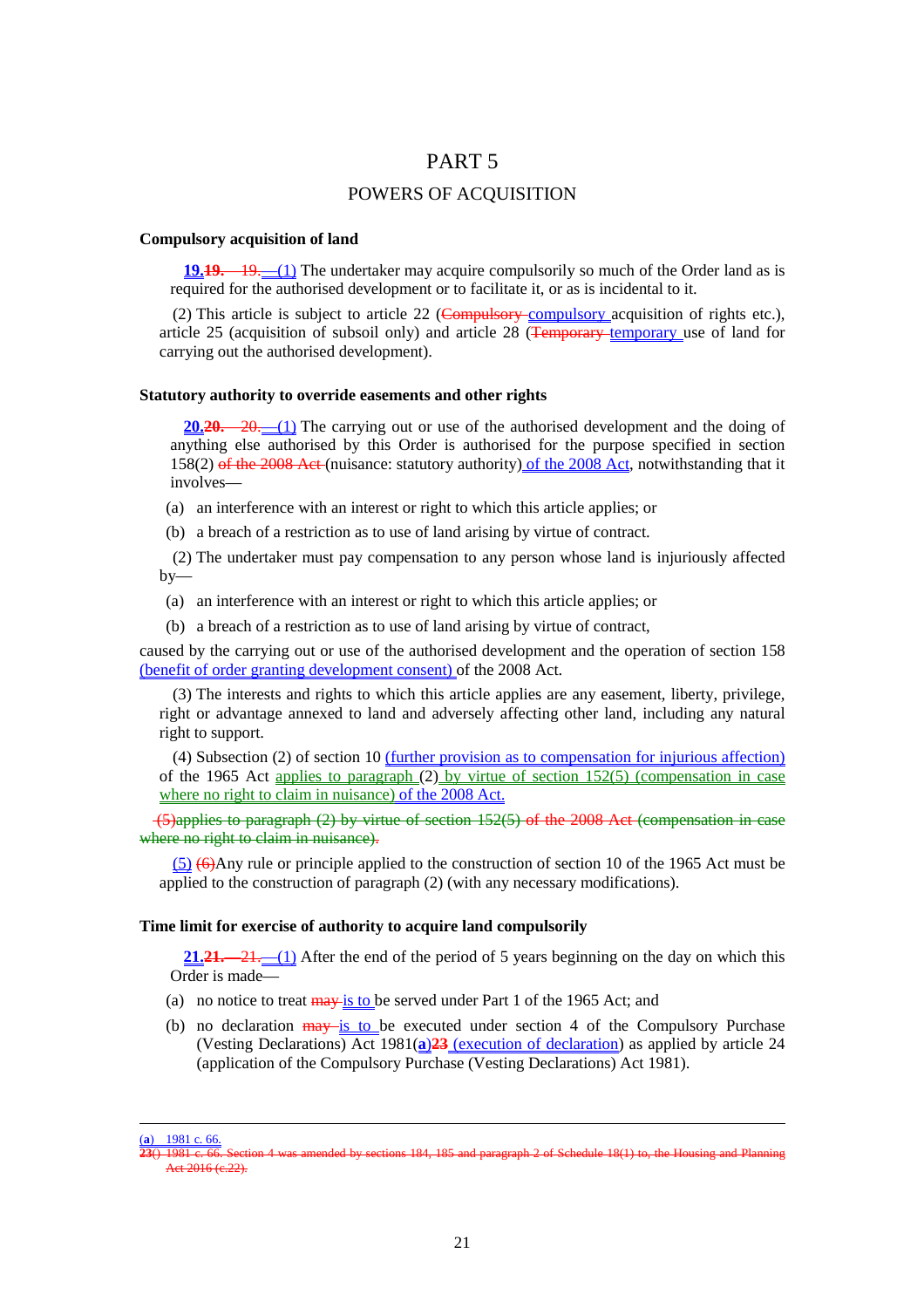(2) The authority conferred by article 28 (temporary use of land for carrying out the authorised development) must cease at the end of the period referred to in paragraph (1), save that nothing in this paragraph prevents the undertaker remaining in possession of land after the end of that period, if the land was entered and possession was taken before the end of that period.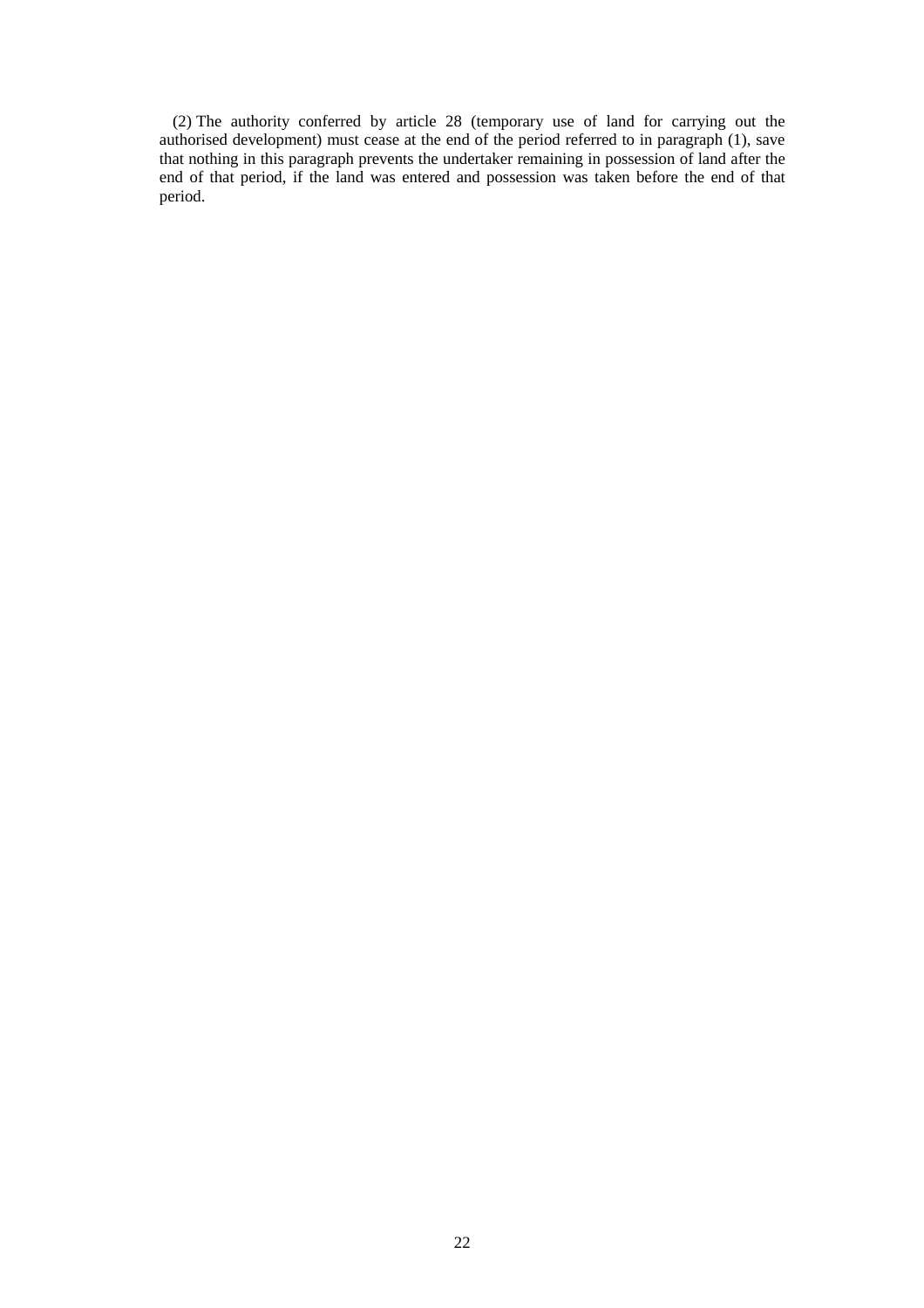#### **Compulsory acquisition of rights etc.**

**22.22.**—22.—(1) Subject to paragraph 22(2), the undertaker may acquire such rights over the Order land or impose restrictive covenants affecting the land as may be required for any purpose for which that land may be acquired under article 19 (compulsory acquisition of land), by creating them as well as acquiring rights already in existence.

(2) In respect of such parts of the Order land that cannot be acquired under article 19 (compulsory acquisition of land) are shown edged red and shaded blue on the land plans, the undertaker may acquire compulsorily the existing rights over land and create and acquire compulsorily the new rights and impose the restrictions described in the book of reference and shown on the land plans.

(3) Subject to section 8  $\theta$  the 1965 Act (provisions as to divided land) of the 1965 Act and Schedule 2A (counter-notice requiring purchase of land) (as substituted by paragraph 5(8) of Schedule 8 (modification of compensation and compulsory purchase enactments for the creation of new rights and imposition of new restrictions), where the undertaker creates or acquires a right over land or imposes a restriction under paragraph (1) or (2), the undertaker is not to be required to acquire a greater interest in that land.

(4) Schedule 8 (modification of compensation and compulsory purchase enactments for creation of new rights and imposition of new restrictions) is to have effect for the purpose of modifying the enactments relating to compensation and the provisions of the 1965 Act in their application in relation to the compulsory acquisition under this article of a right over land by the creation of a new right or the imposition of a restriction.

(5) In any case where the acquisition of new rights or the imposition of a restriction under paragraph (1) or (2) is required for the purposes of diverting, replacing or protecting the apparatus of a statutory undertaker, the undertaker may, with the consent of the Secretary of State, transfer the power to create and acquire such rights or impose such restrictions to the statutory undertaker in question.

(6) The exercise by a statutory undertaker of any power in accordance with a transfer under paragraph (5) is subject to the same restrictions, liabilities and obligations as would apply under this Order if that power were exercised by the undertaker.

(7) Subject to the modifications set out in Schedule 8 (modification of compensation and compulsory purchase enactments for creation of new rights and imposition of new restrictions) the enactments for the time being in force with respect to compensation for the compulsory purchase of land are to apply in the case of a compulsory acquisition under this Order in respect of a right by the creation of a new right or imposition of a restriction as they apply to the compulsory purchase of land and interests in land.

### **Private rights**

<u>.</u>

**23.23.**—23.—(1) Subject to the provisions of this article, all private rights and restrictions over land subject to compulsory acquisition under this Order are extinguished—

- (a) as from the date of acquisition of the land by the undertaker, whether compulsorily or by agreement; or
- (b) on the date of entry on the land by the undertaker under section  $11(1)(a)$  (powers of entry) of the 1965 Act (power of entry),

whichever is the earliest.

<sup>(</sup>**a**) Section 11 was amended by section 34(1) of, and Schedule 4 to, the Acquisition of Land Act 1981 (c. 67), section 3 of, and part 1 of Schedule 1 to, the Housing (Consequential Provisions) Act 1985 (c. 71), section 14 of, and paragraph 12(1) of Schedule 5 to, the Church of England (Miscellaneous Provisions) Measure 2006 (No. 1), sections 186(2), 187(2) and 188 of, and paragraph 6 of Schedule 14 and paragraph 3 of Schedule 16 to, the Housing and Planning Act 2016 (c. 22) and S.I. 2009/1307.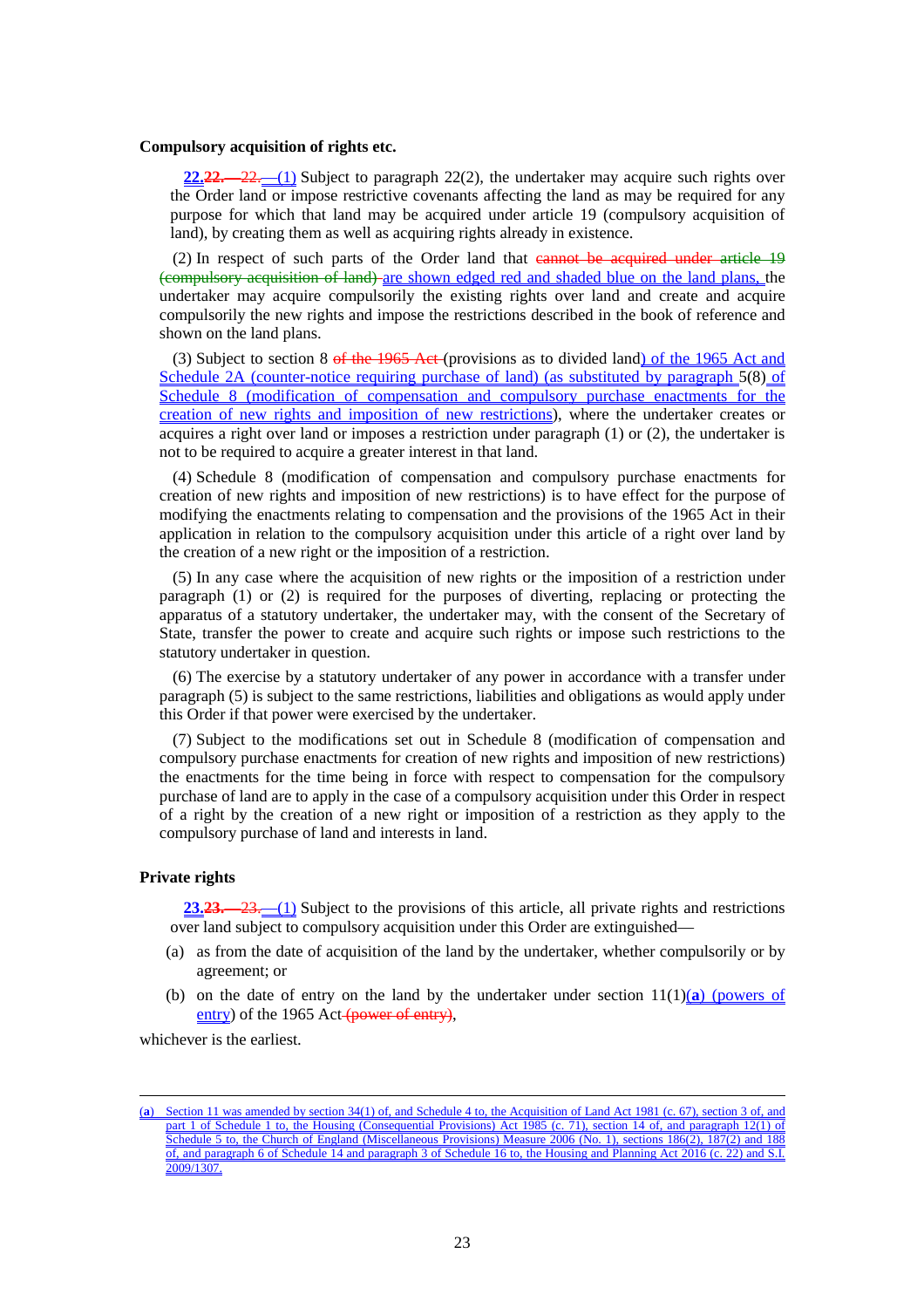(2) Subject to the provisions of this article, all private rights and restrictions over land subject to the compulsory acquisition of rights or imposition of restrictions under this Order are suspended and unenforceable or, where so notified by the undertaker, extinguished in so far as in either case their continuance would be inconsistent with the exercise of the right—

- (a) as from the date of acquisition of the right by the undertaker, whether compulsorily or by agreement; or
- (b) on the date of entry on the land by the undertaker under section  $11(1)$  (powers of entry) of the 1965 Act (power of entry) in pursuance of the right,

whichever is the earliest.

(3) Subject to the provisions of this article, and where so notified by the undertaker, all private rights and restrictions over land owned by the undertaker are extinguished on commencement of any activity authorised by this Order which interferes with or breaches such rights.

(4) Subject to the provisions of this article, all private rights or restrictions over land of which the undertaker takes temporary possession under this Order are suspended and unenforceable for as long as the undertaker remains in lawful possession of the land and so far as their continuance would be inconsistent with the exercise of the temporary possession of that land.

(5) Any person who suffers loss by the extinguishment or suspension of any private right or restriction under this Order is entitled to compensation to be determined, in case of dispute, under Part 1 of the 1961 Act.

(6) This article does not apply in relation to any right to which section  $138$  of the 2008 Aet (extinguishment of rights, and removal of apparatus, of statutory undertakers etc.) of the 2008 Act or article 30 (statutory undertakers) applies.

(7) Paragraphs (1) to (3) have effect subject to—

- (a) any notice given by the undertaker before—
	- (i) the completion of the acquisition of the land or the creation and acquisition of rights or the imposition of restrictions over land,
	- (ii) the undertaker's appropriation of it,
	- (iii) the undertaker's entry onto it, or
	- (iv) the undertaker's taking temporary possession of it,

that any or all of those paragraphs are not to apply to any right specified in the notice; and

- (b) any agreement made at any time between the undertaker and the person in or to whom the right or restriction in question is vested, belongs or benefits.
- (8) If any such agreement as is referred to in paragraph  $(7)(b)$ —
- (a) is made with a person in or to whom the right is vested or belongs; and
- (b) is expressed to have effect also for the benefit of those deriving title from or under that person,

it is effective in respect of the persons so deriving title, whether the title was derived before or after the making of the agreement.

### **Application of the Compulsory Purchase (Vesting Declarations) Act 1981**

**24.24.**—24.—(1) The Compulsory Purchase (Vesting Declarations) Act 1981 applies as if this Order were a compulsory purchase order.

(2) The Compulsory Purchase (Vesting Declarations) Act 1981, as so-applied by paragraph (1), has effect with the following modifications.

(3) In section 1 (application of act) for subsection 2 there is substituted—

"(2) This section applies to any Minister, any local or other public authority or any other body or person authorised to acquire land by means of a compulsory purchase order."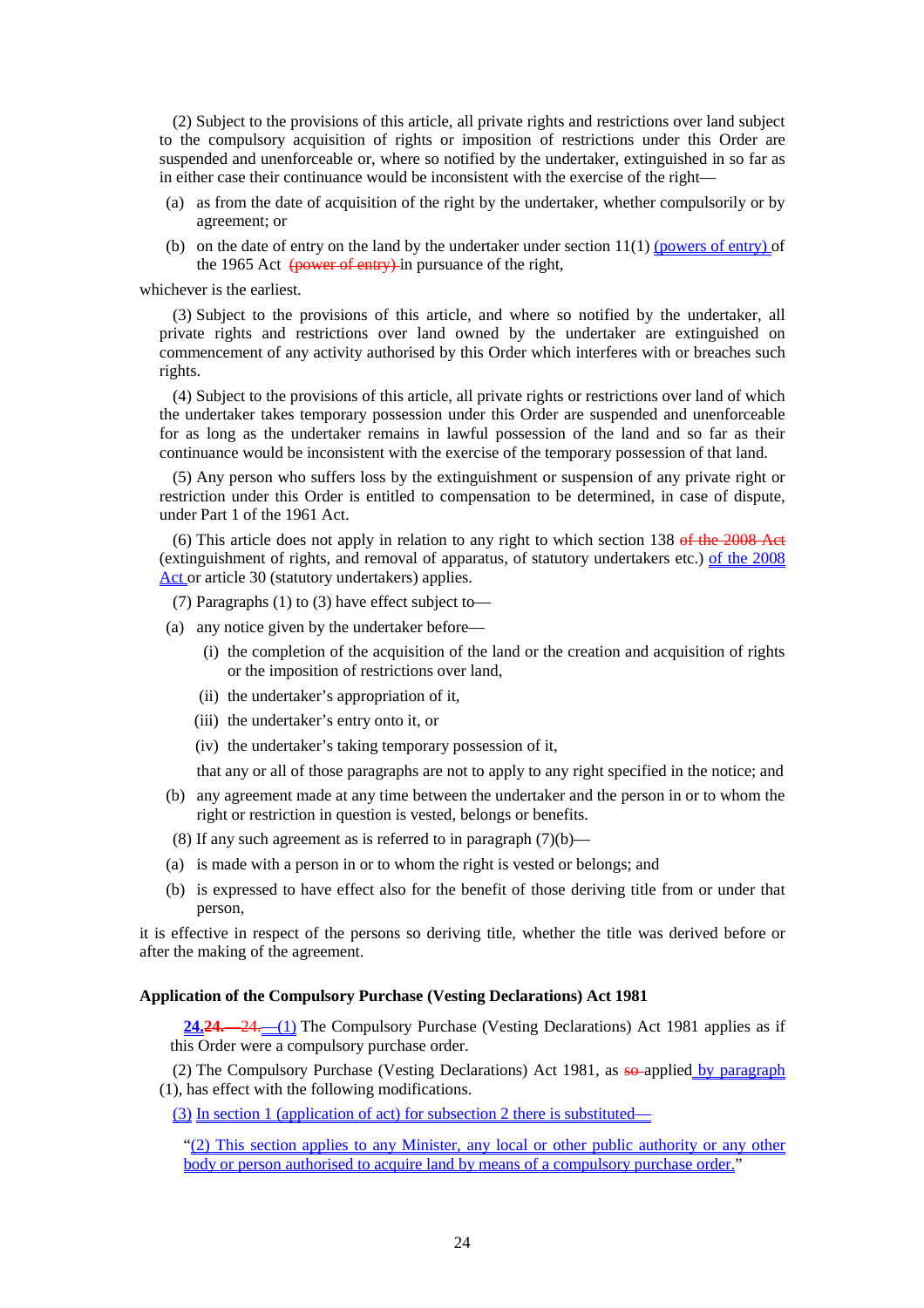$(4)$  (2) Section 5 In section 5(2) (earliest date for execution of declaration) is omitted, omit the words from ", and this subsection" to the end.

(5) (3)Section 5A (time limit for general vesting declaration) is omitted.

(6) (4)In section 5B (extension of time limit during challenge)—

(a) for "section 23 of the Acquisition of Land Act 1981 (application to High Court in respect of compulsory purchase order), the three year period mentioned in section 5A" substitute "section 118 of the 2008 Act (legal challenges relating to applications for orders granting development consent)"; and, the five year period mentioned in article 21 (time limit for exercise of authority to acquire land compulsorily) of the Millbrook Gas Fired Generating Station Order 201[]".

(7) In section 6 (notices after execution of declaration), in subsection (1)(b) for "section 15 of, or paragraph 6 of Schedule 1 to, the Acquisition of Land Act 1981" substitute "section 134 (notice of authorisation of compulsory acquisition) of the Planning Act 2008".

(b)for "the three year period mentioned in section 5A" substitute "the five year period mentioned in article 21 (time limit for exercise of authority to acquire land compulsorily) of the Millbrook Gas Fired Generating Station Order 201[].

 $(8)$  (5)In section 7 (constructive notice to treat), in subsection (1)(a), omit the words "(as modified by section 4 of the Acquisition of Land Act 1981)" are omitted.

 $(9)$   $(6)$  In Schedule A1 (counter-notice requiring purchase of land not in general vesting declaration),  $\frac{\text{omit-for}}{\text{paragn}}$  1(2)  $\frac{\text{substitute}}{\text{other}}$ 

"(2) But see article 25(3) (acquisition of subsoil only) of the Millbrook Gas Fired Generating Station Order 201[X], which excludes the acquisition of subsoil only from this Schedule".

(10) (7)References to the 1965 Act in the Compulsory Purchase (Vesting Declarations) Act 1981 must be construed as references to that Act as applied by section 125 of the 2008 Act (and as modified by article 26 (application-modification of Part 1 of the Compulsory Purchase  $\overline{Act}$ 1965) to the compulsory acquisition of land under this Order.

### **Acquisition of subsoil only**

**25.25.**—25.—(1) The undertaker may acquire compulsorily so much of, or such rights in, the subsoil of the land referred to in paragraph (1) of article 19 (compulsory acquisition of land) and paragraph (1paragraphs (1) and 22(2) of article 22 (compulsory acquisition of rights etc.) as may be required for any purpose for which that land or rights or restrictions over that land may be created and acquired or imposed under that provision instead of acquiring the whole of the land.

(2) Where the undertaker acquires any part of, or rights in, the subsoil of land under paragraph (1), the undertaker is not to be required to acquire an interest in any other part of the land.

(3) The following do not apply in connection with the exercise of the power under paragraph (1) in relation to subsoil only—

- (a) Schedule 2A (counter-notice requiring purchase of land not in notice to treat) to the 1965 Act;
- (b) Schedule A1 (counter-notice requiring purchase of land not in general vesting declaration) to the Compulsory Purchase (Vesting Declarations) Act 1981; and
- (c) section 153(4A) (blighted land: proposed acquisition of part interest; material detriment test) of the 1990 Act.

(4) (2)Paragraph (2) does not prevent Schedule 2A to the 1965 Act Paragraphs (2) and (3) from applying are to be disregarded where the undertaker acquires a cellar, vault, arch or other construction forming part of a house, building or manufactory.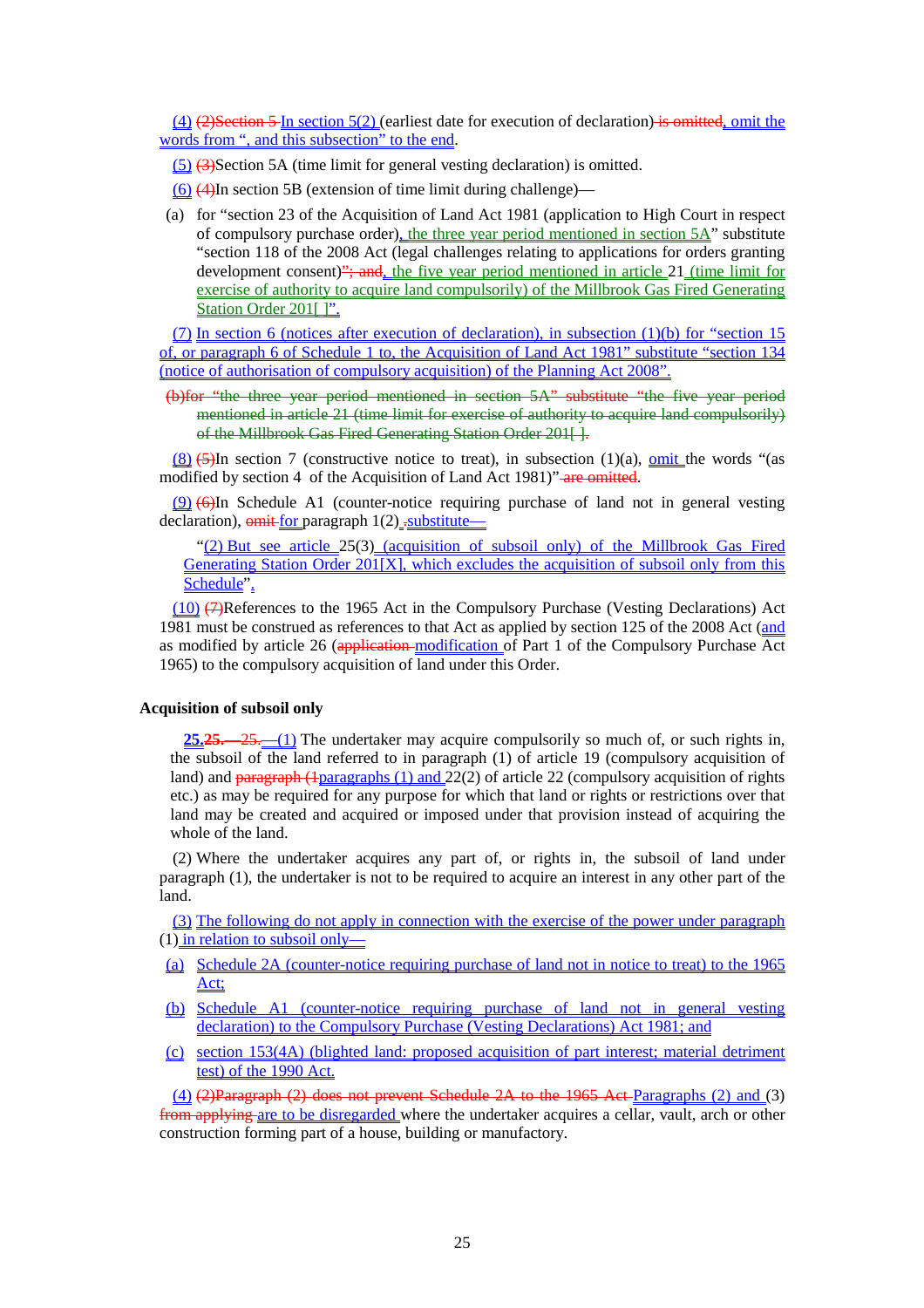#### **Application Modification of Part 1 of the Compulsory Purchase Act 1965**

**26.26.**—26.—(1) Part 1 of the 1965 Act, as applied to this Order by section 125 (application of compulsory acquisition provisions) of the 2008 Act, is modified as follows.

(2) In section  $4A(1)$  (extension of time limit during challenge)—challenge) for "section 23 of the Acquisition of Land Act 1981 (application to High Court in respect of compulsory purchase order), the three year period mentioned in section 4" substitute "section 118 of the Planning Act 2008 (legal challenges relating to applications for orders granting development consent). the five year period mentioned in article 21 (time limit for exercise of authority to acquire land compulsorily) of the Millbrook Gas Fired Generating Station Order 201[X]".

(3) In section 11A (powers of entry: further notice of entry)—

- (a) in section  $(1)(a)$ , after "land" insert "under that provision";
- (b) in subsection (2), after "land" insert "under that provision".
- (a) for "section 23 of the Acquisition of Land Act 1981 (application to High Court in respect of compulsory purchase order)" substitute "section 118 of the 2008 Act (legal challenges relating to applications for orders granting development consent)": and
- (b)for "the three year period specified in section 4" substitute "the five year period mentioned in article 21 (time limit for exercise of authority to acquire land compulsorily) of the Millbrook Gas Fired Generating Station Order 201[X]".

 $(4)$   $(2)$ In section 22(2) (expiry of time limit for exercise of compulsory purchase power not to affect acquisition of interests omitted from purchase), for "section 4 of this Act" substitute "article 21 (time limit for exercise of authority to acquire land compulsorily) of the Millbrook Gas Fired Generating Station Order 201[X]".

 $(5)$   $(3)$ In Schedule 2A (counter-notice requiring purchase of land not in notice to treat)—

(a)  $\theta$  omit for paragraphs 1(2) and 14(2); and substitute—

"(2) But see article 25(3) (acquisition of subsoil only) of the Millbrook Gas Fired Generating Station Order 201[X], which excludes the acquisition of subsoil only from this Schedule"; and

(b) at the end-after paragraph 29, insert—

"PART 4

INTERPRETATION

**30.** In this Schedule, references to entering on and taking possession of land do not include doing so under article 28 (temporary use of land for carrying out the authorised development) or article 29 (temporary use of land for maintaining the authorised development) of the Millbrook Gas Fired Generating Station Order 201[X]."

#### **Rights under or over streets**

**27.27.**—27.—(1) The undertaker may enter upon and appropriate so much of the subsoil of, or air-space over, any street within the Order limits as may be required for the purposes of the authorised development and may use the subsoil or air-space for those purposes or any other purpose ancillary to the authorised development.

(2) Subject to paragraph (3), the undertaker may exercise any power conferred by paragraph (1) in relation to a street without being required to acquire any part of the street or any easement or right in the street.

- (3) Paragraph (2) does not apply in relation to—
- (a) any subway or underground building; or
- (b) any cellar, vault, arch or other construction in, on or under a street which forms part of a building fronting onto the street.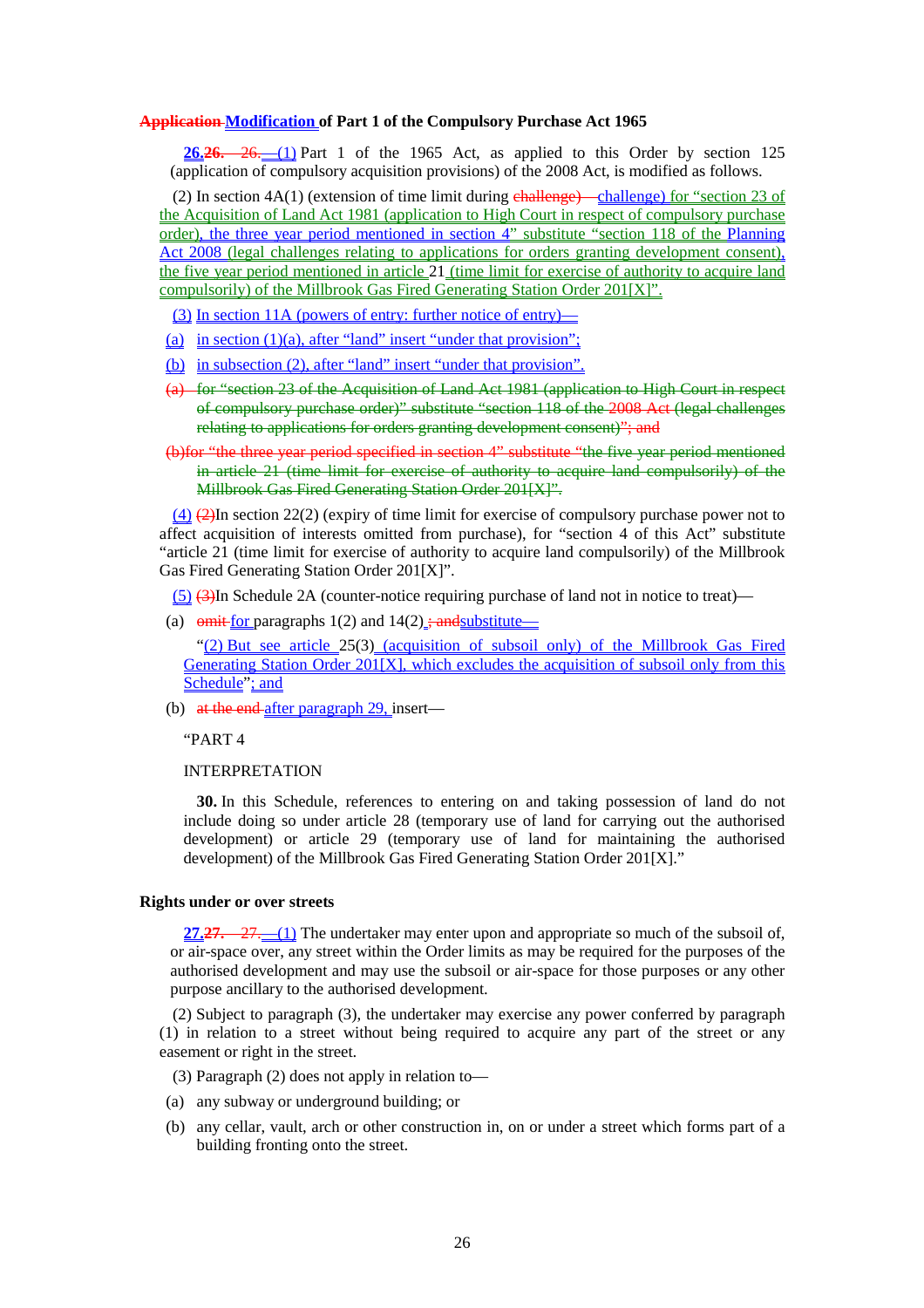(4) Subject to paragraph (5), any person who is an owner or occupier of land in respect of which the power of appropriation conferred by paragraph (1) is exercised without the undertaker acquiring any part of that person's interest in the land, and who suffers loss by the exercise of that power, is to be entitled to compensation to be determined, in case of dispute, under Part 1 <u>(determination of questions of disputed compensation</u>) of the 1961 Act.

(5) Compensation is not payable under paragraph (4) to any person who is an undertaker to whom section 85 of the 1991 Act (sharing cost of necessary measures) of the 1991 Act applies in respect of measures of which the allowable costs are to be borne in accordance with that section.

#### **Temporary use of land for carrying out the authorised development**

**28.28.**—28.—(1) The undertaker may, in connection with the carrying out of the authorised development—

- (a) enter on and take possession of—
	- (i) so much of the land specified in columns (1) and (2) of Schedule 9 (land of which temporary possession may be taken) for the purpose specified in relation to that land in column (3) of that Schedule relating to the part of the authorised development specified in column (4) of that Schedule;
	- (ii) any other Order land in respect of which no notice of entry has been served under section 11 of the 1965 Act (powers of entry) (other than in connection with the acquisition of rights only) of the 1965 Act and no declaration has been made under section 4 (execution of declaration) of the Compulsory Purchase (Vesting Declarations) Act 1981 (execution of declaration);
- (b) remove any buildings, fences, debris and vegetation from that land;
- (c) construct temporary works (including the provision of means of access) and buildings on that land; and
- (d) construct any works specified in relation to that land in column (3) of Schedule 9 (land of which temporary possession may be taken), or any other mitigation works.

(2) Not less than 14 days before entering on and taking temporary possession of land under this article the undertaker must serve notice of the intended entry on the owners and occupiers of the land.

(3) The undertaker may not, without the agreement of the owners of the land, remain in possession of any land under this article—

- (a) in the case of land specified in paragraph  $(1)(a)(i)$  after the end of the period of one year beginning with the date of final commissioning of the authorised development; or
- (b) in the case of land referred to in paragraph  $(1)(a)(ii)$  after the end of the period of one year beginning with the date of final commissioning of the authorised development unless the undertaker has, before the end of that period, served notice of entry under section 11 (powers of entry) of the 1965 Act or made a declaration under section 4 (execution of declaration) of the Compulsory Purchase (Vesting Declarations) Act 1981 or has otherwise acquired the land subject to temporary possession.

(4) Unless the undertaker has served notice of entry under section 11 (powers of entry) of the 1965 Act or made a declaration under section 4 (execution of declaration) of the Compulsory Purchase (Vesting Declarations) Act 1981 or has otherwise acquired the land subject to temporary possession, the undertaker must, before giving up possession of land of which temporary possession has been taken under this article, remove all temporary works and restore the land to the reasonable satisfaction of the owners of the land; but the undertaker is not to be required to replace a building or any debris removed under this article.

(5) The undertaker must pay compensation to the owners and occupiers of land of which temporary possession is taken under this article for any loss or damage arising from the exercise in relation to the land of the provisions of this article.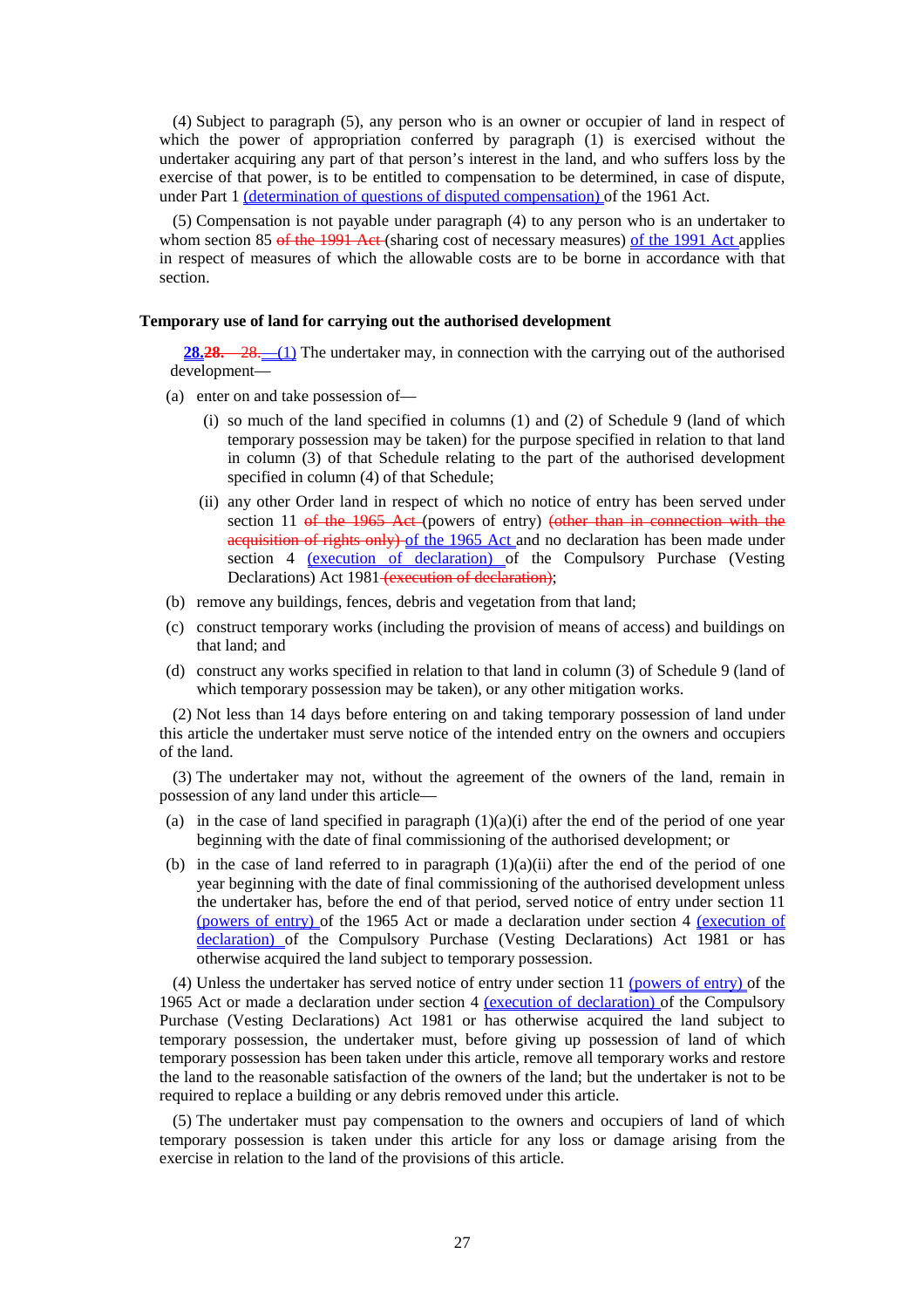(6) Any dispute as to a person's entitlement to compensation under paragraph (5), or as to the amount of the compensation, is to be determined under Part 1 (determination of questions of disputed compensation) of the 1961 Act.

(7) Nothing in this article affects any liability to pay compensation under section  $10(2)$  of the 1965 Act (further provisions as to compensation for injurious affection) of the 1965 Act or under any other enactment in respect of loss or damage arising from the carrying out of the authorised development, other than loss or damage for which compensation is payable under paragraph (5).

(8) The undertaker may not compulsorily acquire under this Order the land referred to in paragraph  $(1)(a)(i)$ .

(9) Nothing in this article precludes the undertaker from—

- (a) creating and acquiring new rights or imposing restrictions over any part of the Order land identified in part 1 of the book of reference under article 22 (compulsory acquisition of rights etc.); or
- (b) acquiring any right in the subsoil of any part of the Order land identified in part 1 of the book of reference under article 25 (acquisition of subsoil only) or article 27 (rights under or over streets)

(10) Where the undertaker takes possession of land under this article, the undertaker is not to be required to acquire the land or any interest in it.

 $(11)$  Section 13 of the 1965 Act (refusal to give possession to acquiring authority) of the 1965 Act applies to the temporary use of land pursuant to this article to the same extent as it applies to the compulsory acquisition of land under this Order by virtue of section  $125 \theta$  the 2008 Act (application of compulsory acquisition provisions) of the 2008 Act.

(12) Nothing in this article prevents the taking of temporary possession more than once in relation to any land specified in Schedule 9 (land of which temporary possession may be taken).

(13) The provisions of the Neighbourhood Planning Act 2017(**a**) do not apply insofar as they relate to temporary possession of land under this article in connection with the carrying out of the authorised development.

#### **Temporary use of land for maintaining the authorised development**

**29.29.**—29.—(1) Subject to paragraph (2), at any time during the maintenance period relating to any part of the authorised development, the undertaker may—

- (a) enter on and take temporary possession of any land within the Order limits-land if such possession is reasonably required for the purpose of maintaining the authorised development; and
- (b) construct such temporary works (including the provision of means of access) and buildings on the land as may be reasonably necessary for that purpose.
- (2) Paragraph (1) does not authorise the undertaker to take temporary possession of—
- (a) any house or garden belonging to a house; or
- (b) any building (other than a house) if it is for the time being occupied.

(3) Not less than 28 days before entering on and taking temporary possession of land under this article the undertaker must serve notice of the intended entry on the owners and occupiers of the land.

(4) The undertaker may only remain in possession of land under this article for so long as may be reasonably necessary to carry out the maintenance of the part of the authorised development for which possession of the land was taken.

(**a**) 2017 c.20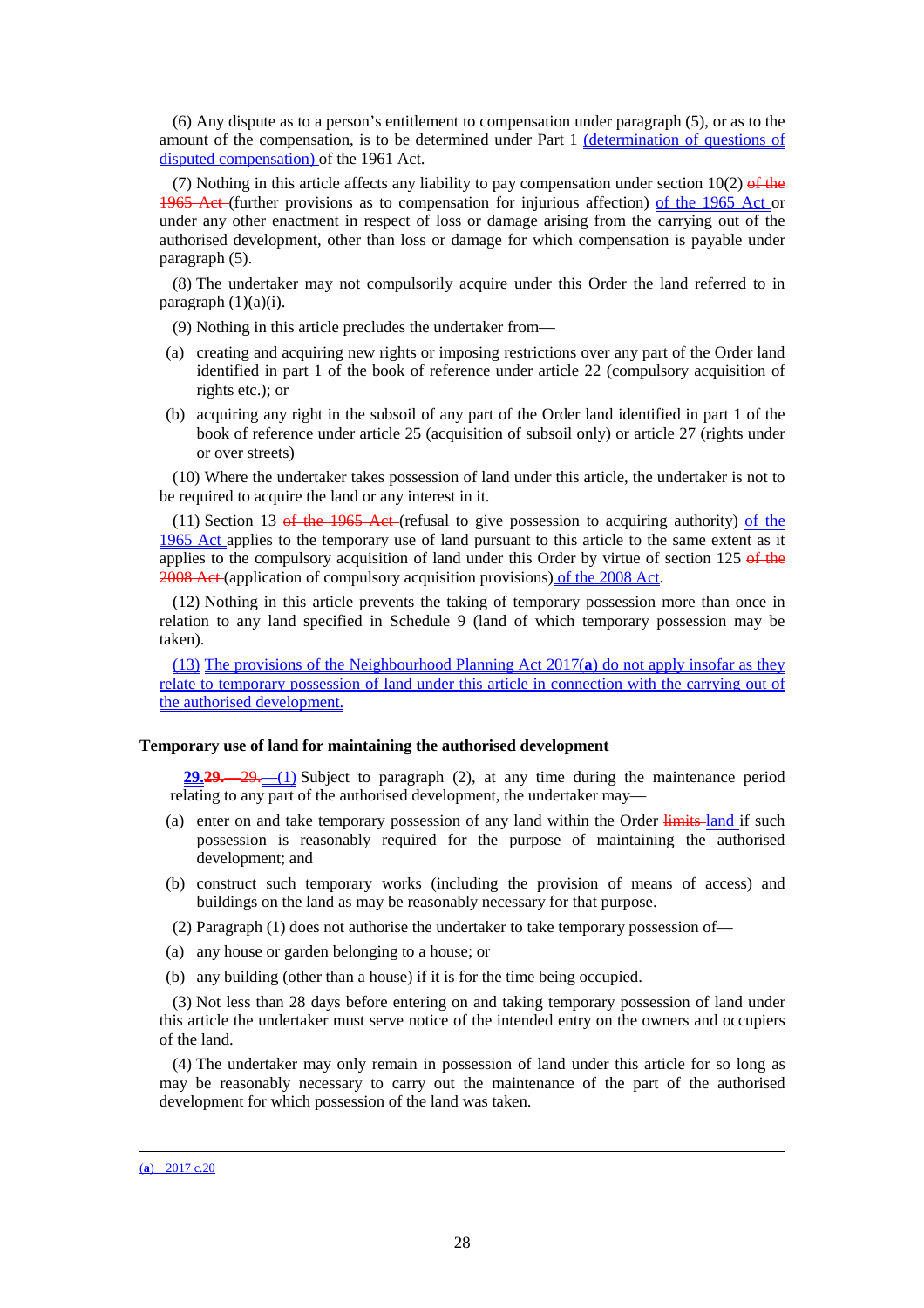(5) Before giving up possession of land of which temporary possession has been taken under this article, the undertaker must remove all temporary works and restore the land to the reasonable satisfaction of the owners of the land.

(6) The undertaker must pay compensation to the owners and occupiers of land of which temporary possession is taken under this article for any loss or damage arising from the exercise in relation to the land of the provisions of this article.

(7) Any dispute as to a person's entitlement to compensation under paragraph (6), or as to the amount of the compensation, is to be determined under Part 1 (determination of questions of disputed compensation) of the 1961 Act.

(8) Nothing in this article affects any liability to pay compensation under section  $10(2)$  of the 1965 Act (further provisions as to compensation for injurious affection) of the 1965 Act or under any other enactment in respect of loss or damage arising from the maintenance of the authorised development, other than loss or damage for which compensation is payable under paragraph (6).

(9) Where the undertaker takes possession of land under this article, the undertaker is not to be required to acquire the land or any interest in it.

(10) Section 13 of the 1965 Act (refusal to give possession to acquiring authority) of the 1965 Act applies to the temporary use of land pursuant to this article to the same extent as it applies to the compulsory acquisition of land under this Order by virtue of section  $125 \theta$  the 2008 Act (application of compulsory acquisition provisions) of the 2008 Act.

(11) In this article "the maintenance period" means the period of 5 years beginning with the date of final commissioning except where the authorised development is landscaping where "the maintenance period" means such period as set out in the landscape and ecological mitigation and management strategy which is approved by the relevant planning authority Central Bedfordshire Council pursuant to Requirement 3 beginning with the date on which that part of the landscaping is completed provided that such period shall not exceed 10 years.

(12) The provisions of the Neighbourhood Planning Act 2017(**a**), do not apply insofar as they relate to temporary possession of land under this article in connection with the maintenance of the authorised development.

#### **Statutory undertakers**

**30.30.** Subject to the provisions of Schedule 10 (protective provisions), the undertaker may—

- (a) acquire compulsorily the land belonging to statutory undertakers within the Order land;
- (b) extinguish or suspend the rights of or restrictions for the benefit of, and remove or reposition the apparatus belonging to statutory undertakers on, under, over or within the Order land; and
- (c) create and acquire compulsorily the rights and/or impose restrictions over any Order land belonging to statutory undertakers.

(**a**) 2017 c.20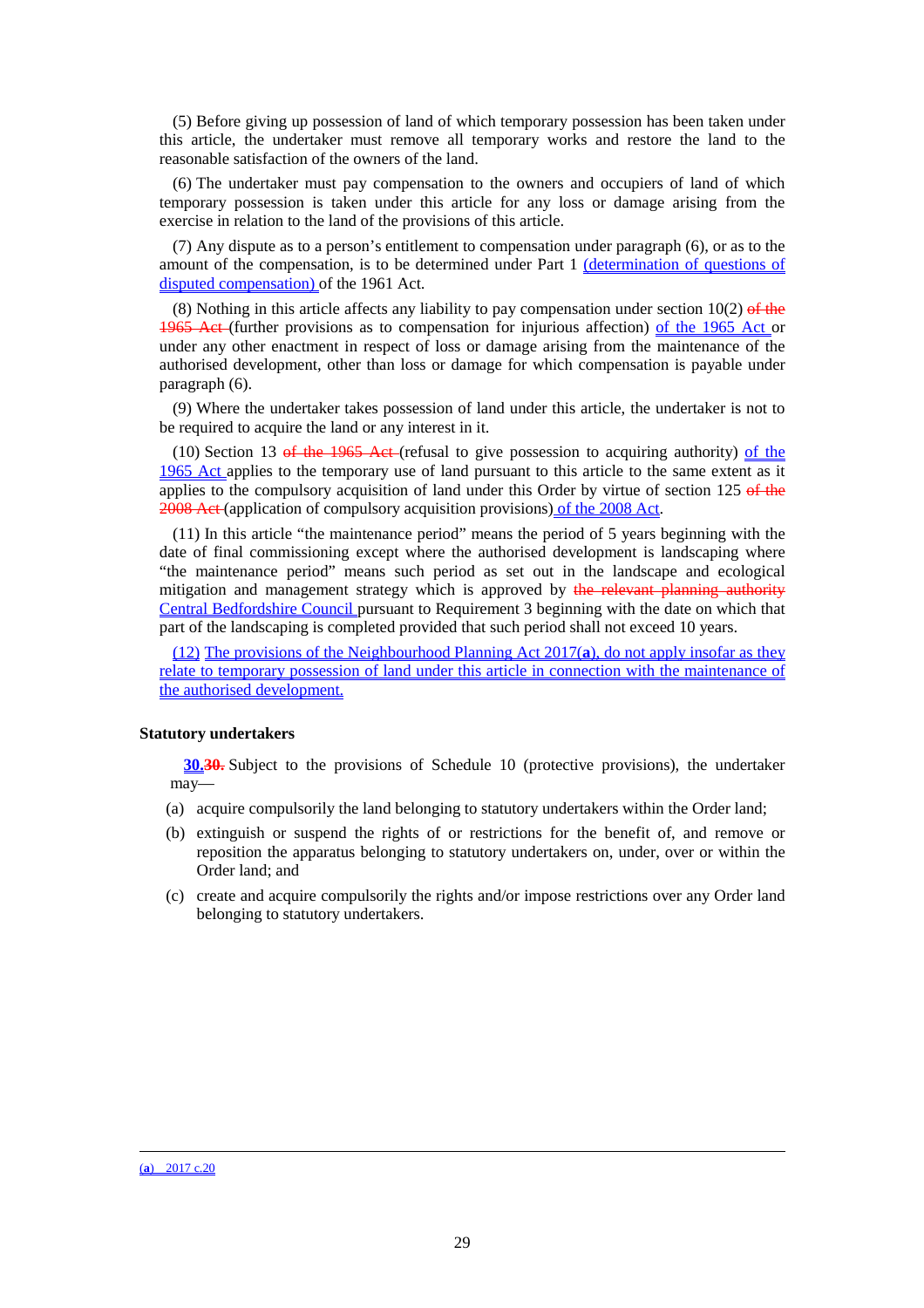#### **Apparatus and rights of statutory undertakers in streets**

**31.31.**—31.—(1) Where a street is altered or diverted or its use is temporarily prohibited or restricted under article 10 (construction and maintenance of new or altered means of access) or article 11 (temporary prohibition or restriction of use of streets) or where a street is stopped up under article 12 (stopping up of streets) any statutory undertaker whose apparatus is under, in, on, along or across the street is to have the same powers and rights in respect of that apparatus, subject to Schedule 10 (protective provisions), as if this Order had not been made.

#### **Recovery of costs of new connections**

**32.32.**—32.—(1) Where any apparatus of a public utility undertaker or of a public communications provider is removed under article 30 (statutory undertakers) any person who is the owner or occupier of premises to which a supply was given from that apparatus is to be entitled to recover from the undertaker compensation in respect of expenditure reasonably incurred by that person, in consequence of the removal, for the purpose of effecting a connection between the premises and any other apparatus from which a supply is given.

(2) Paragraph (1) does not apply in the case of the removal of a public sewer but where such a sewer is removed under article 30 (statutory undertakers) any person who is—

(a) the owner or occupier of premises the drains of which communicated with the sewer; or

(b) the owner of a private sewer which communicated with that sewer,

is to be entitled to recover from the undertaker compensation in respect of expenditure reasonably incurred by that person, in consequence of the removal, for the purpose of making the drain or sewer belonging to that person communicate with any other public sewer or with a private sewerage disposal plant.

(3) This article does not have effect in relation to apparatus to which article 31 (apparatus and rights of statutory undertakers in streets) or Part 3 (water supply) of the 1991 Act applies.

(4) In this article—

<u>.</u>

"public communication provider" has the same meaning as in section 151(1) (interpretation of chapter 1) of the Communications Act 2003(**24a**); and

"public utility undertaker" has the same meaning as in the 1980 Act.

### PART 6

### **OPERATIONS**

#### **Felling or lopping of trees and removal of hedgerows**

**33.33.**—33.—(1) The undertaker may fell or lop any tree or shrub within or overhanging land within the Order limits or cut back its roots, if it reasonably believes it to be necessary to do so to prevent the tree or shrub—

- (a) from obstructing or interfering with the construction, maintenance or operation of the authorised development or any apparatus used in connection with the authorised development; or
- (b) from constituting a danger to persons using the authorised development.

(2) In carrying out any activity authorised by paragraph (1) and paragraph (4), the undertaker must do no unnecessary damage to any tree or shrub and must pay compensation to any person for any loss or damage arising from such activity.

<sup>(</sup>**24a**) 2003 c. 21. Section 151(1) was amended by paragraphs 90(a)(i), (ii), (iii), 90(b), 90(c) and 90(d) of Schedule 1 to the Electronic Communications and Wireless Telegraphy Regulations 2011/1210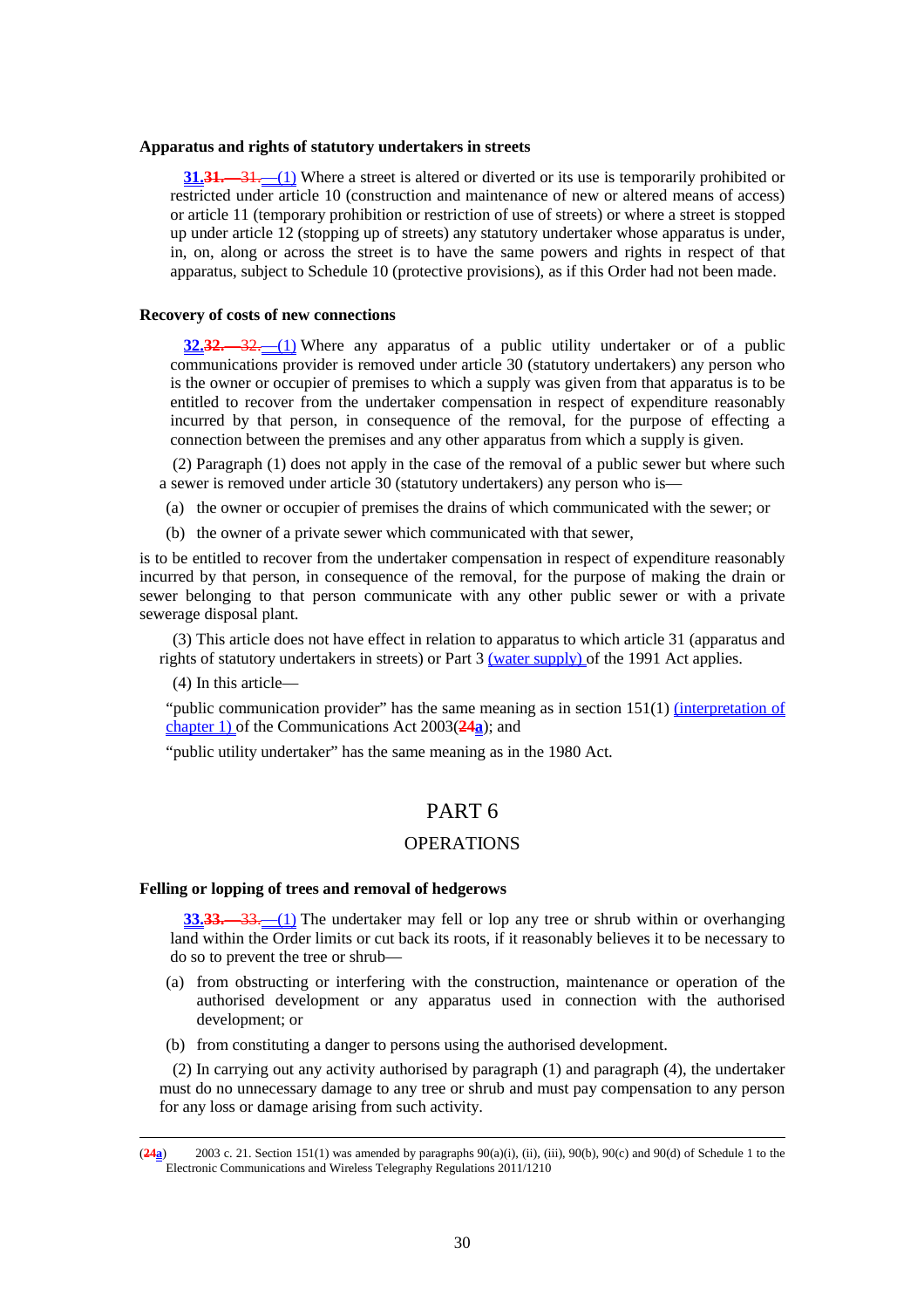(3) Any dispute as to a person's entitlement to compensation under paragraph (2), or as to the amount of compensation, is to be determined under Part 1 (determination of questions of disputed compensation) of the 1961 Act.

(4) The undertaker may, for the purposes of the authorised development subject to paragraph (2), remove any hedgerows within the Order limits that may be required for the purposes of carrying out the authorised development.

(5) In this article "hedgerow" has the same meaning as in the Hedgerows Regulations 1997(**25a**).

### **Railway undertakings**

**34.** —(6) Subject to the following provisions of this article, the undertaker may not under article 9 (street works) break up or open a street where the street, not being a highway maintainable at public expense (within the meaning of the 1980 Act) —

- (a) is under the control or management of, or is maintainable by, railway or tramway undertakers; or
- (b) forms part of a level crossing belonging to any such undertakers or to such authority or to any other person,

except with the consent of the undertakers or authority or, as the case may be, of the person to whom the level crossing belongs.

(2) Paragraph (1) shall not apply to the carrying out under this Order of emergency works, within the meaning of Part 3 of the 1991 Act.

(3) A consent given for the purpose of paragraph (1) may be made subject to such reasonable conditions as may be specified by the person giving it but shall not be unreasonably withheld.

### PART 7

### MISCELLANEOUS AND GENERAL

### **Application of landlord and tenant law**

**34.35.**—35.—(1) This article applies to—

- (a) any agreement for leasing to any person the whole or any part of the authorised development or the right to operate the same; and
- (b) any agreement entered into by the undertaker with any person for the construction, maintenance, use or operation of the authorised development, or any part of it,

so far as any such agreement relates to the terms on which any land which is the subject of a lease granted by or under that agreement is to be provided for that person's use.

(2) No enactment or rule of law regulating the rights and obligations of landlords and tenants prejudices the operation of any agreement to which this article applies.

(3) Accordingly, no such enactment or rule of law applies in relation to the rights and obligations of the parties to any lease granted by or under any such agreement so as to—

- (a) exclude or in any respect modify any of the rights and obligations of those parties under the terms of the lease, whether with respect to the termination of the tenancy or any other matter;
- (b) confer or impose on any such party any right or obligation arising out of or connected with anything done or omitted on or in relation to land which is the subject of the lease, in addition to any such right or obligation provided for by the terms of the lease; or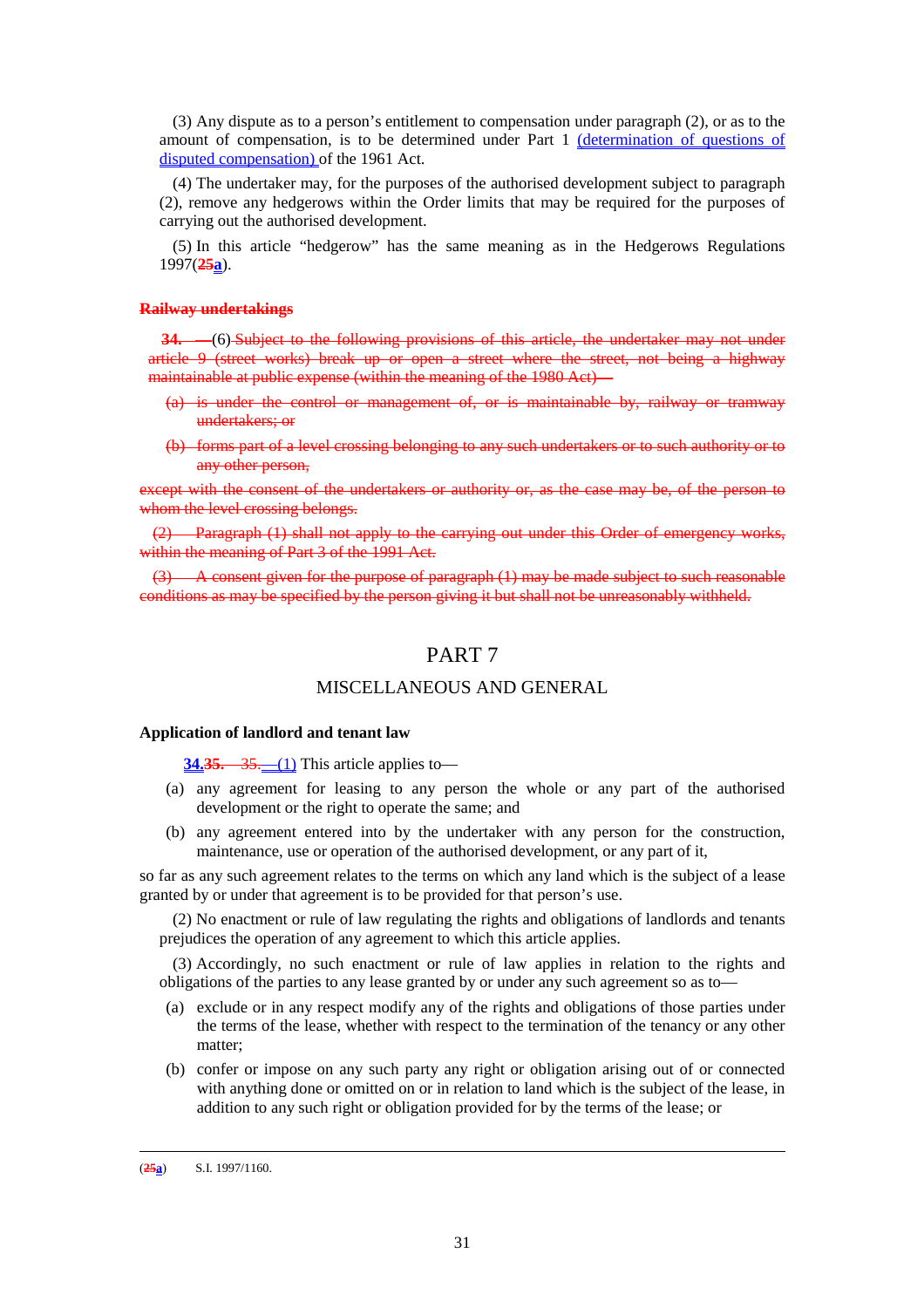(c) restrict the enforcement (whether by action for damages or otherwise) by any party to the lease of any obligation of any other party under the lease.

#### **Cases in which land is to be treated as not being operational land**

**35.36.** Development consent granted by this Order is to be treated as specific planning permission for the purposes of section  $264(3)(a)$  of the 1990 Act (cases in which land is to be treated as not being operational land) of the 1990 Act.

#### **Defence to proceedings in respect of statutory nuisance**

**36.**—37. (1) Where proceedings are brought under section 2682(1) of the Environmental Protection Act 1990(**37.**) (summary proceedings by persons aggrieved by statutory nuisances) of the Environmental Protection Act 1990(**a**) (in relation to a nuisance falling within paragraph (g)  $\theta$  section 79(1) of that Act (noise emitted from premises so as to be prejudicial to health or a nuisance) of section  $79(1)$  of that Act no order is to be made, and no fine may be imposed, under section 82(2) of that Act if the defendant shows that the nuisance—

- (a) relates to premises used by the undertaker for the purposes of or in connection with the construction or maintenance of the authorised development and that the nuisance is attributable to the carrying out of the authorised development in accordance with a notice served under section 60 (control of noise on construction sites), or a consent given under section 61 (prior consent for work on construction sites), of the Control of Pollution Act 1974(**27b**); or
- (b) is a consequence of the construction or maintenance of the authorised development and that it cannot reasonably be avoided; or
- (c) is a consequence of the use of the authorised development and that it cannot reasonably be avoided.

(2) Section 61(9) (consent for work on construction site to include statement that it does not of itself constitute a defence to proceedings under section 82 of the Environmental Protection Act 1990) of the Control of Pollution Act 1974 and section 65(8) of that Act (corresponding provision in relation to consent for registered noise level to be exceeded), is does not to apply where the consent relates to the use of premises by the undertaker for the purposes of or in connection with the construction or maintenance of the authorised development.

#### **Protective provisions**

**37.38.** Schedule 10 (protective provisions) has effect.

### **Modifications to and amendment of statutory provisions**

**38.39.** The Rookery South (Resource Recovery Facility) Order 2011 is to be modified and amended for the purposes of this Order only as set out in Schedule 11 (modifications to the Rookery South (Resource Recovery Facility) Order 2011).

### **Certification of plans etc.**

**<sup>26</sup>**() 1990 c.43. Section 82 was amended by section 103 of the Clean Neighbourhoods and Environment Act 2005 (c.16); Section  $\frac{101 \text{ and } 102 \text{ of the}}{50}$ (**a**) 1990 c.43. Section 82 was amended by section 103 of the Clean Neighbourhoods and Environment Act 2005 (c.16); Section

 $\frac{79 \text{ was amended by sections } 101 \text{ and } 102 \text{ of the same Act. There are other amendments not relevant to this Orde (27b) } 1974 \text{ c}.40. Section 60 was amended by section  $7(3)(a)(4)(g)$  of the Public Health (Control of Disease) Act$ 

<sup>(</sup>**27b**) 1974 c.40. Section 60 was amended by section 7(3)(a)(4)(g) of the Public Health (Control of Disease) Act 1984 (c.22) and section  $112(1)(3)$ , paragraphs 33 and  $35(1)$  of Schedule 17, and paragraph  $1(1)(xxvii)$  of Schedule 16 to the Electricity Act 1989 (c.29); Section 61 was amended by section 133 $-$ (2) and Schedule 7 to the Building Act 1984 (c.55), section 120  $\frac{\text{and-}$  paragraph 1 of Schedule 24 to the Environment Act 1995 (c.25), and section 162(1) of and paragraph 15(3) of Schedule 15 to the Environmental Protection Act 1990 (c.43). There are other amendments not relevant to this Order.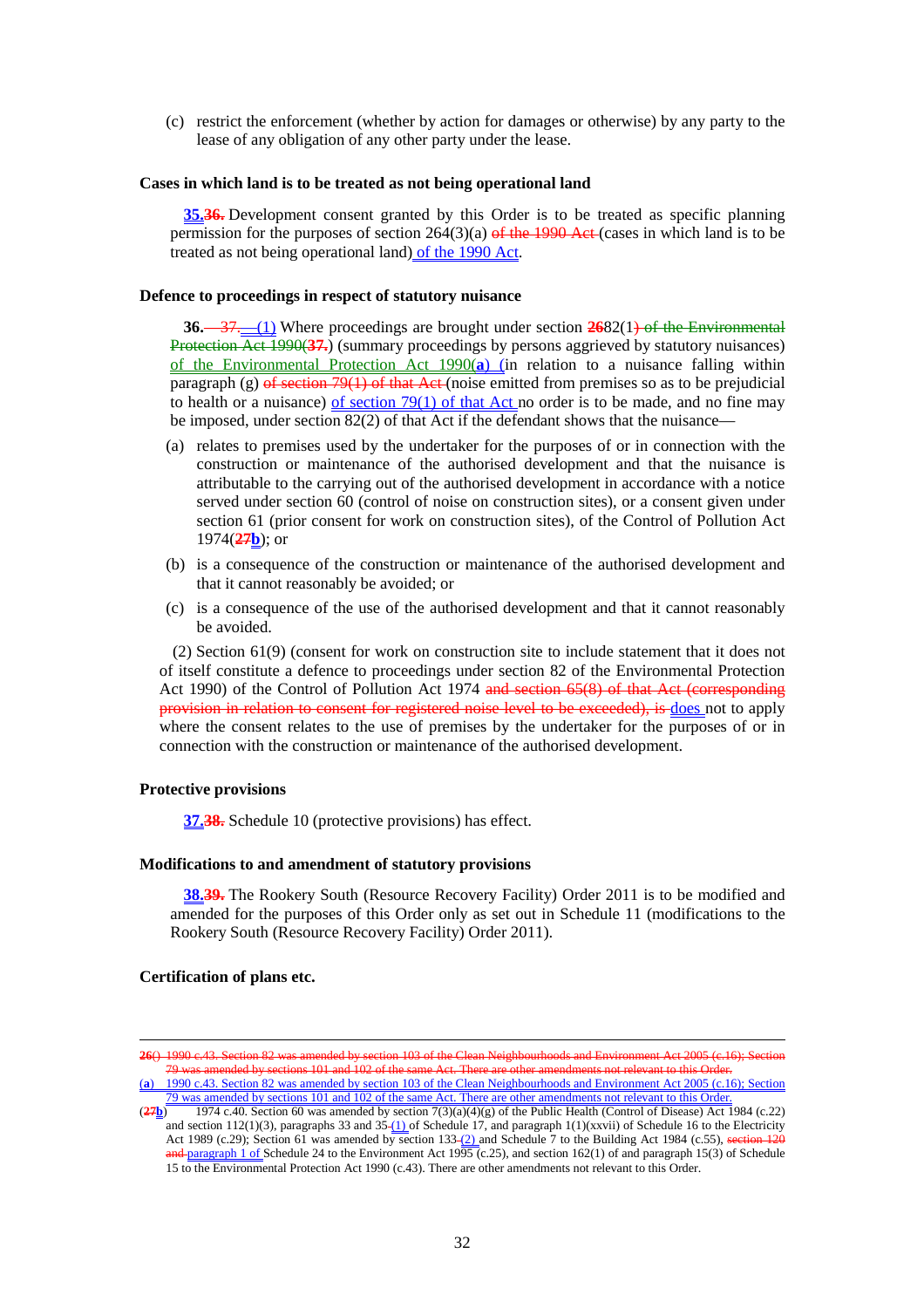**39.40.**—40.—(1) The undertaker must, as soon as practicable after the making of this Order, submit to the Secretary of State copies

- of  $(a)$  the book of reference:
- (b) design principles statement;
- (c) the environmental statement;
- (d) the land plans;

(e) the rights of way, streets and access plan; andof all documents and plans listed in Table 11 of Schedule 14 (documents and plans to be certified) to this Order  $(f)$  the works plans; for certification that they are true copies of the documents referred to in this Order.

 $(2)$   $(2)$   $(2)$   $(2)$  plan or document so certified is to be admissible in any proceedings as evidence of the contents of the document of which it is a copy.

#### **Service of notices**

**40.41.**—41.—(1) A notice or other document required or authorised to be served for the purposes of this Order may be served—

(a) by post;

<u>.</u>

- (b) by delivering it to the person on whom it is to be served or to whom it is to be given or supplied; or
- (c) with the consent of the recipient and subject to paragraphs (6) to (8), by electronic transmission.

(2) Where the person on whom a notice or other document to be served for the purposes of this Order is a body corporate, the notice or document is duly served if it is served on the secretary or clerk of that body.

(3) For the purposes of section 7 (references to service by post) of the Interpretation Act 1978(**28a**) as it applies for the purposes of this article, the proper address of any person in relation to the service on that person of a notice or document under paragraph (1) is, if that person has given an address for service, that address and otherwise—

- (a) in the case of the secretary of clerk of that body corporate, the registered or principal office of that body, and,
- (b) in any other case, the last known address of that person at that time of service.

(4) Where for the purposes of this Order a notice or other document is required or authorised to be served on a person as having an interest in, or as the occupier of, land and the name or address of that person cannot be ascertained after reasonable enquiry, the notice may be served  $by-$ 

- (a) addressing it to that person by the description of "owner", or as the case may be "occupier" of the land (describing it); and
- (b) either leaving it in the hands of the person who is or appears to be resident or employed on the land or leaving it conspicuously affixed to some building or object on or near the land.

(5) Where a notice or other document required to be served or sent for the purposes of this Order is served or sent by electronic transmission the requirement is to be taken to be fulfilled only where—

- (a) the recipient of the notice or other document to be transmitted has given consent to the use of electronic transmission in writing or by electronic transmission;
- (b) the notice or document is capable of being accessed by the recipient;
- (c) the notice or document is legible in all material respects; and

<sup>(</sup>**28a**) 1978 c.30. Section 7 was amended by section 144 and paragraph 19 of Schedule 10 to the Road Traffic Regulation Act 1984 (c.27). There are other amendments not relevant to this Order.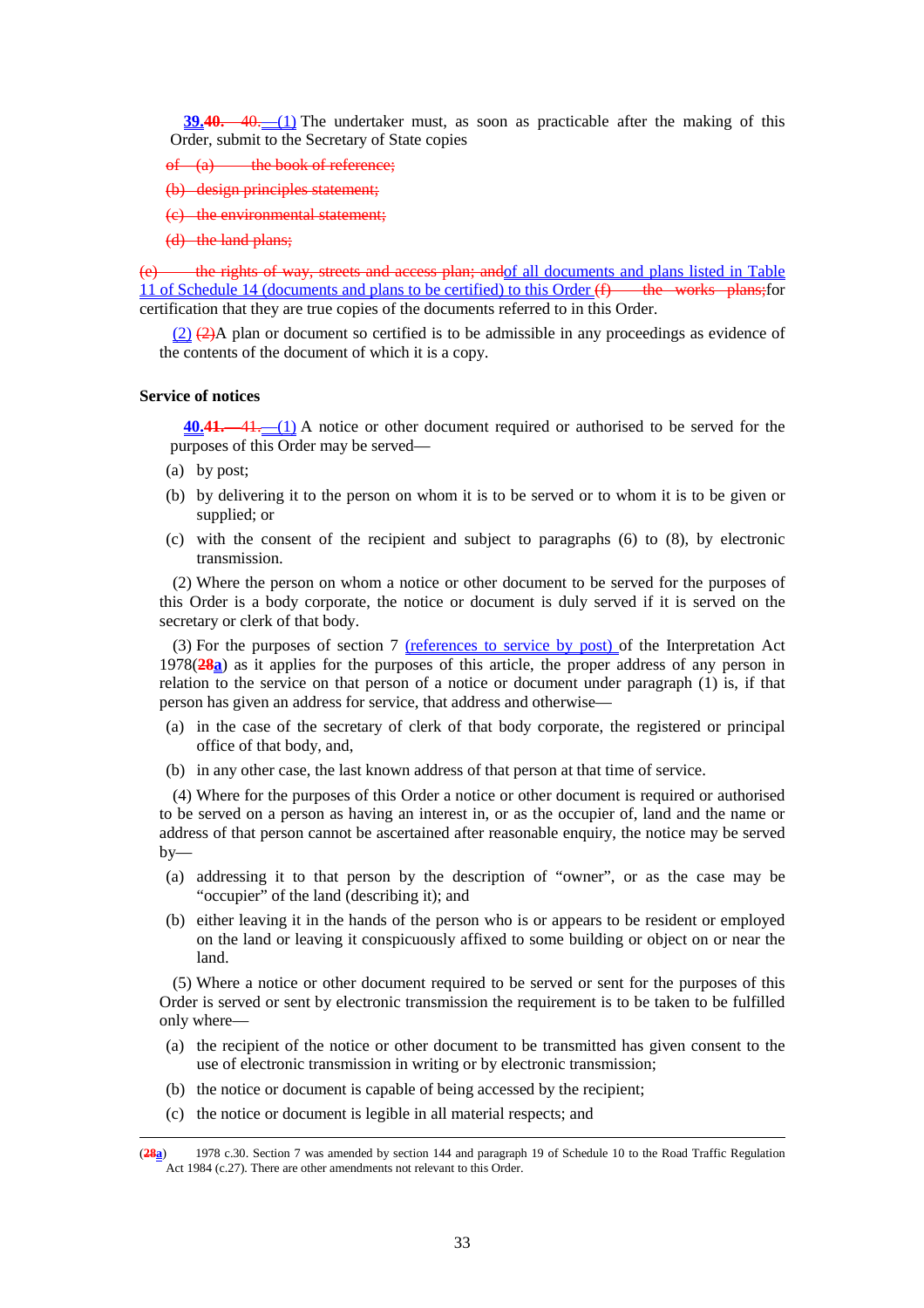(d) in a form sufficiently permanent to be used for subsequent reference.

(6) Where the recipient of a notice or other document served or sent by electronic transmission notifies the sender within seven days of receipt that the recipient requires a paper copy of all or any part of that notice or other document the sender must provide such a copy as soon as reasonably practicable.

(7) Any consent to the use of an electronic transmission by a person may be revoked by that person in accordance with paragraph (8).

(8) Where a person is no longer willing to accept the use of electronic transmission for any of the purposes of this Order—

- (a) that person must give notice in writing or by electronic transmission revoking any consent given by that person for that purpose; and
- (b) such revocation is final and takes effect on a date specified by the person in the notice but that date must not be less than 7 days after the date on which the notice is given.

(9) This article does not exclude the employment of any method of service not expressly provided for by it.

### **Procedure in relation to certain approvals**

**41.42.**—42.—(1) Where an application is made to or a request is made of the relevant planning authorityauthorities, highway authority, traffic authority, street authority, or the owner of a watercourse, sewer or drain or the beneficiary of any of the protective provisions contained in Schedule 10 (protective provisions) for any consent, agreement or approval required or contemplated by any of the provisions of the Order (not including the requirements but including the protective provisions contained in Schedule 10), such consent, agreement or approval to be validly given, must be given in writing and must not be unreasonably withheld or delayed.

(2) Schedule 12 (procedure for discharge of requirements) has effect in relation to all consents, agreements or approvals granted, refused or withheld in relation to the requirements in Schedule 2 (requirements).

(3) Save for applications made pursuant to Schedule 12 (procedure for discharge of requirements)— and where stated to the contrary if, within eight weeks after the application or request has been submitted to an authority, beneficiary of protective provisions or an owner as referred to in paragraph (1) of this article (or such longer period as may be agreed with the undertaker in writing) it has not notified the undertaker of its disapproval and the grounds of disapproval, it is deemed to have approved the application or request.

(4) The procedure set out in paragraph 1(3) of Schedule 12 (procedure for discharge of requirements) has effect in relation to any refusal by an authority, beneficiary of protective provisions, or an owner as referred to in paragraph (1) of this article to any consent, agreement or approval required under this Order, including such as may be required pursuant to the protective provisions contained within Schedule 10 (protective provisions).

(5) Where any application is made as described in paragraph (1), the undertaker must include a statement in such application that refers to the timeframe for consideration of the application and the consequences of failure to meet that timeframe as prescribed by paragraph (3).

### **Arbitration**

42. <sup>(1)</sup> Any difference under any provision of this Order, unless otherwise provided for, is to be referred to and settled by a single arbitrator to be agreed between the parties or, failing agreement, to be appointed on the application of either party (after giving notice in writing to the other) by the Secretary of State.

(2) Should the Secretary of State fail to appoint an arbitrator under paragraph (1) within 14 days of the application, the referring party may refer to the Centre of Effective Dispute Resolution for appointment of an arbitrator.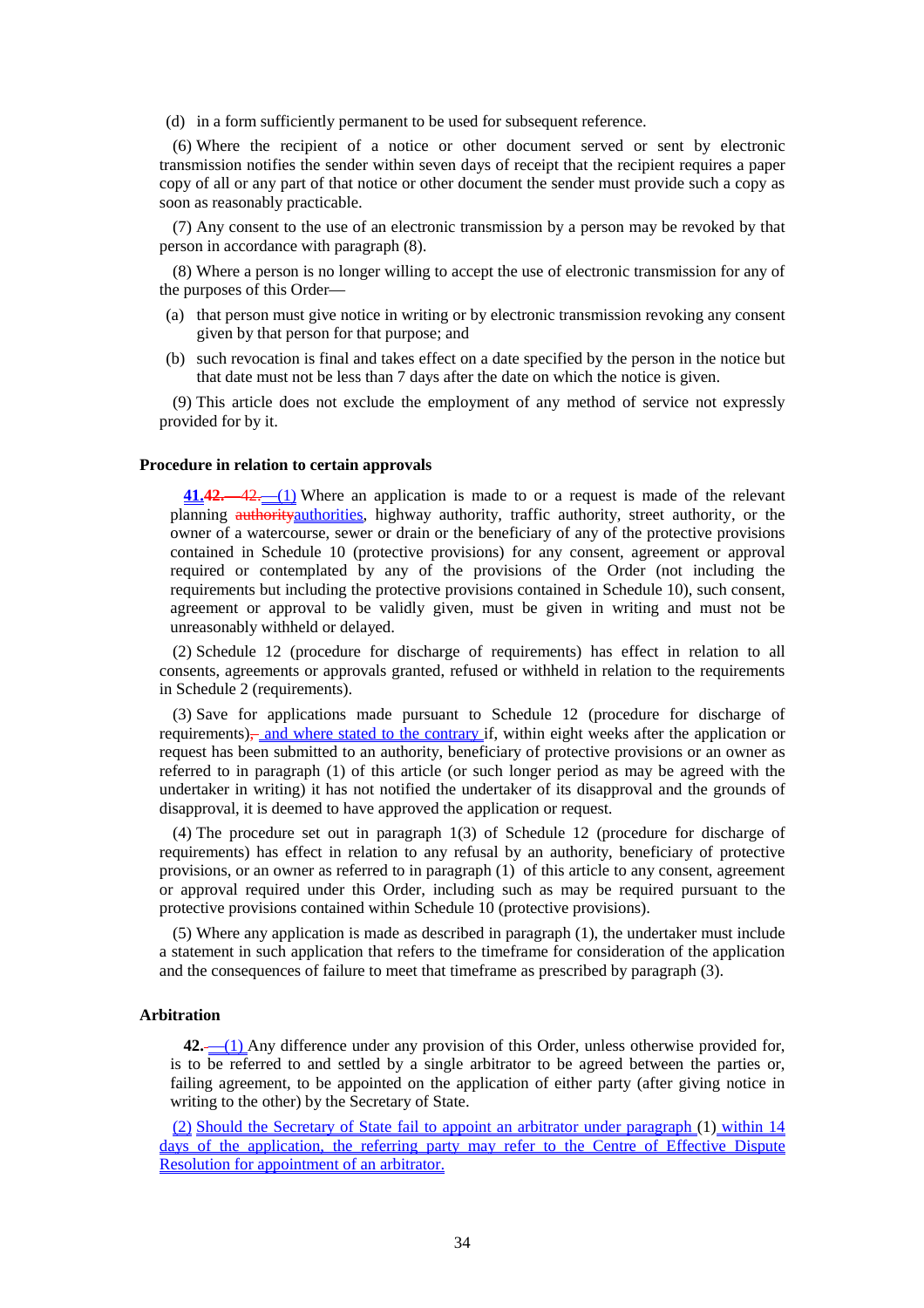### **Funding**

**43.**—(1) The undertaker must not exercise the powers conferred by the provisions referred to in paragraph (2) in relation to any land unless it has first put in place either—

- (a) a guarantee and the amount of that guarantee approved by the Secretary of State in respect of the liabilities of the undertaker to pay compensation pursuant to the provisions referred to in paragraph (2) in respect of the exercise of the relevant power in relation to that land; or
- (b) an alternative form of security and the amount of that security approved by the Secretary of State in respect of the liabilities of the undertaker to pay compensation pursuant to the provisions referred to in paragraph (2) in respect of the exercise of the relevant power in relation to that land.
- (2) The provisions are—
- (a) article 19 (compulsory acquisition of land);
- (b) article 22 (compulsory acquisition of rights etc):
- (c) article 23 (private rights);
- (d) article 25 (acquisition of subsoil only);
- (e) article 27 (rights under or over streets);
- (f) article 28 (temporary use of land for carrying out the authorised development);
- (g) article 29 (temporary use of land for maintaining the authorised development); and
- (h) article 30 (statutory undertakers).

(3) A guarantee or alternative form of security given in respect of the liabilities of the undertaker to pay compensation pursuant to the provisions referred to in paragraph (2) is to be treated as enforceable against the guarantor or person providing the alternative form of security by any person to whom such compensation is payable and must be in such a form as to be capable of enforcement by such a person.

(4) Nothing in this article requires a guarantee or alternative form of security to be in place for more than 15 years after the date on which the relevant power is exercised.

### **Low Level Restoration Scheme**

**44.** Insofar as compliance with any article of this Order or any requirement in Schedule 2 (requirements) prevents the undertaker from complying with any condition contained in the planning permission granted under the Town and Country Planning Act 1990 for the low level restoration scheme for Rookery South Pit (reference number BC/CM/2000/8), the undertaker shall not be in breach of that condition.

Signed by the authority of the Secretary of State for Business, Energy and Industrial Strategy

*Name*

Address Secretary of State Address Secretary of State Address Secretary of State Address Secretary of State Address Secretary of State Address Secretary of State Address Secretary of State Address Secretary of State Addres Date Department for Business, Energy and Industrial Strategy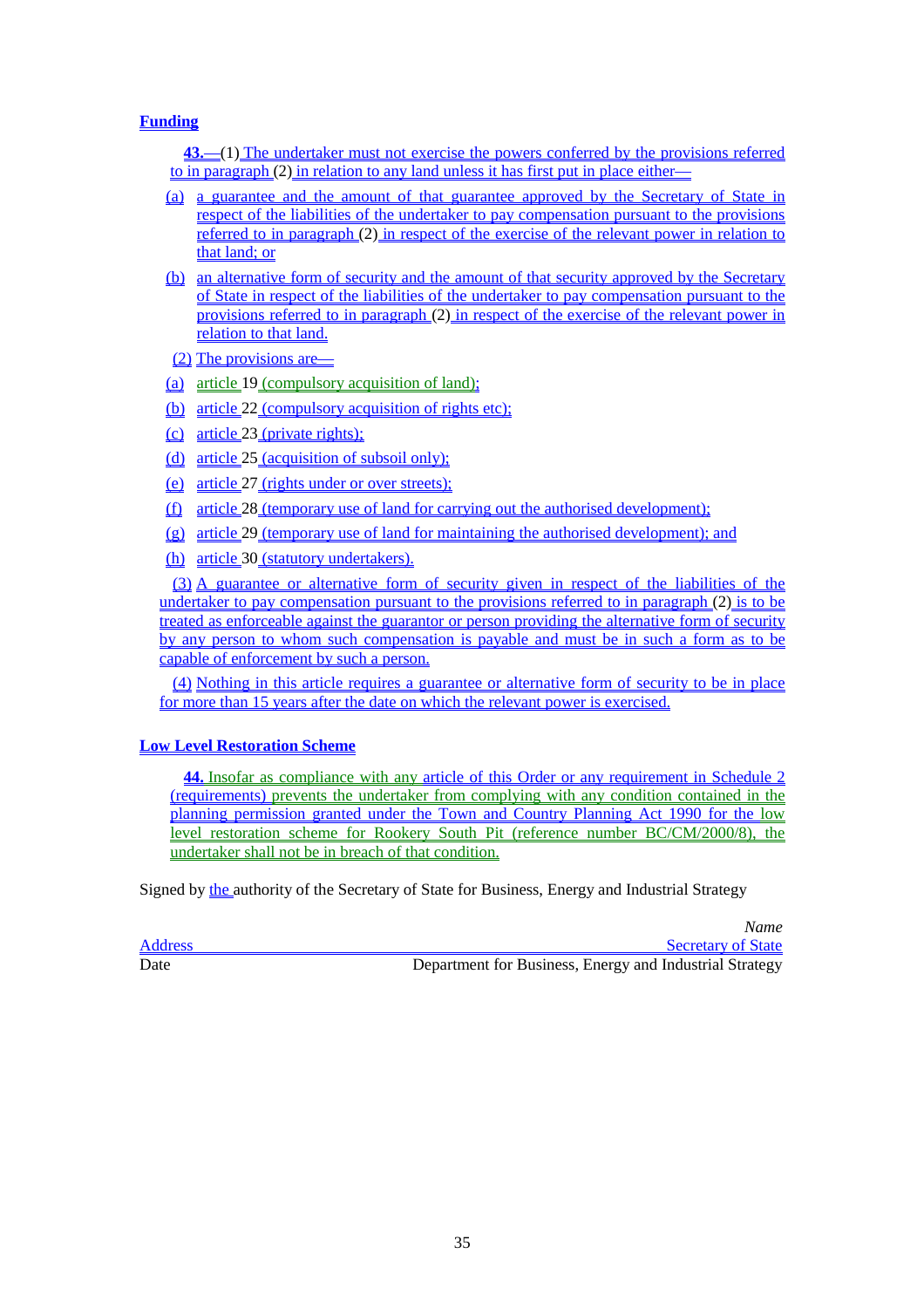### SCHEDULE 1 Article 3

### AUTHORISED DEVELOPMENT

In Central Bedfordshire—

A nationally significant infrastructure project as defined in sections 14(1)(a) and 15 of the 2008 Act, and associated development under section  $115(1)(b)$  of that Act consisting of a generating station with a gross rated electrical output of up to 299MWe comprising all or part of—

*Work No. 1A* development comprising—comprising a generating station including—

- (a) 1 gas turbine generator;
- (b) 1 exhaust gas emission flue stack; and
- (c) external fin fan cooler(s),

**Work No. 1B** development comprising—comprising a generating station and gas and electrical infrstructure including—

- (a) a control room/office/workshop;
- (b) telemetry apparatus;
- (c) a fire water tank;
- (d) a demineralised water storage tank;
- (e) an emergency generator including fuel storage tank;
- (f) gas pipeline and telemetry cabling and cathodic protection test/ transformer rectifier unit;
- (g) a natural gas receiving station and gas treatment compound containing—
	- (i) a pipeline inspection gauge (PIG) receiving facility;
	- (ii) isolation valves, metering, heating, filtering, compression, pressure regulation equipment;
	- (iii) electricity supply kiosks;
	- (iv) emergency generator including fuel storage tank;
	- (v) Joule-Thomson boiler(s); and
	- (vi) control and instrumentation kiosks,

*Work No. 1C* development comprising a generating station and electrical infrastructure including a transformer compound-including , generator step up transformer, unit and other transformers, overhead conductor gantry, overhead conductors and other plant and structures required to manage the transmission of electricity,

*Work No. 1D* development comprising—comprising a generating station including—

- (a) security infrastructure, including cameras, perimeter fencing and a gatehouse;
- (b) site lighting infrastructure, including perimeter lighting columns;
- (c) internal roadways, car parking, pedestrian network, cycle parking, hardstanding and water treatment trailers;
- (d) a maintenance compound including hardstanding and welfare and administration facilities;
- (e) site drainage and waste management infrastructure, including relocation of existing infrastructure as required;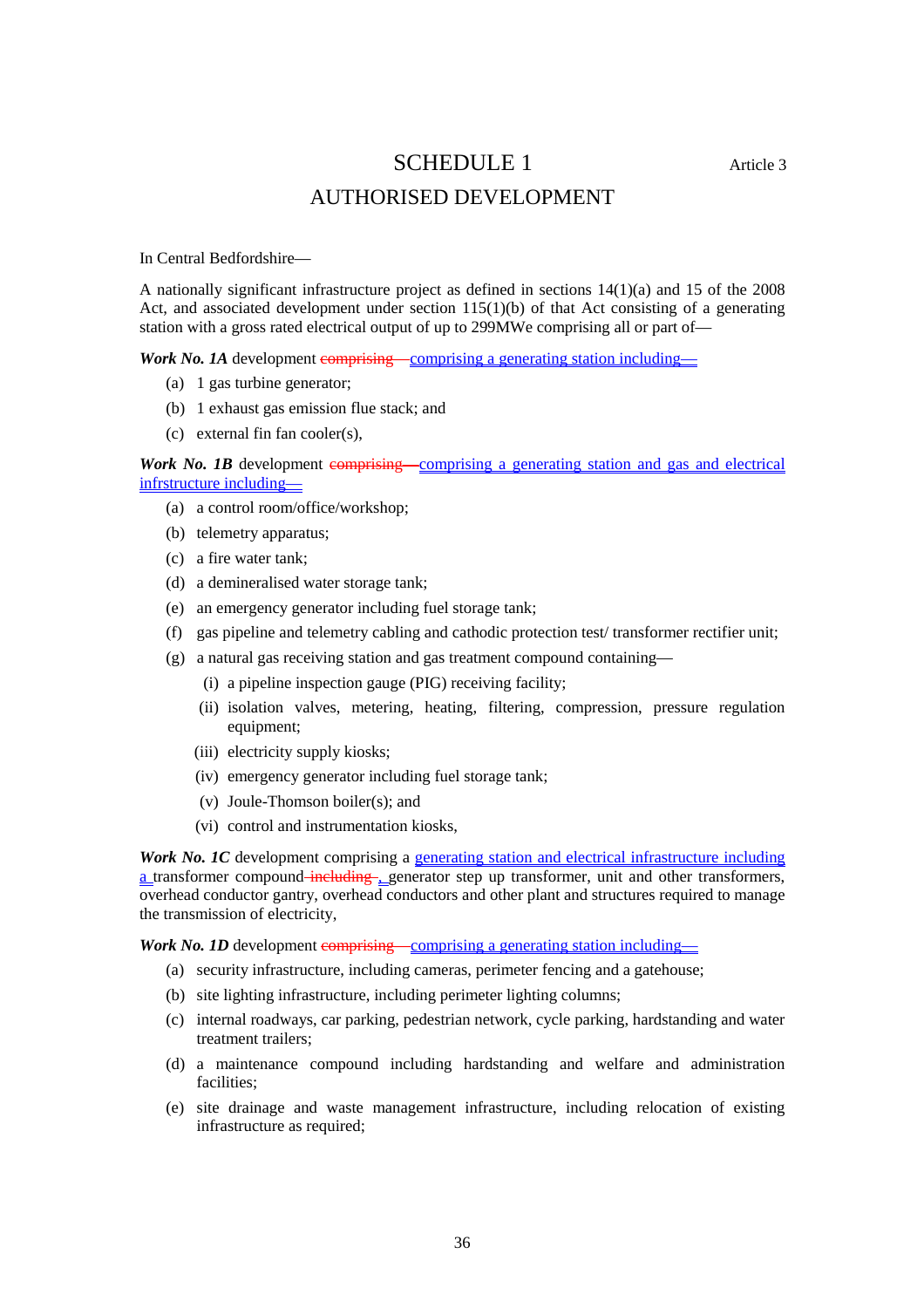- (f) electricity, water, wastewater and telecommunications and other services including high voltage and low voltage cabling, equipment and controls and associated telemetry and electrical protection auxiliary cabling;
- (g) landscaping including tree planting, temporary and permanent fencing and other boundary treatments and ecological mitigation; and
- (h) other ancillary equipment.

*Work No. 2* development comprising works to construct an access road but only one of options 2A or 2B may be carried out—

*Option 2A* development comprising *Work No. 2A* development comprising the creation of a junction with Green Lane, creation of an access road from the junction including upgrading maintenance of an existing agricultural track and the low level restoration scheme agricultural track access road between Green Lane and Rookery South Pit, including permanent road surface and kerb stones, fencing, safety barrier(s), signing and road markings works, footway, drainage (including culverts), electricity and telecommunications connections and other services and other incidental works,

*Option-Work No. 2B* development comprising a new means of access, including permanent road surface and kerb stones, safety barrier(s), signing and road markings works, footway, drainage (including culverts), electricity and telecommunications connections and other services and other incidental works,

*Work No. 3A* development comprising—comprising gas infrastructure including—

- (a) an above ground installation (also referred to as a minimum offtake connection compound) containing—
	- (i) a minimum offtake connection comprising remotely operable valves, control and instrumentation kiosks and electrical supply kiosks;
	- (ii) a pipeline inspection gauge (PIG) facility, comprising a PIG launching facility, emergency control valves, isolation valves, control and instrumentation kiosks, and electricity supply kiosks;
- (b) security infrastructure, including cameras, lighting (including perimeter lighting columns) and perimeter fencing;
- (c) site drainage and waste management infrastructure;
- (d) electricity and telecommunications connections and other services;
- (e) below ground sacrificial anode pit; and
- (f) landscaping including tree planting, temporary and permanent fencing and other boundary treatments and ecological mitigation,

*Work No. 3B* development comprising creation of a permanent access and a construction access from an existing agricultural track into numbered work 3A, upgrading of an existing agricultural track and junction between Houghton Lane and numbered work 3A, including permanent road surface and kerb stones, signing and road markings works, drainage (including culverts), electricity and telecommunications connections and other services and other incidental works,

*Work No. 4A* development comprising—comprising a gas pipeline including—

- (a) a new underground gas pipeline connection and telemetry cabling, approximately 1.8km in length connecting Work No. 1B to Work No. 3A;
- (b) pipeline field marker posts and cathodic protection test/ transformer rectifier unit;
- (c) below ground drainage works;
- (d) works required in order to protect existing utilities infrastructure;
- (e) tree and hedge removal;
- (f) landscaping including tree planting, temporary and permanent fencing and other boundary treatments and ecological mitigation; and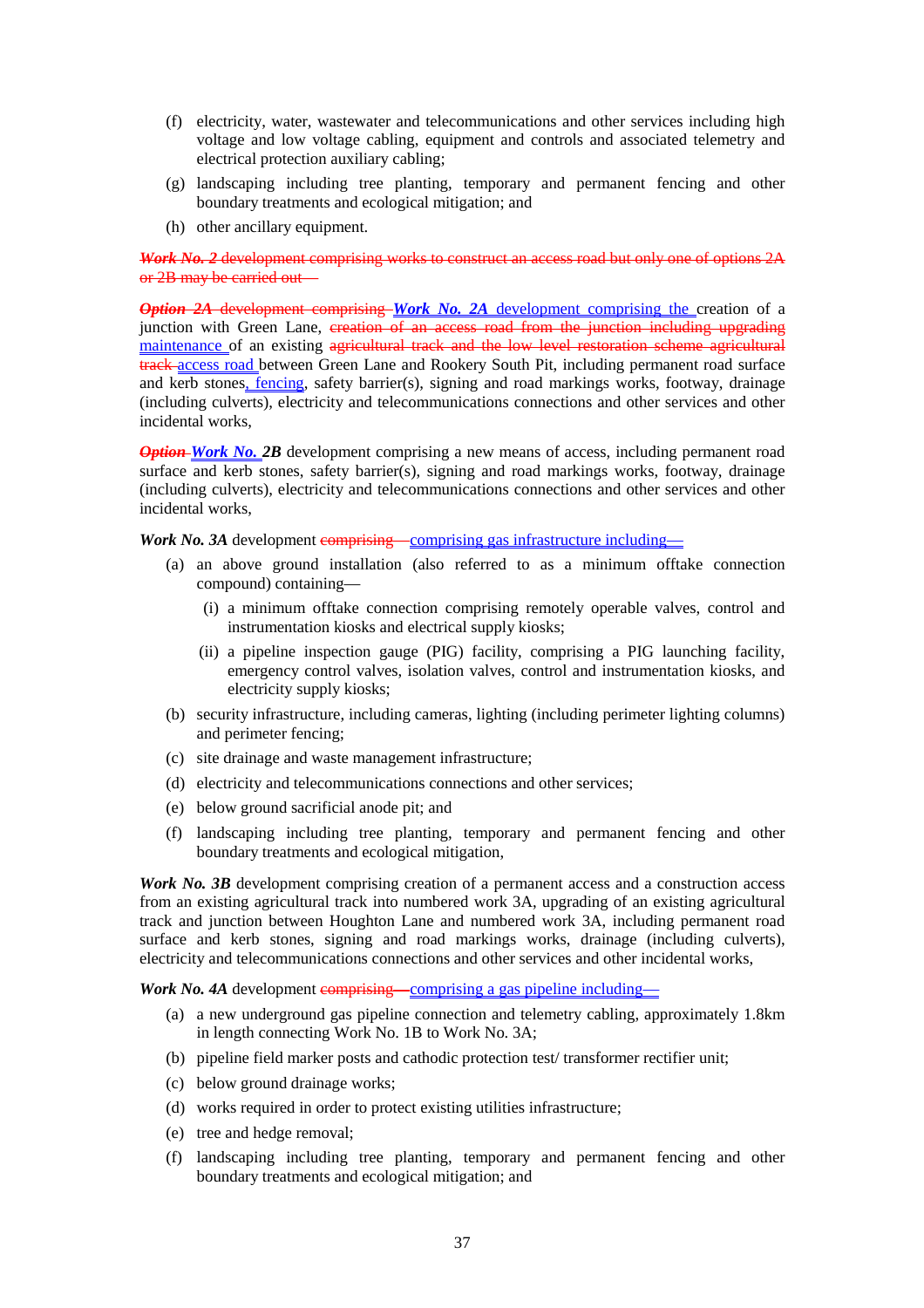(g) creation of construction access from Houghton Lane,

*Work No. 4B* development comprising a construction laydown area including areas of hardstanding and site and welfare offices and workshop;

*Work No. 5* development comprising—comprising an electrical substation and electrical infrastructure including—

- (a) 400kV substation including overhead line gantry and site office and welfare accommodation and emergency auxiliary supplies;
- (b) underground high voltage electrical cables and associated telemetry and electrical protection auxiliary cabling;
- (c) security infrastructure including perimeter fencing with gates, security cameras and site lighting infrastructure, including perimeter lighting columns;
- (d) landscaping including bunds, tree planting, fencing and other boundary treatments and ecological mitigation;
- (e) site drainage and waste management infrastructure;
- (f) electricity and telecommunications connections and other services; and
- (g) internal roadways, car parking, pedestrian network and hardstanding for planned maintenance,

*Work No. 6* development comprising works to construct a 400kV electrical connection between transmission towers ZA377 and ZA379 and Work No.5—No.5 and mitigation works for Work Nos. 1, 3, 5, 6 and 7 including—

- (a) 400 kV sealing end compounds (including downleads to connect to the new transmission tower);
- (b) underground or ducted high voltage electrical cables and associated telemetry and electrical protection auxiliary cabling and below ground drainage works;
- (c) security infrastructure including perimeter fencing with gates, security cameras, site lighting infrastructure, including perimeter lighting columns;
- (d) permanent means of access from the low level restoration scheme secondary access to numbered work  $6(a)$ , taking the form of an agricultural hard-core track not more than  $6 \text{ m}$ wide and creation of permanent diversion of the low level restoration scheme secondary access;
- (e) temporary means of access;
- (f) landscaping including bunds, tree planting, temporary and permanent fencing and other boundary treatments and ecological mitigation;
- (g) site drainage;
- (h) a new transmission tower (including downleads to connect to the sealing end compounds); and
- (i) removal of transmission tower ZA378,

*Work No 7* development comprising—comprising works to, and installation of, transmission towers and mitigation works for Work Nos. 1, 3, 5, 6 and 7 including—

- (a) erection and later removal of temporary transmission tower(s);
- (b) erection and later removal of scaffolding, stringing of conductors forming a temporary diversion of the existing 400kV transmission line;
- (c) erection and later removal of scaffolding, re-stringing of conductors in the alignment of the existing 400 kV transmission line;
- (d) tree, hedge and fence removal;
- (e) security infrastructure including temporary perimeter fencing with gates, security cameras and site lighting; and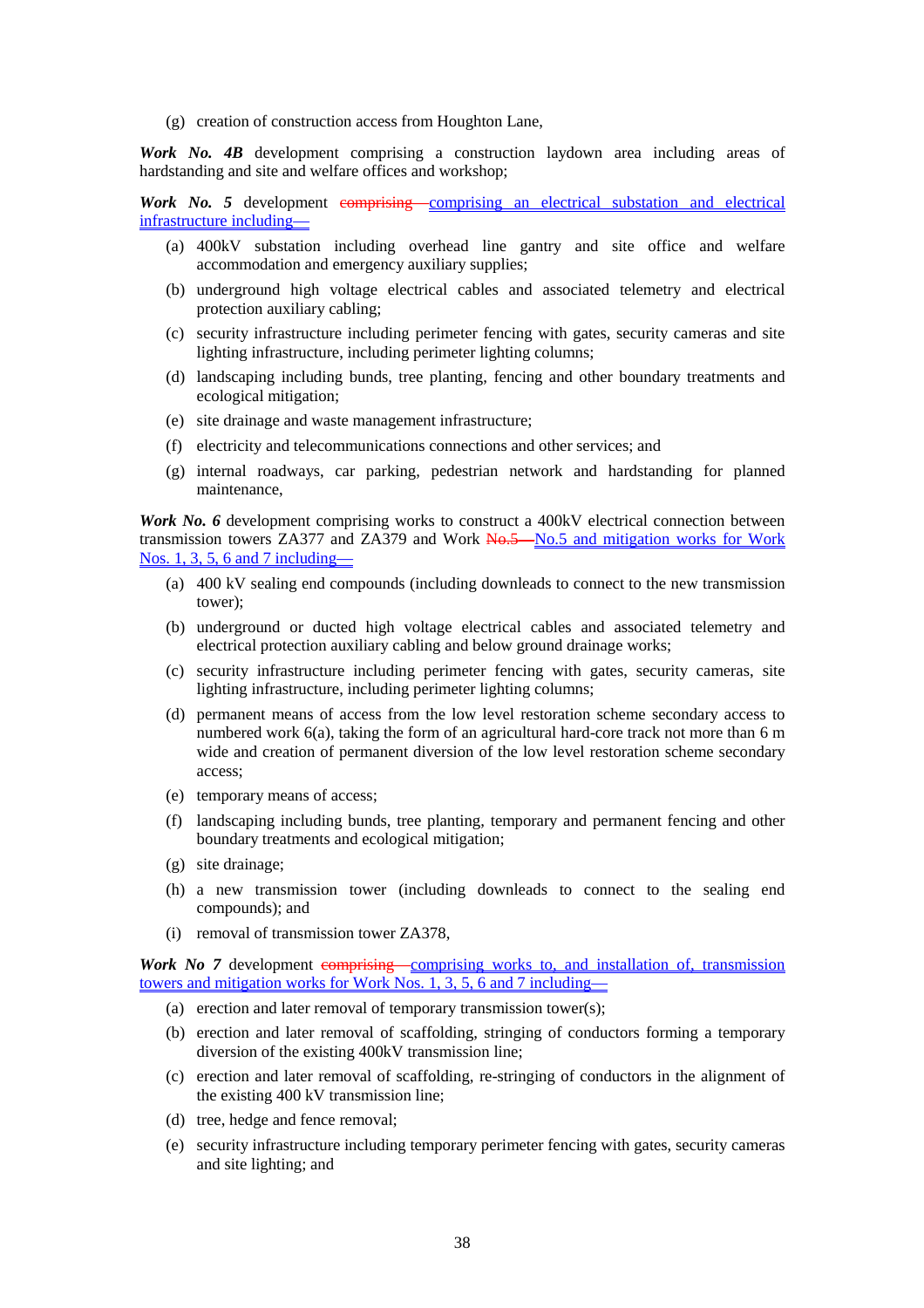(f) landscaping including tree planting, fencing and ecological mitigation,

*Work No. 8* development comprising a construction laydown area(s) including areas of hardstanding and site and welfare offices and workshops,

and such other buildings, structures, works or operations as may be necessary or expedient for the purposes of or in connection with the construction, operation and maintenance of the works in this Schedule 1 but only within the Order limits and insofar as they are unlikely to give rise to any materially new or materially different environmental effects from those assessed in the environmental statement.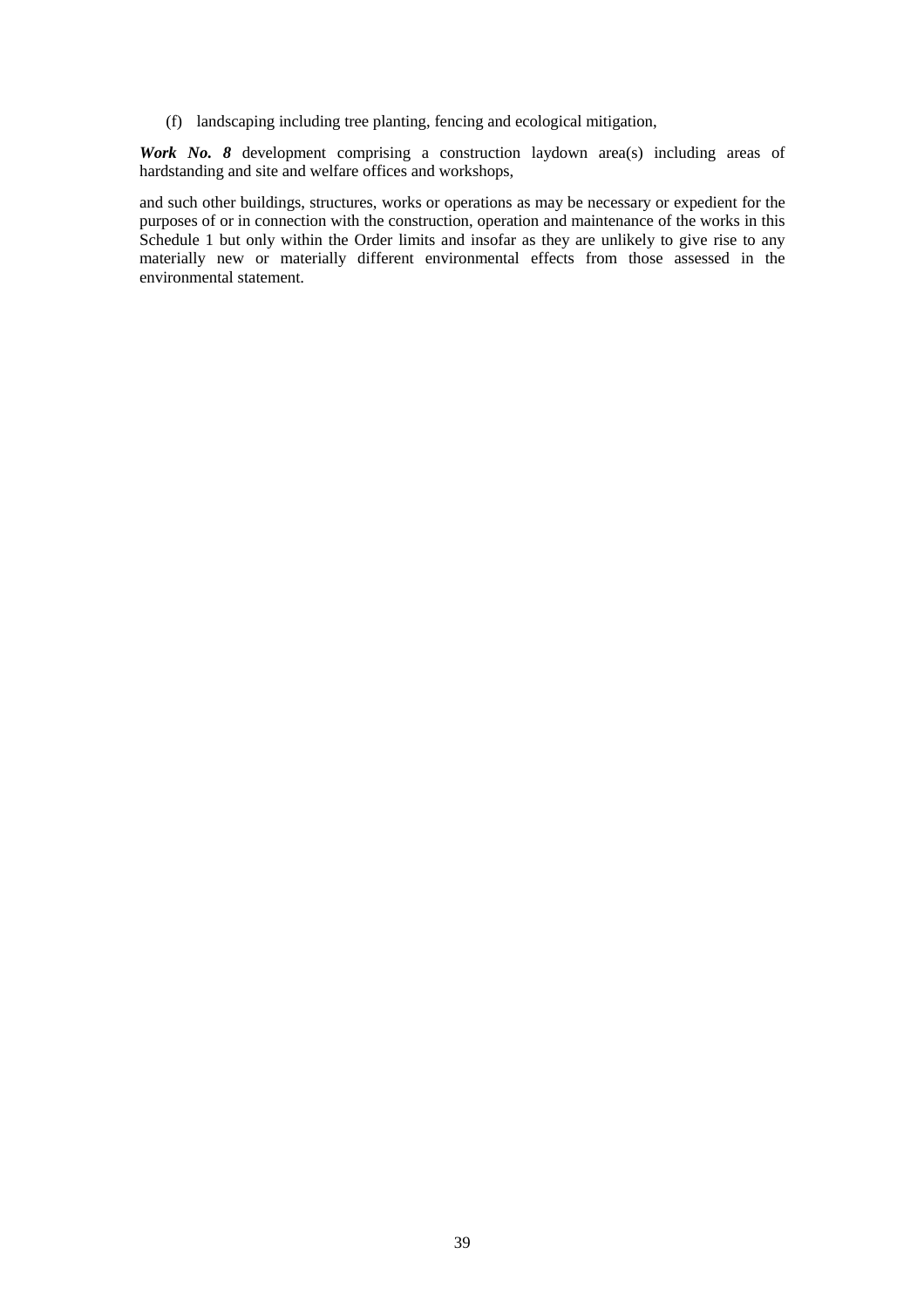# SCHEDULE 2 Article 3 REQUIREMENTS

### **Time limits**

**1.** The authorised development must be commenced within five years of the Order being madecommence no later than the expiration of five years beginning with the date this Order comes in to force.

### **Detailed design approval**

**2.**—(1) The authorised development must be carried out in accordance with the approved plans listed in Table 1 below, inclusive of any limits of deviation, bearing the references listed below and any other plans, drawings, documents, details, schemes, statements or strategies which are approved by the relevant planning **authority** authorities pursuant to any requirement (as the same may be amended by approval of the relevant planning authority authorities pursuant to requirement 19)—

### **Table 1**

| Works plans                                                    |
|----------------------------------------------------------------|
| Rights of way, streets and access plan                         |
| The access road visibility splay plan (Document Reference 6.2) |

(2) The authorised development must be carried out in accordance with the parameters specified below (as the same may be amended by approval of the relevant planning authority authorities pursuant to requirement 19)—

| <b>Building or</b><br><i>structure</i>                                                                                       | <b>Maximu</b><br><i>m</i> height<br><i>(metres)</i><br>above<br>existing<br>site level<br>of<br>approxim<br>ately 31.5<br>metres<br><b>AOD</b><br>unless<br>otherwise<br>stated) | <b>Minimum</b><br>height<br><i>(metres)</i><br>above<br>existing<br>site level of<br>approximat<br>ely 31.5<br>metres<br><b>AOD</b><br>unless<br>otherwise<br>stated) | <b>Maximum</b><br>length<br>( <i>metres</i> ) | <b>Minimum</b><br>length<br>( <i>metres</i> ) | <b>Maximum</b><br>width<br>( <i>metres</i> ) | <b>Minimum</b><br>width<br>( <i>metres</i> ) |
|------------------------------------------------------------------------------------------------------------------------------|----------------------------------------------------------------------------------------------------------------------------------------------------------------------------------|-----------------------------------------------------------------------------------------------------------------------------------------------------------------------|-----------------------------------------------|-----------------------------------------------|----------------------------------------------|----------------------------------------------|
| The gas<br>turbine<br>generator<br>(including<br>gas turbine,<br>generator, air<br>inlet filter<br>house, air<br>inlet duct, | 27                                                                                                                                                                               |                                                                                                                                                                       | 50                                            |                                               | 40                                           |                                              |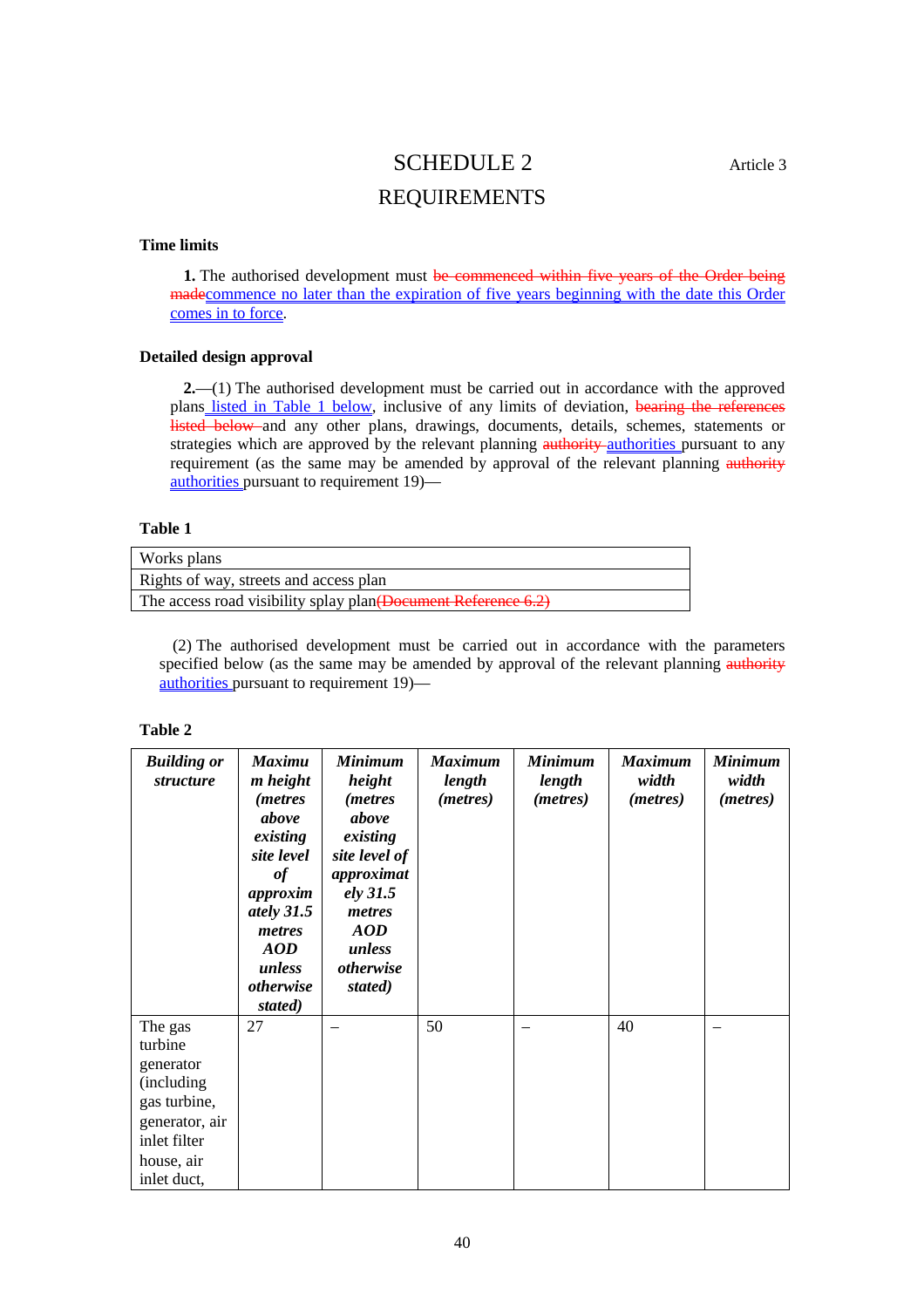| <b>Building or</b><br>structure                                                                                                                                                                                    | <b>Maximu</b><br>m height<br><i>(metres)</i><br>above<br>existing<br>site level       | <b>Minimum</b><br>height<br><i>(metres)</i><br>above<br>existing<br>site level of | <b>Maximum</b><br>length<br>(metres) | <b>Minimum</b><br>length<br>(metres) | <b>Maximum</b><br>width<br>(metres) | <b>Minimum</b><br>width<br>(metres) |
|--------------------------------------------------------------------------------------------------------------------------------------------------------------------------------------------------------------------|---------------------------------------------------------------------------------------|-----------------------------------------------------------------------------------|--------------------------------------|--------------------------------------|-------------------------------------|-------------------------------------|
|                                                                                                                                                                                                                    | $\it of$<br>approxim<br>ately 31.5<br>metres<br>AOD<br>unless<br>otherwise<br>stated) | approximat<br>ely 31.5<br>metres<br>AOD<br>unless<br>otherwise<br>stated)         |                                      |                                      |                                     |                                     |
| exhaust<br>diffuser, and<br>auxiliaries<br>such<br>as lube oil<br>system, air<br>dryers,<br>fuel gas filter<br>package,<br>instrument<br>air system,<br>compressor<br>washing)<br>(Part of<br>numbered<br>work 1A) |                                                                                       |                                                                                   |                                      |                                      |                                     |                                     |
| The exhaust<br>gas emission<br>flue stack (<br>(part of<br>numbered<br>work 1A)                                                                                                                                    | 35                                                                                    | 32.5                                                                              | 12                                   |                                      | 12                                  |                                     |
| Control<br>room/office/<br>workshop<br>(part of<br>numbered<br>work 1B)                                                                                                                                            | 7                                                                                     |                                                                                   | 45                                   |                                      | 25                                  |                                     |
| Emergency<br>generator<br>(part of<br>numbered<br>work 1B)                                                                                                                                                         | 6                                                                                     |                                                                                   | 13                                   |                                      | 5                                   |                                     |
| Raw/fire<br>water tank<br>(part of<br>numbered<br>work 1B)                                                                                                                                                         | 15                                                                                    | $\qquad \qquad -$                                                                 | 15                                   |                                      | 15                                  |                                     |
| Demineralise<br>d water tank<br>(part of<br>numbered                                                                                                                                                               | 5 <sup>5</sup>                                                                        | $\qquad \qquad -$                                                                 | 5                                    |                                      | 5                                   |                                     |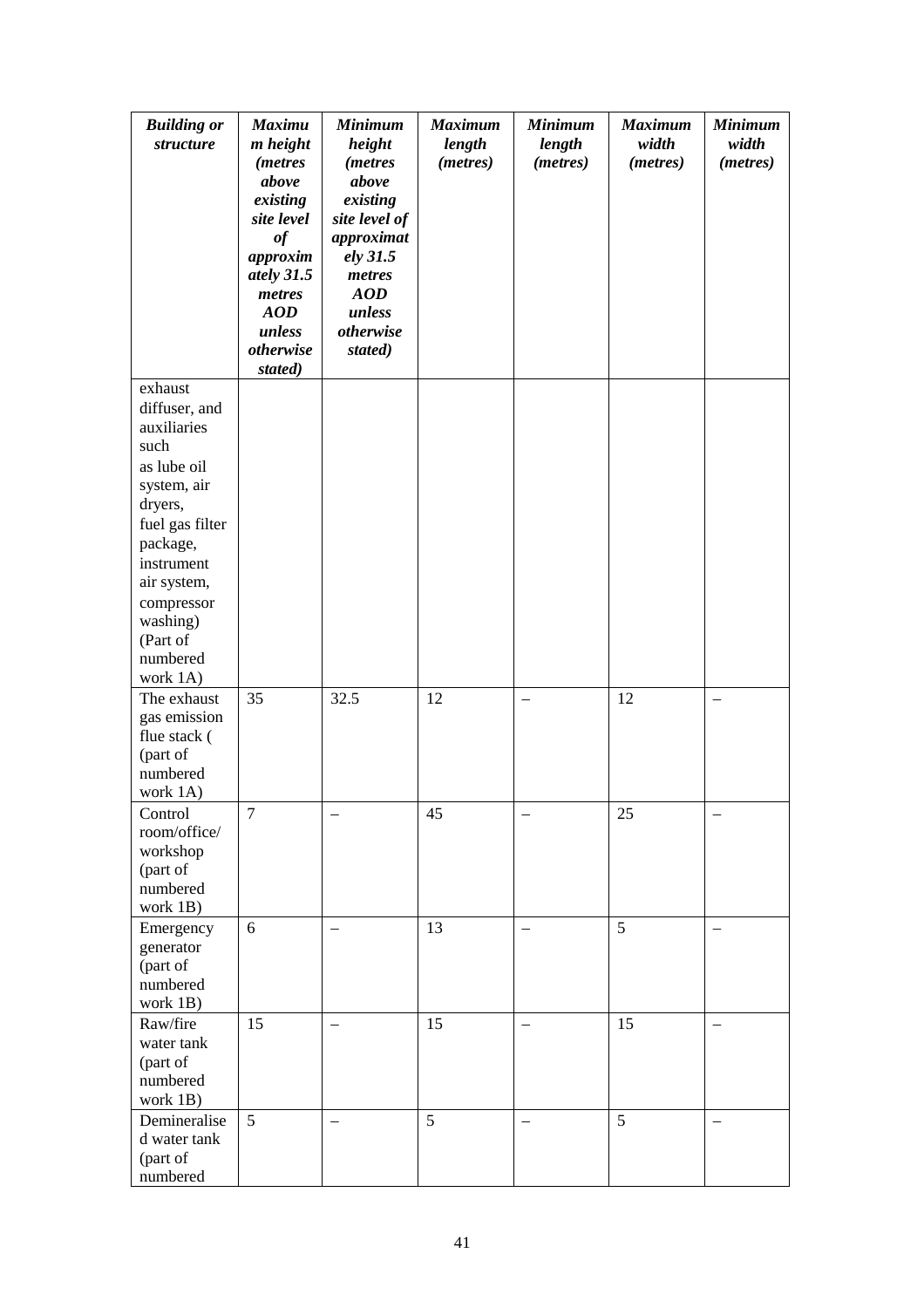| <b>Building or</b><br>structure                                                                                                                                                                                     | <b>Maximu</b><br><i>m</i> height<br><i>(metres)</i><br>above                                                    | <b>Minimum</b><br>height<br><i>(metres)</i><br>above                                                   | <b>Maximum</b><br>length<br>(metres) | <b>Minimum</b><br>length<br>(metres) | <b>Maximum</b><br>width<br>(metres) | <b>Minimum</b><br>width<br>(metres) |
|---------------------------------------------------------------------------------------------------------------------------------------------------------------------------------------------------------------------|-----------------------------------------------------------------------------------------------------------------|--------------------------------------------------------------------------------------------------------|--------------------------------------|--------------------------------------|-------------------------------------|-------------------------------------|
|                                                                                                                                                                                                                     | existing<br>site level<br>$\it of$<br>approxim<br>ately 31.5<br>metres<br>AOD<br>unless<br>otherwise<br>stated) | existing<br>site level of<br>approximat<br>ely 31.5<br>metres<br>AOD<br>unless<br>otherwise<br>stated) |                                      |                                      |                                     |                                     |
| work 1B)                                                                                                                                                                                                            |                                                                                                                 |                                                                                                        |                                      |                                      |                                     |                                     |
| Gas receiving<br>station<br>(including<br>compression<br>station,<br>emergency<br>generator,<br>Joule-<br>Thompson<br>boilers and<br>other<br>auxiliary<br>control<br>cabinets)<br>(part of<br>numbered<br>work 1B) | 10                                                                                                              | $=$                                                                                                    | 70                                   |                                      | 50                                  |                                     |
| Fin Fan<br>Cooler(s)<br>(part of<br>numbered<br>work 1A)                                                                                                                                                            | 10                                                                                                              |                                                                                                        | 28                                   |                                      | 14                                  |                                     |
| Transformer<br>compound<br>(including<br>generator<br>step up<br>transformer,<br>unit and other<br>transformers,<br>overhead line<br>gantry and<br>associated<br>equipment)<br>(part of<br>numbered<br>work 1C)     | 15                                                                                                              | $\overline{\phantom{0}}$                                                                               | 65                                   |                                      | 60                                  |                                     |
| Gatehouse<br>(part of<br>numbered<br>work 1D)                                                                                                                                                                       | 4.5                                                                                                             |                                                                                                        | 9                                    |                                      | 8                                   |                                     |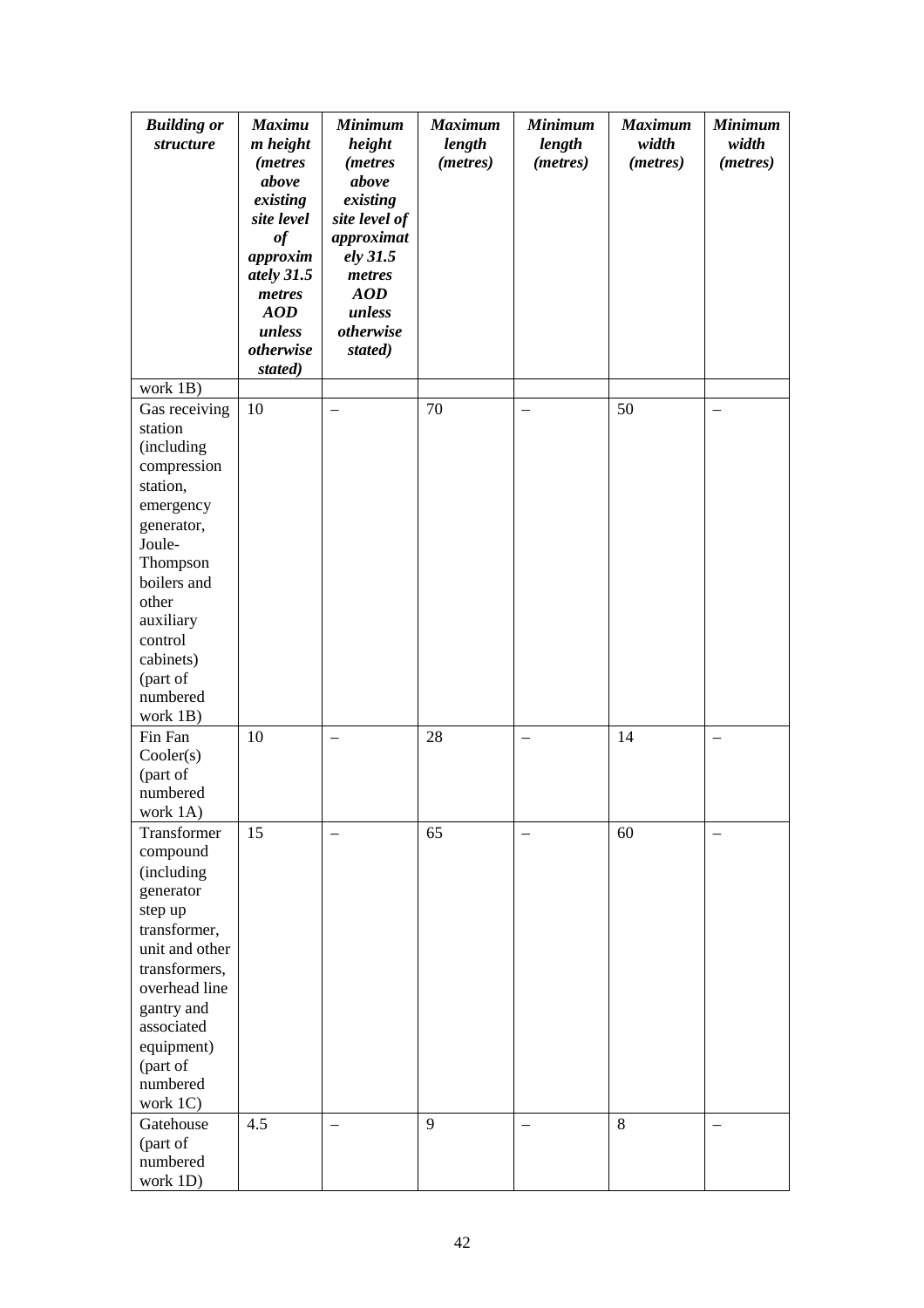| <b>Building or</b><br>structure                                                            | <b>Maximu</b><br><i>m</i> height<br><i>(metres)</i><br>above<br>existing<br>site level<br>$\it of$<br>approxim<br>ately 31.5<br>metres<br>AOD<br>unless<br>otherwise<br>stated) | <b>Minimum</b><br>height<br><i>(metres)</i><br>above<br>existing<br>site level of<br>approximat<br>ely 31.5<br>metres<br>AOD<br>unless<br>otherwise<br>stated) | <b>Maximum</b><br>length<br>(metres) | <b>Minimum</b><br>length<br>(metres) | <b>Maximum</b><br>width<br>(metres) | <b>Minimum</b><br>width<br>(metres) |
|--------------------------------------------------------------------------------------------|---------------------------------------------------------------------------------------------------------------------------------------------------------------------------------|----------------------------------------------------------------------------------------------------------------------------------------------------------------|--------------------------------------|--------------------------------------|-------------------------------------|-------------------------------------|
| Above<br>ground<br>installation<br>(numbered<br>work $3A$ <sup>*</sup>                     | $\overline{3}$                                                                                                                                                                  |                                                                                                                                                                | 85                                   |                                      | 35                                  |                                     |
| Pipeline<br>inspection<br>gauge facility<br>(part of<br>numbered<br>work $3A$ <sup>*</sup> | 3                                                                                                                                                                               | $\qquad \qquad -$                                                                                                                                              | 35                                   |                                      | 30                                  |                                     |
| Minimum<br>offtake<br>connection<br>(part of<br>numbered<br>work $3A$ <sup>*</sup>         | $\overline{3}$                                                                                                                                                                  |                                                                                                                                                                | 35                                   |                                      | 35                                  |                                     |
| Substation<br>(including<br>the auxiliary<br>building)<br>(part of<br>numbered<br>work 5)  | 14                                                                                                                                                                              |                                                                                                                                                                | 200                                  |                                      | 150                                 |                                     |
| Each sealing<br>end<br>compound<br>(part of<br>numbered<br>work $6$ <sup>**</sup>          | 17                                                                                                                                                                              | $\overline{\phantom{m}}$                                                                                                                                       | 45                                   | $\overline{\phantom{m}}$             | 35                                  |                                     |
| Transmission<br>tower (part of<br>numbered<br>work $6$ <sup>**</sup>                       | 49                                                                                                                                                                              |                                                                                                                                                                | 40                                   |                                      | 30                                  |                                     |
| Each<br>temporary<br>tower or mast<br>(part of<br>numbered<br>work $7$ <sup>**</sup>       | 55                                                                                                                                                                              |                                                                                                                                                                | 47                                   |                                      | 32                                  |                                     |

\* Existing site level is approximately 70m AOD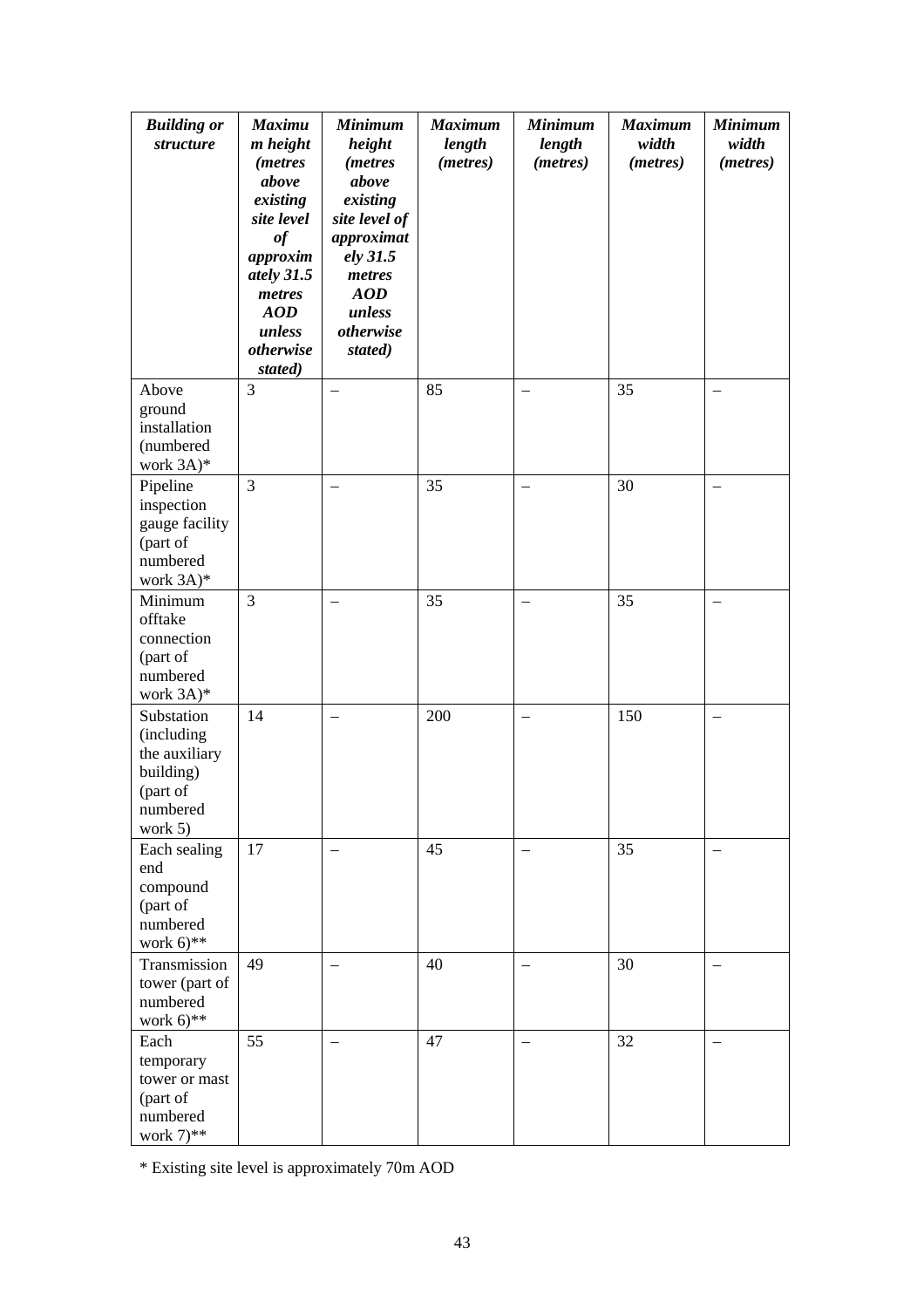\*\* Existing site level is approximately 49m AOD

(3) To the extent that design principles for any numbered work are set out in the design principles statement, that numbered work must be designed substantially in accordance with the relevant design **principle** principles set out therein.

(4) Except to the extent approved pursuant to requirement 5, numbered works 1, 3A, 5 and 6(a) must not commence until, for that numbered work, details of the layout, scale and external appearance of the numbered work have been submitted to and approved by the relevant planning authority authorities.

#### **Provision of landscaping and ecological mitigation**

**3.** Each of numbered works 1, 2, 3A, 4, 5, 6 and 7 of the authorised development must not commence until, for that numbered work, a written strategy substantially in accordance with the outline landscape and ecological mitigation and management strategy has been submitted to and approved by the relevant planning authorityCentral Bedfordshire Council. The strategy must include details of all proposed hard and soft landscaping works and ecological mitigation measures and include details of—

- (a) the location, number, species, size and planting density of any proposed planting including details of any proposed tree planting and the proposed times of such planting;
- (b) cultivation, importing of materials and other operations to ensure plant establishment;
- (c) bunds and proposed finished ground levels;
- (d) hard surfacing materials;
- (e) measures for the management of the ecological resources that will remain within the Order land on completion of the authorised development.

#### **Implementation and maintenance of landscaping and ecological mitigation measures**

**4.**—(1) All landscaping works and ecological mitigation measures must be carried out in accordance with the strategy approved under requirement 3.

(2) The landscaping works and ecological mitigation measures must be carried out in accordance with implementation timetables approved in the strategy approved under requirement 3.

### **Highway accesses**

**5.**—(1) Numbered work 1 of the authorised development must not commence until either the Rookery South access road has and numbered work 2B have been completed to a suitable standard for construction or the junction with Green Lane (comprising part of numbered work 2A) and numbered work 2B has been completed to a suitable standard for construction or numbered work 2A has have been completed to a suitable standard for construction.

(2) Each of numbered works  $2 - 3$  and  $3 - 6$  of the authorised development must not commence until for that numbered work, written details of the siting, design and layout (to the extent either not provided as part of or differing from, the details contained in Schedule 1, the works plans or Table 1 of requirement 2<del>Table 1</del>) of any new permanent or temporary means of access to a highway to be used by vehicular traffic, or any alteration to an existing means of access to a highway used by vehicular traffic has been submitted to and approved by the relevant planning **authority** authorities (in consultation with the highway authority).

(3) The highway accesses must be constructed in accordance with the approved details.

(4) Following the completion of construction of numbered work 2, unless the Rookery South access road is constructed pursuant to the Rookery South (Resource Recovery Facility) Order 2011, the access road visibility splay must be kept clear at all times of obstructions, buildings and vegetation that may obstruct or impair visibility from or to Green Lane to or from numbered work 2.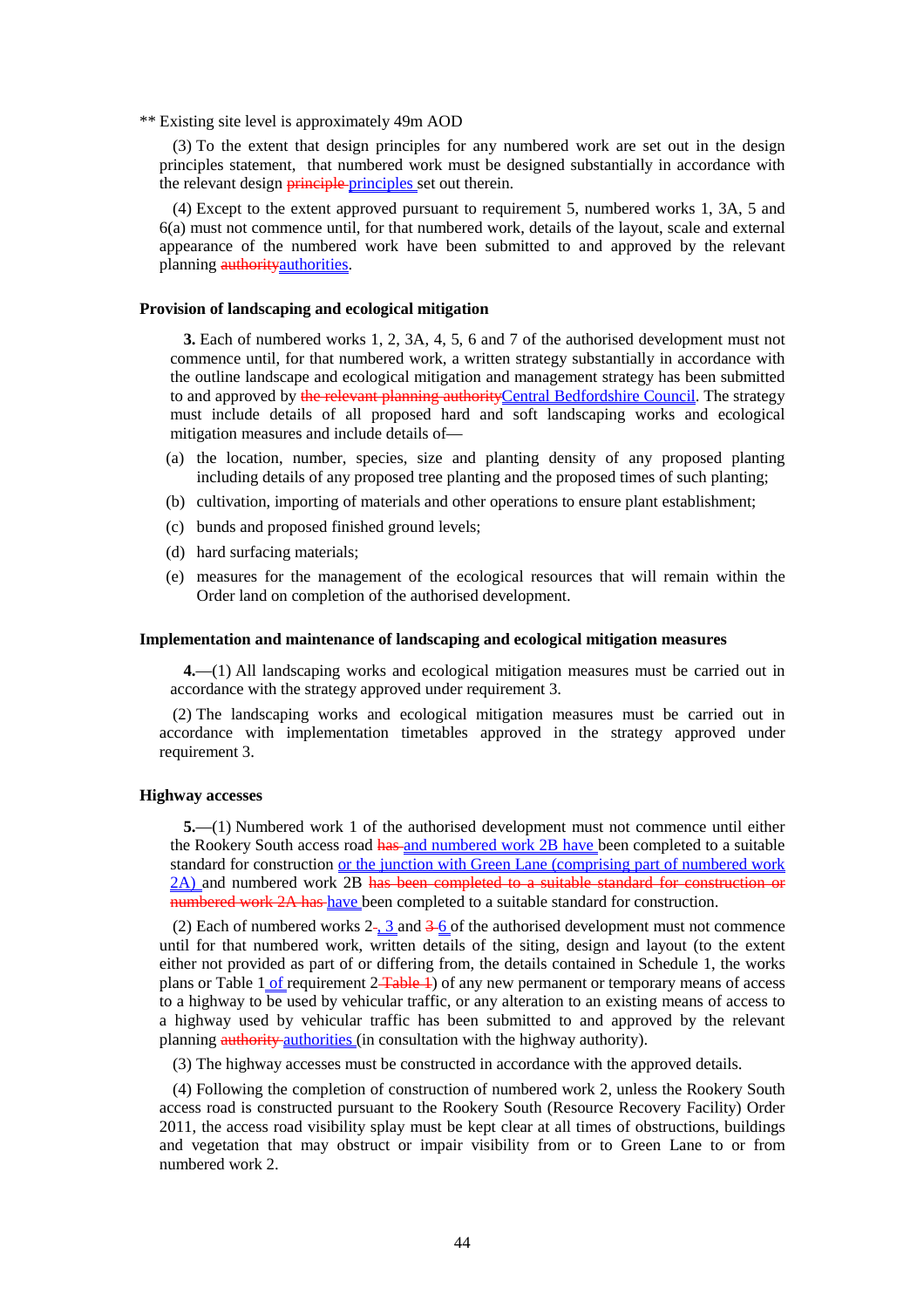#### **Fencing and other means of site perimeter enclosure**

**6.**—(1) Each of numbered works 1, 3A, 4, 5, 6 and 7 of the authorised development must not commence until written details of all proposed permanent and temporary fences, walls or other means of enclosure for that numbered work have been submitted to and approved by the relevant planning authorityCentral Bedfordshire Council.

(2) Numbered work 2A of the authorised development must not commence until written details of any proposed permanent fence or other means of enclosure for that numbered work have been submitted to and approved by Central Bedfordshire Council (and approved by Network Rail in accordance with paragraph 68 of Schedule 10).

(3) (1)Any construction sites must remain securely fenced at all times during construction of the authorised development.

(4) (2)The fencing and other means of enclosure must be constructed and maintained in accordance with the approved details.

### **Surface and foul water drainage**

**7.**—(1) Each of numbered works 1, 2, 3A, 5 and 6 must not commence until, for that numbered work, written details of the surface and foul water drainage strategy, which shall incorporate appropriate elements of the low level restoration scheme drainage strategy where applicable, for the construction and operational phases of the authorised development have been submitted to and approved by the relevant planning authorityCentral Bedfordshire Council.

(2) The surface and foul water drainage system must be constructed in accordance with the approved details before the operational phase of that part of the authorised development commences.

### **Contamination and groundwater**

**8.**—(1) Each of numbered works 1 to 8 must not commence until, for that numbered work, a scheme (which may be included in the construction environment management plan) to deal with the contamination of any land, including groundwater, which is likely to cause significant harm to persons or significant pollution of controlled waters or the environment and ground conditions relevant to foundation design and ground stability has been submitted to and approved in writing by the relevant planning authority Central Bedfordshire Council.

(2) The scheme must include an investigation and assessment report, prepared by a specialist consultant approved by the relevant planning authorityCentral Bedfordshire Council, to include groundwater baseline monitoring and assessment and to identify the extent of any contamination and the remedial measures to be taken to render the land fit for its intended purpose, together with a management plan which sets out long-term measures with respect to any contaminants remaining on the site.

(3) The scheme must include an investigation and assessment report to identify ground conditions and ground stability matters and must identify appropriate foundation design measures.

(4) Remediation must be carried out in accordance with the approved scheme.

(5) Foundation design measures must be carried out in accordance with the approved scheme.

### **Archaeology**

**9.**—(1) Each of numbered works 3A, 4A, 6 and 7(a) of the authorised development must not commence until, for that numbered work, a written scheme of archaeological investigation has been submitted to and approved in writing by the relevant planning authorityCentral Bedfordshire Council. The submitted written scheme of archaeological investigation must include the following –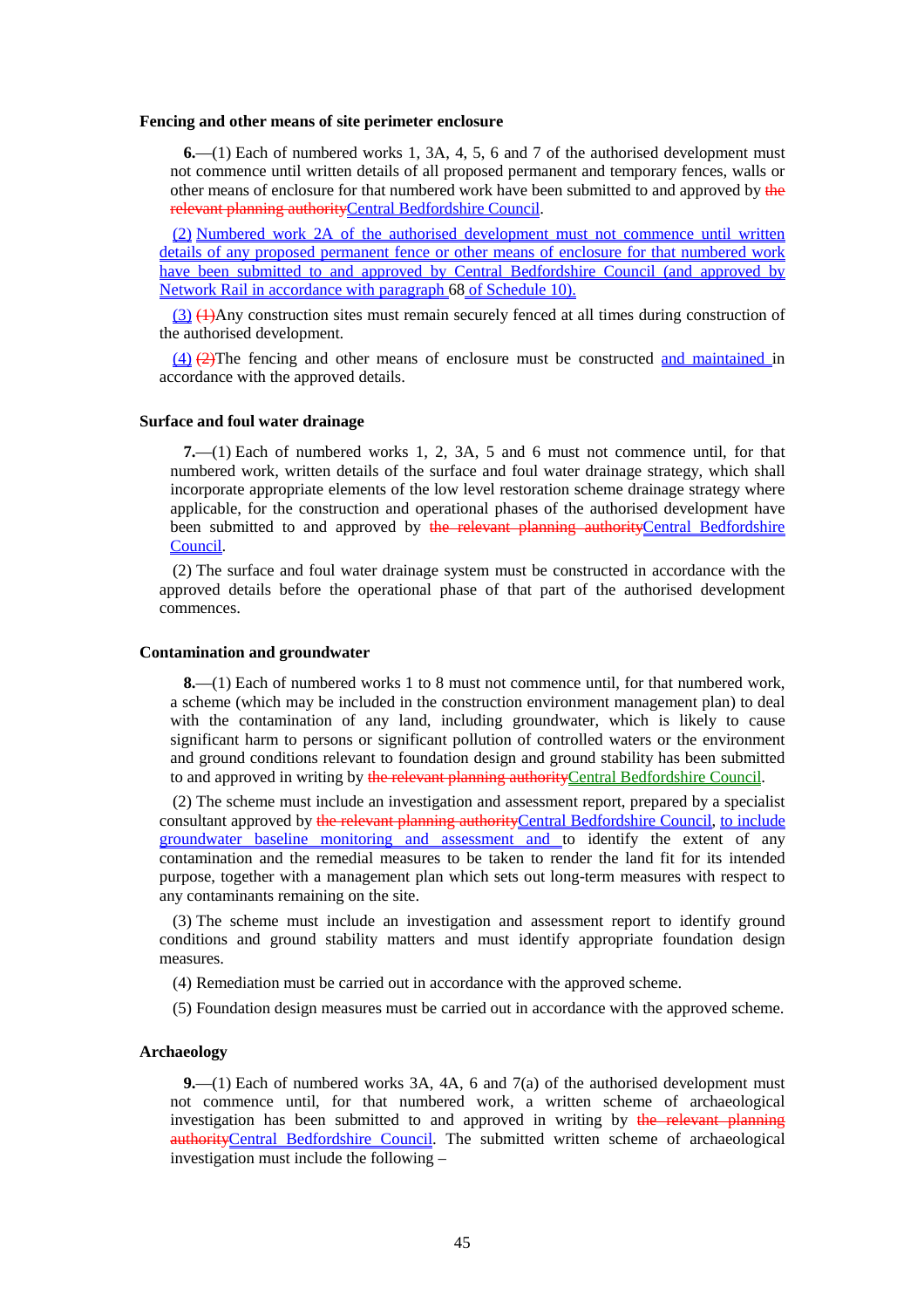- (a) provision to be made for a programme of excavation fieldwork and post-excavation assessment should significant archaeological remains be encountered, and where warranted post-excavation analysis;
- (b) provision to be made for publication and dissemination of the results of any assessment made pursuant to sub-paragraph (a), including for public benefit and understanding, should the nature of the archaeology warrant it; and
- (c) provision to be made for the deposition of the finds assemblage and the site archive.

(2) The archaeological investigation must be carried out in accordance with the approved scheme.

#### **Construction Environment Management Plan**

**10.**—(1) Each of numbered works 1 to 8 of the authorised development must not commence until a construction environment management plan covering that numbered work has been submitted to and approved by the relevant planning authority authorities. The final construction environment management plan must be substantially in accordance with the outline construction environment management plan and must include the following—

- (a) the construction and phasing programme;
- (b) liaison procedures to discuss and agree all relevant construction aspects with the relevant planning authority authorities;
- (c) complaints procedures;
- (d) nuisance management including measures to avoid or minimise the impacts of construction works (covering dust, lighting, noise and vibration);
- (e) waste management;
- (f) an assessment of the site specific risks to and mitigation measures designed to protect controlled waters (surface and groundwaters) including pollution incident control;
- (g) procedure for crossing watercourses (by reference to best practice methods);
- (h) landscape and visual impact mitigation (specifically the protection of trees and hedgerows to be retained in accordance with BS 5837: 2012 (or its updates) and a scheme to minimise visual intrusion of the construction works);
- (i) security measures;
- (j) measures for the maintenance of construction equipment;
- (k) restoration of site following completion of construction; and
- (l) liaison procedures with all other contractors working within Rookery Pit regarding programmed construction movements and processes.

(2) All construction works must be undertaken in accordance with the approved construction environment management plan.

#### **Construction traffic management plan**

**11.**—(1) Each of numbered works 1 to 8 of the authorised development must not commence until, for that numbered work, a construction traffic management plan has been submitted to and approved by the relevant planning authority-authorities in consultation with the highway authorityrelevant highway authorities and Marston Moretaine Parish Council (and approved by Network Rail in accordance with paragraph 70 of Schedule 10). The construction traffic management plan must be substantially in accordance with the outline construction traffic management plan measures and must include the following—

- (a) construction vehicle routing plans;
- (b) site access plans;
- (c) measures to ensure the protection of users of any footpath within the Order limits which may be affected by the construction of the authorised development;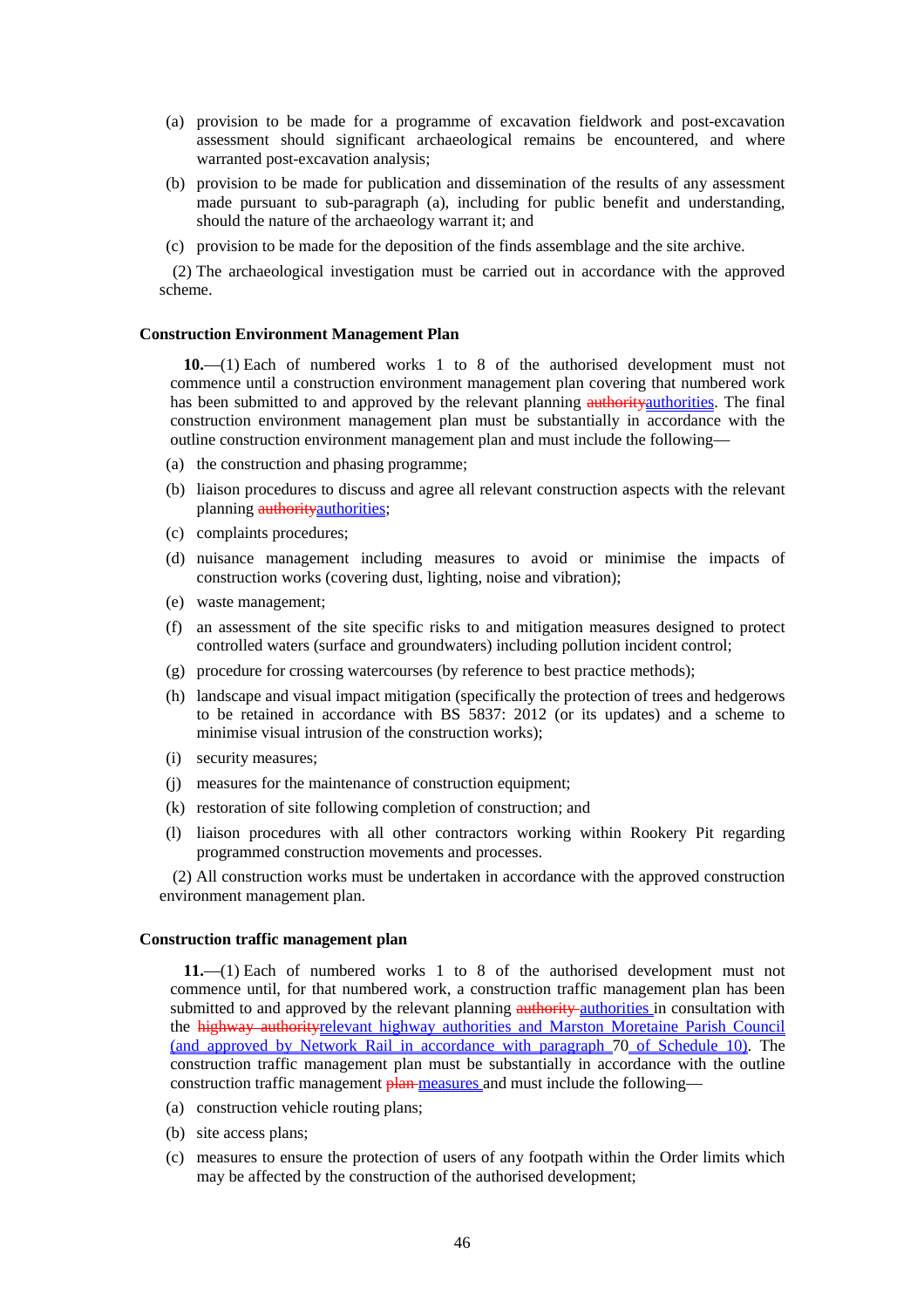- (d) proposals for the management of junctions to and crossings of highways and other public rights of way;
- (e) proposals for the scheduling and timing of movements of delivery vehicles heavy commercial vehicles (as defined in section 138 of the 1984 Act) relating to the construction of the authorised development including details of abnormal indivisible loads and, if applicable, taking into account the anticipated scheduling and timing of movements of any heavy commercial vehicles (as defined in section 138 of the 1984 Act) relating to the construction of the development authorised by the Rookery South (Resource Recovery Facility) Order 2011;
- (f) details of escorts for abnormal indivisible loads;
- (g) proposals for temporary warning signs and banksman and escort details;
- (h) details of any temporary or permanent improvements to highways; and
- (i) proposals for traffic management controls (such as temporary signals), diversion routes and signage required during any of the activities, operations or works associated with the creation or upgrading of any permanent or temporary means of access pursuant to this Order-:
- (j) proposals for traffic management controls (such as temporary signals) to ensure the safe operation of Green Lane level crossing;
- (k) proposals for signage at suitable intervals along the Rookery South access road or numbered work 2A (as appropriate) restricting the speed of vehicles using the Rookery South access road or numbered work 2A (as appropriate) in connection with the construction of the authorised development such speed limit to be no more than 15 miles per hour; and
- (l) details of any amendments required by Network Rail pursuant to paragraph 70(4) of Part 7 of Schedule 10 (protective provisions) and an explanation of how such amendments have been taken into account.
- (2) The construction traffic management plan must be implemented as approved.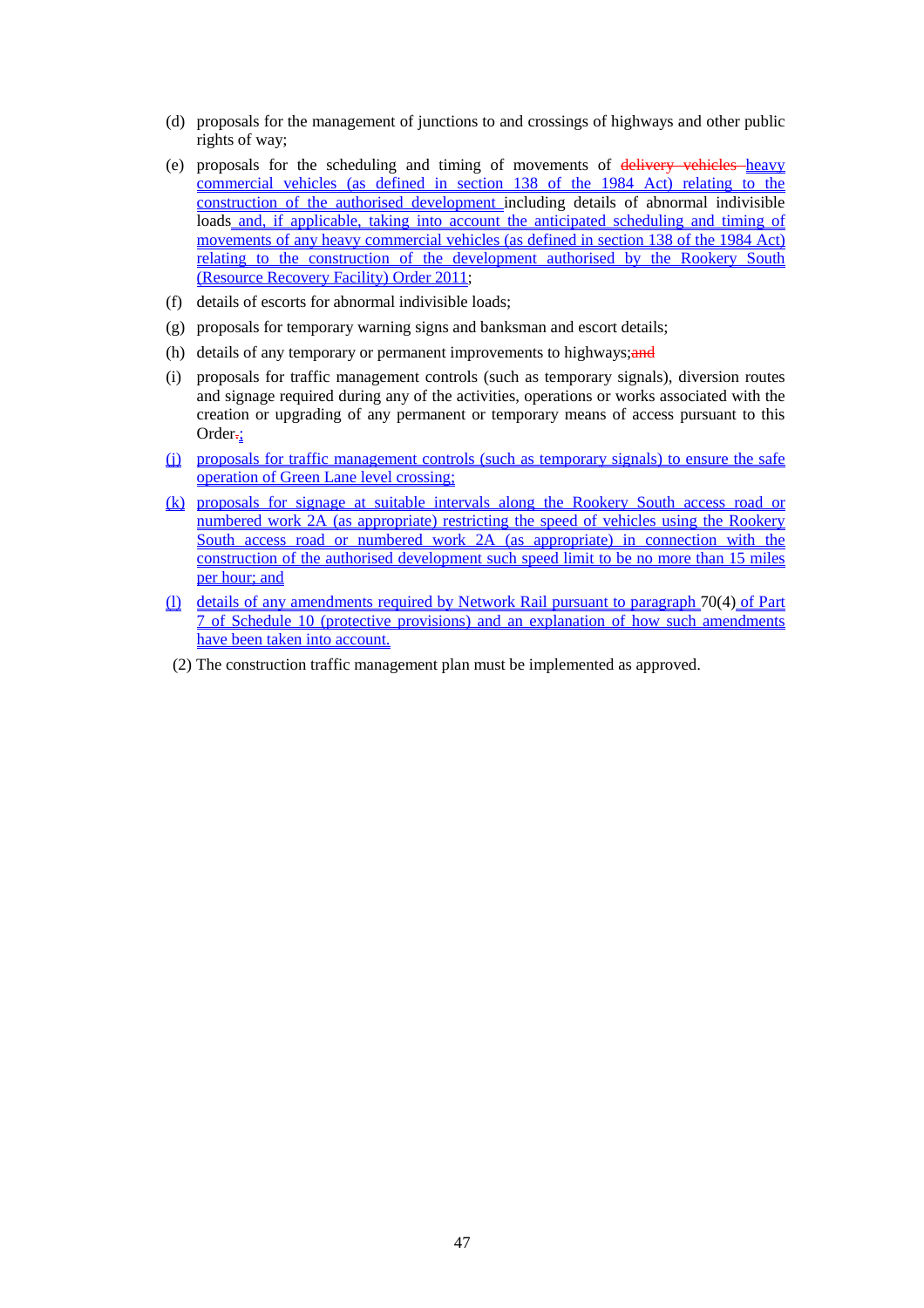### **Control of noise during operation**

**12.**—(1) Prior to the date of final commissioning a written noise scheme providing for the control of noise generated during the operation of the authorised development must be submitted to and approved by the relevant planning authorityCentral Bedfordshire Council. The noise scheme must include the following:

- (a) the locations at which noise will be monitored;
- (b) the defined representative background sound level at South Pillinge Farm house;
- (c) the method of noise measurement (which must be in accord with BS 4142:2014, an equivalent successor standard or other agreed noise measurement methodology appropriate to the circumstances) and when such measurements will be carried out; and
- (d) a complaints procedure.

(2) Except in the case of an emergency, noise (in terms of the BS 4142:2014 rating level) emitted from the operation of the authorised development must be no greater than the defined representative background sound level as approved in the noise scheme submitted pursuant to sub-paragraph (1).

(3) The noise scheme must be carried out as approved.

### **Control of noise during construction**

**13.**—(1) No part of the authorised development may commence until a written construction noise monitoring scheme providing for the monitoring of noise generated during the construction of the authorised development has been submitted to and approved in writing by Central Bedfordshire Council. The construction noise monitoring scheme must include the following:

- (a) the locations at which the noise will be monitored;
- (b) the frequency of noise monitoring corresponding to the construction programme and the change in plant, equipment and working practices likely to affect noise conditions during the construction programme;
- (c) the defined representative background sound level at South Pillinge Farm house;
- (d) the method of noise measurement and establishment of noise limits (which must be in accordance with BS 5228:2009, an equivalent successor standard or other agreed noise measurement methodology appropriate to the circumstances);
- (e) a procedure for the periodic review of the construction noise monitoring scheme relating to the frequency of noise monitoring and the need for continued monitoring corresponding to the construction programme; and
- (f) a complaints procedure.
- (2) The construction noise monitoring scheme must be carried out as approved.

### **Construction hours**

**14.13.**—13.—(1) Subject to sub-paragraph 14(2) no construction work, or the delivery or removal of materials, may take place on any Sunday or public holiday and no construction work, or the delivery or removal of materials, may take place outside the hours of—

- (a) 0700 and 1900 hours on weekdays; and
- (b) 0700 and 1300 hours on Saturdays.

(2) Sub-paragraph (1) does not prevent construction works, or the delivery or removal of materials, being carried out on public holidays or outside the hours set out in sub-paragraph (1) with the prior written approval of the relevant planning authority Central Bedfordshire Council.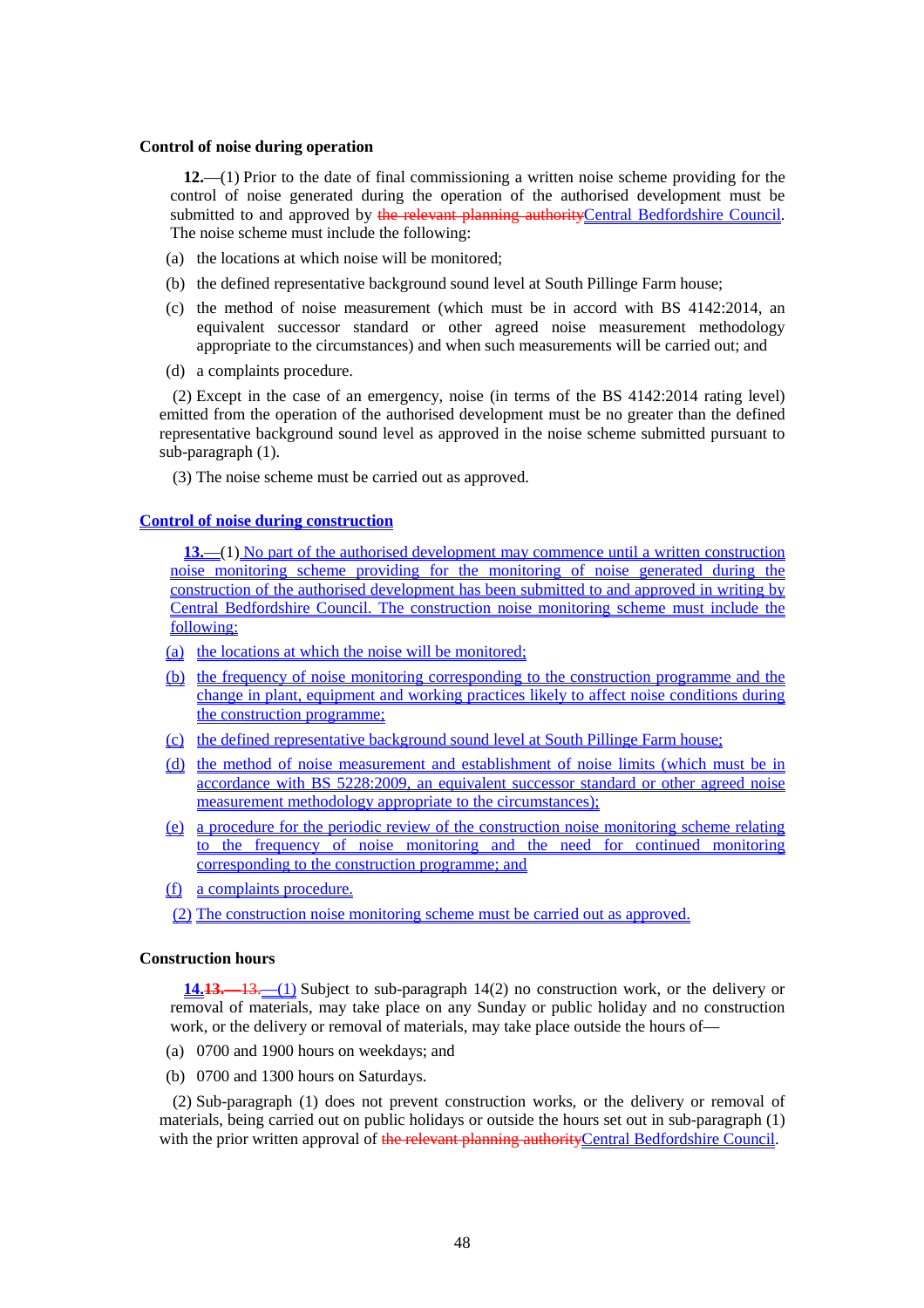(3) Nothing in sub-paragraph (1) precludes a start-up period from 0630 to 0700 and a shut down period from 1900 to 1930 on weekdays (excluding public holidays) and start-up period from 0630 to 0700 and a shut down period from 1300 to 1330 on a Saturday.

#### **Lighting strategy**

**15.14.**—14.—(1) Each of numbered works 1, 3A and 5 must not commence until a written scheme for the management and mitigation of artificial light emissions for that numbered work which is substantially in accordance with the outline lighting strategy has been submitted to and approved by the relevant planning authorityCentral Bedfordshire Council.

(2) The approved scheme for the management and mitigation of artificial light emissions must be implemented before and maintained during the operation of the relevant numbered work.

#### **Construction Travel Plan**

**16.15.**—15.—(1) Each of numbered works 1 to 8 of the authorised development must not commence until, for that numbered work, a construction worker travel plan has been submitted to and approved by the relevant planning authority authorities. The construction worker travel plan must be substantially in accordance with the outline travel plan (other than the measures which relate to the operational phase).

(2) The construction worker travel plan must be carried out as approved.

### **Travel plan during operational phase**

### **Operating hours**

#### **17.**

**16.** —(1) Prior to the date of final commissioning a written operational travel plan must be submitted to and approved by the relevant planning authority. The operational travel plan must be substantially in accordance with the outline measures to propose sustainable transport during the operational phase set out in the outline travel plan.

(1) The operational travel plan must be carried out as approved.

**Operation of** Subject to requirement 19, the undertaker is not permitted to operate the generating station comprised in the authorised development for a greater number of hours than that assessed in the environmental statement.

**17.** —(2) In any calendar year the operation of the gas turbine generator comprised in numbered work 1A shall not exceed 2,250 hours in total provided that the five (5) year rolling average does not exceed 1,500 hours per calendar year.

(1) Within three months of the end of a calendar year, the undertaker must submit a written report to the relevant planning authority detailing the actual total number of hours of operation of the gas turbine generators comprised in numbered work 1A.

(2) For the purposes of this requirement, "operation of the gas turbine generator" means the duration in which any energy is exported at the settlement metering point, being the point at which a supply to the transmission system from the authorised development is measured.

### **Decommissioning strategy**

**18.**—(1) Subject to obtaining the necessary consents and unless otherwise agreed with the relevant planning authorityCentral Bedfordshire Council, within twenty four months of the Order land ceasing to be used for the purposes of electricity generation (either actively generating electricity or being available to generate electricity on a standby basis), a scheme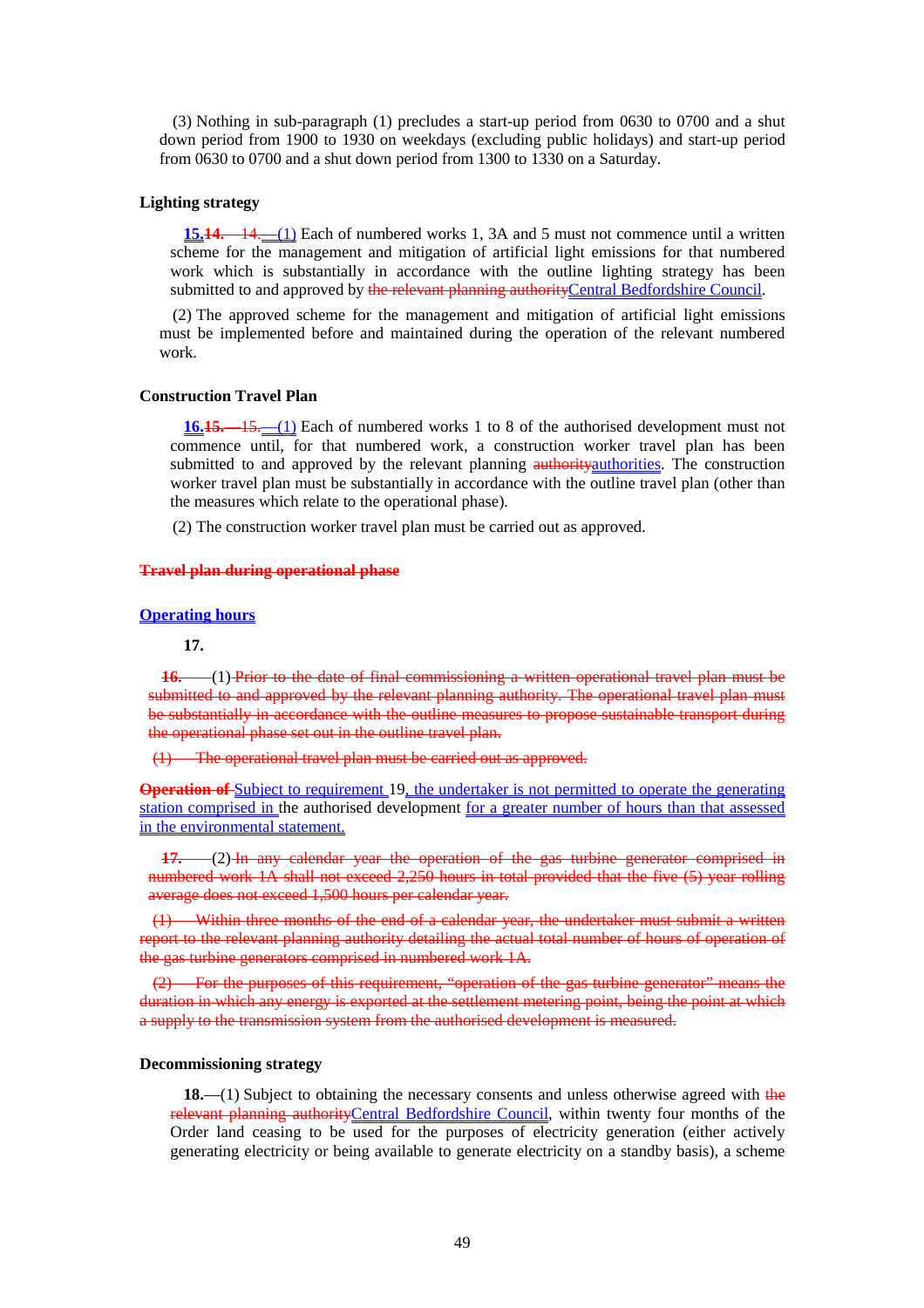for the demolition and removal of numbered work 1 must be submitted to the relevant planning authorityCentral Bedfordshire Council.

(2) The demolition and removal of numbered work 1 must be implemented in accordance with the approved scheme.

(3) On the one year anniversary of the Order land ceasing to be used for the purposes of electricity generation (either actively generating electricity or being available to generate electricity on a standby basis) the undertaker must notify the relevant planning authority Central Bedfordshire Council of the same.

#### **Amendments to approved details**

**19.**—(1) With Subject to paragraph (2), with respect to the approved plans specified in requirement 2(1), the parameters specified in requirement  $2(2)$ , any details requiring compliance within any other requirement and any other plans, details or schemes which require approval by the relevant planning authority authorities pursuant to any other requirement (the "Approved Plans, Parameters, Details or Schemes"), the undertaker may submit to the relevant planning authority authorities for approval any amendments to the Approved Plans, Parameters, Details or Schemes and following any such approval by the relevant planning authority authorities the Approved Plans, Parameters, Details or Schemes is to be taken to include the amendments approved pursuant to this subparagraph.

(2) Approval under sub-paragraph  $(1)$  for the amendments to the parameters identified in requirement  $2(2)$  must not be given except where it has been demonstrated to the satisfaction of the relevant planning authority authorities that the subject-matter of the approval sought is unlikely to give rise to any materially new or materially different environmental effects in comparison with the authorised development as approved (as identified in the environmental statement).

### **Low Level Restoration Scheme**

 Insofar as compliance with any requirement in this Part or any article of this Order prevents the undertaker from complying with any condition contained in the permitted low level restoration scheme for Rookery South Pit (reference number BC/CM/2000/8), the undertaker shall not be **20.**in breach of that condition.

**20.** No part of the authorised development may commence until the low level restoration scheme baseline works have been completed to the reasonable satisfaction of Central Bedfordshire Council.

### **Air Safety**

**21.**—(1) Numbered work 1A(b) of the authorised development must not commence until the following details have been submitted to the Defence Geographic Centre:

- (a) the precise location of numbered work  $1A(b)$ ;
- (b) the date of commencement of construction of numbered work 1A(b);
- (c) the anticipated date of completion of construction of numbered work  $1A(b)$ ;
- (d) the height above ground level of the tallest structure; and
- (e) the maximum extension height of any construction equipment.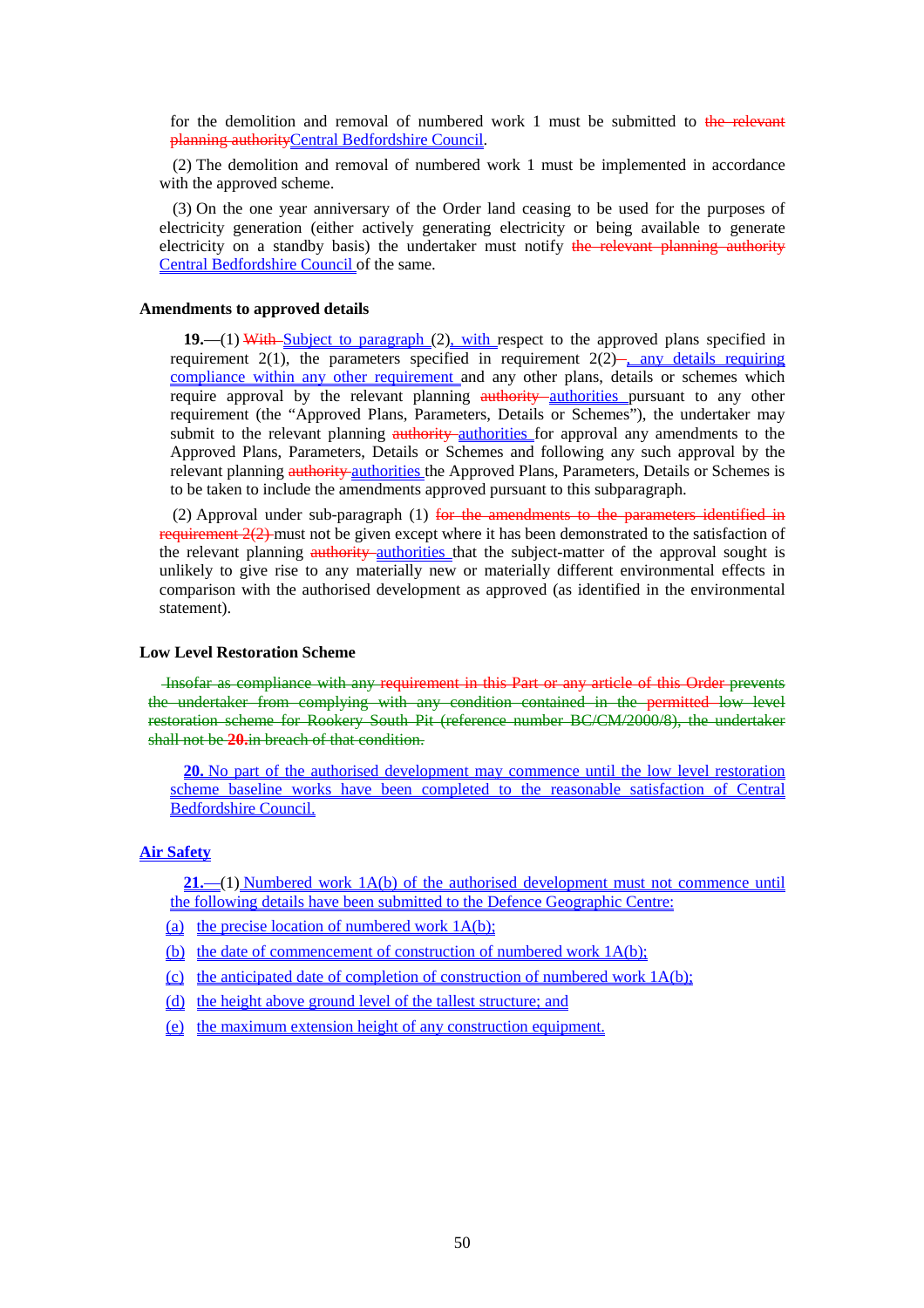## SCHEDULE 3 Article 8

# STREETS SUBJECT TO PERMANENT AND TEMPORARY ALTERATION OF LAYOUT

# PART 1

## PERMANENT ALTERATION OF LAYOUT

| (1)                                              | (2)                                                                     | (3)                                                                                                                                                                                                                                                               |
|--------------------------------------------------|-------------------------------------------------------------------------|-------------------------------------------------------------------------------------------------------------------------------------------------------------------------------------------------------------------------------------------------------------------|
| Area                                             | Street subject<br>to alteration of<br>layout                            | Description of alteration                                                                                                                                                                                                                                         |
| Central<br>Bedfordshire<br>Council               | Green Lane                                                              | Installation of signage and markings between the points<br>marked A and B on the rights of way, streets and access<br>plan to facilitate the construction and operation of numbered<br>work 2.                                                                    |
| Bedford<br><b>Borough Council</b>                | Green Lane                                                              | Installation of signage and markings between the points<br>marked A and B on the rights of way, streets and access<br>plan to facilitate the construction and operation of numbered<br>work 2.                                                                    |
| Central<br>Bedfordshire<br>Council               | Green Lane                                                              | Creation of new access<br>comprising part of numbered<br>work 2A including the lowering of the levels of the kerb<br>between the points marked C and D on the rights of way,<br>streets and access plan to provide permanent access to<br>numbered works 1 and 5. |
| Central<br>Bedfordshire<br>Council               | <b>Access Road</b><br>serving<br>Rookery North<br>and South Pits        | Creation of new access<br>comprising part of numbered<br>work 2A including the lowering of the levels of the kerb<br>between the points marked E and F on the rights of way,<br>streets and access plan to provide permanent access to<br>numbered works 1 and 5. |
| <b>Central</b><br><b>Bedfordshire</b><br>Council | <b>Access Road</b><br>serving<br><b>Rookery North</b><br>and South Pits | Upgrading and widening of the existing access comprising<br>numbered work 2A between the points marked F and G on<br>the rights of way, streets and access plan to provide<br>permanent access to numbered works 1 and 5.                                         |
| Central<br><b>Bedfordshire</b><br>Council        | <b>Access Road</b><br>serving<br>Rookery North<br>and South Pits        | Creation of new access<br>comprising part of numbered<br>work 2 between the points marked G and I on the rights of<br>way, streets and access plan to provide permanent access to<br>numbered works 1 and 5.                                                      |
| Central<br>Bedfordshire<br>Council               | Access track<br>leading from<br>Houghton<br>Lane to Park<br>Farm        | Upgrading the existing access comprising numbered work<br>3B between the points marked MM and NN on the rights of<br>way, streets and access plan to provide permanent access to<br>numbered work 3A.                                                             |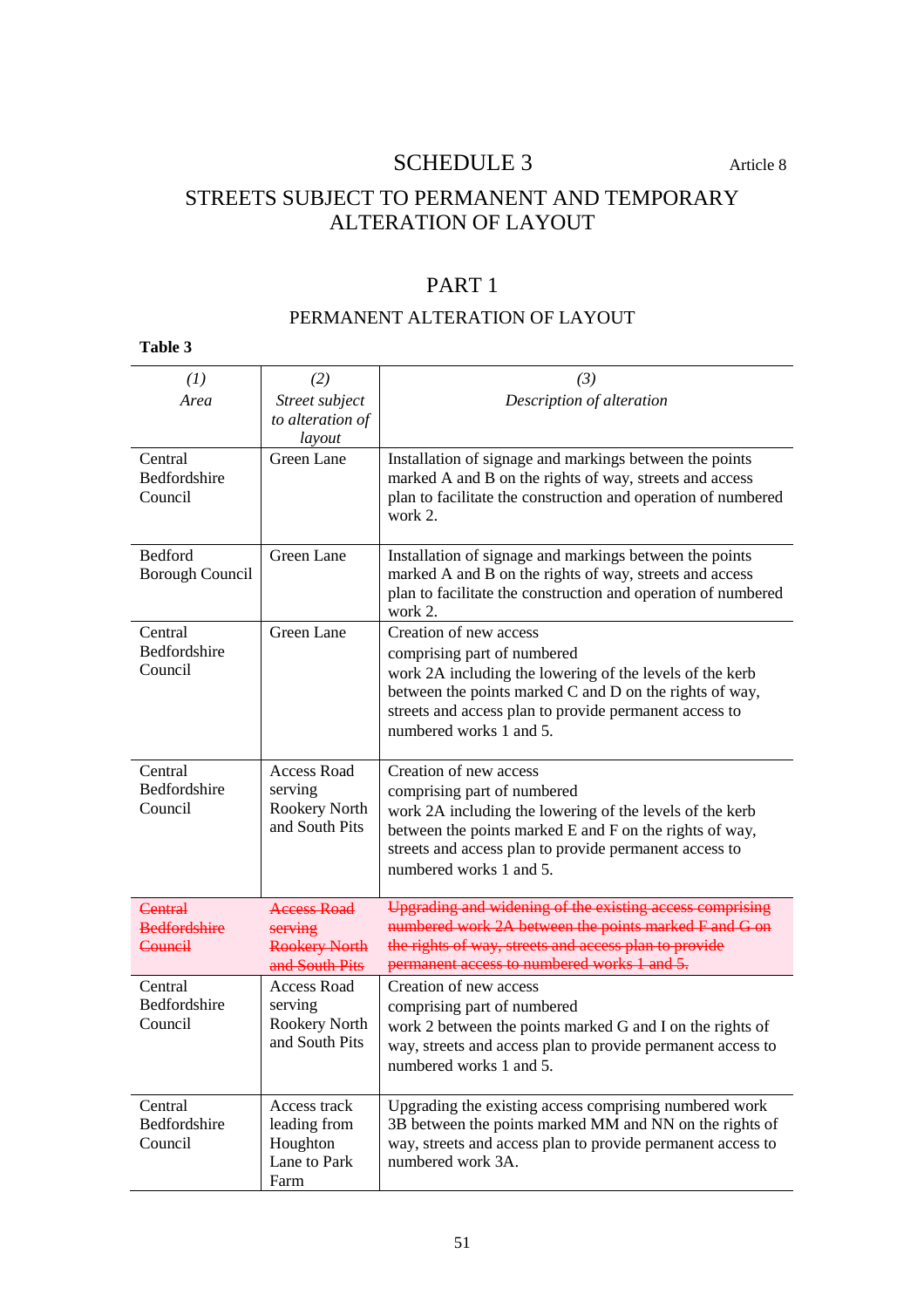| (I)                 | $\mathbf{2)}$    | (3)                                                                              |
|---------------------|------------------|----------------------------------------------------------------------------------|
| Area                | Street subject   | Description of alteration                                                        |
|                     | to alteration of |                                                                                  |
|                     | layout           |                                                                                  |
| Central             | Houghton         | Upgrading the existing access comprising numbered work                           |
| <b>Bedfordshire</b> | Lane             | 3B between the points marked OO and PP on the rights of                          |
| Council             |                  | way, streets and access plan to provide permanent access to<br>numbered work 3A. |
|                     |                  |                                                                                  |
| Central             | Access track     | Creation of new access comprising part of numbered work                          |
| <b>Bedfordshire</b> | leading from     | 3B between the points marked QQ and RR on the rights of                          |
| Council             | Houghton         | way, streets and access plan to provide permanent access to                      |
|                     | Lane to Park     | numbered work 3A.                                                                |
|                     | Farm             |                                                                                  |
| Central             | low level        | Creation of new access comprising part of numbered work 6                        |
| <b>Bedfordshire</b> | restoration      | within the area shown on the rights of way, streets and                          |
| Council             | scheme           | access plan with orange hatching to provide permanent                            |
|                     | secondary        | access to numbered work $6(a)$ .                                                 |
|                     | access track     |                                                                                  |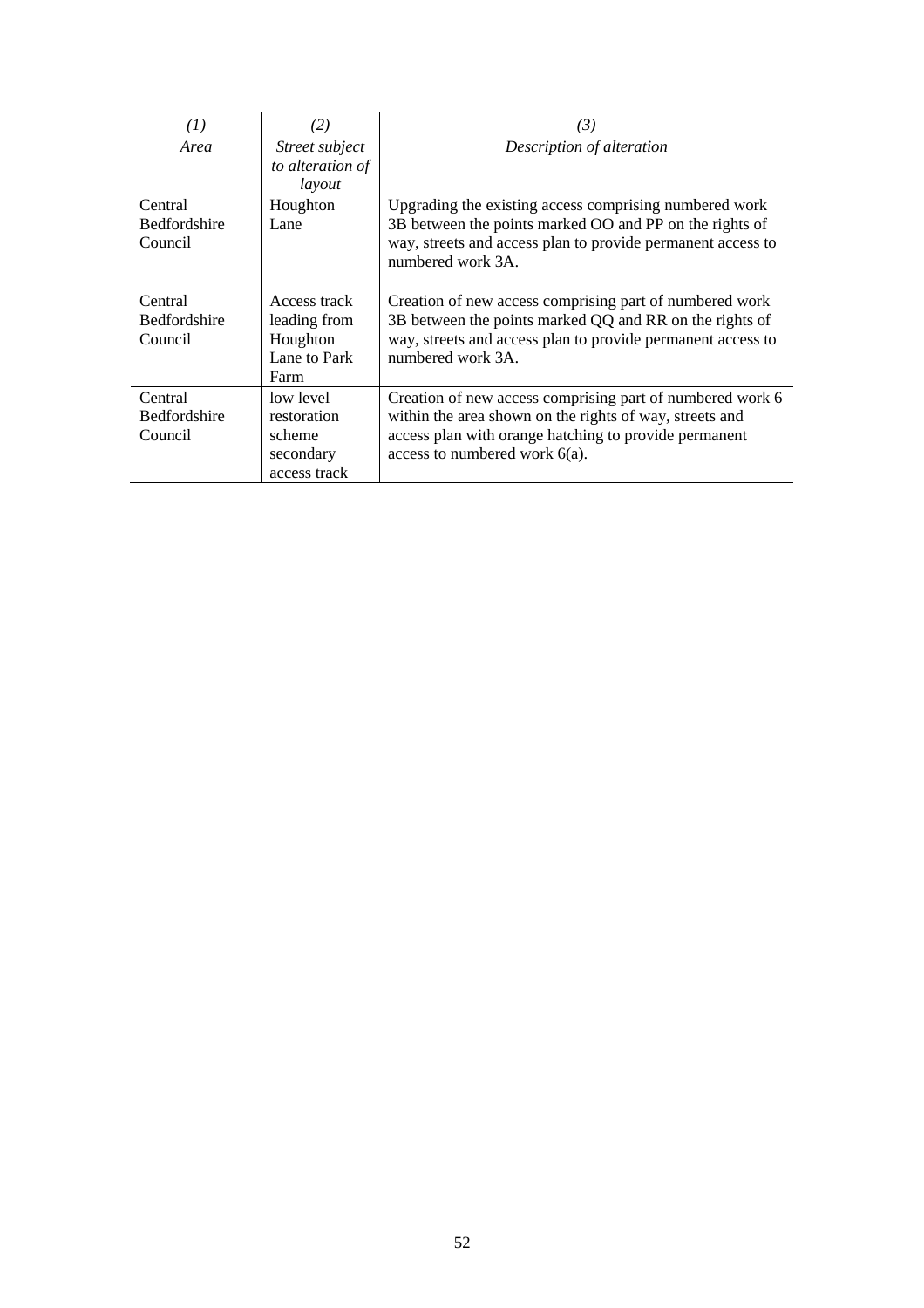# PART 2 TEMPORARY ALTERATION OF LAYOUT

| $\left(1\right)$             | (2)                                                     | (3)                                                                                                                                                                                                                                          |
|------------------------------|---------------------------------------------------------|----------------------------------------------------------------------------------------------------------------------------------------------------------------------------------------------------------------------------------------------|
| Area                         | Street subject to alteration of<br>layout               | Description of alteration                                                                                                                                                                                                                    |
| Central Bedfordshire Council | Access track leading from<br>Houghton Lane to Park Farm | Creation of new access<br>comprising part of numbered<br>work 3B between the points<br>marked RR and NN on the<br>rights of way, streets and<br>access plan to provide<br>construction access to<br>numbered work 3A.                        |
| Central Bedfordshire Council | <b>Houghton Lane</b>                                    | Creation of new access<br>comprising part of numbered<br>word-work 4A between the<br>points marked GG and HH on<br>the rights of way, streets and<br>access plan to provide<br>construction access both north<br>and south of Houghton Lane. |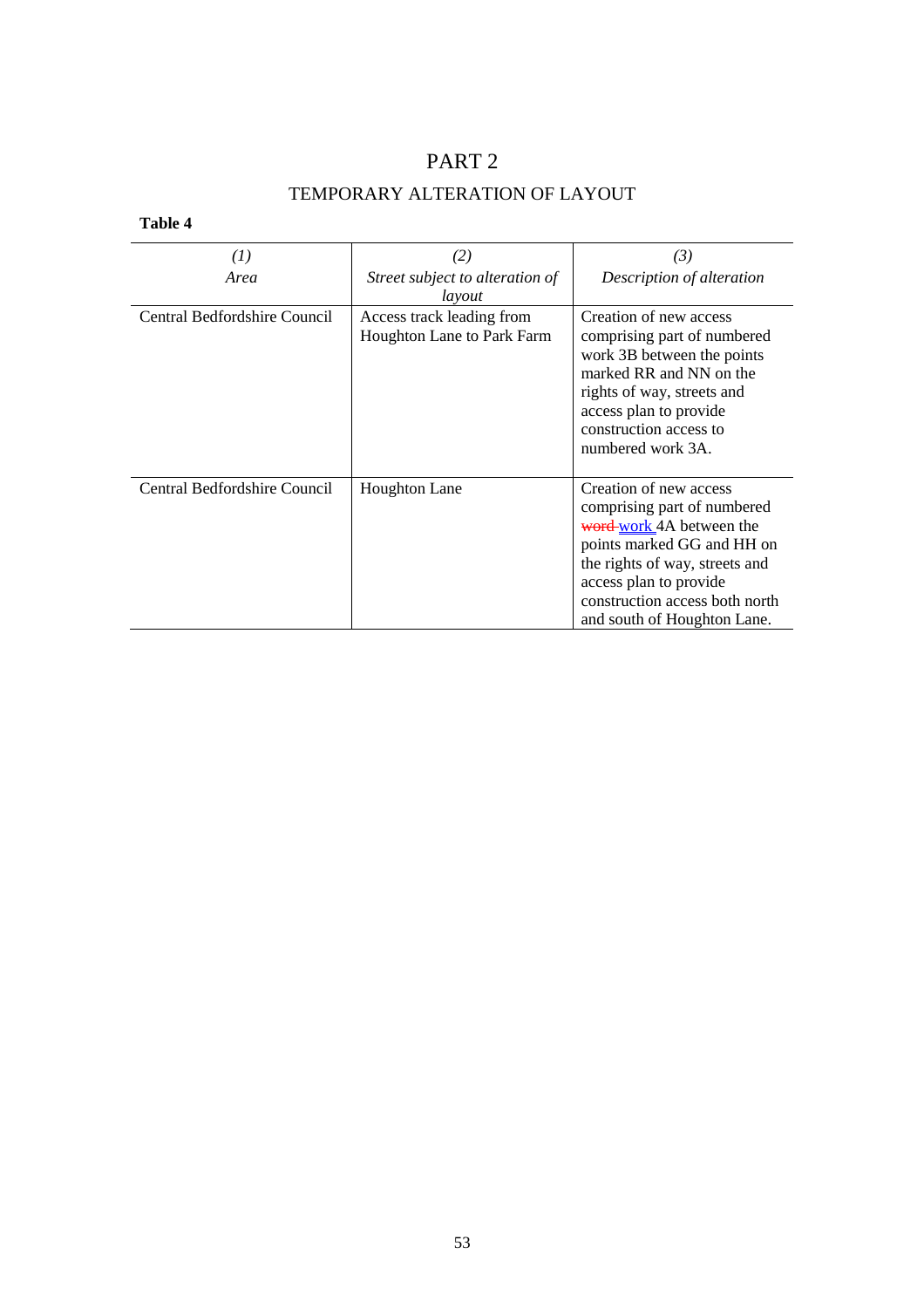# SCHEDULE 4 Article 9

# STREETS SUBJECT TO STREET WORKS

| (1)                                 | (2)                                                        | (3)                                                                                                                                                                                                                                                                             |
|-------------------------------------|------------------------------------------------------------|---------------------------------------------------------------------------------------------------------------------------------------------------------------------------------------------------------------------------------------------------------------------------------|
| Area                                | <b>Street Subject to Street Works</b>                      | Description of the street works                                                                                                                                                                                                                                                 |
| <b>Central Bedfordshire Council</b> | Green Lane                                                 | Works to enable the creation<br>of an access and to place and<br>maintain apparatus<br>(comprising numbered work<br>2A) for use during<br>construction and operation<br>between the points marked A<br>and B and C and D on the<br>rights of way, streets and<br>access plan.   |
| Bedford Borough Council             | Green Lane                                                 | Works to enable the creation<br>of an access and to place and<br>maintain apparatus<br>(comprising numbered work<br>2A) for use during<br>construction and operation<br>between the points marked A<br>and B on the rights of way,<br>streets and access plan.                  |
| Central Bedfordshire Council        | <b>Access Road serving Rookery</b><br>North and South Pits | Works to enable the creation<br>of an access and to place and<br>maintain apparatus<br>(comprising numbered work<br>2A) for use during<br>construction and operation<br>between the points marked E<br>and F on the rights of way,<br>streets and access plan.                  |
| Central Bedfordshire Council        | <b>Access Road serving Rookery</b><br>North and South Pits | Works to upgrade and widen<br>maintain the existing access<br>and to place and maintain<br>apparatus (comprising<br>numbered work 2A) for use<br>during construction and<br>operation between the points<br>marked F and G on the rights<br>of way, streets and access<br>plan. |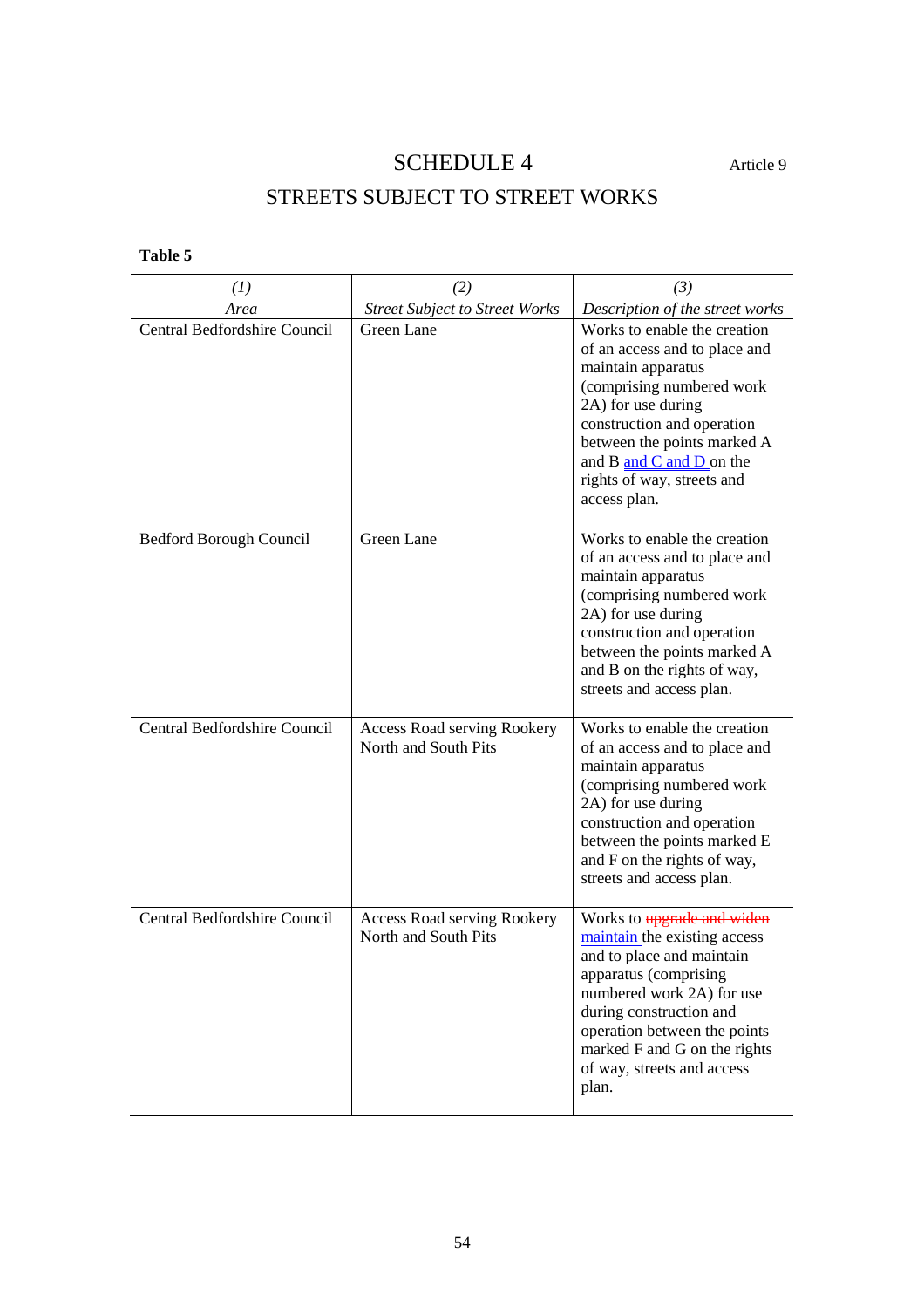| (1)                                 | (2)                                                                                            | (3)                                                                                                                                                                                                                                                                                                                            |
|-------------------------------------|------------------------------------------------------------------------------------------------|--------------------------------------------------------------------------------------------------------------------------------------------------------------------------------------------------------------------------------------------------------------------------------------------------------------------------------|
| Area                                | <b>Street Subject to Street Works</b>                                                          | Description of the street works                                                                                                                                                                                                                                                                                                |
| Central Bedfordshire Council        | Established agricultural access<br>tracks between South Pillinge<br>Farm and Rookery South Pit | Works for numbered work 6 to<br>be installed in the street<br>between the points marked J<br>and K on the rights of way,<br>streets and access plan.                                                                                                                                                                           |
| <b>Central Bedfordshire Council</b> | Established agricultural access<br>tracks between South Pillinge<br>Farm and Rookery South Pit | Works for numbered work 6 to<br>be installed in the street<br>between the points marked L<br>and M on the rights of way,<br>streets and access plan.                                                                                                                                                                           |
| <b>Central Bedfordshire Council</b> | Public Footpath 65                                                                             | Works for numbered work 4A<br>to be installed in the street<br>between the points marked O<br>and P on the rights of way,<br>streets and access plan.                                                                                                                                                                          |
| Central Bedfordshire Council        | Houghton Lane                                                                                  | Works for numbered work 4A<br>to be installed under the street<br>between the points marked GG<br>and HH on the rights of way,<br>streets and access plan.                                                                                                                                                                     |
| <b>Central Bedfordshire Council</b> | Public Footpath 7                                                                              | Works for numbered work 4A<br>to be installed in the street<br>between the points marked JJ<br>and KK on the rights of way,<br>streets and access plan.                                                                                                                                                                        |
| <b>Central Bedfordshire Council</b> | Access track leading from<br>Houghton Lane to Park Farm                                        | Works to upgrade the existing<br>access (comprising numbered<br>work 3B) and to place and<br>maintain apparatus for use<br>during construction and<br>operation and works for<br>numbered work 4A to be<br>installed in the street between<br>the points marked MM and<br>NN on the rights of way,<br>streets and access plan. |
| Central Bedfordshire Council        | <b>Houghton Lane</b>                                                                           | Works to upgrade the existing<br>junction (comprising<br>numbered work 3B) for use<br>during construction and<br>operation between the points<br>marked OO and PP on the<br>rights of way, streets and<br>access plan.                                                                                                         |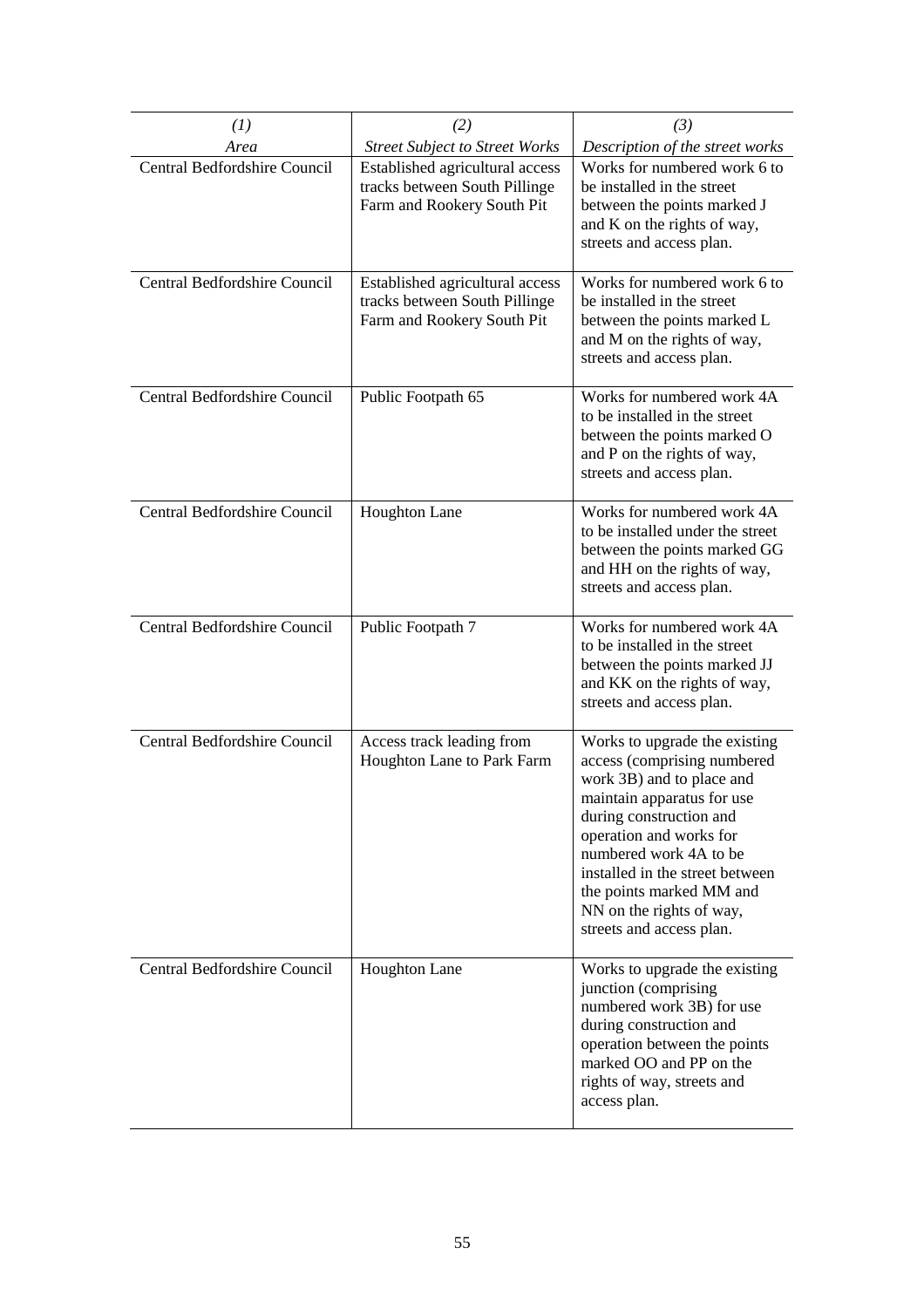| (1)                                 | (2)                                                     | (3)                                                                                                                                                                                                                                                  |
|-------------------------------------|---------------------------------------------------------|------------------------------------------------------------------------------------------------------------------------------------------------------------------------------------------------------------------------------------------------------|
| Area                                | <b>Street Subject to Street Works</b>                   | Description of the street works                                                                                                                                                                                                                      |
| Central Bedfordshire Council        | Access track leading from<br>Houghton Lane to Park Farm | Works to enable the creation<br>of an access (comprising<br>numbered work 3B) for use<br>during operation between the<br>points marked QQ and RR on<br>the rights of way, streets and<br>access plan.                                                |
| <b>Central Bedfordshire Council</b> | Access track leading from<br>Houghton Lane to Park Farm | Works to enable the creation<br>of an access (comprising<br>numbered work 3B) for use<br>during construction between<br>the points marked RR and NN<br>on the rights of way, streets<br>and access plan.                                             |
| Central Bedfordshire Council        | low level restoration scheme<br>secondary access track  | Works for numbered work 4A<br>to be installed in the street<br>between the points marked BB<br>and CC on the rights of way,<br>streets and access plan.                                                                                              |
| <b>Central Bedfordshire Council</b> | low level restoration scheme<br>secondary access track  | Works for numbered work 4A<br>to be installed in the street<br>between the points marked CC<br>and DD on the rights of way,<br>streets and access plan.                                                                                              |
| <b>Central Bedfordshire Council</b> | low level restoration scheme<br>secondary access track  | Works to enable the creation<br>of an access (comprising part<br>of numbered work 6) within<br>the area shown on the rights of<br>way, streets and access plan<br>with orange hatching to<br>provide permanent accesses to<br>numbered work $6(a)$ . |
| <b>Central Bedfordshire Council</b> | <b>Houghton Lane</b>                                    | Works to enable the creation<br>of an access (comprising part<br>of numbered work 4A) for use<br>during construction between<br>the points marked GG and HH<br>on the rights of way, streets<br>and access plan.                                     |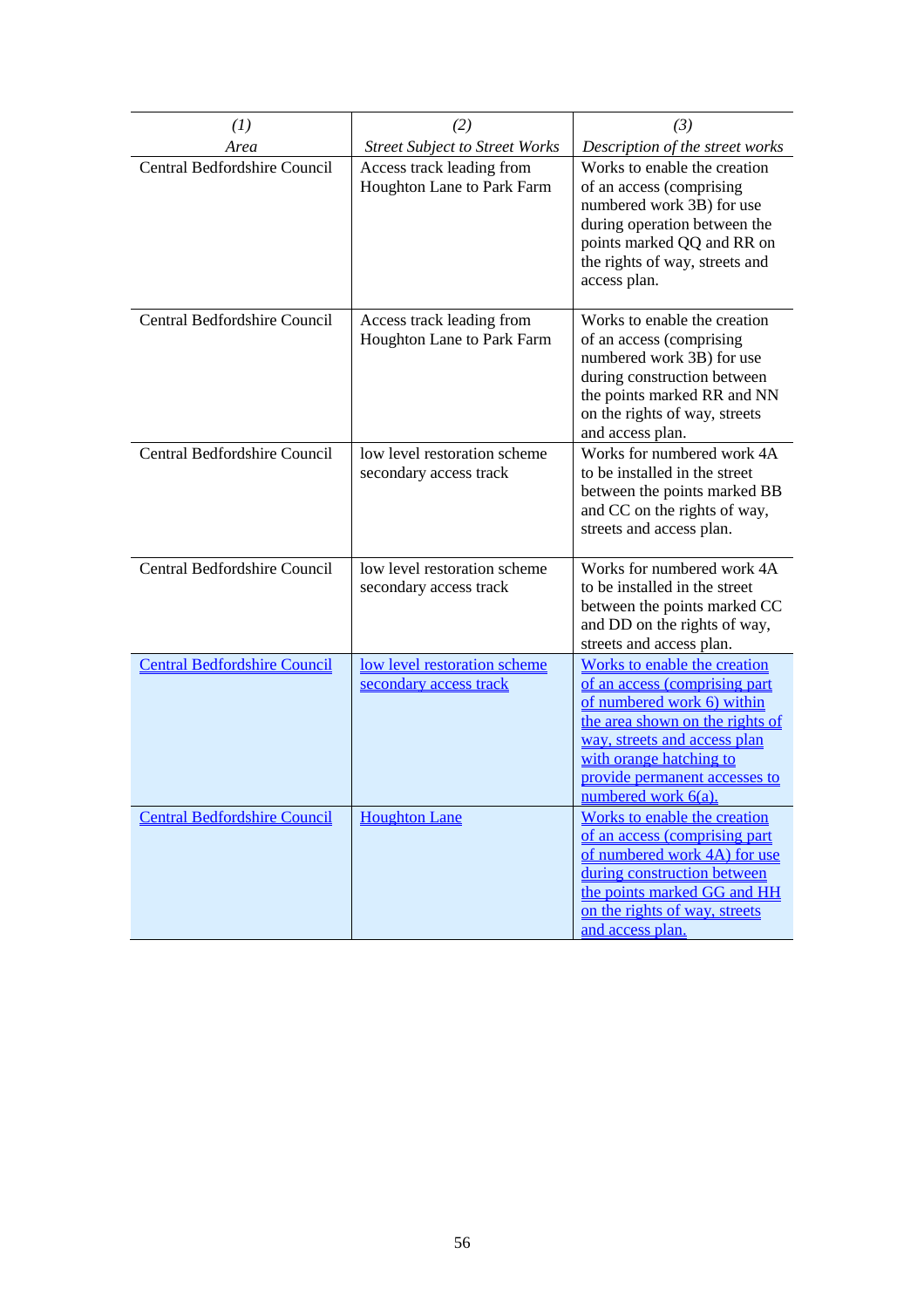## SCHEDULE 5 Article 10

# **ACCESS**

## PART 1

## THOSE PARTS OF THE ACCESSES TO BE MAINTAINED AT THE PUBLIC EXPENSE

| (1)                          | (2)                  | (3)                                                                                                                                                                     |
|------------------------------|----------------------|-------------------------------------------------------------------------------------------------------------------------------------------------------------------------|
| <i>Location</i>              | <b>Street</b>        | Description of relevant part of<br>access                                                                                                                               |
| Central Bedfordshire Council | Green Lane           | The signage and markings<br>installed in the area hatched<br>blue between points A and B<br>as shown on the rights of way,<br>streets and access plan.                  |
| Bedford Borough Council      | Green Lane           | The signage and markings<br>installed in the area hatched<br>magenta between points A and<br>B as shown on the rights of<br>way, streets and access plan.               |
| Central Bedfordshire Council | <b>Houghton Lane</b> | The upgraded access<br>constituting part of numbered<br>work 3B and shown on the<br>rights of way, streets and<br>access plan hatched blue<br>between points OO and PP. |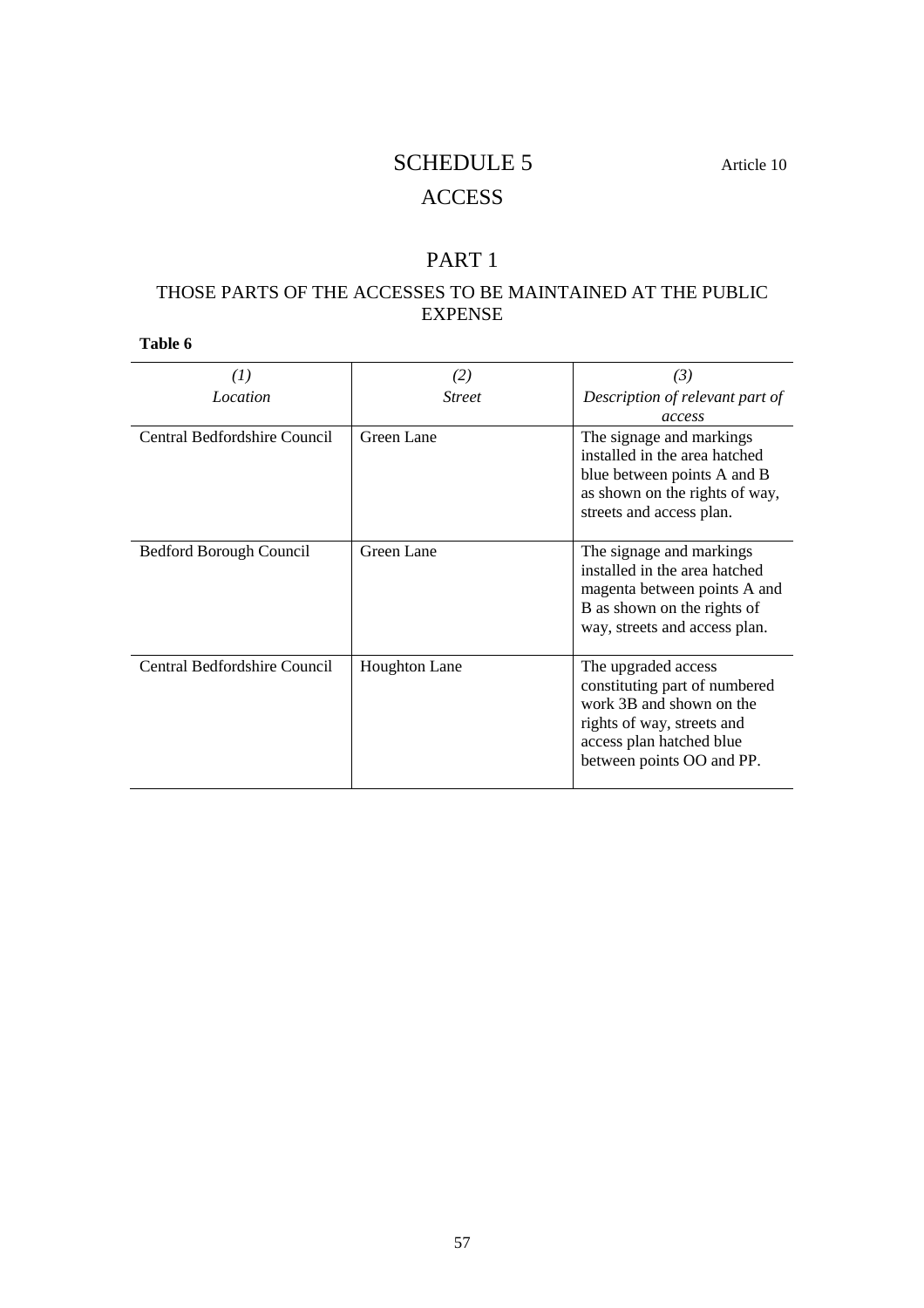# PART 2

## THOSE PARTS OF THE ACCESSES TO BE MAINTAINED BY THE STREET AUTHORITY

| (1)                                 | (2)                                                        | (3)                                                                                                                                                                                               |
|-------------------------------------|------------------------------------------------------------|---------------------------------------------------------------------------------------------------------------------------------------------------------------------------------------------------|
| Location                            | <b>Street</b>                                              | Description of access                                                                                                                                                                             |
| <b>Central Bedfordshire Council</b> | Green Lane                                                 | The access constituting part of<br>numbered work 2A and shown<br>on the rights of way, streets<br>and access plan hatched red<br>between points C and D.                                          |
| <b>Central Bedfordshire Council</b> | <b>Access Road serving Rookery</b><br>North and South Pits | The access constituting part of<br>numbered work 2A and shown<br>on the rights of way, streets<br>and access plan hatched red<br>between points E and F.                                          |
| <b>Central Bedfordshire Council</b> | <b>Access Road serving Rookery</b><br>North and South Pits | The access constituting part of<br>numbered work 2A and shown<br>on the rights of way, streets<br>and access plan hatched red<br>between points F and G.                                          |
| Central Bedfordshire Council        | <b>Access Road serving Rookery</b><br>North and South Pits | The access constituting part of<br>numbered work $\frac{2-2B}{2}$ and<br>shown on the rights of way,<br>streets and access plan hatched<br>red between points G and I.                            |
| <b>Central Bedfordshire Council</b> | Access track leading from<br>Houghton Lane to Park Farm    | The access constituting part of<br>numbered work 3B and shown<br>on the rights of way, streets<br>and access plan hatched red<br>between points MM and NN.                                        |
| <b>Central Bedfordshire Council</b> | low level restoration scheme<br>secondary access track     | The access to the sealing end<br>compounds constituting part of<br>numbered work 6 to be<br>provided within the area<br>shown on the rights of way,<br>streets and access plan hatched<br>orange. |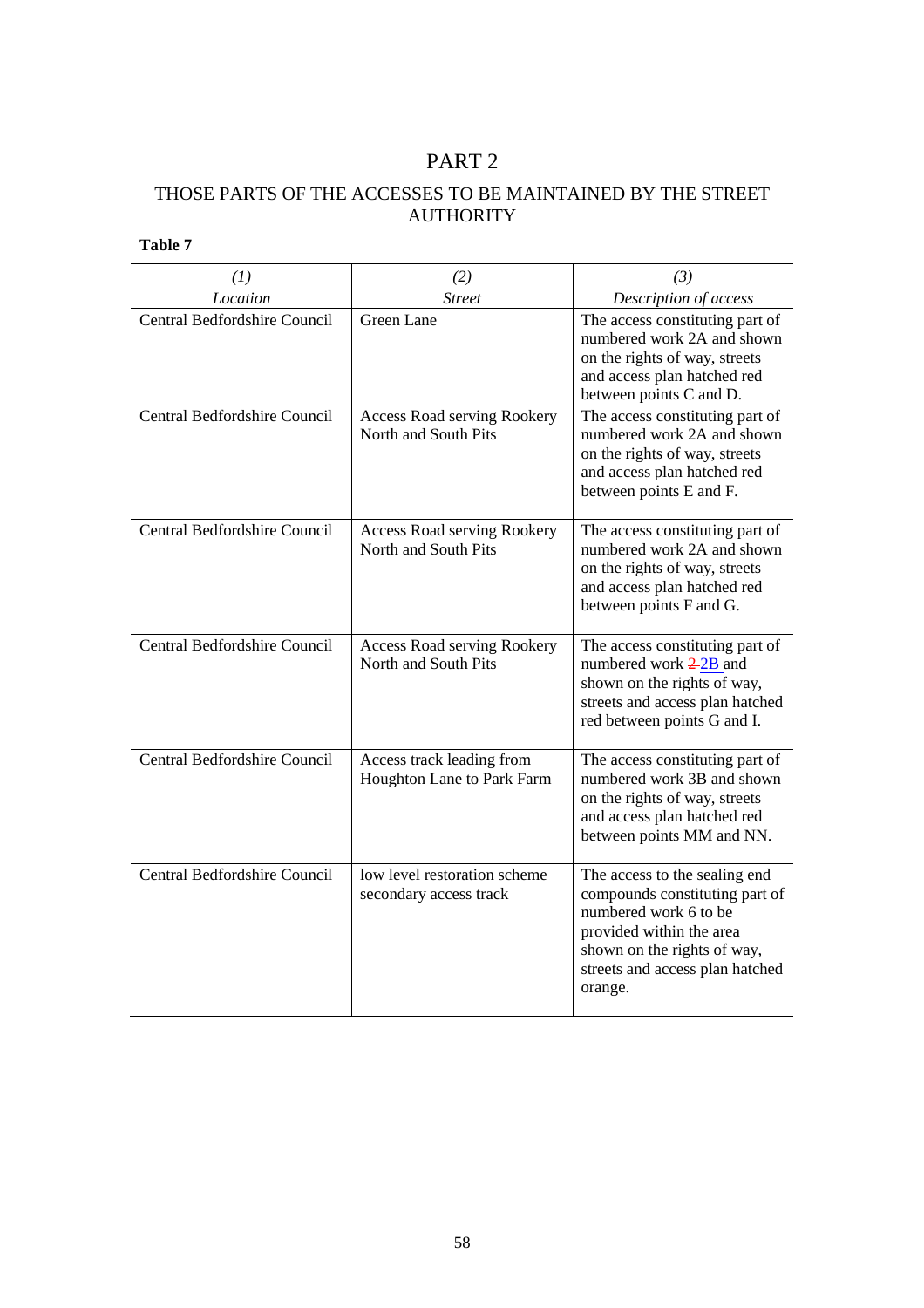# PART 3

### THOSE WORKS TO RESTORE TEMPORARY ACCESSES WHICH WILL BE MAINTAINED BY THE STREET AUTHORITY

| $\left(1\right)$             | (2)                                                     | (3)                                                                                                                                                                                                                                              |
|------------------------------|---------------------------------------------------------|--------------------------------------------------------------------------------------------------------------------------------------------------------------------------------------------------------------------------------------------------|
| Area                         | Street subject to alteration of                         | Description of alteration                                                                                                                                                                                                                        |
|                              | layout                                                  |                                                                                                                                                                                                                                                  |
| Central Bedfordshire Council | Access track leading from<br>Houghton Lane to Park Farm | The creation of a temporary<br>access comprising part of<br>numbered work 3B and shown<br>on the rights of way, streets<br>and access plan hatched red<br>between points marked RR<br>and NN to provide temporary<br>access to numbered work 3A. |
| Central Bedfordshire Council | <b>Houghton Lane</b>                                    | Creation of temporary access<br>comprising part of numbered<br>word 4A between the points<br>marked GG and HH on the<br>rights of way, streets and<br>access plan to provide<br>construction access both north<br>and south of Houghton Lane.    |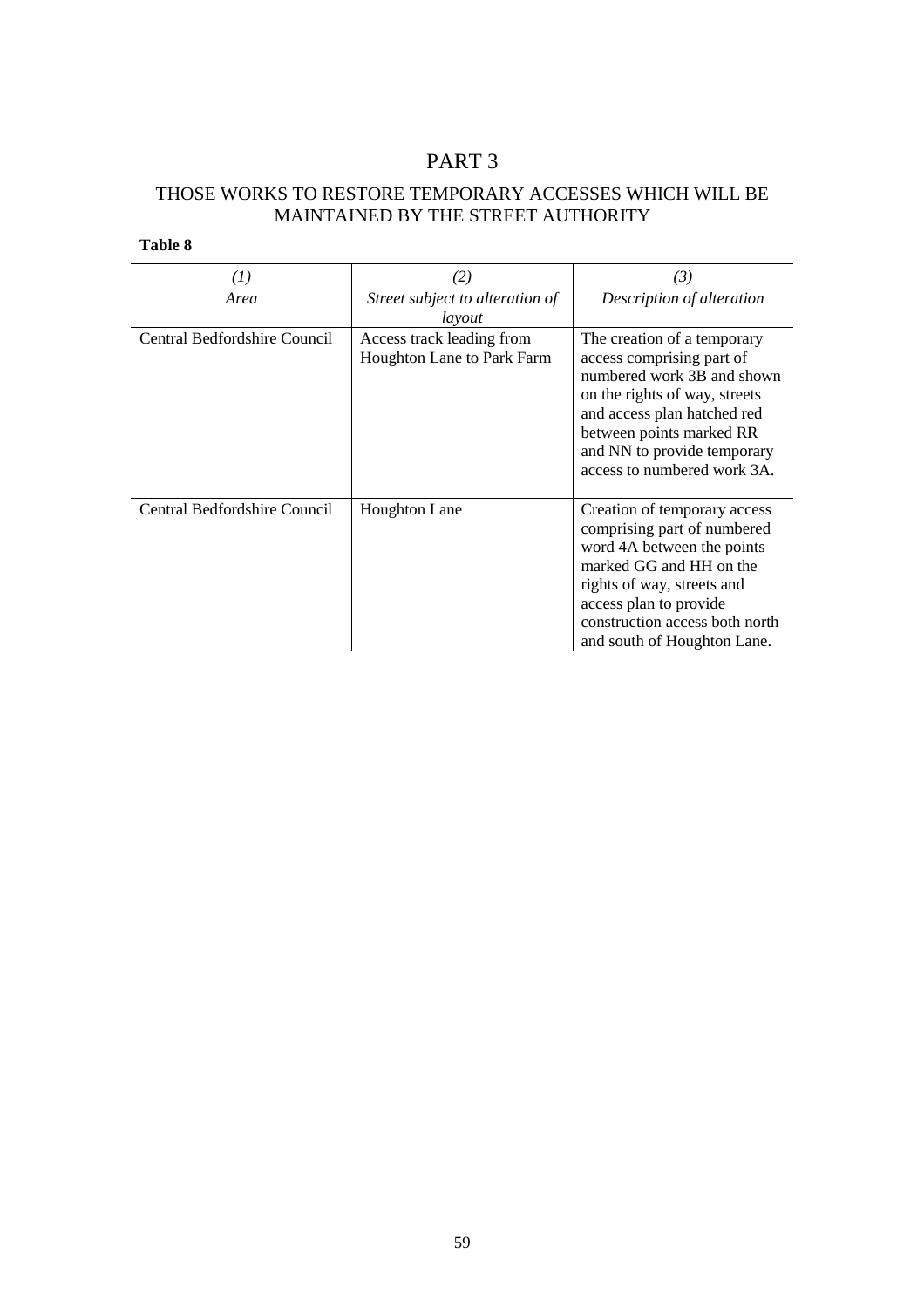# SCHEDULE 6 Article 11

# TEMPORARY PROHIBITION OR RESTRICTION OF THE USE OF **STREETS**

| (1)                | (2)                            | (3)                                                                                                             |
|--------------------|--------------------------------|-----------------------------------------------------------------------------------------------------------------|
| Area               | Street subject                 | Extent of temporary prohibition or restriction of use of                                                        |
|                    | to temporary<br>prohibition or | streets                                                                                                         |
|                    | restriction of                 |                                                                                                                 |
|                    | use                            |                                                                                                                 |
| Central            | Green Lane                     | <b>Prohibition/Restriction:</b>                                                                                 |
| Bedfordshire       |                                | From the points marked A to B on the rights of way, streets                                                     |
| Council            |                                | and access plan being approximately 250m.                                                                       |
|                    |                                |                                                                                                                 |
|                    |                                |                                                                                                                 |
|                    |                                |                                                                                                                 |
|                    |                                |                                                                                                                 |
|                    |                                |                                                                                                                 |
|                    |                                | <b>Purpose of the Prohibition/Restriction:</b><br>Temporary closure(s) of part of the street and restriction of |
|                    |                                | the use of the street (including the use of traffic management                                                  |
|                    |                                | measures) in order to facilitate the construction of the                                                        |
|                    |                                | authorised development.                                                                                         |
|                    |                                |                                                                                                                 |
|                    |                                |                                                                                                                 |
|                    |                                |                                                                                                                 |
| Bedford            | <b>Green Lane</b>              | <b>Prohibition/Restriction:</b>                                                                                 |
| Borough<br>Council |                                | From the points marked A to B on the rights of way, streets                                                     |
|                    |                                | and access plan being approximately 250m.                                                                       |
|                    |                                |                                                                                                                 |
|                    |                                |                                                                                                                 |
|                    |                                |                                                                                                                 |
|                    |                                |                                                                                                                 |
|                    |                                | <b>Purpose of the Prohibition/Restriction:</b>                                                                  |
|                    |                                | Temporary closure(s) of part of the street and partial                                                          |
|                    |                                | restriction of the use of the street (including the use of traffic                                              |
|                    |                                | management measures) in order to facilitate the construction                                                    |
|                    |                                | of the authorised development.                                                                                  |
|                    |                                |                                                                                                                 |
|                    |                                |                                                                                                                 |
|                    |                                |                                                                                                                 |
| Central            | <b>Access Road</b>             | <b>Prohibition/Restriction:</b>                                                                                 |
| Bedfordshire       | serving                        | From the points marked E to F on the rights of way, streets                                                     |
| Council            | Rookery North                  | and access plan being approximately 90m33m.                                                                     |
|                    | and South Pits<br>including    |                                                                                                                 |
|                    | footpath(s)                    |                                                                                                                 |
|                    |                                |                                                                                                                 |
|                    |                                |                                                                                                                 |
|                    |                                |                                                                                                                 |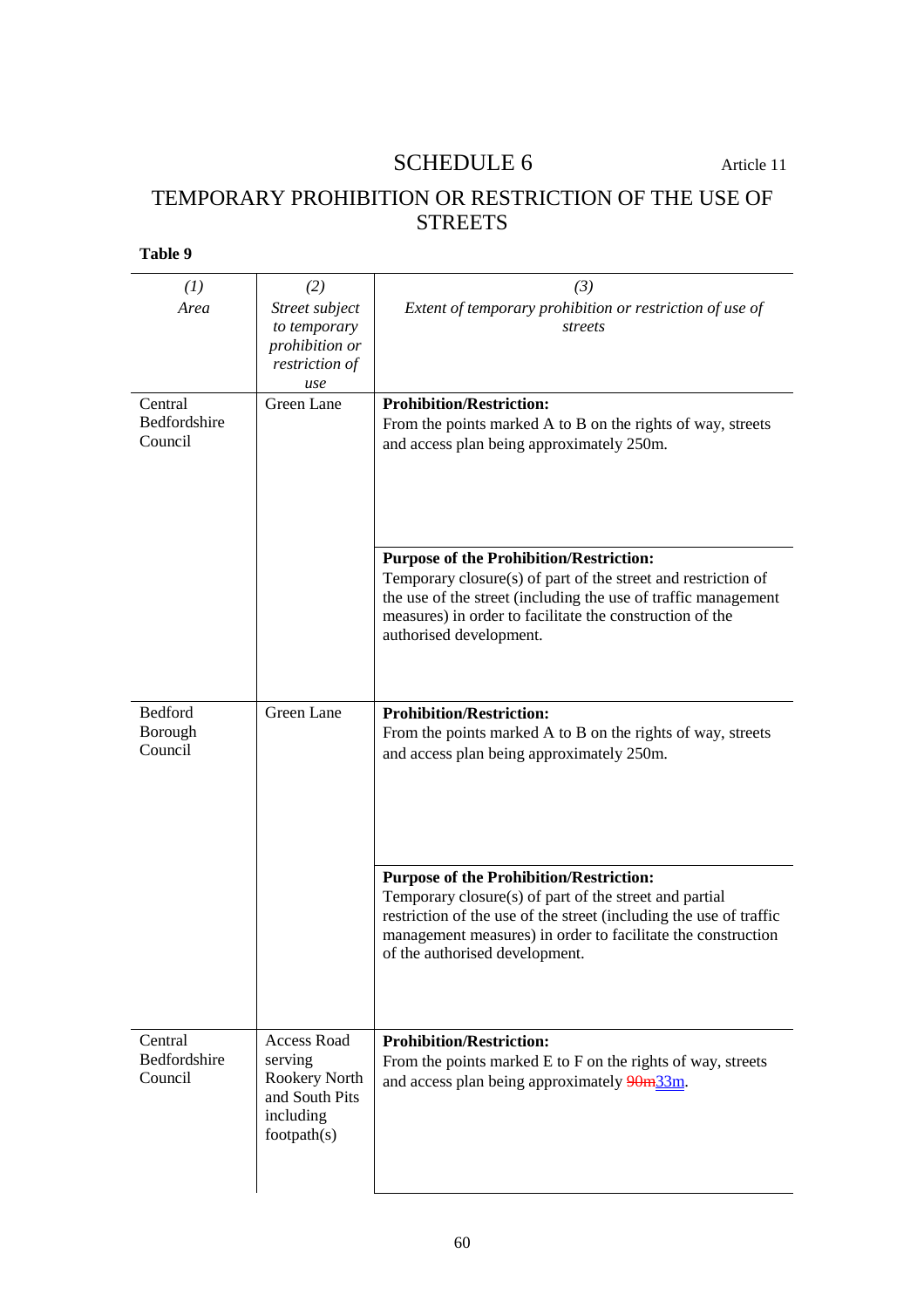| (I)<br>Area                                      | (2)<br>Street subject<br>to temporary<br>prohibition or<br>restriction of<br>use                           | (3)<br>Extent of temporary prohibition or restriction of use of<br>streets<br><b>Purpose of the Prohibition/Restriction:</b>                                                                                                                                                     |
|--------------------------------------------------|------------------------------------------------------------------------------------------------------------|----------------------------------------------------------------------------------------------------------------------------------------------------------------------------------------------------------------------------------------------------------------------------------|
|                                                  |                                                                                                            | Temporary closure(s) of part of the street and partial<br>restriction of the use of the street (including the use of traffic<br>management measures) in order to facilitate the construction<br>of the authorised development.                                                   |
| Central<br><b>Bedfordshire</b><br>Council        | <b>Access Road</b><br>serving<br><b>Rookery North</b><br>and South Pits<br>including<br>footpath(s)        | <b>Prohibition/Restriction:</b><br>From the points marked F to G on the rights of way, streets<br>and access plan being approximately 700m844m.                                                                                                                                  |
|                                                  |                                                                                                            | <b>Purpose of the Prohibition/Restriction:</b><br>Temporary closure(s) of part of the street and partial<br>restriction of the use of the street (including the use of traffic<br>management measures) in order to facilitate the construction<br>of the authorised development. |
| <b>Central</b><br><b>Bedfordshire</b><br>Council | <b>Access Road</b><br>serving<br><b>Rookery North</b><br>and South Pits<br>ineluding<br>footpath(s)        | <b>Prohibition/Restriction:</b><br>From the points marked G to H on the rights of way, streets<br>and access plan being approximately 785m.                                                                                                                                      |
|                                                  |                                                                                                            | <b>Purpose of the Prohibition/Restriction:</b><br>Temporary closure(s) of part of the street and partial<br>restriction of the use of the street (including the use of traffic<br>management measures) in order to facilitate the construction<br>of the authorised development. |
| Central<br>Bedfordshire<br>Council               | Established<br>agricultural<br>access tracks<br>between South<br>Pillinge Farm<br>and Rookery<br>South Pit | <b>Prohibition/Restriction:</b><br>From the points marked J to K on the rights of way, streets<br>and access plan being approximately 132m.                                                                                                                                      |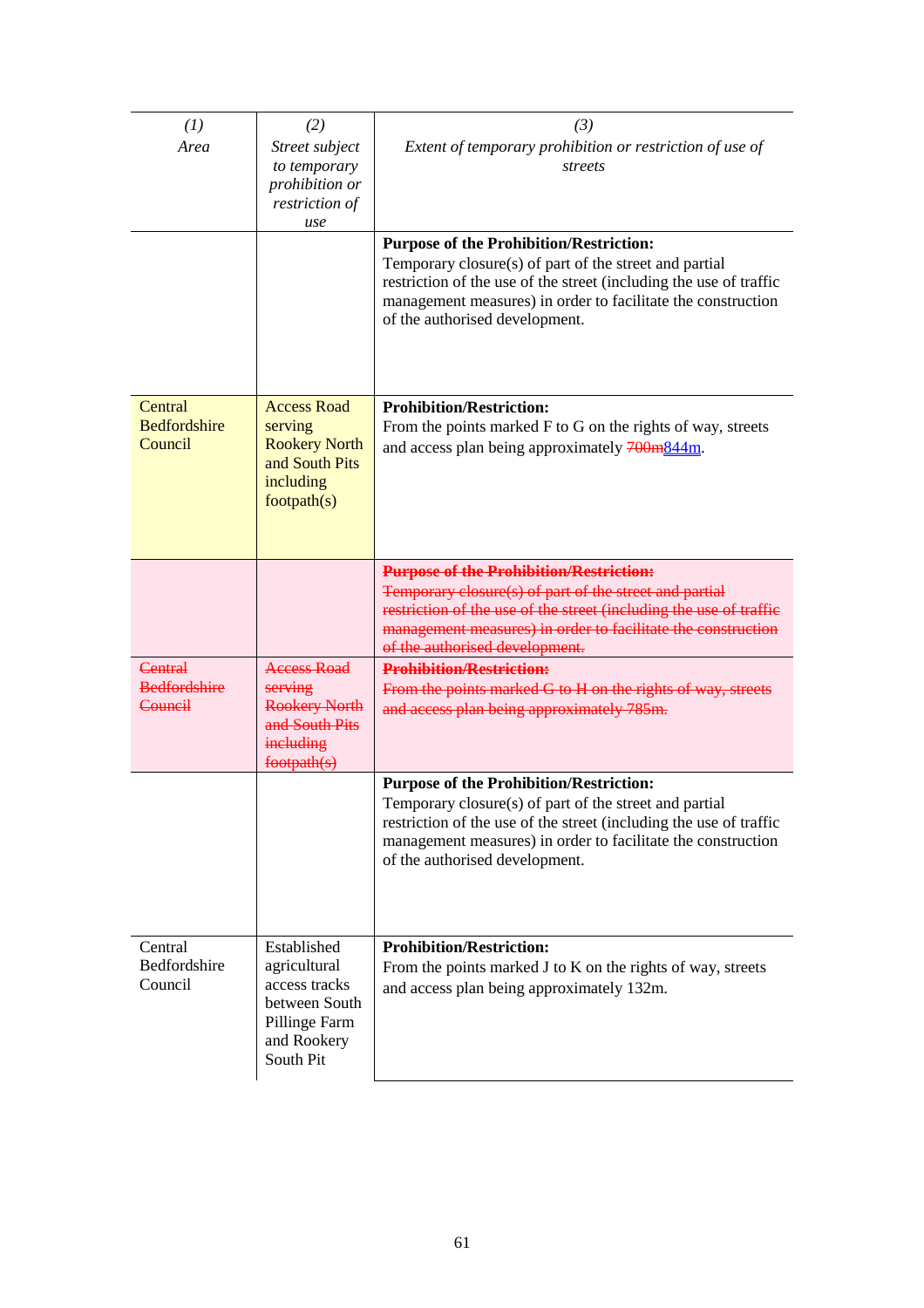| (I)                                | (2)                                                                                         | (3)                                                                                                                                                                                                                               |
|------------------------------------|---------------------------------------------------------------------------------------------|-----------------------------------------------------------------------------------------------------------------------------------------------------------------------------------------------------------------------------------|
| Area                               | Street subject                                                                              | Extent of temporary prohibition or restriction of use of                                                                                                                                                                          |
|                                    | to temporary                                                                                | streets                                                                                                                                                                                                                           |
|                                    | prohibition or<br>restriction of                                                            |                                                                                                                                                                                                                                   |
|                                    | use                                                                                         |                                                                                                                                                                                                                                   |
|                                    |                                                                                             | <b>Purpose of the Prohibition/Restriction:</b>                                                                                                                                                                                    |
|                                    |                                                                                             | Temporary closure(s) of all or part of the street and<br>restriction on the use of the street in order to facilitate the<br>construction of numbered works 5, 6 and 7.                                                            |
|                                    |                                                                                             |                                                                                                                                                                                                                                   |
| Central                            | Established                                                                                 | <b>Prohibition/Restriction:</b>                                                                                                                                                                                                   |
| Bedfordshire<br>Council            | agricultural<br>access tracks<br>between South<br>Pillinge Farm<br>and Rookery<br>South Pit | From the points marked L to M on the rights of way, streets<br>and access plan being approximately 100m                                                                                                                           |
|                                    |                                                                                             | <b>Purpose of the Prohibition/Restriction:</b>                                                                                                                                                                                    |
|                                    |                                                                                             | Temporary closure(s) of all or part of the street and<br>restriction on the use of the street in order to facilitate the<br>construction of numbered works 5, 6 and 7.                                                            |
|                                    |                                                                                             |                                                                                                                                                                                                                                   |
| Central<br>Bedfordshire<br>Council | Public<br>Footpath 65                                                                       | <b>Prohibition/Restriction:</b><br>From the points marked N to O on the rights of way, streets<br>and access plan being approximately 10m                                                                                         |
|                                    |                                                                                             |                                                                                                                                                                                                                                   |
|                                    |                                                                                             | <b>Purpose of the Prohibition/Restriction:</b><br>Temporary closure(s) of all or part of the public footpath and<br>restriction of the use of the public footpath in order to<br>facilitate the construction of numbered work 4A. |
|                                    |                                                                                             |                                                                                                                                                                                                                                   |
| Central<br>Bedfordshire<br>Council | Public<br>Footpath 65                                                                       | <b>Prohibition/Restriction:</b><br>From the points marked O to P on the rights of way, streets<br>and access plan being approximately 30m.                                                                                        |
|                                    |                                                                                             |                                                                                                                                                                                                                                   |
|                                    |                                                                                             |                                                                                                                                                                                                                                   |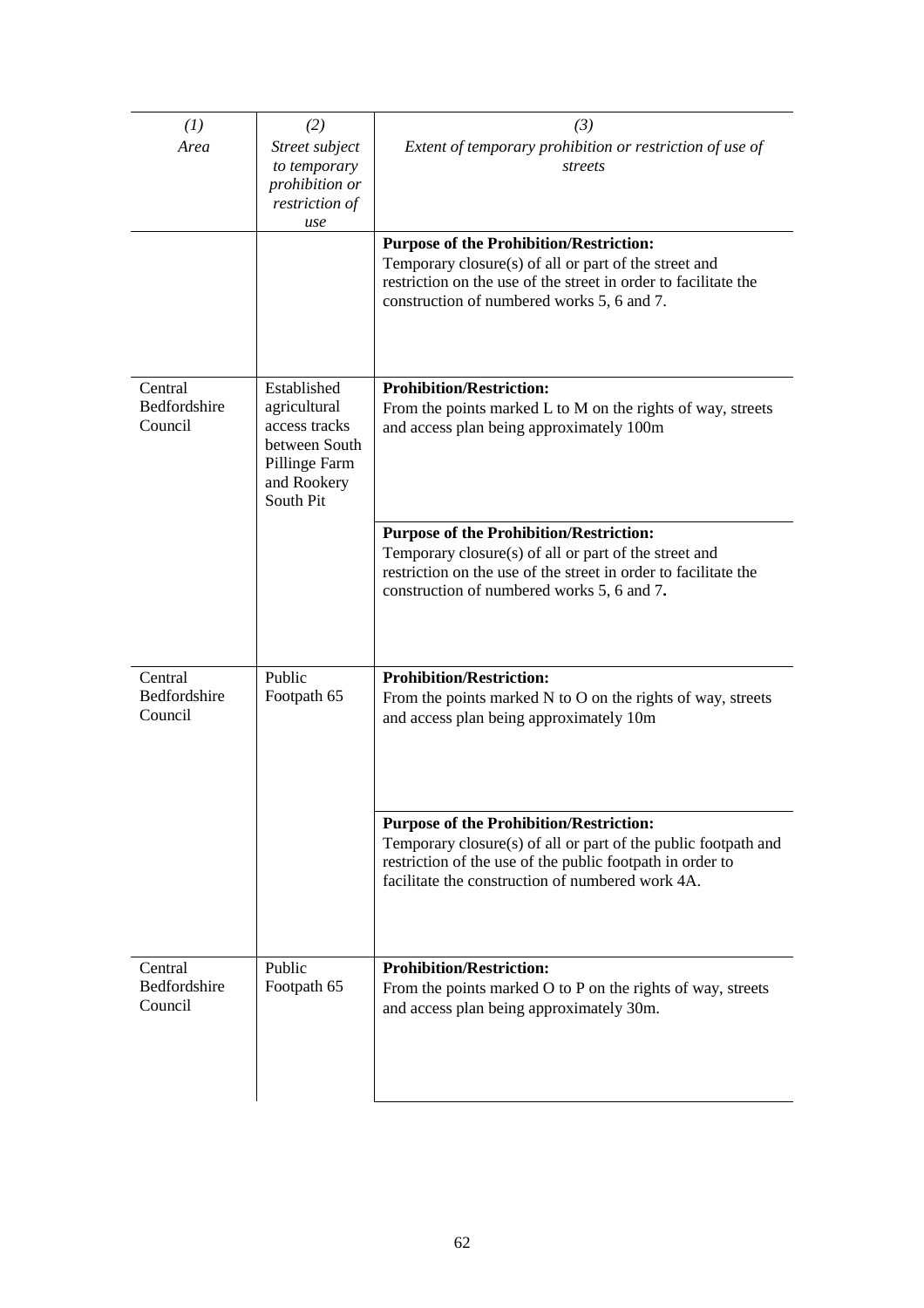| (I)                            | (2)                             | (3)                                                                                                                         |
|--------------------------------|---------------------------------|-----------------------------------------------------------------------------------------------------------------------------|
| Area                           | Street subject                  | Extent of temporary prohibition or restriction of use of                                                                    |
|                                | to temporary<br>prohibition or  | streets                                                                                                                     |
|                                | restriction of                  |                                                                                                                             |
|                                | use                             |                                                                                                                             |
|                                |                                 | <b>Purpose of the Prohibition/Restriction:</b>                                                                              |
|                                |                                 | Temporary closure(s) of all or part of the public footpath and<br>restriction of the use of the public footpath in order to |
|                                |                                 | facilitate the construction of numbered work 4A.                                                                            |
|                                |                                 |                                                                                                                             |
| Central<br>Bedfordshire        | Public<br>Footpath 65           | <b>Prohibition/Restriction:</b><br>From the points marked $P$ to $Q$ on the rights of way, streets                          |
| Council                        |                                 | and access plan being approximately 10m.                                                                                    |
|                                |                                 |                                                                                                                             |
|                                |                                 | <b>Purpose of the Prohibition/Restriction:</b>                                                                              |
|                                |                                 | Temporary closure(s) of all or part of the public footpath and                                                              |
|                                |                                 | restriction of the use of the public footpath in order to<br>facilitate the construction of numbered work 4A.               |
|                                |                                 |                                                                                                                             |
|                                |                                 |                                                                                                                             |
| Central<br><b>Bedfordshire</b> | Layby on<br><b>Station Road</b> | <b>Prohibition/Restriction:</b>                                                                                             |
| Council                        |                                 | From the points marked R to S on the rights of way, streets<br>and access plan being approximately 25m.                     |
|                                |                                 |                                                                                                                             |
|                                |                                 |                                                                                                                             |
|                                |                                 | <b>Purpose of the Prohibition/Restriction:</b>                                                                              |
|                                |                                 | Temporary closure(s) of all or part of the street and                                                                       |
|                                |                                 | restriction on the use of the street in order to facilitate the<br>construction and then removal of numbered work 7.        |
|                                |                                 |                                                                                                                             |
| Central                        | <b>Station Lane</b>             | <b>Prohibition/Restriction:</b>                                                                                             |
| Bedfordshire<br>Council        |                                 | From the points marked T to U on the rights of way, streets<br>and access plan being approximately 195m.                    |
|                                |                                 |                                                                                                                             |
|                                |                                 |                                                                                                                             |
|                                |                                 |                                                                                                                             |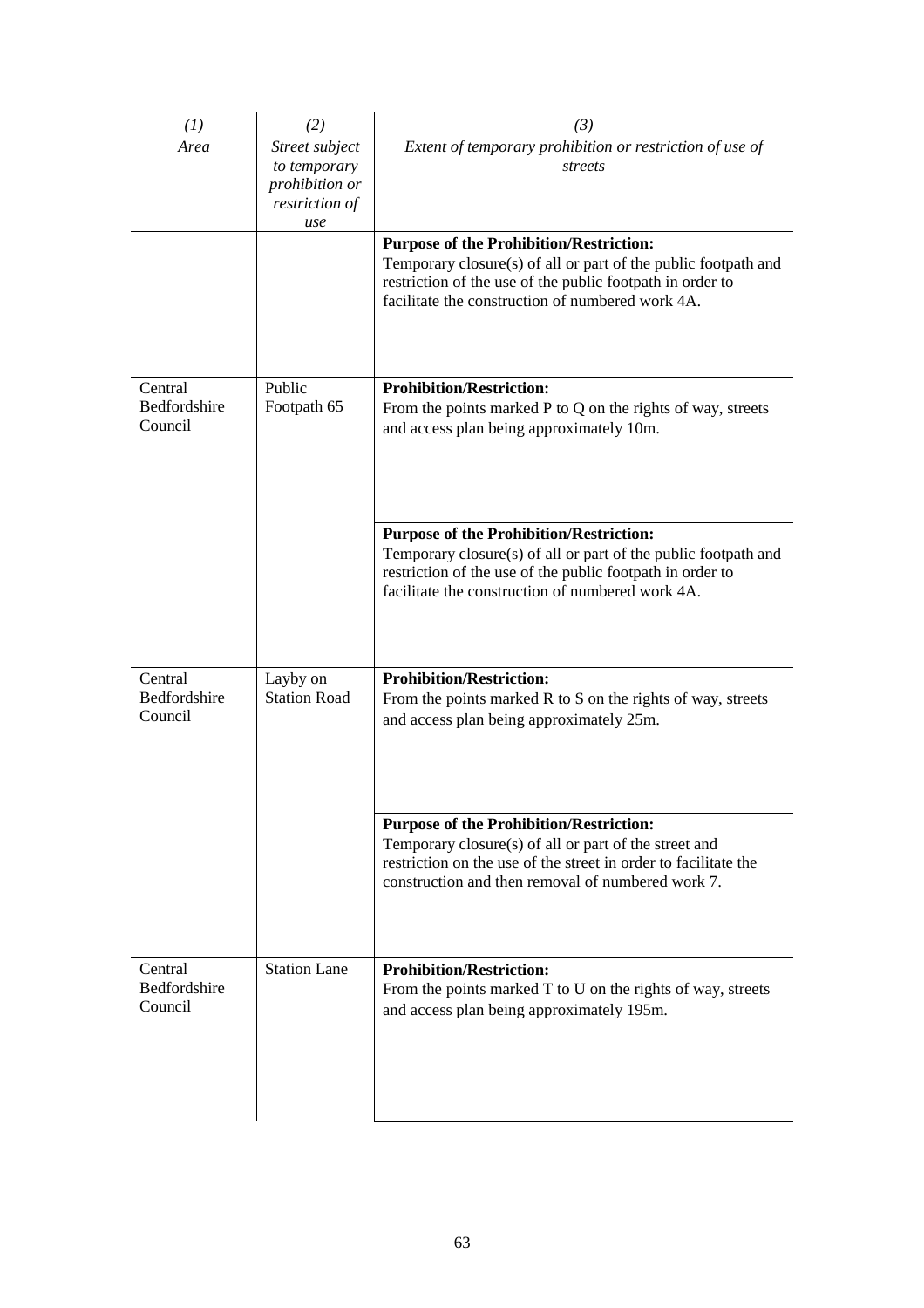| (I)                     | (2)                         | (3)                                                                |
|-------------------------|-----------------------------|--------------------------------------------------------------------|
| Area                    | Street subject              | Extent of temporary prohibition or restriction of use of           |
|                         | to temporary                | streets                                                            |
|                         | prohibition or              |                                                                    |
|                         | restriction of              |                                                                    |
|                         | use                         | <b>Purpose of the Prohibition/Restriction:</b>                     |
|                         |                             | Temporary closure(s) of all or part of the street and              |
|                         |                             | restriction of the use of the street (including the use of traffic |
|                         |                             | management measures) in order to facilitate the construction       |
|                         |                             | and then removal of numbered work 7.                               |
|                         |                             |                                                                    |
|                         |                             |                                                                    |
|                         |                             |                                                                    |
| Central                 | Public                      | <b>Prohibition/Restriction:</b>                                    |
| Bedfordshire<br>Council | Footpath 7 and<br>low level | From the points marked V to W on the rights of way, streets        |
|                         | restoration                 | and access plan being approximately 20 m                           |
|                         | scheme                      |                                                                    |
|                         | secondary                   |                                                                    |
|                         | access track                |                                                                    |
|                         |                             |                                                                    |
|                         |                             | <b>Purpose of the Prohibition/Restriction:</b>                     |
|                         |                             | Temporary closure(s) of all or part of the street and public       |
|                         |                             | footpath and restriction of the use of the street and public       |
|                         |                             | footpath in order to facilitate the construction and then          |
|                         |                             | removal of numbered work 7 and the construction of                 |
|                         |                             | numbered work 6.                                                   |
|                         |                             |                                                                    |
|                         |                             |                                                                    |
| Central                 | Public                      | <b>Prohibition/Restriction:</b>                                    |
| Bedfordshire            | Footpath 14                 | From the points marked $X$ to $Y$ on the rights of way, streets    |
| Council                 |                             | and access plan being approximately 168m.                          |
|                         |                             |                                                                    |
|                         |                             |                                                                    |
|                         |                             |                                                                    |
|                         |                             |                                                                    |
|                         |                             | <b>Purpose of the Prohibition/Restriction:</b>                     |
|                         |                             | Temporary closure(s) of all or part of the public footpath and     |
|                         |                             | restriction of the use of the public footpath in order to          |
|                         |                             | facilitate the construction and then removal of numbered           |
|                         |                             | work 7 and the construction of numbered work 6.                    |
|                         |                             |                                                                    |
|                         |                             |                                                                    |
|                         |                             |                                                                    |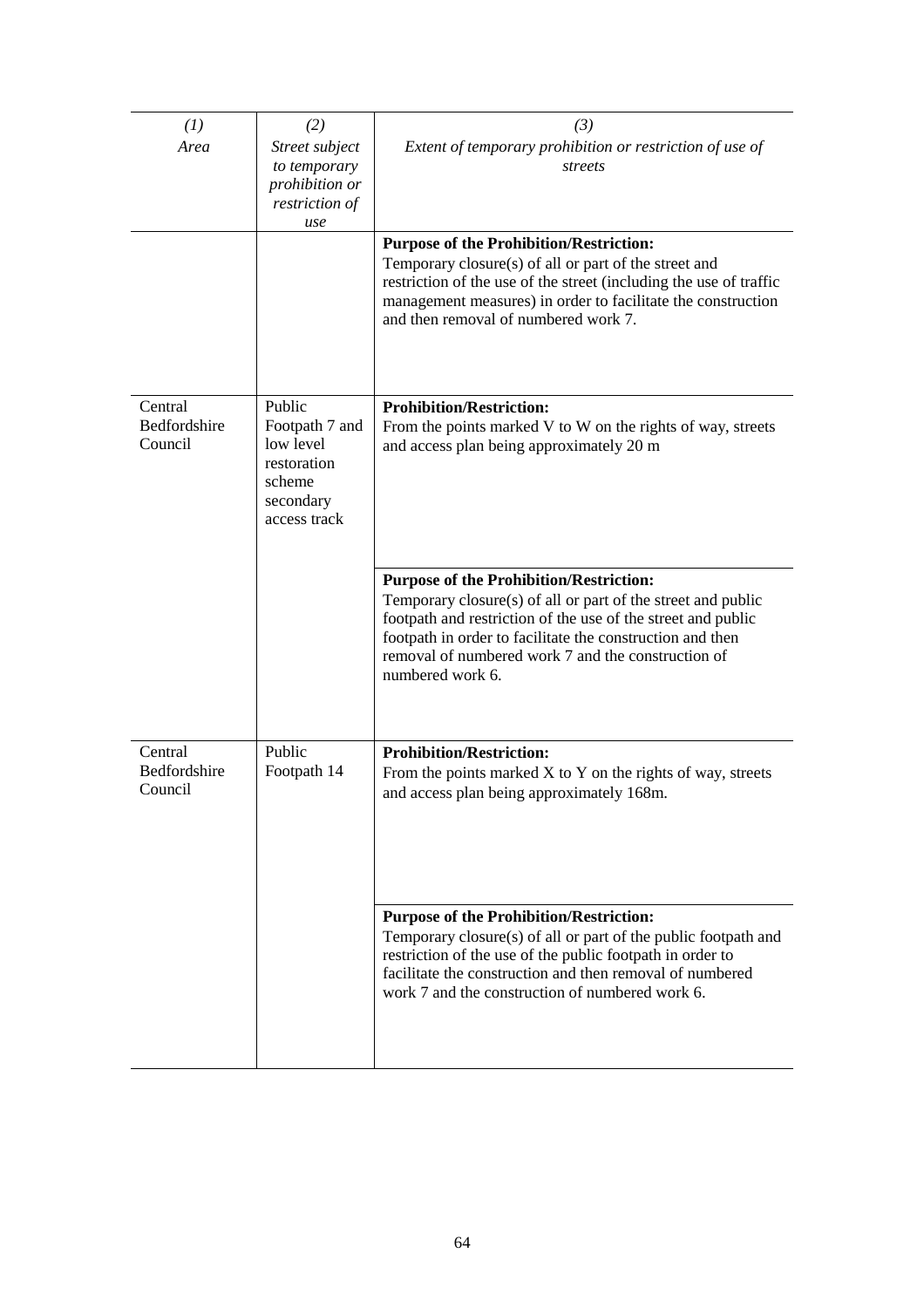| (1)          | (2)                              | (3)                                                                                                                      |
|--------------|----------------------------------|--------------------------------------------------------------------------------------------------------------------------|
| Area         | Street subject                   | Extent of temporary prohibition or restriction of use of                                                                 |
|              | to temporary                     | streets                                                                                                                  |
|              | prohibition or<br>restriction of |                                                                                                                          |
|              | use                              |                                                                                                                          |
| Central      | low level                        | <b>Prohibition/Restriction:</b>                                                                                          |
| Bedfordshire | restoration                      | From the points marked BB to DD on the rights of way,                                                                    |
| Council      | scheme                           | streets and access plan being approximately 260m.                                                                        |
|              | secondary<br>access track        |                                                                                                                          |
|              |                                  |                                                                                                                          |
|              |                                  |                                                                                                                          |
|              |                                  |                                                                                                                          |
|              |                                  | <b>Purpose of the Prohibition/Restriction:</b>                                                                           |
|              |                                  | Temporary closure(s) of all or part of the track and restriction                                                         |
|              |                                  | of the use of the track (including the use of traffic                                                                    |
|              |                                  | management measures) in order to facilitate the construction<br>of the authorised development.                           |
|              |                                  |                                                                                                                          |
|              |                                  |                                                                                                                          |
|              |                                  |                                                                                                                          |
| Central      | Established                      | <b>Prohibition/Restriction:</b>                                                                                          |
| Bedfordshire | agricultural                     | From the points marked EE to FF on the rights of way,                                                                    |
| Council      | access track<br>adjacent to      | streets and access plan being approximately 140m.                                                                        |
|              | plantation                       |                                                                                                                          |
|              | leading from                     |                                                                                                                          |
|              | <b>Station Lane</b>              |                                                                                                                          |
|              |                                  | <b>Purpose of the Prohibition/Restriction:</b>                                                                           |
|              |                                  | Temporary closure(s) of all or part of the street and<br>restriction on the use of the street in order to facilitate the |
|              |                                  | construction of numbered works 6 and 7.                                                                                  |
|              |                                  |                                                                                                                          |
|              |                                  |                                                                                                                          |
| Central      |                                  | <b>Prohibition/Restriction:</b>                                                                                          |
| Bedfordshire | Houghton<br>Lane                 | From the points marked GG to HH on the rights of way,                                                                    |
| Council      |                                  | streets and access plan being approximately 30m.                                                                         |
|              |                                  |                                                                                                                          |
|              |                                  |                                                                                                                          |
|              |                                  |                                                                                                                          |
|              |                                  |                                                                                                                          |
|              |                                  | <b>Purpose of the Prohibition/Restriction:</b>                                                                           |
|              |                                  | Temporary closure(s) of all or part of the street and<br>restriction on the use of the street in order to facilitate the |
|              |                                  | construction of numbered work 4A.                                                                                        |
|              |                                  |                                                                                                                          |
|              |                                  |                                                                                                                          |
|              |                                  |                                                                                                                          |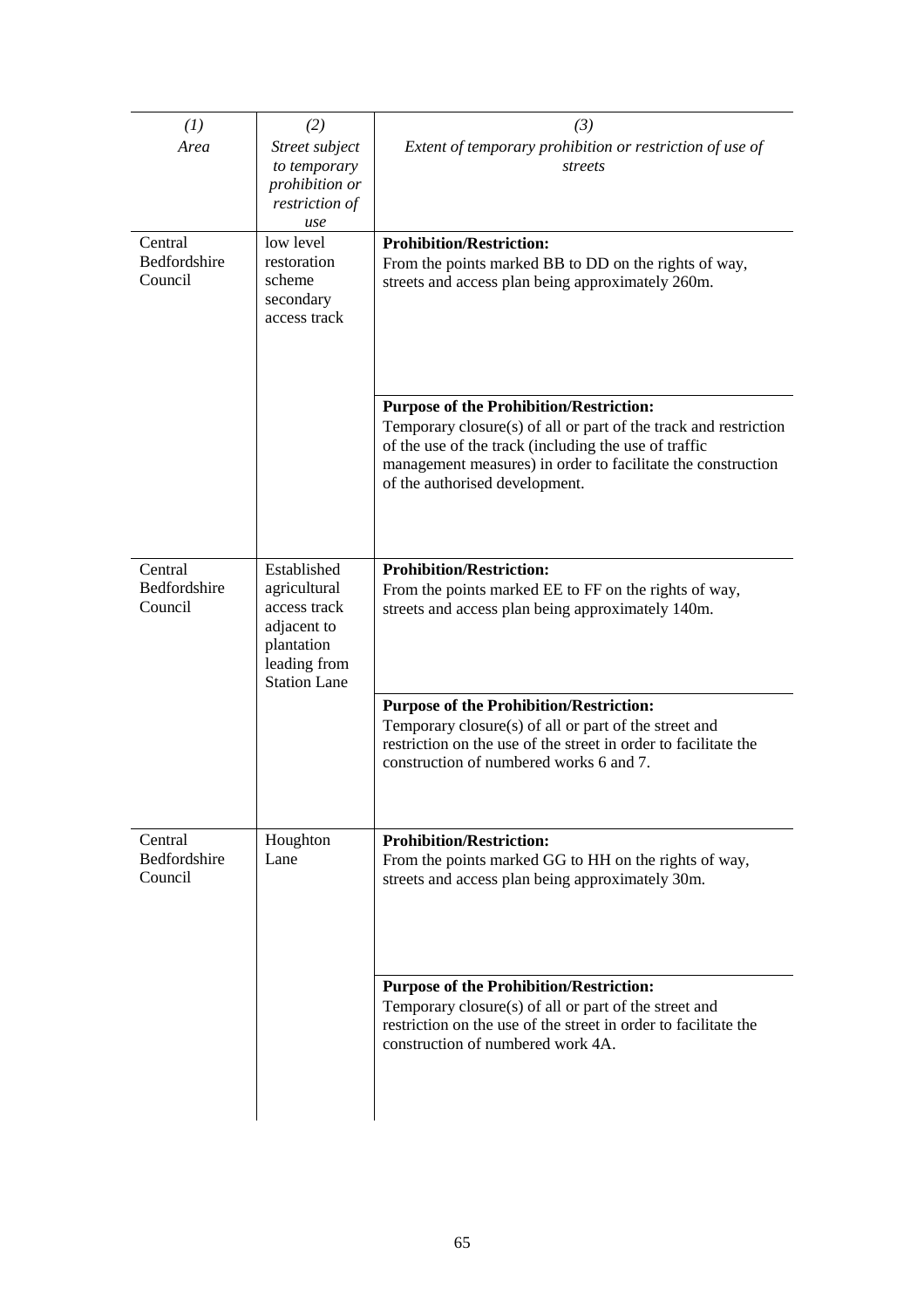| (1)                     | (2)                            | (3)                                                                                                                         |
|-------------------------|--------------------------------|-----------------------------------------------------------------------------------------------------------------------------|
|                         |                                |                                                                                                                             |
| Area                    | Street subject<br>to temporary | Extent of temporary prohibition or restriction of use of<br>streets                                                         |
|                         | prohibition or                 |                                                                                                                             |
|                         | restriction of                 |                                                                                                                             |
|                         | use                            |                                                                                                                             |
| Central                 | Public                         | <b>Prohibition/Restriction:</b>                                                                                             |
| Bedfordshire            | Footpath 7                     | From the points marked II to JJ on the rights of way, streets                                                               |
| Council                 |                                | and access plan being approximately 32m.                                                                                    |
|                         |                                |                                                                                                                             |
|                         |                                |                                                                                                                             |
|                         |                                |                                                                                                                             |
|                         |                                |                                                                                                                             |
|                         |                                | <b>Purpose of the Prohibition/Restriction:</b><br>Temporary closure(s) of all or part of the public footpath and            |
|                         |                                | restriction of the use of the public footpath in order to                                                                   |
|                         |                                | facilitate the construction of numbered work 4A.                                                                            |
|                         |                                |                                                                                                                             |
|                         |                                |                                                                                                                             |
|                         |                                |                                                                                                                             |
| Central<br>Bedfordshire | Public                         | <b>Prohibition/Restriction:</b>                                                                                             |
| Council                 | Footpath 7                     | From the points marked JJ to KK on the rights of way, streets                                                               |
|                         |                                | and access plan being approximately 35m.                                                                                    |
|                         |                                |                                                                                                                             |
|                         |                                |                                                                                                                             |
|                         |                                |                                                                                                                             |
|                         |                                | <b>Purpose of the Prohibition/Restriction:</b>                                                                              |
|                         |                                | Temporary closure(s) of all or part of the public footpath and                                                              |
|                         |                                | restriction of the use of the public footpath in order to                                                                   |
|                         |                                | facilitate the construction of numbered work 4A.                                                                            |
|                         |                                |                                                                                                                             |
|                         |                                |                                                                                                                             |
|                         |                                |                                                                                                                             |
| Central                 | Public                         | <b>Prohibition/Restriction:</b>                                                                                             |
| Bedfordshire            | Footpath 7                     | From the points marked KK to LL on the rights of way,                                                                       |
| Council                 |                                | streets and access plan being approximately 12m.                                                                            |
|                         |                                |                                                                                                                             |
|                         |                                |                                                                                                                             |
|                         |                                |                                                                                                                             |
|                         |                                |                                                                                                                             |
|                         |                                | <b>Purpose of the Prohibition/Restriction:</b>                                                                              |
|                         |                                | Temporary closure(s) of all or part of the public footpath and<br>restriction of the use of the public footpath in order to |
|                         |                                | facilitate the construction of numbered work 4A.                                                                            |
|                         |                                |                                                                                                                             |
|                         |                                |                                                                                                                             |
|                         |                                |                                                                                                                             |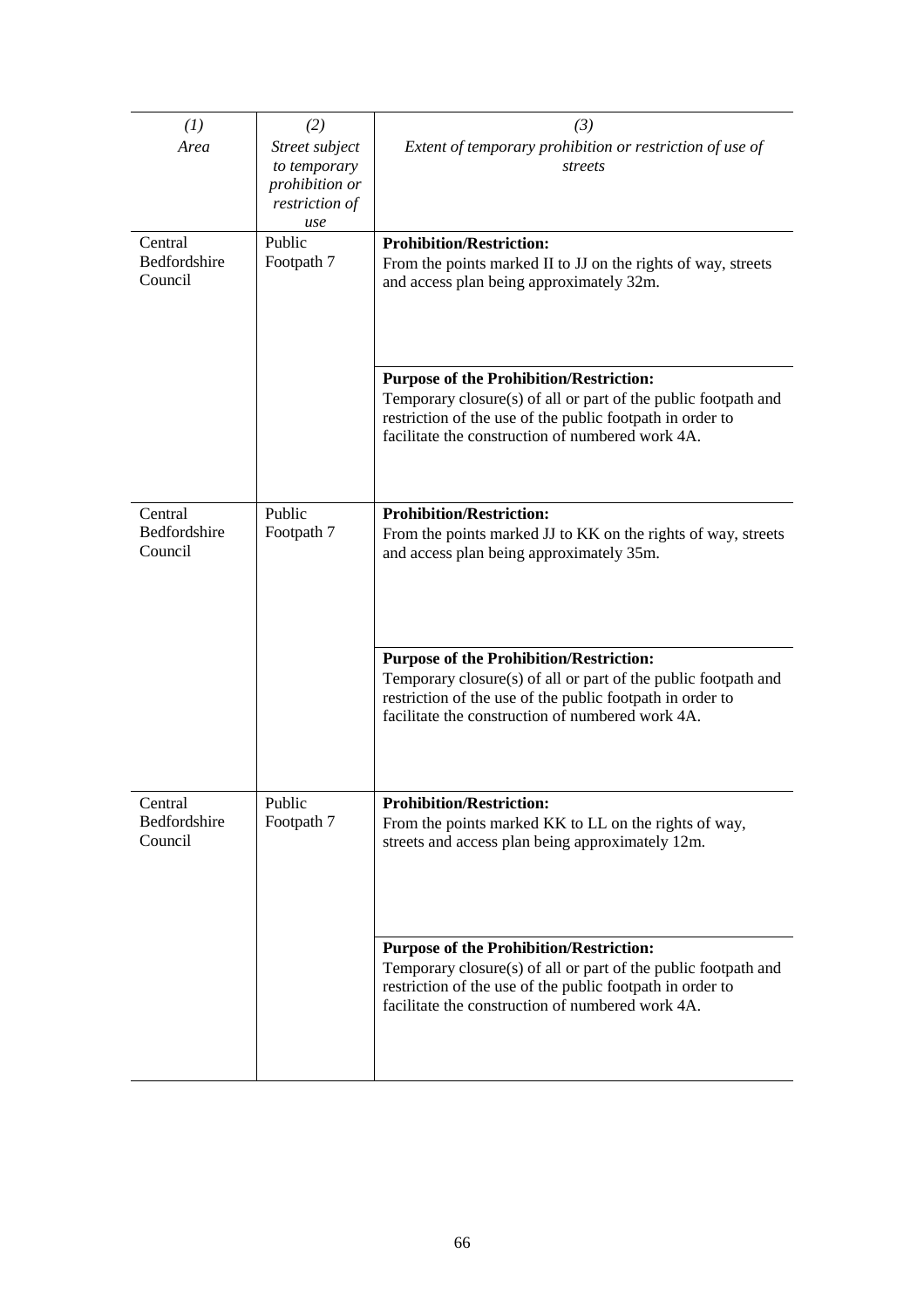| (1)                                | (2)                                                                       | (3)                                                                                                                                                                                                                                                                  |  |
|------------------------------------|---------------------------------------------------------------------------|----------------------------------------------------------------------------------------------------------------------------------------------------------------------------------------------------------------------------------------------------------------------|--|
| Area                               | Street subject<br>to temporary<br>prohibition or<br>restriction of<br>use | Extent of temporary prohibition or restriction of use of<br>streets                                                                                                                                                                                                  |  |
| Central<br>Bedfordshire<br>Council | Access track<br>leading from<br>Houghton<br>Lane to Park<br>Farm          | <b>Prohibition/Restriction:</b><br>From the points marked MM to NN on the rights of way,<br>streets and access plan being approximately 155m.                                                                                                                        |  |
|                                    |                                                                           | <b>Purpose of the Prohibition/Restriction:</b><br>Temporary closure(s) of all or part of the street and<br>restriction on the use of the street in order to facilitate the<br>construction of numbered work 3 and numbered work 4.                                   |  |
| Central<br>Bedfordshire<br>Council | Houghton<br>Lane                                                          | <b>Prohibition/Restriction:</b><br>From the points marked OO to PP on the rights of way,<br>streets and access plan being approximately 25m.                                                                                                                         |  |
|                                    |                                                                           | <b>Purpose of the Prohibition/Restriction:</b><br>Temporary closure(s) of all or part of the street and<br>restriction on the use of the street (including the use of traffic<br>management measures) in order to facilitate the construction<br>of numbered work 3. |  |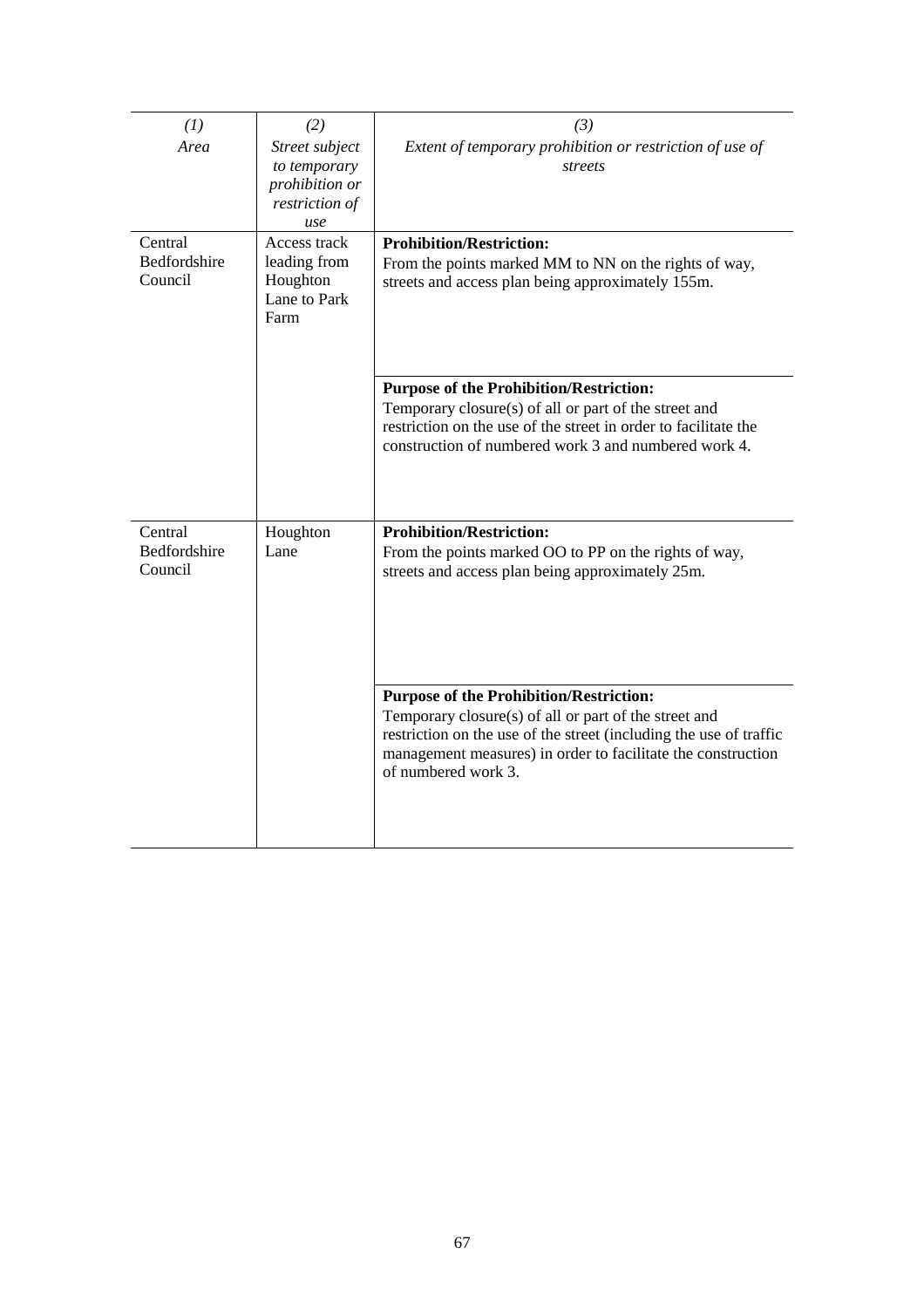# SCHEDULE 7 Article 12

# STREETS TO BE STOPPED UP FOR WHICH A SUBSTITUTE IS TO BE PROVIDED

| (I)<br>Area                               | 2)<br>Street to be stopped up                             | (3)<br>Extent of stopping up                                                                                       | $\left( 4\right)$<br>New street to be<br>substituted                                                                                                                          |
|-------------------------------------------|-----------------------------------------------------------|--------------------------------------------------------------------------------------------------------------------|-------------------------------------------------------------------------------------------------------------------------------------------------------------------------------|
| Central<br><b>Bedfordshire</b><br>Council | low level restoration<br>scheme secondary<br>access track | From the points marked Z<br>to AA on the rights of<br>way, streets<br>and access plan being<br>approximately 110m. | Commencing at<br>point Z and finishing<br>at point AA using a<br>route within the area<br>marked with orange<br>hatching on the<br>rights of way, streets<br>and access plan. |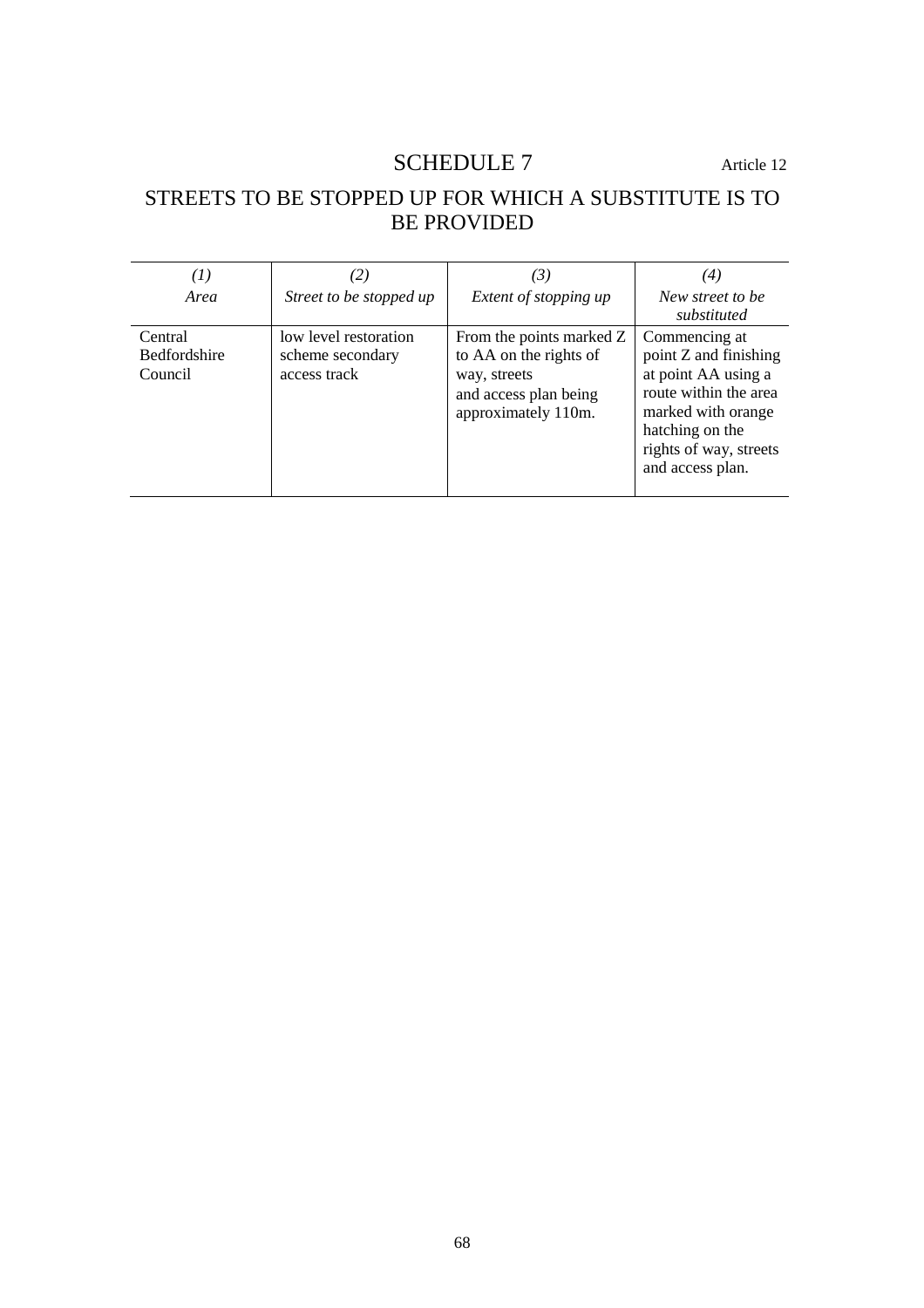### SCHEDULE 8 Article 22

## MODIFICATION OF COMPENSATION AND COMPULSORY PURCHASE ENACTMENTS FOR CREATION OF NEW RIGHTS AND IMPOSITION OF NEW RESTRICTIONS

### *Compensation enactments*

**1.** The enactments for the time being in force with respect to compensation for the compulsory purchase of land apply, with the necessary modifications as respects compensation, in the case of a compulsory acquisition under this Order of a right by the creation of a new right as they apply as respects compensation on the compulsory purchase of land and interests in land.

**2.**—(1) Without **prejudice** limitation to the generality scope of paragraph 1, the Land Compensation Act 1973(**29a**) has effect subject to the modifications set out in sub-paragraph (2).

(2) In section 44(1) (compensation for injurious affection), as it applies to compensation for injurious affection under section 7 of the 1965 Act as substituted by paragraph  $4(2)$ -5(3)—

- (a) for the words "land is acquired or taken" there are substituted the words "a right or restrictive covenant over land is purchased from or imposed on"; and
- (b) for the words "acquired or taken from him" there are substituted the words "over which the right is exercisable or the restrictive covenant enforceable".

**3.**—(1) Without limitation on the scope of paragraph 1, the Land Compensation Act 1961 has effect subject to the modification set out in sub-paragraph (2) .

(2) For section 5A (5A) (relevant valuation date) of the 1961 Act, for (a) and (b) substitute—

- "(a) the acquiring authority enters on land for the purpose of exercising a right in pursuance of a notice of entry under section 11(1) of the 1965 Act (as modified by paragraph 5(5) of Schedule 8 to the Millbrook Gas Fired Generating Station Order  $201[X]$ ; and
- (b) the acquiring authority is subsequently required by a determination under paragraph  $\frac{13-12}{9}$  of Schedule 2A to the 1965 Act (as substituted by paragraph 9 5(8) of Schedule 8 to the Millbrook Gas Fired Generating Station Order 201[X] to acquire an interest in the land, and

(c) the acquiring authority enters on and takes possession of that land,

the authority is deemed for the purposes of subsection (3)(a) to have entered on that land where it entered on that land for the purpose of exercising that right."

### *Application of Part 1 of the 1965 Act*

**4.**—(1) Part 1 (compulsory purchase under Acquisition of Land Act 1946) of the 1965 Act, as applied by section 125 (application of compulsory acquisition provisions) of the 2008 Act (and modified by article 26 (modification of Part 1 of the Compulsory Purchase Act 1965)) to the acquisition of land under article 19 (compulsory acquisition of land etc.), applies to the compulsory acquisition of a right by the creation of a new right, or to the imposition of a restrictive covenant under article 22 (compulsory acquisition of rights)—

- (a) with the modification specified in paragraph 5; and
- (b) **4.**—4. For the purposes of Article 25 only the 1965 Act is subject to the with such other modifications  $\frac{1}{2}$  and  $\frac{1}{2}$  may be necessary.

<u>.</u>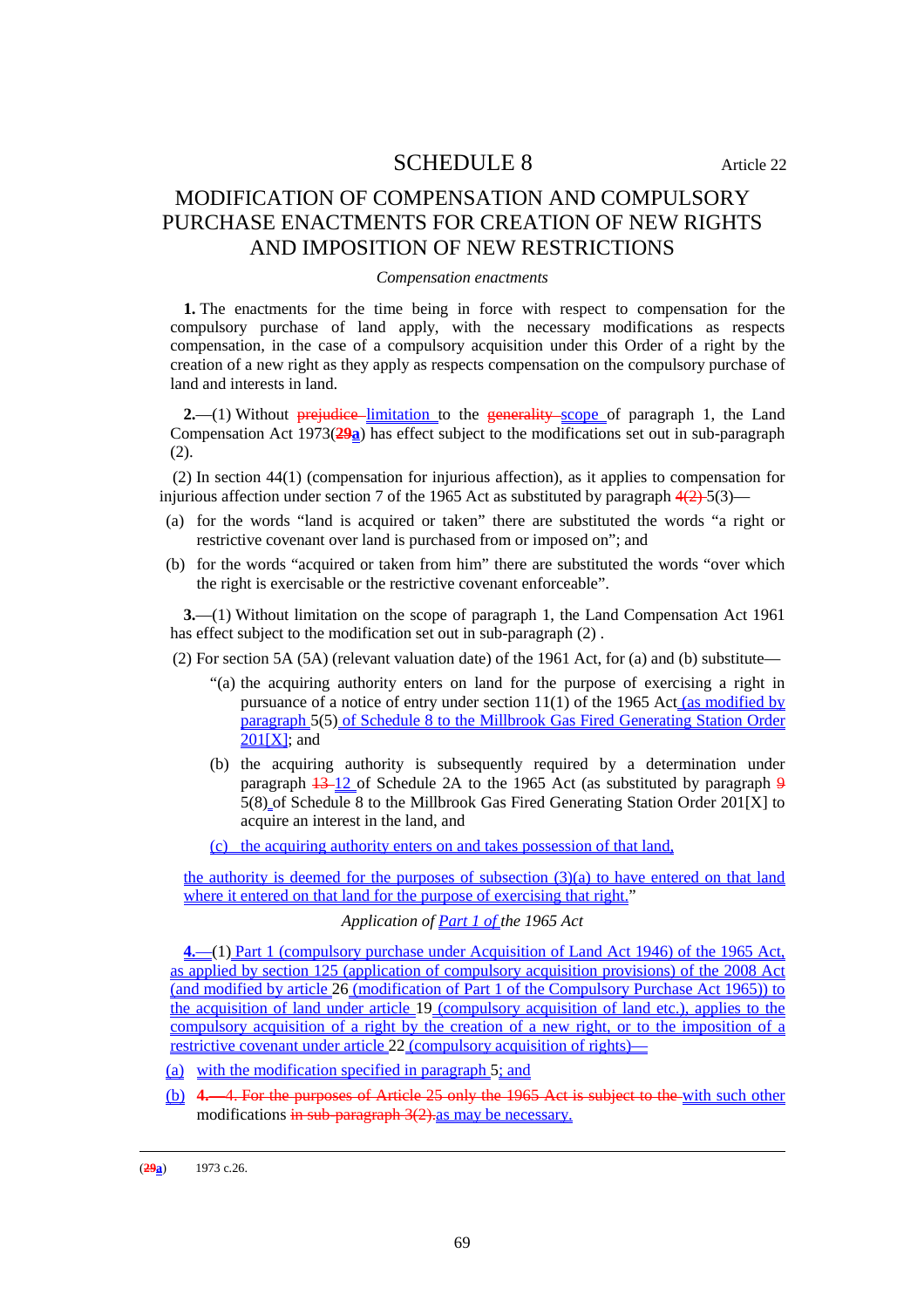**5.**—(1) The modifications referred to in paragraph 4(1)(a) are as follows.

(2) References in the 1965 Act to land are, in the appropriate contexts, to be read (according to the requirements of the particular context) as referring to, or as including references to—

- (a) the right acquired or to be acquired, or the restrictive covenant imposed or to be imposed; or
- (b) the land over which the right is or is to be exercisable, or the restrictive covenant is or is to be enforceable.

 $(3)$  (4)For section 7 of the 1965 Act (measure of compensation in case of severance) there is substituted the following section—

"**7**. In assessing the compensation to be paid by the acquiring authority under this Act, regard must be had not only to the extent (if any) to which the value of the land over which the right is to be acquired or the restrictive covenant is to be imposed is depreciated by the acquisition of the right or the imposition of the covenant but also to the damage (if any) to be sustained by the owner of the land by reason of its severance from other land of the owner, or injuriously affecting that other land by the exercise of the powers conferred by this or the special Act.".

(4) **5.**The following provisions of the 1965 Act (which state the effect of a deed poll executed in various circumstances where there is no conveyance by persons with interests in the land), that is to say—

- (a) section 9(4) (failure by owners to convey);
- (b) paragraph 10(3) of Schedule 1 (owners under incapacity);
- (c) paragraph 2(3) of Schedule 2 (absent and untraced owners); and
- (d) paragraphs 2(3) and 7(2) of Schedule 4 (common land),

are so modified as to secure that, as against persons with interests in the land which are expressed to be overridden by the deed, the right which is to be compulsorily acquired or the restrictive covenant which is to be imposed is vested absolutely in the acquiring authority.

(5) **6.**Section 11 of the 1965 Act (powers of entry) of the 1965 Act is modified as to secure that, as from the date on which where the acquiring authority has served notice to treat in respect of any right or restrictive covenant, as well as the notice of entry required by subsection (1) of that section (as it applies to compulsory acquisition under article 19 (compulsory acquisition of land), it has power, exercisable in equivalent circumstances and subject to equivalent conditions, to enter for the purpose of exercising that right or enforcing that restrictive covenant (which is deemed for this purpose to have been created on that date of service of the notice); and sections 12; and sections  $11A(a)$  (powers of entry: further notices of entry), 11B(**b**) (counter-notice requiring possession to be taken on a specified date), 12(**c**) (penalty for unauthorised entry) and 13 (**d**) (entry on warrant in the event of obstruction) of the 1965 Act are modified correspondingly.

(6) **7.**Section 20 (**e**) of the 1965 Act (protection for interests of tenants at will, etc.) applies with the modifications necessary to secure that persons with such interests in land as are mentioned in that section are compensated in a manner corresponding to that in which they would be compensated on a compulsory acquisition under this Order of that land, but taking into account only the extent (if any) of such interference with such an interest as is actually caused, or likely to be caused, by the exercise of the right or the enforcement of the restrictive covenant in question.

(7) **8.**Section 22 of the 1965 Act (protection of acquiring authority's possession where by inadvertence an estate, right or interest has not been got in) is (interests omitted from purchase)

<u>.</u>

Section 20 was amended by paragraph 4 of Schedule 15 to the Planning and Compensation Act 1991 and S.I. 2009/1307.

<sup>(</sup>**a**) Section 11A was inserted by section 186(3) of the Housing and Planning Act 2016 (c. 22).

<sup>(</sup>**b**) Section 11B was inserted by section 187(2) of the Housing and Planning Act 2016 (c. 22).

<sup>(</sup>**c**) Section 12 was amended by section 56(2) of and part 1 of Schedule 9 to, the Courts Act 1971 (c. 23).

<sup>(</sup>**d**) Section 13 was amended by sections  $62(3)$ ,  $139(4)$  to (9) and  $146$  of, and paragraphs 27 and 28 of Schedule 13 and part 3 of

Schedule 23 to, the Tribunals, Courts and Enforcement Act 2007 (c. 15).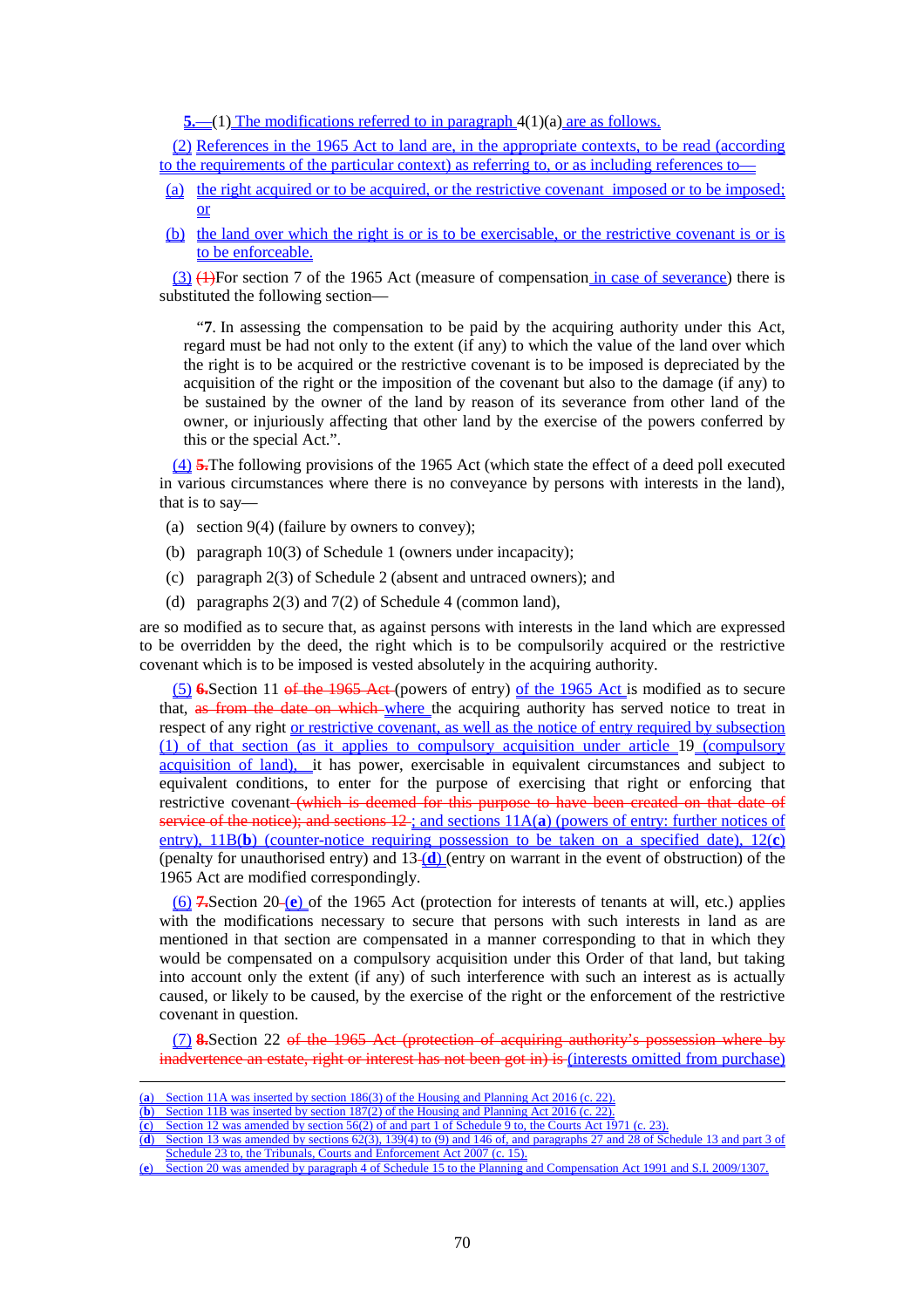of the 1965 Act as modified by article 26(3) (modification of Part 1 of the Compulsory Purchase Act 1965) is also modified as to enable the acquiring authority, in circumstances corresponding to those referred to in that section, to continue to be entitled to exercise the right acquired or enforce the restrictive covenant imposed, subject to compliance with that section as respects compensation.

(8) **9.**For schedule 2A to the 1965 Act substitute—

#### "SCHEDULE 2A

### COUNTER-NOTICE REQUIRING PURCHASE OF LAND

#### **Introduction**

**1. 1.** (1) This Schedule applies where an acquiring authority serve a notice to treat in respect of a right over, or restrictive covenant affecting, the whole or part of a house, building or factory and have not executed a general vesting declaration under section 4 of the 1981 Act as applied by article 19 24 (application of the Compulsory Purchase (Vesting Declarations) Act 1981) of the Millbrook Gas Fired Generating Station Order 201[X] in respect of the land to which the notice to treat relates.

(2) But see article 25(3) (acquisition of subsoil only) of the Millbrook Gas Fired Generating Station Order 201[X] which excludes the acquisition of subsoil only from this Schedule.

**2.** In this Schedule, "house" includes any park or garden belonging to a house.

#### **Counter-notice requiring purchase of land**

**3.** A person who is able to sell the house, building or factory ("the owner") may serve a counter-notice requiring the authority to purchase the owner's interest in the house, building or factory.

**4.** A counter-notice under paragraph 3 must be served within the period of 28 days beginning with the day on which the notice to treat was served.

### **Response to counter-notice**

**5.** On receiving a counter-notice, the acquiring authority must decide whether to—

- (a) withdraw the notice to treat,
- (b) accept the counter-notice, or
- (c) refer the counter-notice to the Upper Tribunal.

**6.** The authority must serve notice of their decision on the owner within the period of 3 months beginning with the day on which the counter-notice is served ("the decision period").

**7.** If the authority decide to refer the counter-notice to the Upper Tribunal they must do so within the decision period.

**8.** If the authority do not serve notice of a decision within the decision period they are to be treated as if they had served notice of a decision to withdraw the notice to treat at the end of that period.

**9.** If the authority serve notice of a decision to accept the counter-notice, the compulsory purchase order and the notice to treat are to have effect as if they included the owner's interest in the house, building or factory.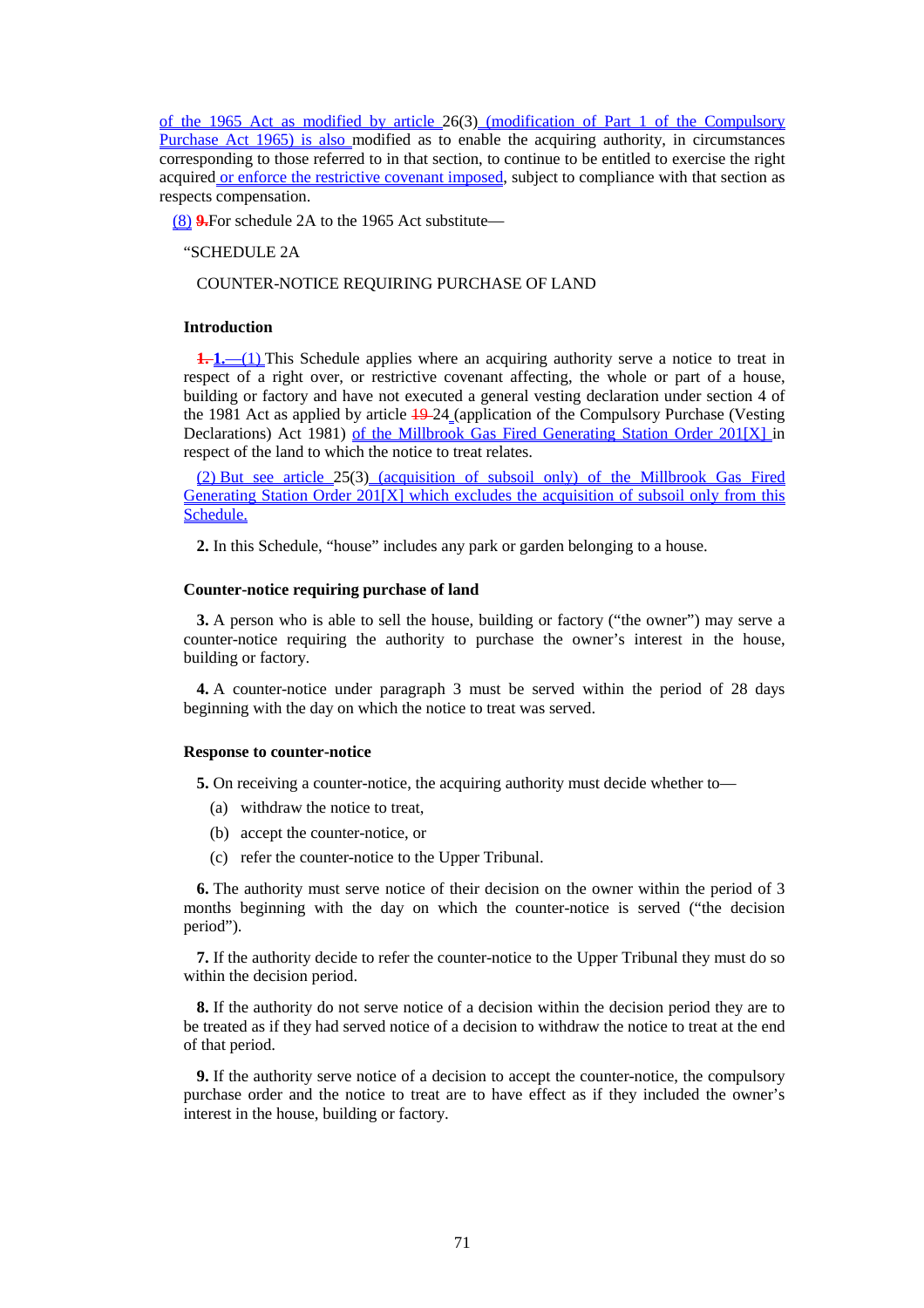#### **Determination by Upper Tribunal**

**10.** On a referral under paragraph 7, the Upper Tribunal must determine whether the acquisition of the right or the imposition of the restrictive covenant would—

- (a) in the case of a house, building or factory, cause material detriment to the house, building or factory, or
- (b) in the case of a park or garden, seriously affect the amenity or convenience of the house to which the park or garden belongs.

**11.** In making its determination, the Upper Tribunal must take into account—

- (a) the effect of the acquisition of the right or the imposition of the covenant,
- (b) the use to be made of the right or covenant proposed to be acquired or imposed, and
- (c) if the right or covenant is proposed to be acquired or imposed for works or other purposes extending to other land, the effect of the whole of the works and the use of the other land.

**12.** If the Upper Tribunal determines that the acquisition of the right or the imposition of the covenant would have either of the consequences described in paragraph 10, it must determine how much of the house, building or factory the authority ought to be required to take.

**13.** If the Upper Tribunal determines that the authority ought to be required to take some or all of the house, building or factory, the compulsory purchase order and the notice to treat are to have effect as if they included the owner's interest in that land.

**14.**—(1) If the Upper Tribunal determines that the authority ought to be required to take some or all of the house, building or factory, the authority may at any time within the period of 6 weeks beginning with the day on which the Upper Tribunal makes its determination withdraw the notice to treat in relation to that land.

(2) If the acquiring authority withdraws the notice to treat under this paragraph they must pay the person on whom the notice was served compensation for any loss or expense caused by the giving and withdrawal of the notice.

(3) Any dispute as to the compensation is to be determined by the Upper Tribunal."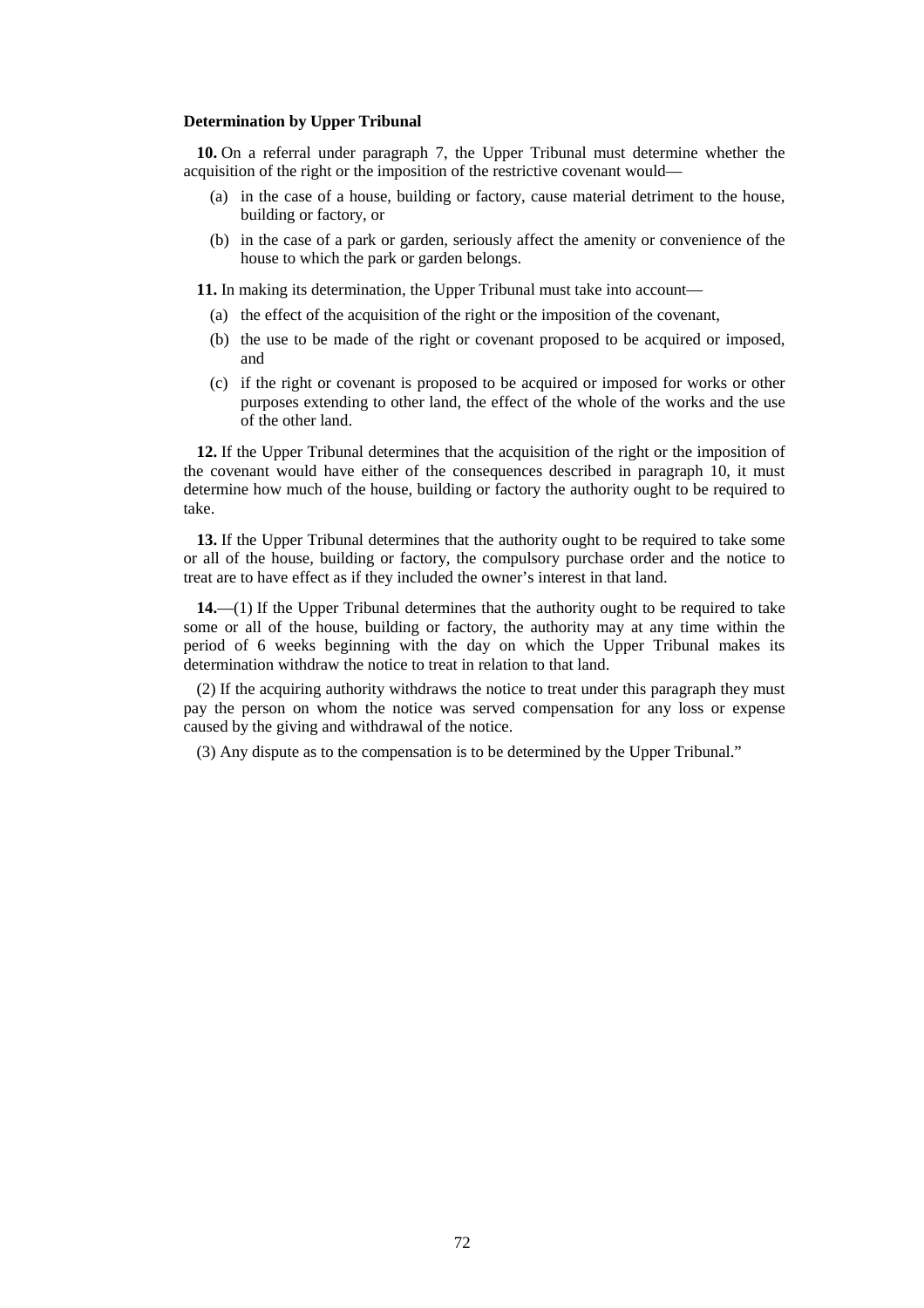# SCHEDULE 9 Article 28

# LAND OF WHICH TEMPORARY POSSESSION MAY BE TAKEN

|  | Table 10 |  |
|--|----------|--|
|--|----------|--|

| (1)                                                                                                                                                                        | (2)                                   | (3)                                                                                                                                                                                                                                            | (4)                                               |
|----------------------------------------------------------------------------------------------------------------------------------------------------------------------------|---------------------------------------|------------------------------------------------------------------------------------------------------------------------------------------------------------------------------------------------------------------------------------------------|---------------------------------------------------|
| Location                                                                                                                                                                   | Number of land shown<br>on land plans | Purpose for which<br>temporary possession<br>may be taken                                                                                                                                                                                      | Relevant part of the<br>authorised<br>development |
| Land forming part of<br>disused clay pit<br>(Rookery Pit) situated<br>to the south of Green<br>Lane and east of<br>South Pillinge Farm,<br>Millbrook                       | 1A PGP                                | Temporary use<br>(including the<br>installation and use of<br>site office and<br>welfare facilities) to<br>facilitate numbered<br>work 8                                                                                                       | Numbered work 8                                   |
| Land forming part of<br>disused clay pit<br>(Rookery Pit) situated<br>to the south of Green<br>Lane and north east of<br>South Pillinge Farm,<br>Millbrook                 | 1B_PGP                                | Temporary use<br>(including the<br>installation and use of<br>site office and<br>welfare facilities) to<br>facilitate numbered<br>work 8                                                                                                       | Numbered work 8                                   |
| Land forming part of<br>disused clay pit<br>(Rookery Pit) situated<br>to the south of Green<br>Lane and north east of<br>South Pillinge Farm,<br>Millbrook                 | 5A_PGP                                | Temporary use to<br>facilitate construction<br>for numbered work<br>2A                                                                                                                                                                         | Numbered work 2A                                  |
| Land and access track<br>situated to the west of<br>premises known as<br>Moreteyne House and<br>south of Station Lane<br>crossing, Millbrook                               | $1$ <sub><math>EC</math></sub>        | Temporary use to<br>facilitate construction<br>for numbered works 6<br>and 7                                                                                                                                                                   | Part of numbered<br>works 6 and 7                 |
| Land forming part of<br>electricity compound<br>overhead transmission<br>lines and pylon<br>situated to the south of<br>premises known as<br>Moreteyne House,<br>Millbrook | $2$ <sub>_EC</sub>                    | Temporary use<br>(including the<br>installation and use of<br>a cable winch and the<br>oversailing for the<br>temporary diversion<br>of the existing 400kV<br>transmission line)to<br>facilitate construction<br>for numbered works 6<br>and 7 | Part of numbered<br>works 6 and 7                 |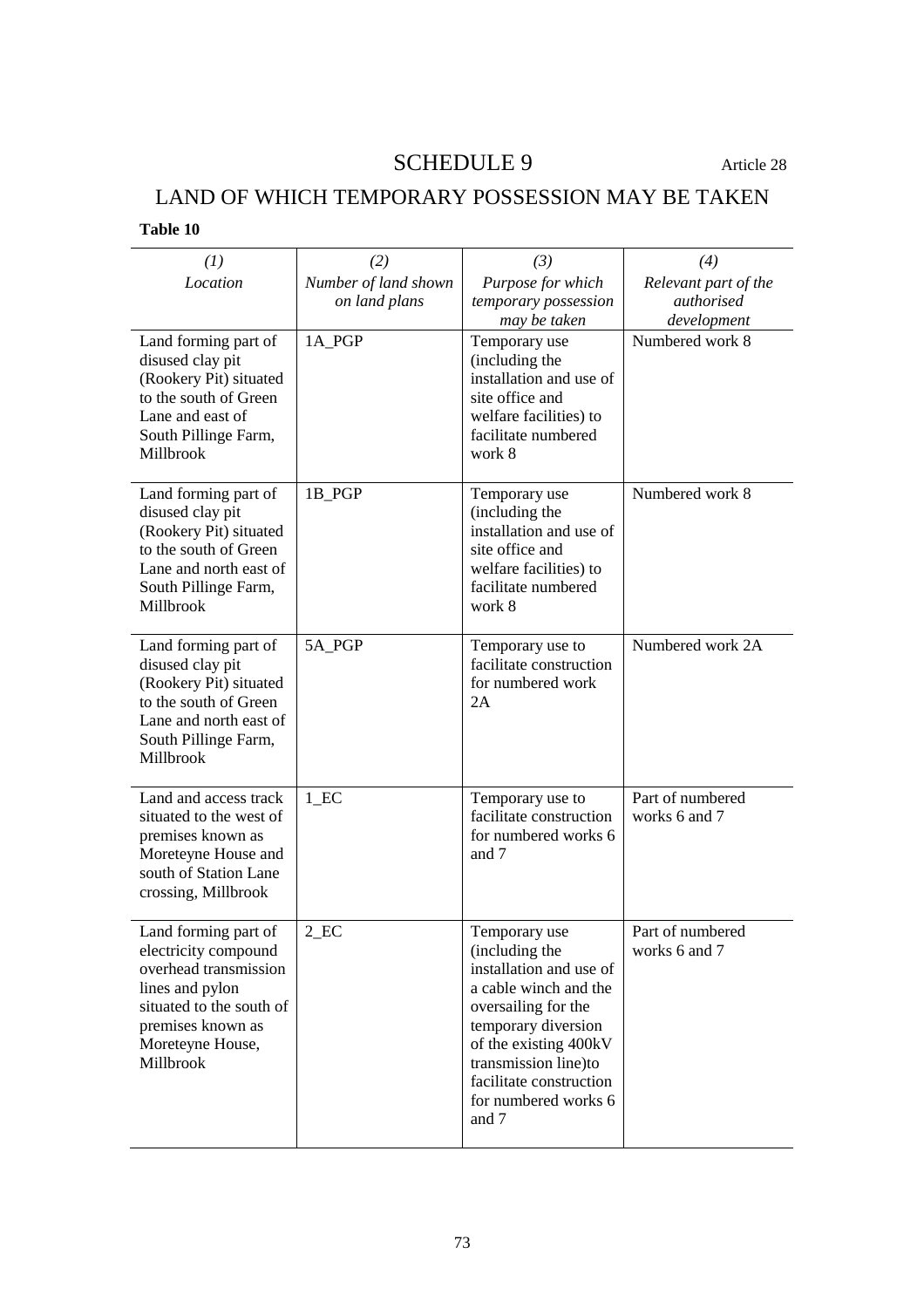| (1)                                                                                                                                                                                                                                                                | (2)                  | (3)                                                                                                                                                                                                                                                                                        | (4)                               |
|--------------------------------------------------------------------------------------------------------------------------------------------------------------------------------------------------------------------------------------------------------------------|----------------------|--------------------------------------------------------------------------------------------------------------------------------------------------------------------------------------------------------------------------------------------------------------------------------------------|-----------------------------------|
| Location                                                                                                                                                                                                                                                           | Number of land shown | Purpose for which                                                                                                                                                                                                                                                                          | Relevant part of the              |
|                                                                                                                                                                                                                                                                    | on land plans        | temporary possession<br>may be taken                                                                                                                                                                                                                                                       | authorised<br>development         |
| Land forming part of<br>Millbrook Vehicle<br>Proving Ground and<br>electricity<br>transmission lines<br>situated south of<br>premises known as<br>Moreteyne House,<br>Millbrook, Millbrook                                                                         | 3 EC                 | Temporary use<br>(including the<br>erection and use of<br>scaffolding, the<br>installation and use of<br>a cable winch and the<br>oversailing for the<br>temporary diversion<br>of the existing 400kV<br>transmission line) to<br>facilitate construction<br>for numbered works 6<br>and 7 | Part of numbered<br>works 6 and 7 |
| Land forming part of<br>public adopted<br>highway known as<br>Statin Lane, part lay-<br>by and overhead<br>electricity<br>transmission lines<br>situated to the east of<br>the Millbrook Vehicle<br>Proving Ground and<br>south of Pillinge<br>Cottages, Millbrook | $4$ <sub></sub> $EC$ | Temporary use<br>(including the<br>erection and use of<br>scaffolding, the<br>installation and use of<br>a cable winch and the<br>oversailing for the<br>temporary diversion<br>of the existing 400kV<br>transmission line) to<br>facilitate construction<br>for numbered works 6<br>and 7 | Part of numbered<br>works 6 and 7 |
| Land forming part of<br>agricultural land and<br>overhead electricity<br>transmission lines and<br>pylon situated to the<br>east of Station Lane<br>and south of South<br>Pillinge Farm,<br>Millbrook                                                              | $5$ <sub>_EC</sub>   | Temporary use<br>(including the<br>erection and use of<br>scaffolding, the<br>installation and use of<br>a cable winch and the<br>oversailing for the<br>temporary diversion<br>of the existing 400kV<br>transmission line) to<br>facilitate construction<br>for numbered works 6<br>and 7 | Part of numbered<br>works 6 and 7 |
| Land forming part of<br>disused clay pit<br>(Rookery Pit) situated<br>to the east of South<br>Pillinge Farm,<br>Millbrook                                                                                                                                          | 10 EC                | Temporary use to<br>facilitate construction<br>for numbered works 5<br>and 6                                                                                                                                                                                                               | Part of numbered<br>works 5 and 6 |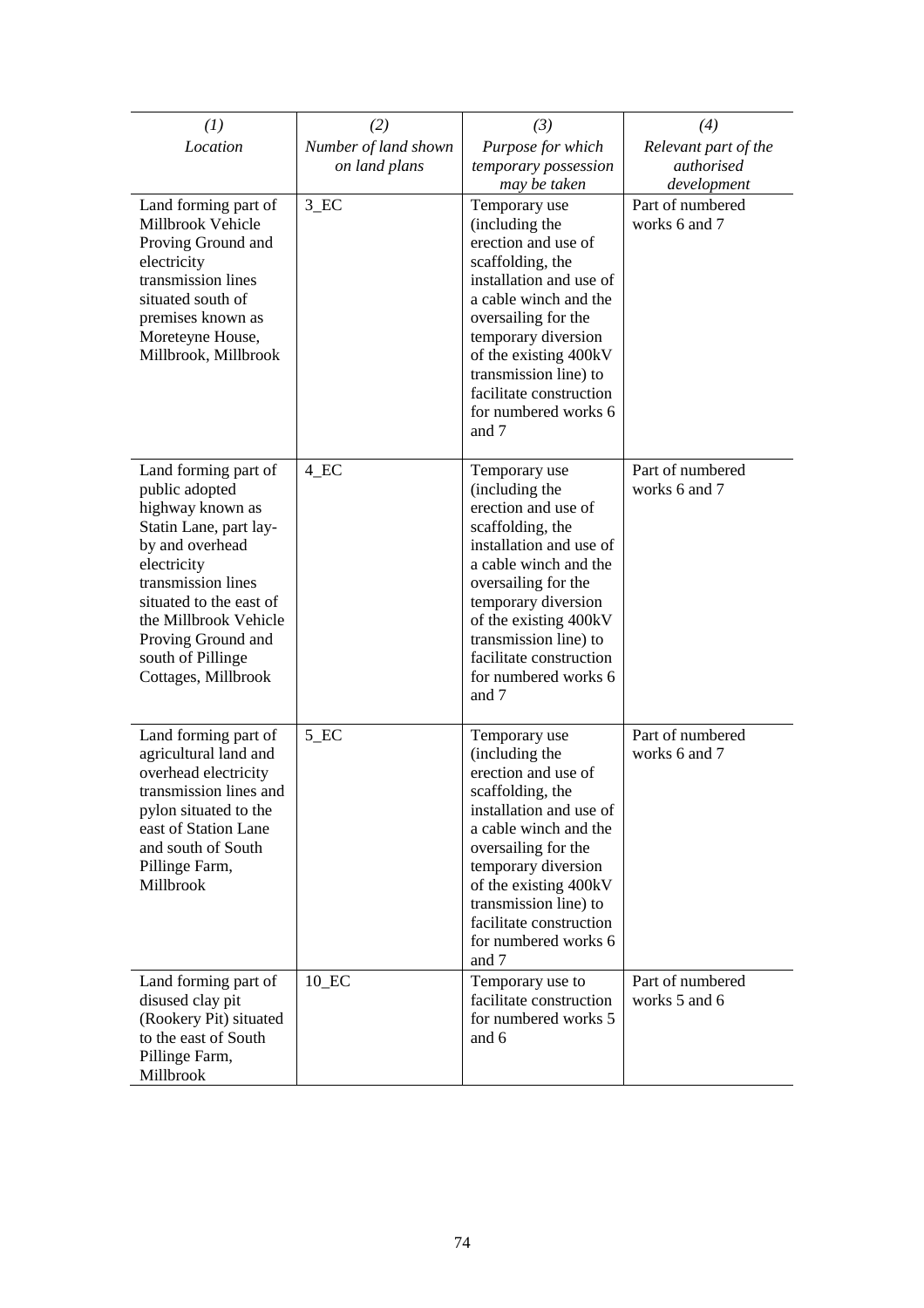| (1)                                                                                                                                                                                                                 | (2)                  | (3)                                                                                                                                                                                                                                                                                                                | (4)                                             |
|---------------------------------------------------------------------------------------------------------------------------------------------------------------------------------------------------------------------|----------------------|--------------------------------------------------------------------------------------------------------------------------------------------------------------------------------------------------------------------------------------------------------------------------------------------------------------------|-------------------------------------------------|
| Location                                                                                                                                                                                                            | Number of land shown | Purpose for which                                                                                                                                                                                                                                                                                                  | Relevant part of the                            |
|                                                                                                                                                                                                                     | on land plans        | temporary possession                                                                                                                                                                                                                                                                                               | authorised                                      |
| Land forming part of<br>disused clay pit<br>(Rookery Pit) and                                                                                                                                                       | $11$ <sub>_EC</sub>  | may be taken<br>Temporary use<br>(including the<br>erection and use of                                                                                                                                                                                                                                             | development<br>Part of numbered work<br>6 and 7 |
| overhead electricity<br>transmission lines and<br>access track situated<br>to the east of South<br>Pillinge Farm,                                                                                                   |                      | scaffolding, the<br>installation and use of<br>a cable winch, the<br>oversailing for the<br>temporary diversion                                                                                                                                                                                                    |                                                 |
| Millbrook                                                                                                                                                                                                           |                      | of the existing 400kV<br>transmission line and<br>the passing and re-<br>passing of users of<br>public footpaths) to<br>facilitate construction<br>for numbered works 6<br>and 7                                                                                                                                   |                                                 |
| Land forming part of<br>agricultural land, part<br>of public footpath 14,<br>overhead electricity<br>transmission lines and<br>pylon situated to the<br>east of Station Lane,<br>Millbrook                          | 13_EC                | Temporary use<br>(including the<br>installation and use of<br>a cable winch, the<br>oversailing for the<br>temporary diversion<br>of the existing 400kV<br>transmission line and<br>the passing and re-<br>passing of users of<br>public footpaths) to<br>facilitate construction<br>for numbered works 6<br>and 7 | Part of numbered work<br>6 and 7                |
| Land forming part of<br>agricultural land, CLH<br>pipeline system,<br>overhead electricity<br>transmission lines and<br>pylon situated to the<br>north east of Station<br>Lane, Millbrook                           | 14_EC                | Temporary use<br>(including the<br>installation and use of<br>a cable winch and the<br>oversailing for the<br>temporary diversion<br>of the existing 400kV<br>transmission line) to<br>facilitate construction<br>for numbered works 6<br>and 7                                                                    | Part of numbered<br>works 6 and 7               |
| Land forming part of<br>disused pit (Rookery<br>Pit), tracks, woodland<br>and part of public<br>footpath 15 situated to<br>the west of Midland<br>Main Line Railway<br>north of public<br>footpath 15,<br>Millbrook | 1A_GC                | Temporary use<br>(including the passing<br>and re-passing of<br>users of public<br>footpaths) to facilitate<br>construction for<br>numbered work 4A                                                                                                                                                                | Part of numbered work<br>4A                     |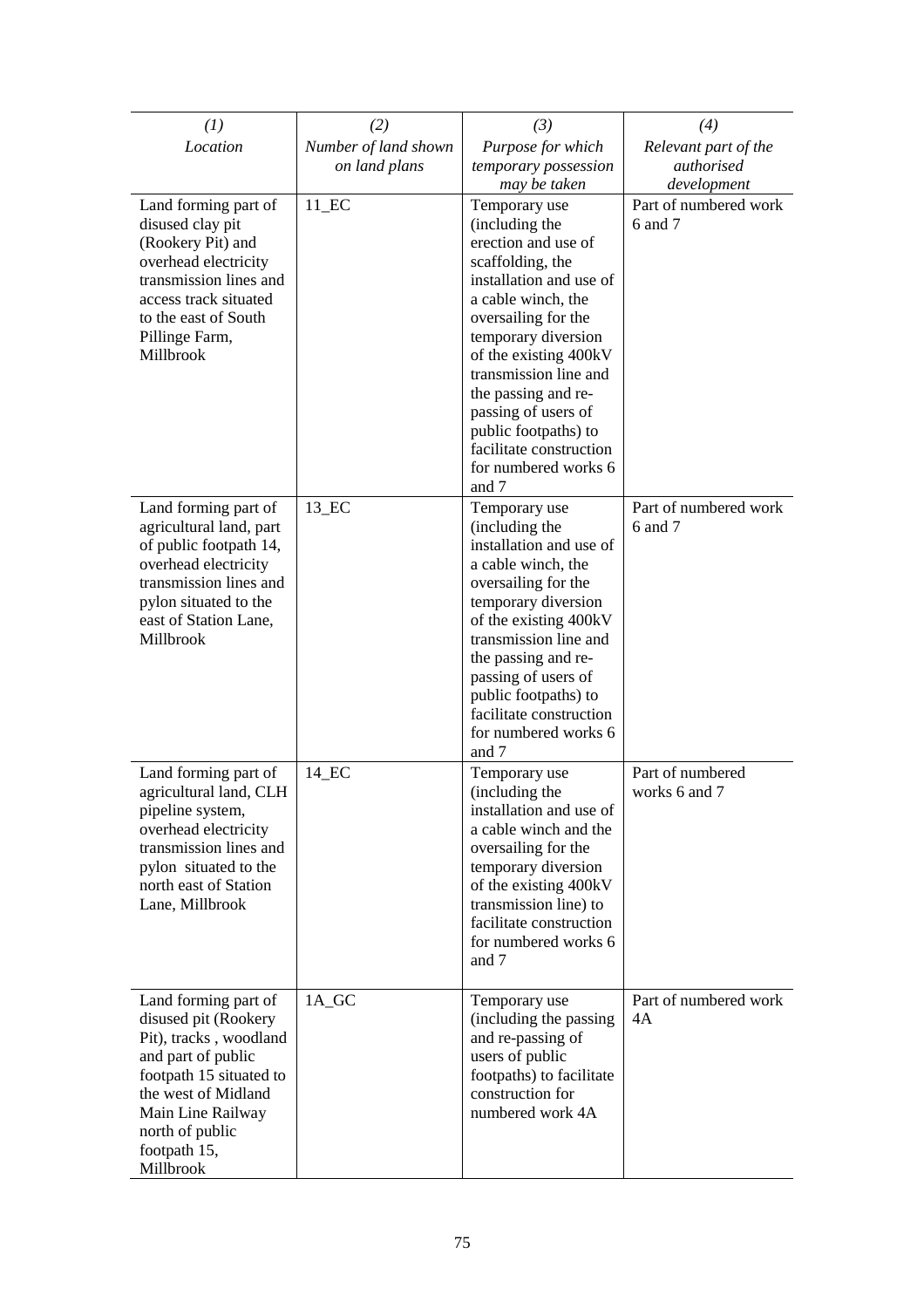| (1)                                                                                                                                                                                                                 | (2)                                   | (3)                                                                                                                                                                                                                                            | (4)                                               |
|---------------------------------------------------------------------------------------------------------------------------------------------------------------------------------------------------------------------|---------------------------------------|------------------------------------------------------------------------------------------------------------------------------------------------------------------------------------------------------------------------------------------------|---------------------------------------------------|
| Location                                                                                                                                                                                                            | Number of land shown<br>on land plans | Purpose for which<br>temporary possession<br>may be taken                                                                                                                                                                                      | Relevant part of the<br>authorised<br>development |
| Land forming part of<br>disused pit (Rookery<br>Pit), tracks, woodland<br>and part of public<br>footpath 15 situated to<br>the west of Midland<br>Main Line Railway<br>north of public<br>footpath 15,<br>Millbrook | 1B_GC                                 | Temporary use<br>(including the passing<br>and re-passing of<br>users of public<br>footpaths) to facilitate<br>construction for<br>numbered work 4A                                                                                            | Part of numbered work<br>4A                       |
| Land forming part of<br>agricultural land,<br>overhead electricity<br>transmission lines and<br>CLH pipeline system<br>situated to the north<br>east of Lower Farm,<br>Millbrook                                    | 7A_GC                                 | Temporary use<br>(including installation<br>and use of welfare<br>facilities, use as a<br>construction<br>compound and<br>passing and re-<br>passing of users of<br>public footpaths) to<br>facilitate construction<br>for numbered work<br>4A | Part of numbered work<br>4A                       |
| Land forming part of<br>agricultural land,<br>overhead electricity<br>transmission lines and<br>CLH pipeline system<br>situated to the north<br>east of Lower Farm,<br>Millbrook                                    | 7B_GC                                 | Temporary use<br>(including installation<br>and use of welfare<br>facilities, use as a<br>construction<br>compound and<br>passing and re-<br>passing of users of<br>public footpaths) to<br>facilitate construction<br>for numbered work<br>4A | Part of numbered work<br>4A                       |
| Land forming part of<br>agricultural land and<br>part of public footpath<br>7 situated to the north<br>east of Lower Farm,<br>Millbrook                                                                             | 9A_GC                                 | Temporary use<br>(including the<br>installation and use of<br>welfare facilities and<br>passing and re-<br>passing of users of<br>public footpaths) to<br>facilitate construction<br>for numbered work<br>4A                                   | Part of numbered work<br>4A                       |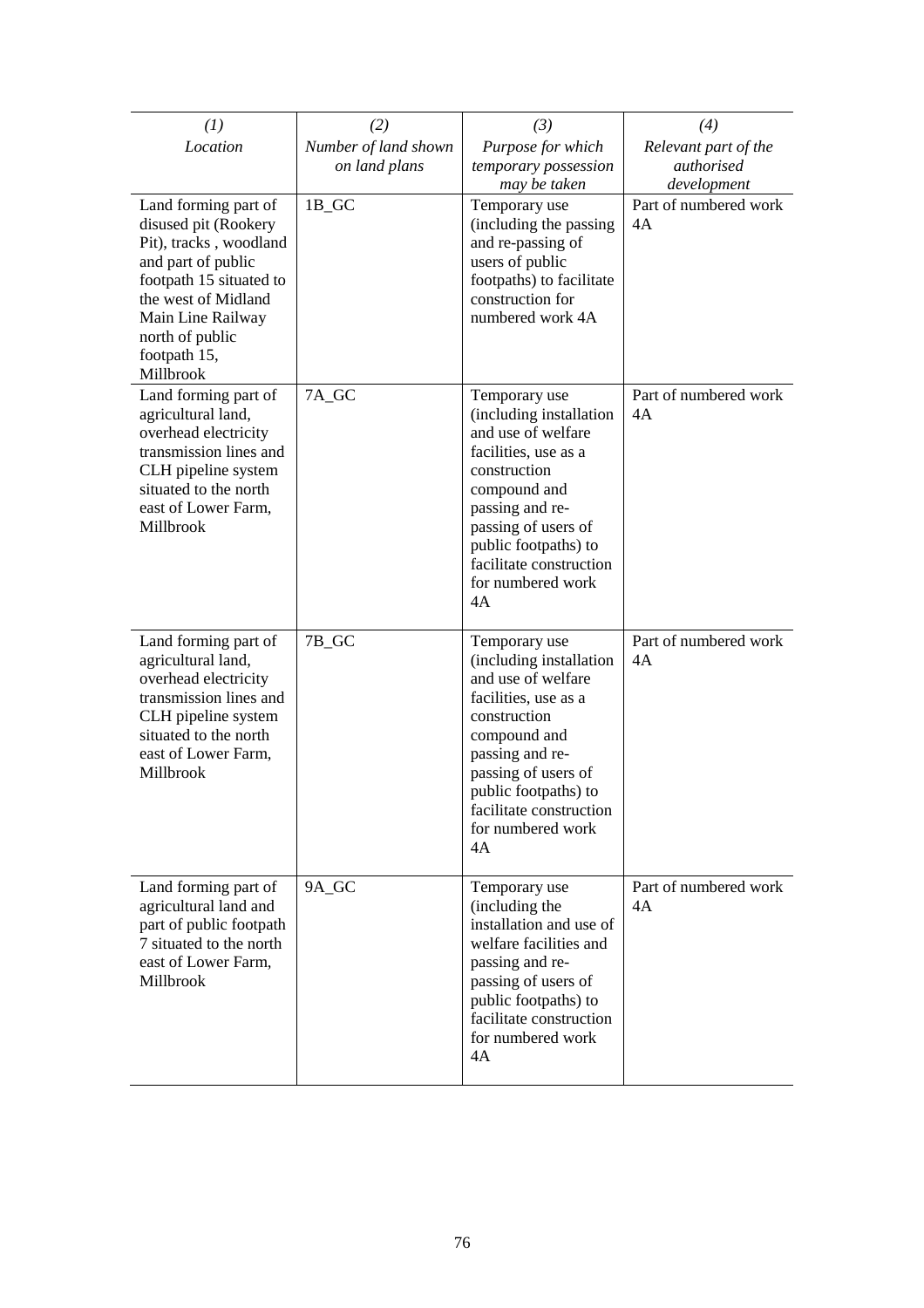| (1)                                                                                                                                     | (2)                                   | (3)                                                                                                                                                                                                          | (4)                                               |
|-----------------------------------------------------------------------------------------------------------------------------------------|---------------------------------------|--------------------------------------------------------------------------------------------------------------------------------------------------------------------------------------------------------------|---------------------------------------------------|
| Location                                                                                                                                | Number of land shown<br>on land plans | Purpose for which<br>temporary possession<br>may be taken                                                                                                                                                    | Relevant part of the<br>authorised<br>development |
| Land forming part of<br>agricultural land and<br>part of public footpath<br>7 situated to the north<br>east of Lower Farm,<br>Millbrook | 9B_GC                                 | Temporary use<br>(including the<br>installation and use of<br>welfare facilities and<br>passing and re-<br>passing of users of<br>public footpaths) to<br>facilitate construction<br>for numbered work<br>4A | Part of numbered work<br>4A                       |
| Land forming part of<br>access track situated<br>to the east of Lower<br>Farm, Millbrook                                                | 9C_GC                                 | Temporary use to<br>facilitate construction<br>for numbered works 3<br>and 4                                                                                                                                 | Part of numbered<br>works 3 and 4                 |
| Land forming part of<br>agricultural land<br>situated to the south<br>east of Lower Farm,<br>Millbrook                                  | 12A_GC                                | Temporary use<br>(including the<br>installation and use of<br>site office and<br>welfare facilities) to<br>facilitate construction<br>for numbered works 3<br>and 4                                          | Part of numbered<br>works 3 and 4                 |
| Land forming part of<br>agricultural land<br>situated to the south<br>east of Lower Farm,<br>Millbrook                                  | $12B_GC$                              | Temporary use<br>(including the<br>installation and use of<br>site office and<br>welfare facilities) to<br>facilitate construction<br>for numbered works 3<br>and 4                                          | Part of numbered<br>works 3 and 4                 |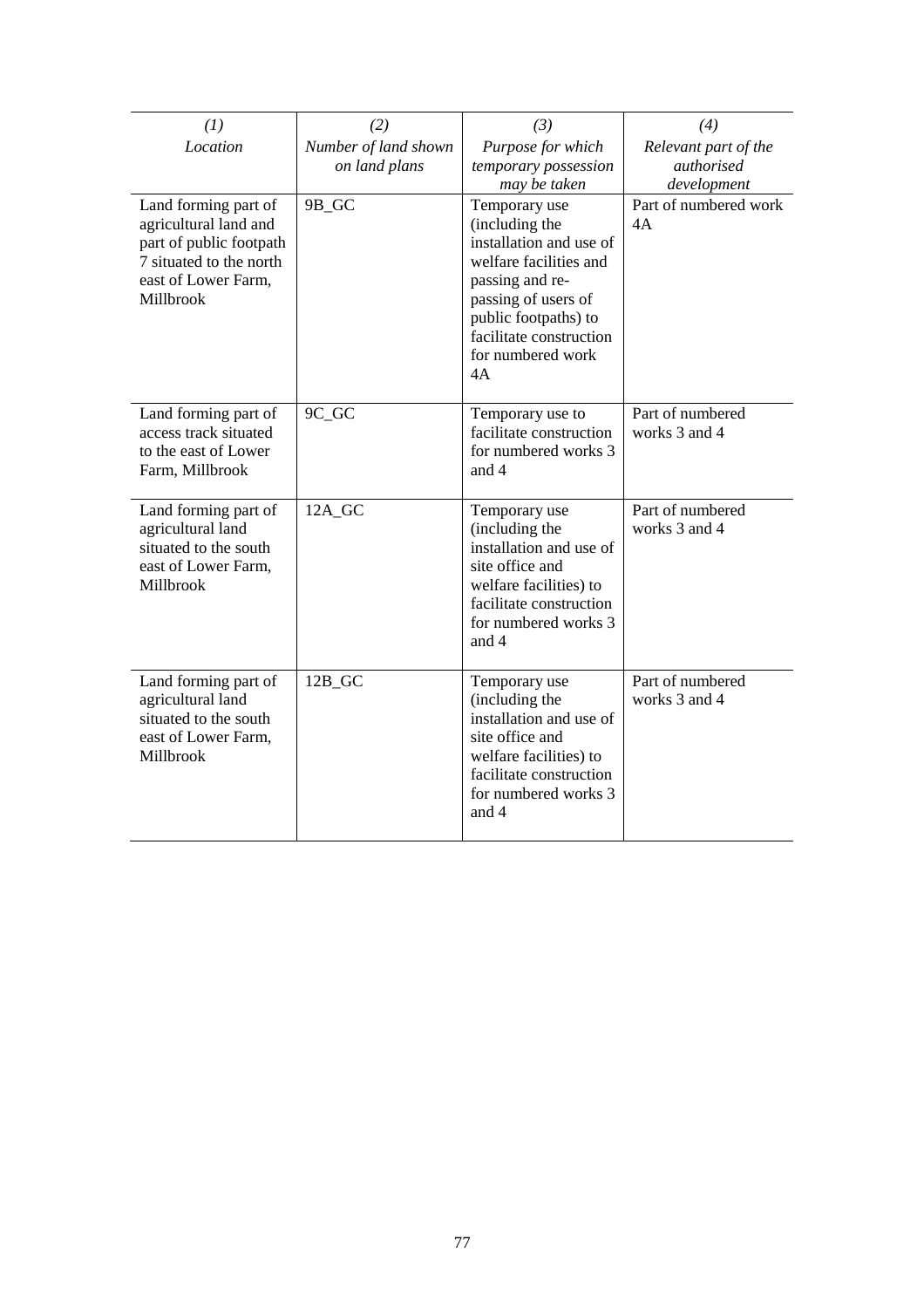SCHEDULE 10 (**30**)Article 3837

# PROTECTIVE PROVISIONS

# PART 1

### FOR THE PROTECTION OF ELECTRICITY, GAS, WATER AND SEWERAGE UNDERTAKERS

**1.** For the protection of the utility undertakers referred to in this part of this Schedule (save for National Grid which is protected by Part 3 of this Schedule, EPN which is protected by Part 4 of this Schedule, Anglian Water which is protected by Part 5 of this Schedule and Covanta which is protected by Part 7 of this Schedule), the following provisions have effect, unless otherwise agreed in writing between the undertaker and the utility undertakers concerned.

**2.** In this part of this Schedule—

"alternative apparatus" means alternative apparatus adequate to enable the utility undertaker in question to fulfil its statutory functions in a manner not less efficient than previously;

"apparatus" means—

- (a) in the case of an electricity undertaker, electric lines or electrical plant (as defined in the Electricity Act 1989(**31a**)), belonging to or maintained by that utility undertaker;
- (b) in the case of a gas undertaker, any mains, pipes or other apparatus belonging to or maintained by a gas transporter for the purposes of gas supply;
- (c) in the case of a water undertaker—
	- (i) mains, pipes or other apparatus belonging to or maintained by that utility undertaker for the purposes of water supply; and
	- (ii) any water mains or service pipes (or part of a water main or service pipe) that is the subject of an agreement to adopt made under section 51A (agreements to adopt water main or service pipe at future date) of the Water Industry Act 1991(**32b**));
- (d) in the case of a sewerage undertaker—
	- (i) any drain or works vested in the utility undertaker under the Water Industry Act 1991; and
	- (ii) any sewer which is so vested or is the subject of a notice of intention to adopt given under section 102(4) (adoption of sewers and disposal works) of that Act(**33c**) or an agreement to adopt made under section 104 of that Act,

and includes a sludge main, disposal main (within the meaning of section 219 (general interpretation) of that Act) or sewer outfall and any manholes, ventilating shafts, pumps or other accessories forming part of any such sewer, drain or works, and includes any structure in which apparatus is or is to be lodged or which gives or will give access to apparatus;

"functions" includes powers and duties;

<u>.</u>

**<sup>30</sup>**() The protective provisions within this Schedule are draft protective statutory undertakers. EPN has confirmed that the provisions set out in Part 4 of this Schedule are agreed.<br>(34a) 1989 c.29; Section 64 was amended by the Utilities Act 2000 (c.27); Schedule 6, paragraph 38(

amended by the Utilities Act 2000 (c.27); Schedule 6, paragraph 38(3) .<br>ant to this Order.

<sup>(</sup>**32b**) 1991 c.56. Section 51A to the 1991 Act was inserted by section 92(1) of the Water Act 2003(c.37) and amended by sections 10(2)(a), 10(2)(b) and 10(2)(c) of the Water Act 2014 (c.21).

<sup>(</sup>**33c**) 1991 c.56. Section 102 (4) was amended by sections 96(1)(a), 96(1)(b), 96(1)(c), 96(1)(d) and 96(1)(e) of the Water Act 2003 c.37 and paragraph 90 of Schedule 7 to the Water Act 2014 c.21.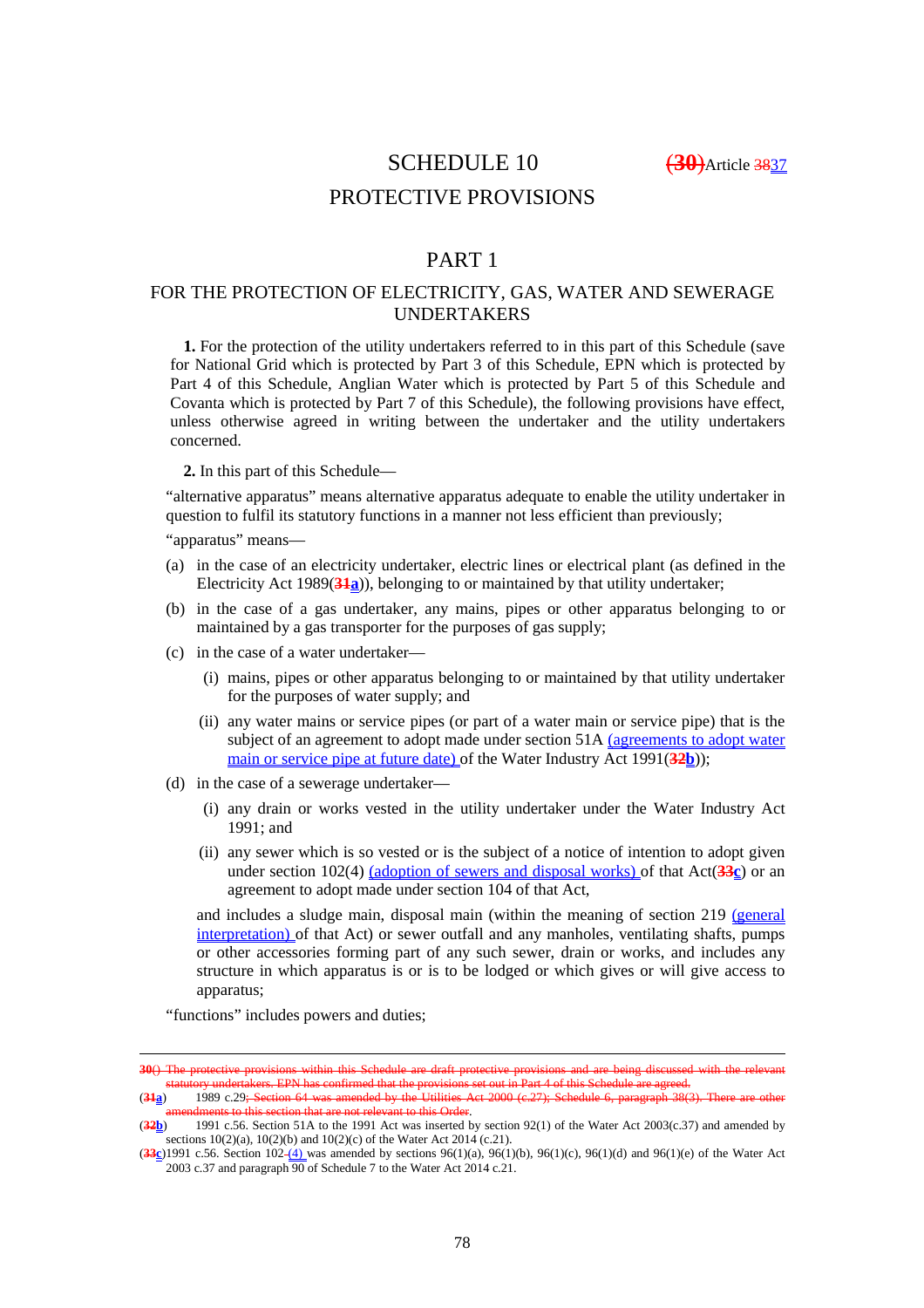"in", in a context referring to apparatus or alternative apparatus in land, includes a reference to apparatus or alternative apparatus under, over or upon land; and

"utility undertaker" means—

<u>.</u>

- (e) any licence holder within the meaning of Part 1 (electricity supply) of the Electricity Act 1989;
- (f) a gas transporter within the meaning of Part 1 (gas supply) of the Gas Act 1986(**34a**);
- (g) a water undertaker within the meaning of the Water Industry Act 1991; and
- (h) a sewerage undertaker within the meaning of Part  $1$  (preliminary) of the Water Industry Act 1991,

for the area of the authorised development, and in relation to any apparatus, means the utility undertaker to whom it belongs or by whom it is maintained.

**3.** This part of this Schedule does not apply to apparatus in respect of which the relations between the undertaker and the utility undertaker are regulated by the provisions of Part 3 (street works in England and Wales) of the 1991 Act.

**4.** Regardless of the temporary prohibition or restriction of use of streets under the powers conferred by article 11 (temporary prohibition or restriction of use of streets), a utility undertaker is at liberty at all times to take all necessary access across any such street and to execute and do all such works and things in, upon or under any such street as may be reasonably necessary or desirable to enable it to maintain any apparatus which at the time of the prohibition or restriction was in that street.

**5.** Regardless of any provision in this Order or anything shown on the land plans, the undertaker must not acquire any apparatus otherwise than by agreement.

**6.**—(1) If, in the exercise of the powers conferred by this Order, the undertaker acquires any interest in any land in which any apparatus is placed or over which access to any apparatus is enjoyed or requires that the utility undertaker's apparatus is relocated or diverted, that apparatus must not be removed under this part of this Schedule, and any right of a utility undertaker to maintain that apparatus in that land and to gain access to it must not be extinguished, until alternative apparatus has been constructed and is in operation, and access to it has been provided, to the reasonable satisfaction of the utility undertaker in question in accordance with sub-paragraphs (2) to (7).

(2) If, for the purpose of executing any works in, on or under any land purchased, held, appropriated or used under this Order, the undertaker requires the removal of any apparatus placed in that land, the undertaker must give to the utility undertaker in question written notice of that requirement, together with a plan and section of the work proposed, and of the proposed position of the alternative apparatus to be provided or constructed and in that case (or if in consequence of the exercise of any of the powers conferred by this Order a utility undertaker reasonably needs to remove any of its apparatus) the undertaker must, subject to sub-paragraph (3), afford to the utility undertaker the necessary facilities and rights for the construction of alternative apparatus in other land of the undertaker and subsequently for the maintenance of that apparatus.

(3) If alternative apparatus or any part of such apparatus is to be constructed elsewhere than in other land of the undertaker, or the undertaker is unable to afford such facilities and rights as are mentioned in sub-paragraph  $(2)$ , in the land in which the alternative apparatus or part of such apparatus is to be constructed, the utility undertaker in question must, on receipt of a written notice to that effect from the undertaker, as soon as reasonably possible use reasonable endeavours to obtain the necessary facilities and rights in the land in which the alternative apparatus is to be constructed.

<sup>(</sup>**34a**) 1986 c.44. A new section 7 was substituted by section 5 of the Gas Act 1995 (c.45), and was further amended by section 76 of the Utilities Act 2000 (c.27), Section 48 was amended by paragraph  $2(1)$  of Schedule 6 to the Gas-Utilities Act 1995 (c.452000(c.27).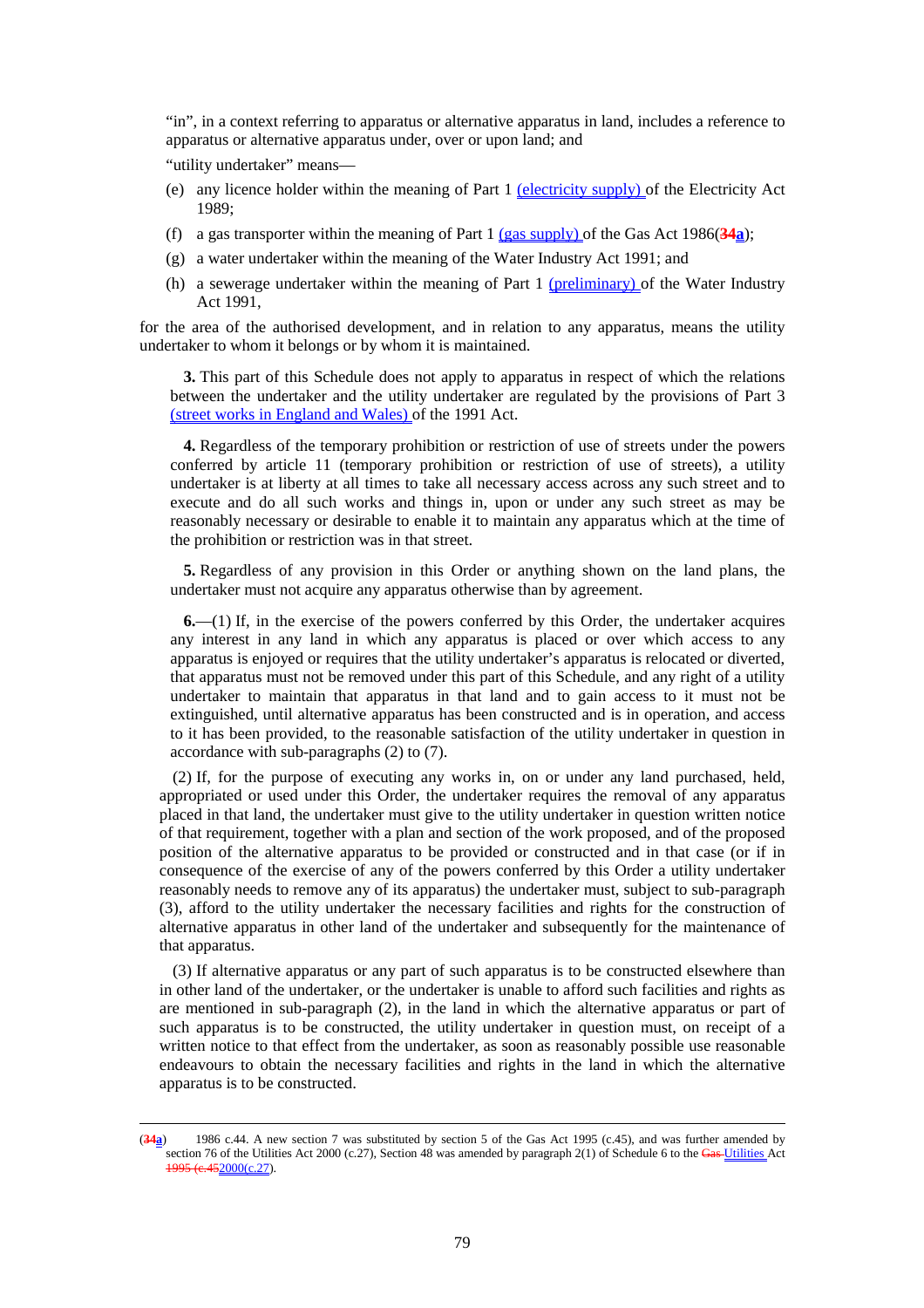(4) Any alternative apparatus to be constructed in land of the undertaker under this part of this Schedule must be constructed in such manner and in such line or situation as may be agreed between the utility undertaker in question and the undertaker or in default of agreement settled by arbitration in accordance with article  $43-42$  (arbitration).

(5) The utility undertaker in question must, after the alternative apparatus to be provided or constructed has been agreed or settled by arbitration in accordance with article  $43 - 42$ (arbitration), and after the grant to the utility undertaker of any such facilities and rights as are referred to in sub-paragraph (2) or (3), proceed without unnecessary delay to construct and bring into operation the alternative apparatus and subsequently to remove any apparatus required by the undertaker to be removed under the provisions of this part of this Schedule.

(6) Regardless of anything in sub-paragraph (5), if the undertaker gives notice in writing to the utility undertaker in question that it desires itself to execute any work, or part of any work, in connection with the construction or removal of apparatus in any land controlled by the undertaker, that work, instead of being executed by the utility undertaker, must be executed by the undertaker without unnecessary delay under the superintendence, if given, and to the reasonable satisfaction of the utility undertaker.

(7) Nothing in sub-paragraph (6) authorises the undertaker to execute the placing, installation, bedding, packing, removal, connection or disconnection of any apparatus, or execute any filling around the apparatus (where the apparatus is laid in a trench) within 300 millimetres of the apparatus.

**7.**—(1) Where, in accordance with the provisions of this part of this Schedule, the undertaker affords to a utility undertaker facilities and rights for the construction and maintenance in land of the undertaker of alternative apparatus in substitution for apparatus to be removed, those facilities and rights must be granted upon such terms and conditions as may be agreed between the undertaker and the utility undertaker in question or in default of agreement settled by arbitration in accordance with article 43 42 (arbitration).

(2) If the facilities and rights to be afforded by the undertaker in respect of any alternative apparatus, and the terms and conditions subject to which those facilities and rights are to be granted, are in the opinion of the arbitrator less favourable on the whole to the utility undertaker in question than the facilities and rights enjoyed by it in respect of the apparatus to be removed and the terms and conditions to which those facilities and rights are subject, the arbitrator must make such provision for the payment of compensation by the undertaker to that utility undertaker as appears to the arbitrator to be reasonable having regard to all the circumstances of the particular case.

**8.**—(1) Not less than 28 days before starting the execution of any works in, on or under any land purchased, held, appropriated or used under this Order that are near to, or will or may affect, any apparatus the removal of which has not been required by the undertaker under paragraph (3), the undertaker must submit to the utility undertaker in question a plan, section and description of the works to be executed.

(2) Those works must be executed only in accordance with the plan, section and description submitted under sub-paragraph (1) and in accordance with such reasonable requirements as may be made in accordance with sub-paragraph (3) by the utility undertaker for the alteration or otherwise for the protection of the apparatus, or for securing access to it, and the utility undertaker is entitled to watch and inspect the execution of those works.

(3) Any requirements made by a utility undertaker under sub-paragraph (2) must be made within a period of 21 days beginning with the date on which a plan, section and description under sub-paragraph (1) are submitted to it.

(4) If a utility undertaker in accordance with sub-paragraph (3) and in consequence of the works proposed by the undertaker, reasonably requires the removal of any apparatus and gives written notice to the undertaker of that requirement, paragraphs 1 to 7 apply as if the removal of the apparatus had been required by the undertaker under paragraph 6(2).

(5) Nothing in this paragraph precludes the undertaker from submitting at any time or from time to time, but in no case less than 28 days before commencing the execution of any works, a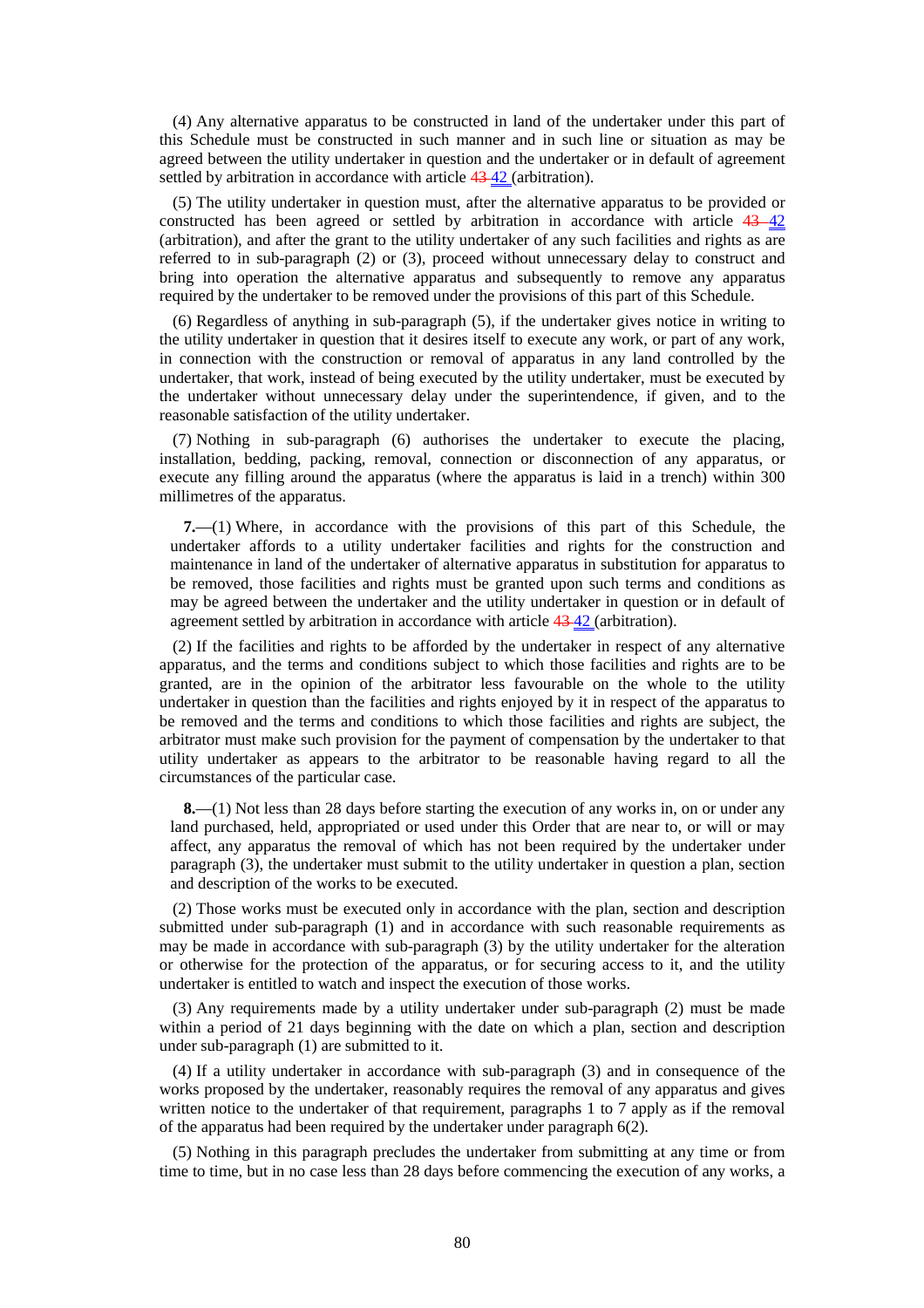new plan, section and description instead of the plan, section and description previously submitted, and having done so the provisions of this paragraph apply to and in respect of the new plan, section and description.

(6) The undertaker is not required to comply with sub-paragraph (1) in a case of emergency but in that case it must give to the utility undertaker in question notice as soon as is reasonably practicable and a plan, section and description of those works as soon as reasonably practicable subsequently and must comply with sub-paragraph (2) in so far as is reasonably practicable in the circumstances.

**9.**—(1) Subject to the following provisions of this paragraph, the undertaker must repay to a utility undertaker the reasonable expenses incurred by that utility undertaker in, or in connection with, the inspection, removal, alteration or protection of any apparatus or the construction of any new apparatus which may be required in consequence of the execution of any such works as are referred to in paragraph 6(2).

(2) There is to be deducted from any sum payable under sub-paragraph (1) the value of any apparatus removed under the provisions of this part of this Schedule, that value being calculated after removal.

- (3) If in accordance with the provisions of this part of this Schedule—
- (a) apparatus of better type, of greater capacity or of greater dimensions is placed in substitution for existing apparatus of worse type, of smaller capacity or of smaller dimensions; or
- (b) apparatus (whether existing apparatus or apparatus substituted for existing apparatus) is placed at a depth greater than the depth at which the existing apparatus was,

and the placing of apparatus of that type or capacity or of those dimensions or the placing of apparatus at that depth, as the case may be, is not agreed by the undertaker or, in default of agreement, is not determined by arbitration in accordance with article 43-42 (arbitration) to be necessary, then, if such placing involves cost in the construction of works under this part of this Schedule exceeding that which would have been involved if the apparatus placed had been of the existing type, capacity or dimensions, or at the existing depth, as the case may be, the amount which apart from this sub-paragraph would be payable to the utility undertaker in question by virtue of sub-paragraph (1) is to be reduced by the amount of that excess.

- (4) For the purposes of sub-paragraph (3)—
- (a) an extension of apparatus to a length greater than the length of existing apparatus is not to be treated as a placing of apparatus of greater dimensions than those of the existing apparatus where such extension is required in consequence of the execution of any such works as are referred to in paragraph 6(2); and
- (b) where the provision of a joint in a cable is agreed, or is determined to be necessary, the consequential provision of a jointing chamber or of a manhole is to be treated as if it also had been agreed or had been so determined.

(5) An amount which apart from this sub-paragraph would be payable to a utility undertaker in respect of works by virtue of sub-paragraph (1) if the works include the placing of apparatus provided in substitution for apparatus placed more than 7 years and 6 months earlier so as to confer on the utility undertaker any financial benefit by deferment of the time for renewal of the apparatus in the ordinary course, is to be reduced by the amount which represents that benefit.

**10.**—(1) Subject to sub-paragraphs (2) and (3), if by reason or in consequence of the construction of any of the works referred to in paragraph 6(2), any damage is caused to any apparatus (other than apparatus the repair of which is not reasonably necessary in view of its intended removal for the purposes of those works) or property of a utility undertaker, or there is any interruption in any service provided, or in the supply of any goods, by any utility undertaker, the undertaker must—

(a) bear and pay the cost reasonably incurred by that utility undertaker in making good such damage or restoring the supply; and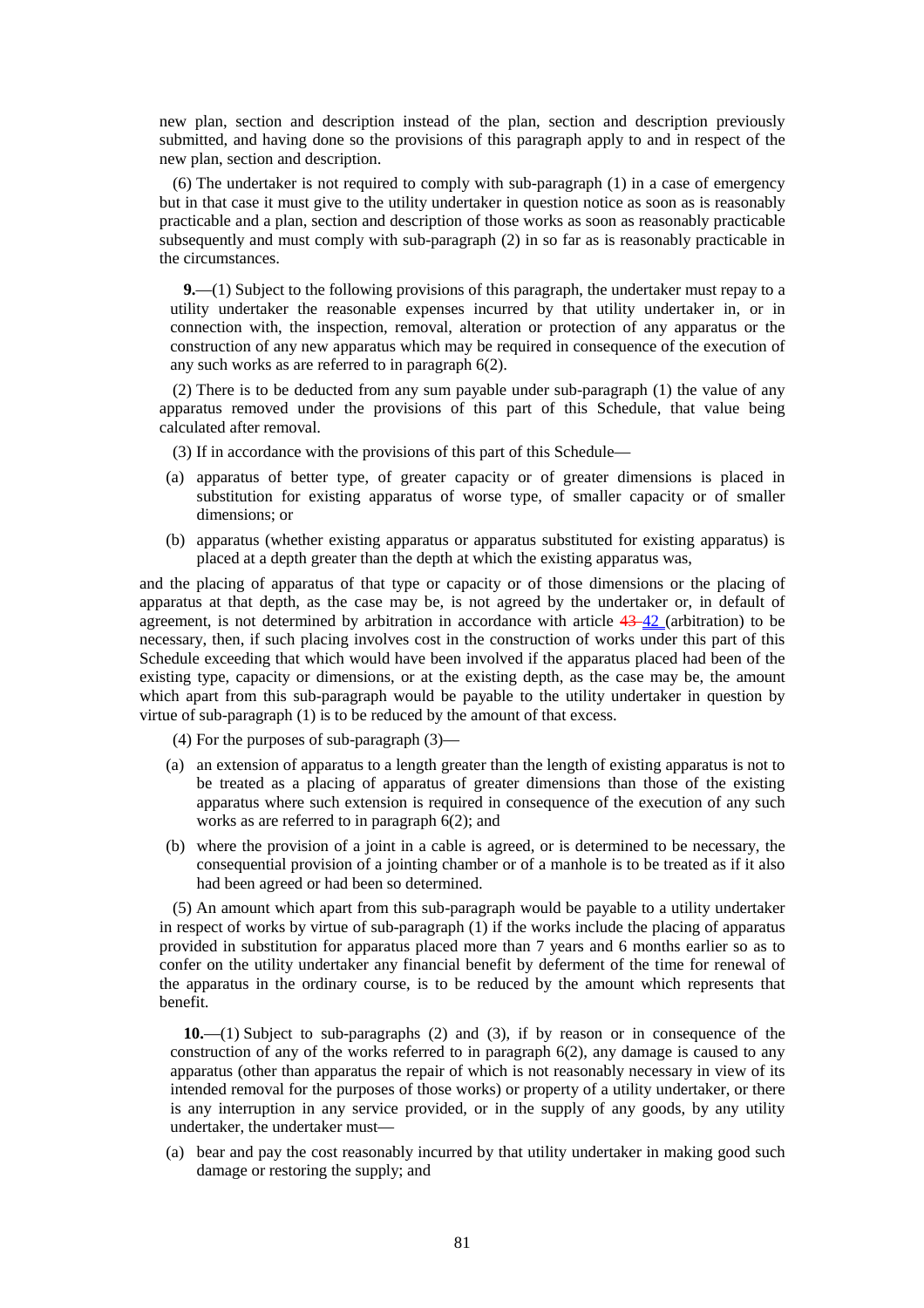(b) make reasonable compensation to that utility undertaker for any other expenses, loss, damages, penalty or costs incurred by the utility undertaker,

by reason or in consequence of any such damage or interruption.

(2) Nothing in sub-paragraph (1) imposes any liability on the undertaker with respect to any damage or interruption to the extent that it is attributable to the act, neglect or default of a utility undertaker, its officers, servants, contractors or agents.

(3) A utility undertaker must give the undertaker reasonable notice of any such claim or demand and no settlement or compromise is to be made without the consent of the undertaker which, if it withholds such consent, has the sole conduct of any settlement or compromise or of any proceedings necessary to resist the claim or demand.

**11.** Nothing in this part of this Schedule affects the provisions of any enactment or agreement regulating the relations between the undertaker and a utility undertaking in respect of any apparatus laid or erected in land belonging to the undertaker on the date on which this Order is made.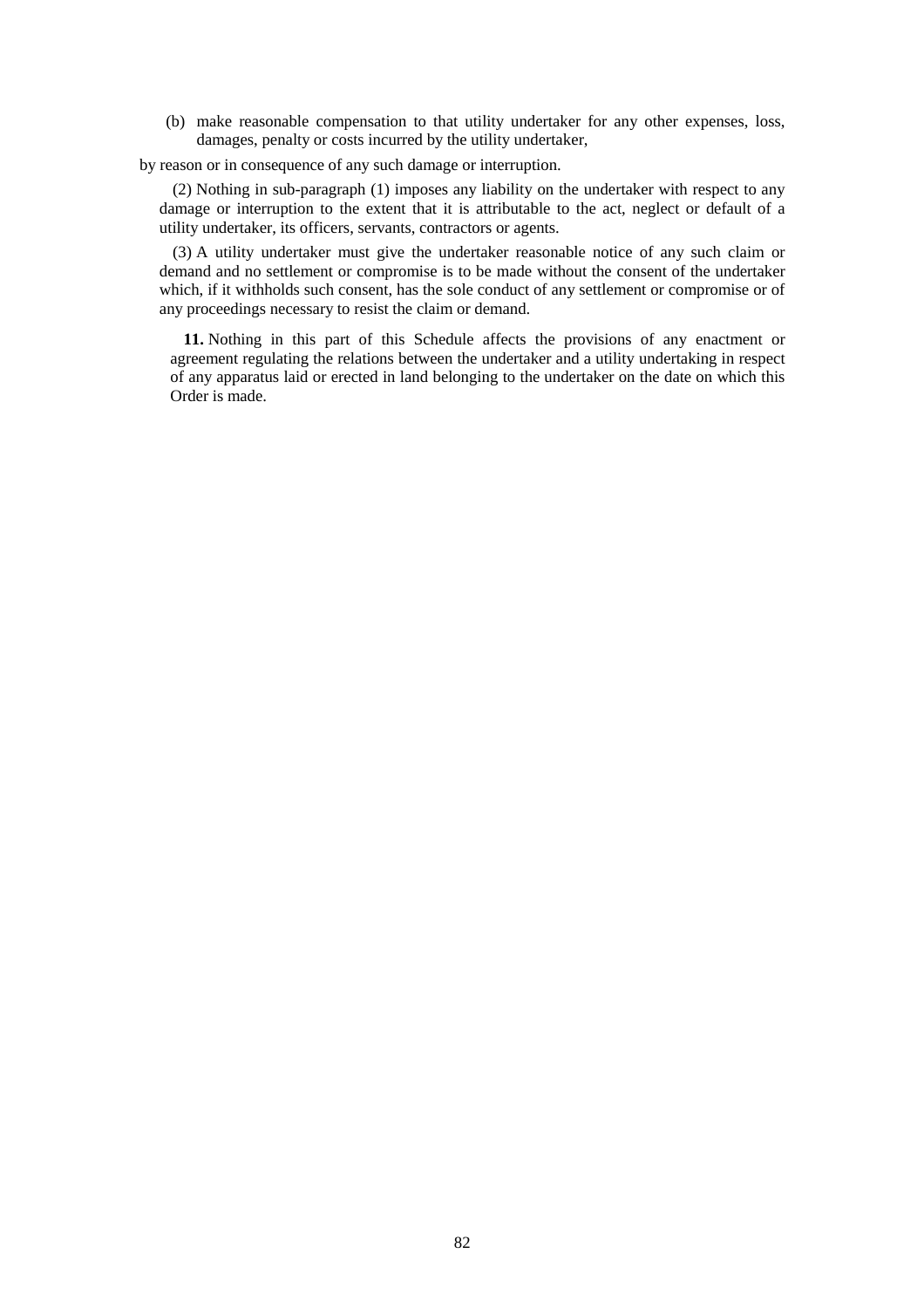# PART 2

### FOR THE PROTECTION OF OPERATORS OF ELECTRONIC COMMUNICATIONS CODE NETWORKS

**12.**—(1) For the protection of any operator, the following provisions have effect, unless otherwise agreed in writing between the undertaker and the operator.

(2) In this part of this Schedule—

"the 2003 Act" means the Communications Act 2003(**35a**);

"conduit system" has the same meaning as in the electronic communications code and references to providing a conduit system are to be construed in accordance with paragraph 1(3A)(**36**) of that code;

"electronic communications apparatus" has the same meaning as  $\frac{1}{2}$  superset out in paragraph 5 (electronic communications apparatus, lines and structures) of the electronic communications code;

"the electronic communications code" has the same meaning as in Chapter 1 of Part 2 set out in sections 106 to 119 (electronic communications code) and Schedule 3A (the electronic communications code) of the 2003 Act;(**b**);

""infrastructure system" has the same meaning as in the electronic communications code and references to providing an infrastructure system are to be construed in accordance with paragraph 7 (infrastructure system) of that code;

"network" means—

- (a) so much of an electronic communications a network or conduit infrastructure system provided by an electronic communications code operator as is not excluded from the application of the electronic communications code by a direction under section  $106-(5)$ (application of the electronic communications code) of the 2003 Act; and
- (b) an electronic communications a network which the Secretary of State is providing or proposing to provide;

"electronic communications code "operator" means a person in whose case the electronic communications code is applied by a direction under section 106 of the 2003 Act: and and who is an operator of a network.

"operator" means the operator of an electronic communications code network.

**13.** The exercise of the powers of article 30 (statutory undertakers) is subject to paragraph 23 of Schedule 2 to the Telecommunications Act 1984(**37**) Part 10 (undertaker's works) affecting electronic communications apparatus) of Schedule 3A of the 2003 Act.

**14.**—(1) Subject to sub-paragraphs (2) to (4), if as the result of the authorised development or its construction, or of any subsidence resulting from any of those works—

- (a) any damage is caused to any electronic communications apparatus belonging to an operator (other than apparatus the repair of which is not reasonably necessary in view of its intended removal for the purposes of those works), or other property of an operator; or
- (b) there is any interruption in the supply of the service provided by an operator,

(**b**) added by Schedule 1 of the Digital Economy Act 2017 (c.30)

<u>.</u>

 $(35a)$  2003 e.  $21$  c. 21. as amended by the Digital Economy Act 2017 (c. 30)

**<sup>36</sup>**() Paragraph 1(3A) of Schedule 2 of the Telecommunications Act 1984 (c.12) was inserted by section 106(2) of, and paragraph 4 of Schedule 3 to, the Communications Act 2003.

**<sup>37</sup>**() 1984 c.12. Paragraph 23 of Schedule 2 was amended by sections 58(7), 101(1), 141(6), 160(1)(2)(4), 163, 189(4)-(10), 190  $\alpha$ dule 25, paragraphs  $3(1)(2)$ chedule 27 to, the Water Act 1989 (c.15), sections 112(3) and (4) of, and paragraph 35(1) of Schedule 17 and Schedule the Electricity Act 1989 (c.29), and section  $106(2)$  of and paragraphs  $5(a)$ ,  $5(d)$ nmunications Act 2003.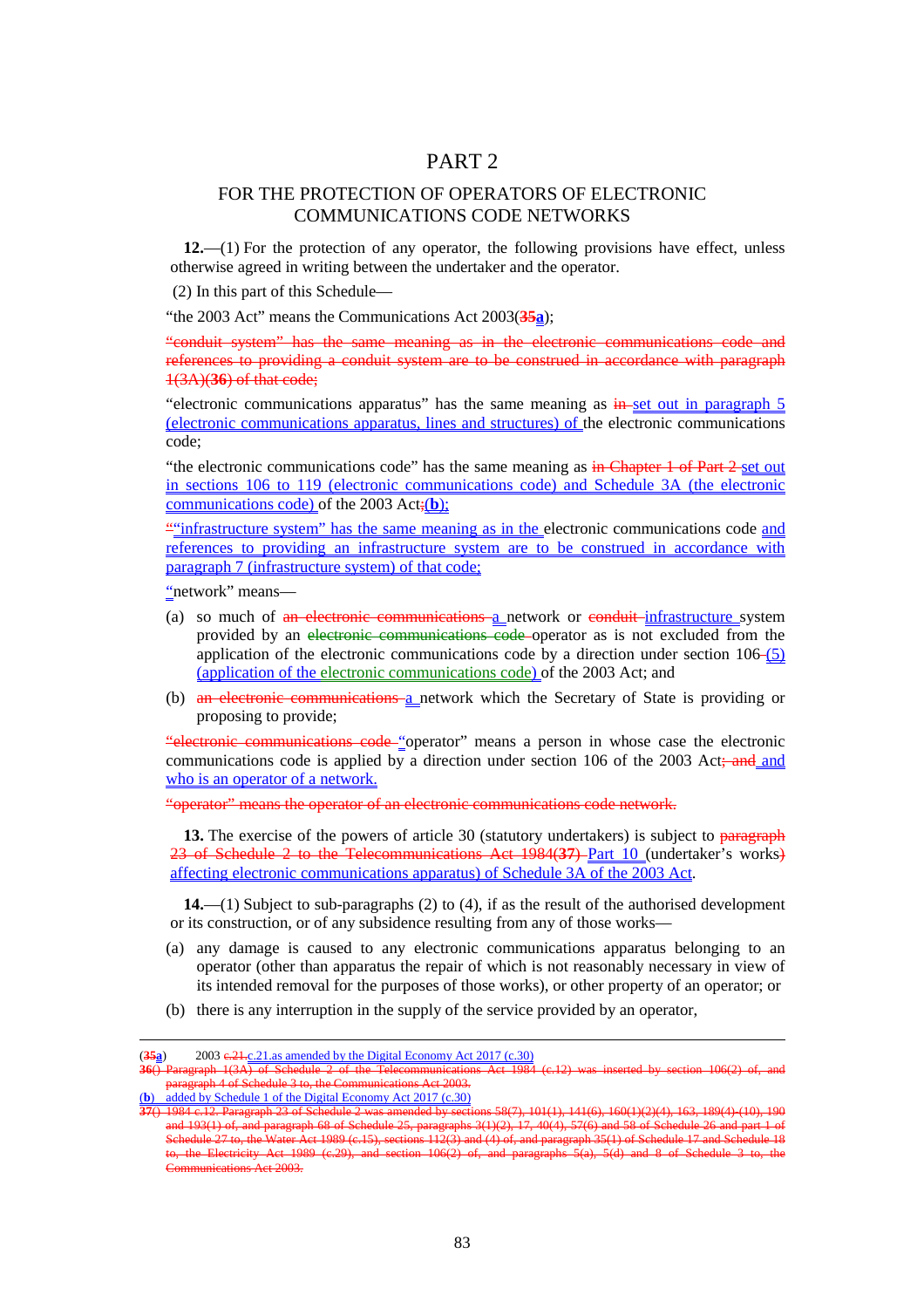the undertaker must bear and pay the cost reasonably incurred by the operator in making good such damage or restoring the supply and make reasonable compensation to that operator for any other expenses, loss, damages, penalty or costs incurred by it, by reason, or in consequence of, any such damage or interruption.

(2) Nothing in sub-paragraph (1) imposes any liability on the undertaker with respect to any damage or interruption to the extent that it is attributable to the act, neglect or default of an operator, its officers, servants, contractors or agents.

(3) The operator must give the undertaker reasonable notice of any such claim or demand and no settlement or compromise of the claim or demand is to be made without the consent of the undertaker which, if it withholds such consent, has the sole conduct of any settlement or compromise or of any proceedings necessary to resist the claim or demand.

(4) Any difference arising between the undertaker and the operator under this part of this Schedule must be referred to and settled by arbitration under article  $43-42$  (arbitration).

**15.** This part of this Schedule does not apply to—

- (a) any apparatus in respect of which the relations between the undertaker and an operator are regulated by the provisions of Part 3 (street works in England and Wales) of the 1991 Act; or
- (b) any damage, or any interruption, caused by electro-magnetic interference arising from the construction or use of the authorised development.

**16.** Nothing in this part of this Schedule affects the provisions of any enactment or agreement regulating the relations between the undertaker and an operator in respect of any apparatus laid or erected in land belonging to the undertaker on the date on which this Order is made.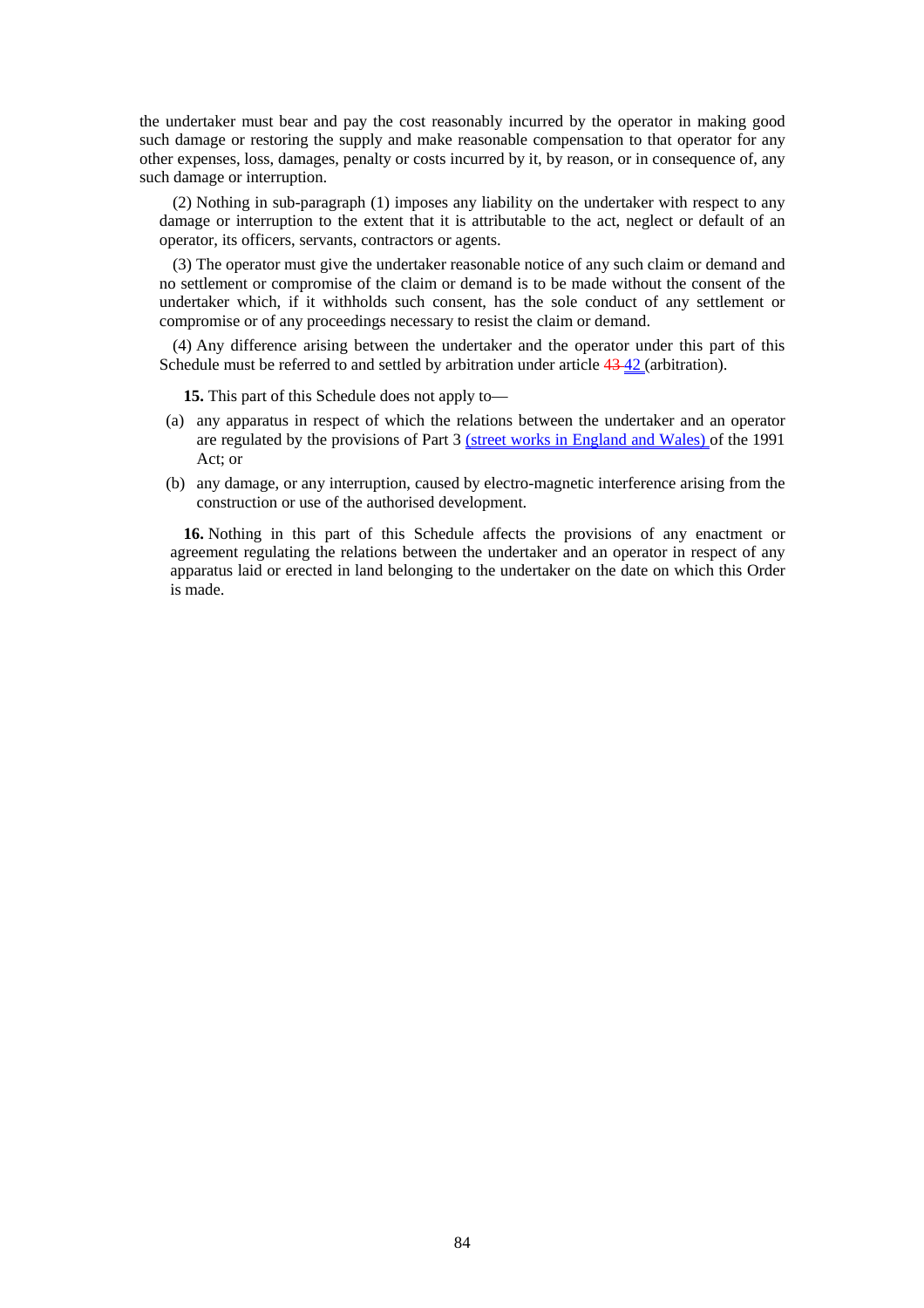# PART 3

### FOR THE PROTECTION OF NATIONAL GRID

#### **Application**

**17.** For the protection of National Grid as referred to in this part of this Schedule the following provisions shall, unless otherwise agreed in writing between the undertaker and National Grid, have effect.

#### **Interpretation**

**18.** In this Part of this Schedule—

"alternative apparatus" means appropriate alternative apparatus to the satisfaction of National Grid to enable National Grid to fulfil its statutory functions in a manner no less efficient than previously;

"apparatus" means

- (a) electric lines or electrical plant as defined in the Electricity Act 1989(**38a**), belonging to or maintained by National Grid;
- (b) mains, pipes or other apparatus belonging to or maintained by National Grid for the purposes of gas supply;

"authorised development" has the same meaning as in article 2 (interpretation) of this Order and (unless otherwise specified) for the purposes of this Schedule shall include the use and maintenance of the authorised development;

"functions" includes powers and duties;

"ground mitigation scheme" means a scheme approved by National Grid (such approval not to be unreasonably withheld or delayed) setting out the necessary measures (if any) for a ground subsidence event;

"ground monitoring scheme" means a scheme for monitoring ground subsidence which sets out the apparatus which is to be subject to such monitoring, the extent of land to be monitored, the manner in which ground levels are to be monitored, the timescales of any monitoring activities and the extent of ground subsidence which, if exceeded, shall require the promoter to submit for the undertaker's approval a ground mitigation scheme;

"ground subsidence event" means any ground subsidence identified by the monitoring activities set out in the ground monitoring scheme that has exceeded the level described in the ground monitoring scheme as requiring a ground mitigation scheme;

"in" in a context referring to apparatus or alternative apparatus in land includes a reference to apparatus or alternative apparatus under, over, across, along or upon such land;

"plan" or "plans" include all designs, drawings, specifications, method statements, soil reports, programmes, calculations, risk assessments and other documents that are reasonably necessary properly and sufficiently to describe and assess the works to be executed;

"National Grid" means either—

- (a) National Grid Electricity Transmission PLC (Company No. 2366977) whose registered office is at 1-3 Strand, London, WC2N 5EH; or
- (b) National Grid Gas PLC (Company No. 200600) whose registered office is at 1-3 Strand, London, WC2N 5EH,

as the context shall require.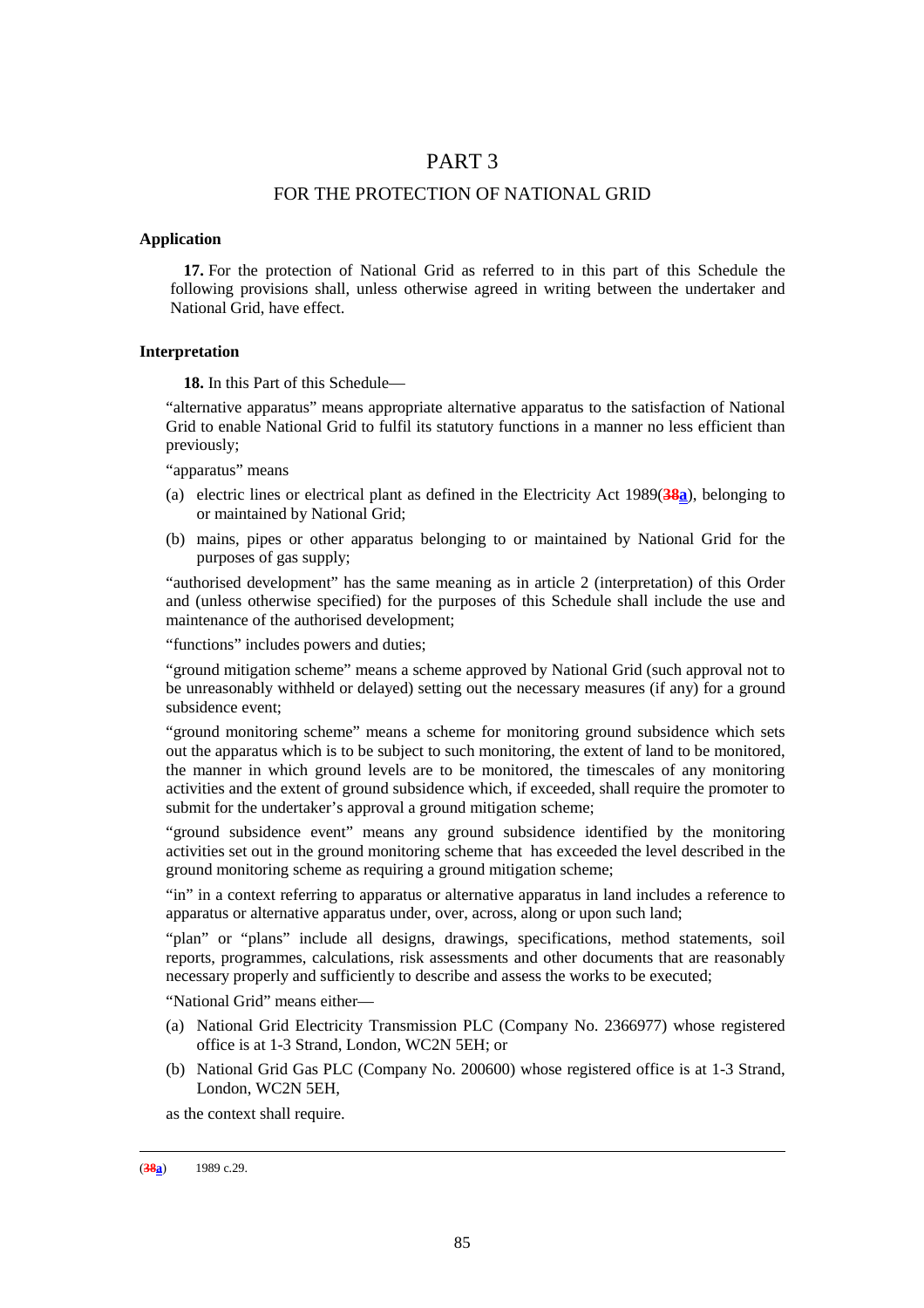**19.** Except for paragraphs (20) (apparatus in streets subject to temporary prohibition or restriction), (24) (retained apparatus: protection of National Grid as Gas Undertaker), (25) (retained apparatus: protection of National Grid as Electricity Undertaker), (26) (expenses) and (27) (indemnity) this Schedule does not apply to apparatus in respect of which the relations between the undertaker and National Grid are regulated by the provisions of Part 3 of the 1991 Act.

#### **Apparatus of National Grid in streets subject to temporary prohibition or restriction**

**20.**—(1) Without prejudice to the generality of any other protection afforded to National Grid elsewhere in the Order, where any street is stopped up under article 12 (stopping up of streets), if National Grid has any apparatus in the street or accessed via that street National Grid will be entitled to the same rights in respect of such apparatus as it enjoyed immediately before the stopping up and the promoter will grant to National Grid, or will procure the granting to the National Grid of, legal easements reasonably satisfactory to the specified undertaker in respect of such apparatus and access to it prior to the stopping up of any such street or highway.

(2) Notwithstanding the temporary prohibition or restriction under the powers of article 11 (temporary prohibition or restriction of use of streets), National Grid shall be at liberty at all times to take all necessary access across any such street and/or to execute and do all such works and things in, upon or under any such street as may be reasonably necessary or desirable to enable it to maintain any apparatus which at the time of the prohibition or restriction was in that street.

#### **Acquisition of land**

**21.**—(1) Regardless of any provision in this Order or anything shown on the land plans or contained in the book of reference to the Order the undertaker must not acquire any land interest or apparatus or override any easement or other interest of National Grid otherwise than by agreement (such agreement not to be unreasonably withheld).

(2) The undertaker and National Grid agree that where there is any inconsistency or duplication between the provisions set out in this Schedule relating to the relocation and/or removal of apparatus (including but not limited to the payment of costs and expenses relating to such relocation and/or removal of apparatus) and the provisions of any existing easement, rights, agreements and licences granted, used, enjoyed or exercised by National Grid as of right or other use in relation to the apparatus then the provisions in this Schedule shall prevail.

(3) Any agreement or consent granted by National Grid under paragraph 24 (retained apparatus: protection of National Grid as Gas Undertaker) or any other paragraph of this Part of this Schedule, shall not be taken to constitute agreement under sub-paragraph 21(1).

### **Removal of apparatus**

**22.**—(1) If, in the exercise of the agreement reached in accordance with paragraph  $(21)$ -21 or in any other authorised manner, the undertaker acquires any interest in any land in which any apparatus is placed, that apparatus must not be removed under this part of this Schedule and any right of National Grid to maintain that apparatus in that land shall not be extinguished until alternative apparatus has been constructed, and is in operation to the reasonable satisfaction of National Grid in accordance with sub-paragraphs (2) to (5) inclusive.

(2) If, for the purpose of executing any works comprised in the authorised development in, on, under or over any land purchased, held, appropriated or used under this Order, the undertaker requires the removal of any apparatus placed in that land, it must give to National Grid 56 days' advance written notice of that requirement, together with a plan of the work proposed, and of the proposed position of the alternative apparatus to be provided or constructed and in that case (or if in consequence of the exercise of any of the powers conferred by this Order National Grid reasonably needs to remove any of its apparatus) the undertaker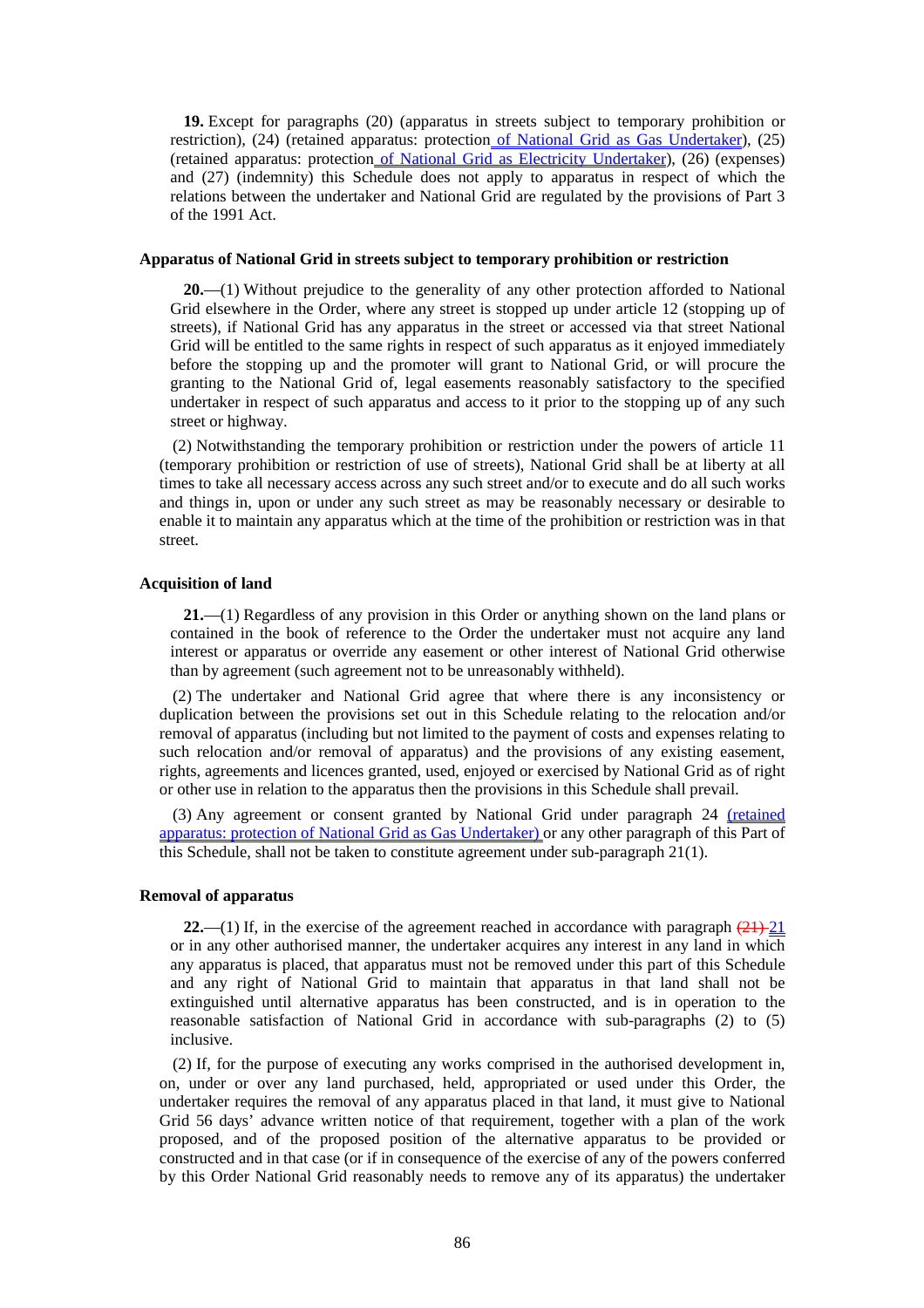shall, subject to sub-paragraph (3), afford to National Grid to their satisfaction (taking into account paragraph 23(1) below) the necessary facilities and rights for—

- (a) the construction of alternative apparatus in other land of the undertaker; and
- (b) subsequently for the maintenance of that apparatus.

(3) If alternative apparatus or any part of such apparatus is to be constructed elsewhere than in other land of the undertaker, or the undertaker is unable to afford such facilities and rights as are mentioned in sub-paragraph (2), in the land in which the alternative apparatus or part of such apparatus is to be constructed, National Grid must, on receipt of a written notice to that effect from the undertaker, take such steps as are reasonable in the circumstances in an endeavour to obtain the necessary facilities and rights in the land in which the alternative apparatus is to be constructed save that this obligation shall not extend to the requirement for National Grid to use its compulsory purchase powers to this end unless it elects to so do.

(4) Any alternative apparatus to be constructed in land of the undertaker under this part of this Schedule shall be constructed in such manner and in such line or situation as may be agreed between National Grid and the undertaker.

(5) National Grid must, after the alternative apparatus to be provided or constructed has been agreed, and subject to the grant to National Grid of any such facilities and rights as are referred to in sub-paragraph (2) or (3), proceed without unnecessary delay to construct and bring into operation the alternative apparatus and subsequently to remove any apparatus required by the undertaker to be removed under the provisions of this part of this Schedule.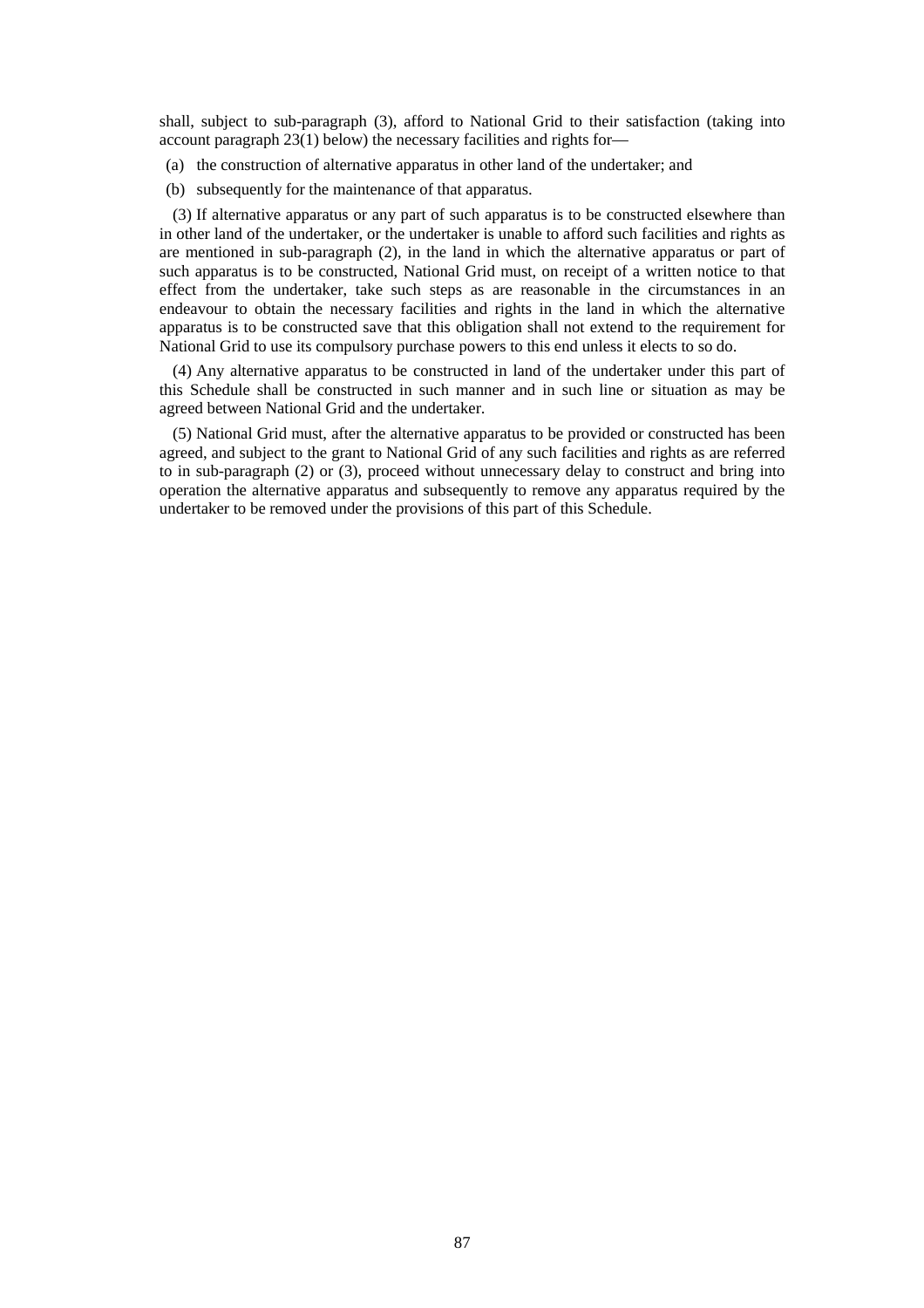#### **Facilities and rights for alternative apparatus**

**23.**—(1) Where, in accordance with the provisions of this part of this Schedule, the undertaker affords to National Grid facilities and rights for the construction and maintenance in land of the undertaker of alternative apparatus in substitution for apparatus to be removed, those facilities and rights shall be granted upon such terms and conditions as may be agreed between the undertaker and National Grid and must be no less favourable on the whole to National Grid than the facilities and rights enjoyed by it in respect of the apparatus to be removed unless agreed by National Grid.

(2) If the facilities and rights to be afforded by the undertaker and agreed with National Grid under sub-paragraph (1) above in respect of any alternative apparatus, and the terms and conditions subject to which those facilities and rights are to be granted, are less favourable on the whole to National Grid than the facilities and rights enjoyed by it in respect of the apparatus to be removed and the terms and conditions to which those facilities and rights are subject in the matter shall be referred to arbitration under paragraph 31 and, the arbitrator shall make such provision for the payment of compensation by the undertaker to National Grid as appears to the arbitrator to be reasonable having regard to all the circumstances of the particular case. In respect of the appointment of an arbitrator under this sub-paragraph (2), article  $43-42$ (arbitration) of the Order shall apply.

#### **Retained apparatus: protection of National Grid as Gas Undertaker**

**24.**—(1) Not less than 56 days before the commencement of any authorised development authorised by this Order that involves activities or works specified in National Grid's "Specification for safe working in the vicinity of National Grid, High pressure Gas pipelines and associated installation requirements for third parties T/SP/SSW22" that are within the proximities described therein to any apparatus the removal of which has not been required by the undertaker under paragraph 22(2) or otherwise, the undertaker must submit to National Grid a plan.

(2) In relation to works which will be situated on, over, under or within 15 metres measured in any direction of any apparatus to which sub-paragraph (1) applies, or (wherever situated) impose any load directly upon any such apparatus or involve embankment works within 15 metres of any such apparatus, the plan to be submitted to National Grid under sub-paragraph (1) shall show—

- (a) the exact position of the works;
- (b) the level at which these are proposed to be constructed or renewed;
- (c) the manner of their construction or renewal including details of excavation, positioning of plant etc.;
- (d) the position of all apparatus;
- (e) by way of detailed drawings, every alteration proposed to be made to or close to any such apparatus;
- (f) intended maintenance regimes; and
- (g) details of any ground monitoring scheme (if required in accordance with National Grid's "Specification for safe working in the vicinity of National Grid, High pressure Gas pipelines and associated installation requirements for third parties T/SP/SSW22".)

(3) The undertaker must not commence any works to which sub-paragraph (1) and (2) applies until National Grid has given written approval of the plan so submitted.

- (4) Any approval of National Grid required under sub-paragraph (3)—
- (a) may be given subject to reasonable conditions for any purpose mentioned in subparagraph (5) or (7);
- (b) must not be unreasonably withheld.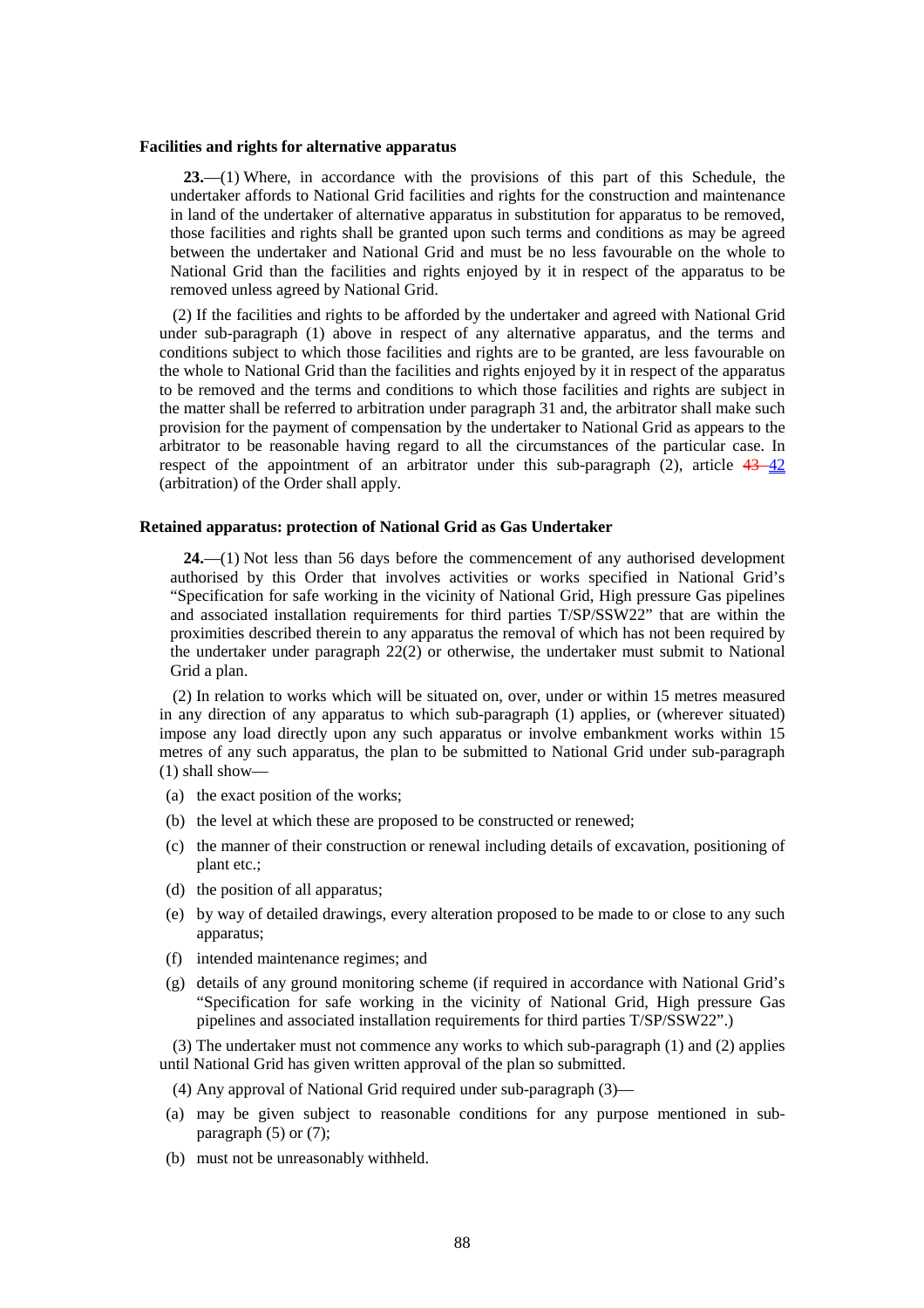(5) In relation to a work to which sub-paragraphs (1) and (2) applies, National Grid may require such modifications to be made to the plans as may be reasonably necessary for the purpose of securing its system against interference or risk of damage or for the purpose of providing or securing proper and convenient means of access to any apparatus.

(6) Works executed under sub-paragraphs (1) or (2) shall be executed only in accordance with the plan, submitted under sub-paragraph (1) and (2) or as relevant sub paragraph (4), as amended from time to time by agreement between the undertaker and National Grid and in accordance with such reasonable requirements as may be made in accordance with subparagraphs (5), (7) and/or (8) by National Grid for the alteration or otherwise for the protection of the apparatus, or for securing access to it, and National Grid shall be entitled to watch and inspect the execution of those works.

(7) Where National Grid requires protective works to be carried out either themselves or by the undertaker (whether of a temporary or permanent nature) such protective works shall be carried out to National Grid's satisfaction prior to the commencement of any authorised development (or any relevant part thereof) to which sub-paragraph (1) applies and National Grid must give 56 days' notice of such works from the date of submission of a plan in line with sub-paragraph  $(1)$  or  $(2)$  (except in an emergency).

(8) If National Grid in accordance with sub-paragraph (5) or (7) and in consequence of the works proposed by the undertaker, reasonably requires the removal of any apparatus and gives written notice to the undertaker of that requirement, paragraphs  $(17)$  to  $(19)$  and  $(22)$  to  $(23)$ shall apply as if the removal of the apparatus had been required by the undertaker under paragraph 22(2).

(9) Nothing in this paragraph shall preclude the undertaker from submitting at any time or from time to time, but in no case less than 56 days before commencing the execution of any works comprising the authorised development, a new plan, instead of the plan previously submitted, and having done so the provisions of this paragraph shall apply to and in respect of the new plan.

(10) The undertaker shall not be required to comply with sub-paragraph (1) where it needs to carry out emergency works as defined in the 1991 Act but in that case it must give to National Grid notice as soon as is reasonably practicable and a plan of those works and shall—

- (a) comply with sub-paragraph (5), (6) and (7) insofar as is reasonably practicable in the circumstances; and
- (b) comply with sub-paragraph (11) at all times.

(11) At all times when carrying out any works authorised under the Order comply with National Grid's policies for safe working in proximity to gas apparatus "Specification for safe working in the vicinity of National Grid, High pressure Gas pipelines and associated installation requirements for third parties T/SP/SSW22" and the Health and Safety Executive's "HS(~G)47 Avoiding Danger from underground services".

(12) As soon as reasonably practicable after any ground subsidence event attributable to the authorised development the undertaker shall implement an appropriate ground mitigation scheme save that National Grid retains the right to carry out any further necessary protective works for the safeguarding of its apparatus and can recover any such costs in line with paragraph 26.

(13) The plans submitted to National Grid by the undertaker pursuant to paragraph 24(1) and/or paragraph 25(1) must be sent to **[NAME] at [EMAIL ADDRESS]** Spencer Jefferies at spencer.jeffries@nationalgrid.com or such other address as National Grid may from time to time appoint instead for that purpose and notify to the undertaker in writing.

#### **Retained apparatus: protection of National Grid as Electricity Undertaker**

**25.**—(1) Not less than 56 days before the commencement of any authorised development under this Order that is near to, or will or may affect, any apparatus the removal of which has not been required by the undertaker under paragraph 22(2) or otherwise and to which subparagraph  $(2)(i)$  or  $(2)(ii)$  applies, the undertaker must submit to National Grid a plan and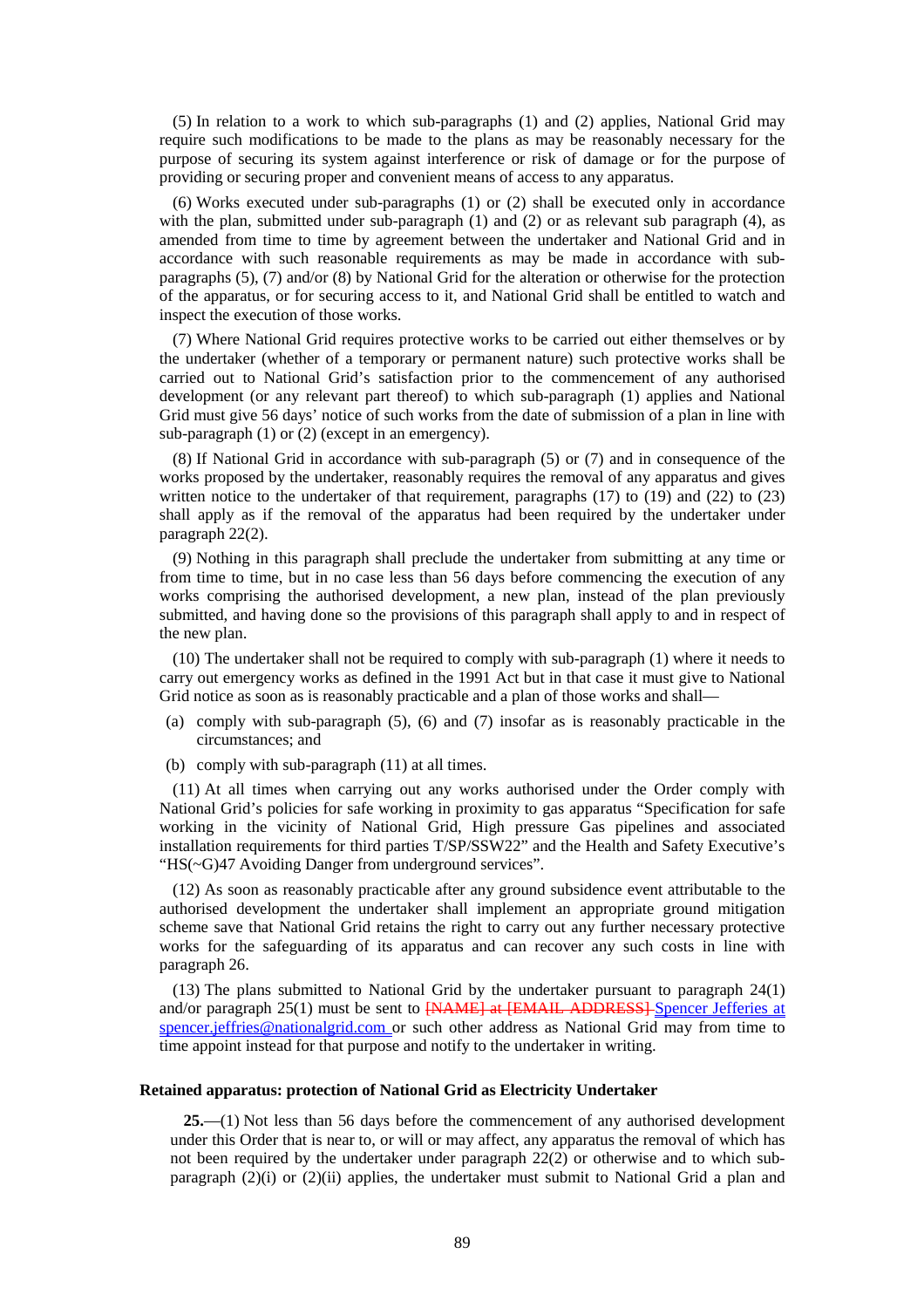seek from National Grid details of the underground extent of their electricity tower foundations.

(2) In relation to works which will or may be situated on, over, under or within (i) 15 metres measured in any direction of any apparatus, or (ii) involve embankment works within 15 metres of any apparatus, the plan to be submitted under sub-paragraph (1) shall show—

- (a) the exact position of the works;
- (b) the level at which these are proposed to be constructed or renewed;
- (c) the manner of their construction or renewal including details of excavation, positioning of plant;
- (d) the position of all apparatus;
- (e) by way of detailed drawings, every alteration proposed to be made to or close to any such apparatus;
- (f) any intended maintenance regimes; and
- (g) an assessment of risks of rise of earth issues.

(3) In relation to any works which will or may be situated on, over, under or within 10 metres of any part of the foundations of an electricity tower or between any two or more electricity towers, the plan to be submitted under sub-paragraph (1) shall be detailed including a method statement and describing in addition to the matters set out in sub-paragraph (2)—

- (a) details of any cable trench design including route, dimensions, clearance to pylon foundations;
- (b) demonstration that pylon foundations will not be affected prior to, during and post construction;
- (c) details of load bearing capacities of trenches;
- (d) details of cable installation methodology including access arrangements, jointing bays and backfill methodology;
- (e) a written management plan for high voltage hazard during construction and on-going maintenance of the cable route;
- (f) (written details of the operations and maintenance regime for the cable, including frequency and method of access;
- (g) assessment of earth rise potential if reasonably required by National Grid's engineers;
- (h) evidence that trench bearing capacity is to be designed to 26 tonnes to take the weight of overhead line construction traffic.

(4) The undertaker must not commence any works to which sub-paragraphs (1), (2) or (3) apply until National Grid has given written approval of the plan so submitted.

- (5) Any approval of National Grid required under sub-paragraph (1), (2) or (3)—
- (a) may be given subject to reasonable conditions for any purpose mentioned in subparagraph (6) or (8);
- (b) must not be unreasonably withheld.

(6) In relation to a work to which sub-paragraphs (1), (2) or (3) apply, National Grid may require such modifications to be made to the plans as may be reasonably necessary for the purpose of securing its system against interference or risk of damage or for the purpose of providing or securing proper and convenient means of access to any apparatus.

(7) Works executed under sub-paragraphs (1), (2) or (3) must be executed only in accordance with the plan, submitted under sub-paragraph (1) or as relevant sub-paragraphs (2), (3) or (6), as amended from time to time by agreement between the undertaker and National Grid and in accordance with such reasonable requirements as may be made in accordance with subparagraphs (5), (6), (8) and/or (9) by National Grid for the alteration or otherwise for the protection of the apparatus, or for securing access to it, and National Grid shall be entitled to watch and inspect the execution of those works.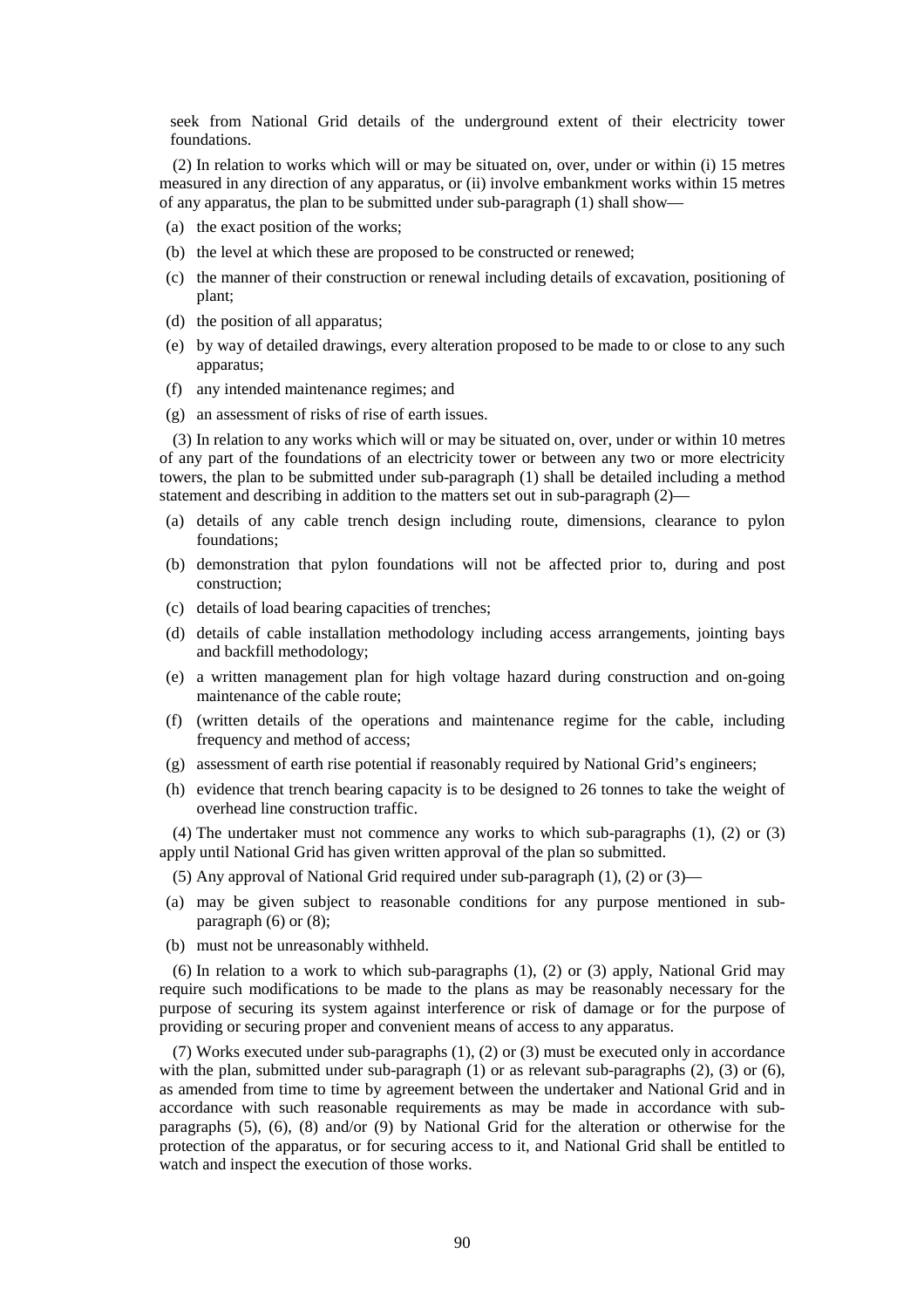(8) Where National Grid require any protective works to be carried out either themselves or by the undertaker (whether of a temporary or permanent nature) such protective works must be carried out to National Grid's satisfaction prior to the commencement of any authorised development (or any relevant part thereof) to which sub-paragraph (1) applies and National Grid must give 56 days' notice of such works from the date of submission of a plan in line with sub-paragraphs  $(1)$ ,  $(2)$ ,  $(3)$  or  $(6)$  (except in an emergency)

(9) If National Grid in accordance with sub-paragraph (6) or (8) and in consequence of the works proposed by the undertaker, reasonably requires the removal of any apparatus and gives written notice to the undertaker of that requirement, paragraphs  $(17)$  to  $(19)$  and  $(22)$  to  $(23)$ shall apply as if the removal of the apparatus had been required by the undertaker under paragraph 22(2).

(10) Nothing in this paragraph shall preclude the undertaker from submitting at any time or from time to time, but in no case less than 56 days before commencing the execution of any works, a new plan, instead of the plan previously submitted, and having done so the provisions of this paragraph shall apply to and in respect of the new plan.

(11) The undertaker shall not be required to comply with sub-paragraph (1) where it needs to carry out emergency works as defined in the 1991 Act but in that case it must give to National Grid notice as soon as is reasonably practicable and a plan of those works and shall—

- (a) comply with sub-paragraphs (6), (7) and (8) insofar as is reasonably practicable in the circumstances; and
- (b) comply with sub-paragraph (12) at all times.

(12) At all times when carrying out any works authorised under the Order, the undertaker must comply with National Grid's policies for development near over headlines ENA TA 43-8 and the Health and Safety Executive's guidance note 6 "Avoidance of Danger from Overhead Lines".

(13) This paragraph shall not apply to numbered work 7.

#### **Expenses**

**26.**—(1) Subject to the following provisions of this paragraph, the undertaker shall pay to National Grid on demand all charges, costs and expenses reasonably anticipated or incurred by National Grid in, or in connection with, the inspection, removal, relaying or replacing, alteration or protection of any apparatus or the construction of any new apparatus or alternative apparatus which may be required in consequence of the execution of any such works as are referred to in this Schedule including without limitation—

- (a) any costs reasonably incurred or compensation properly paid in connection with the acquisition of rights or the exercise of statutory powers for such apparatus including without limitation in the event that National Grid elects to use compulsory purchase powers to acquire any necessary rights under paragraph 22(3) all costs incurred as a result of such action;
- (b) in connection with the cost of the carrying out of any diversion work or the provision of any alternative apparatus;
- (c) the cutting off of any apparatus from any other apparatus or the making safe of redundant apparatus;
- (d) the approval of plans;
- (e) the carrying out of protective works, plus a capitalised sum to cover the cost of maintaining and renewing permanent protective works;
- (f) the survey of any land, apparatus or works, the inspection and monitoring of works or the installation or removal of any temporary works reasonably necessary in consequence of the execution of any such works referred to in this Schedule.

(2) There must be deducted from any sum payable under sub-paragraph (1) the value of any apparatus removed under the provisions of this Schedule and which is not re-used as part of the alternative apparatus, that value being calculated after removal.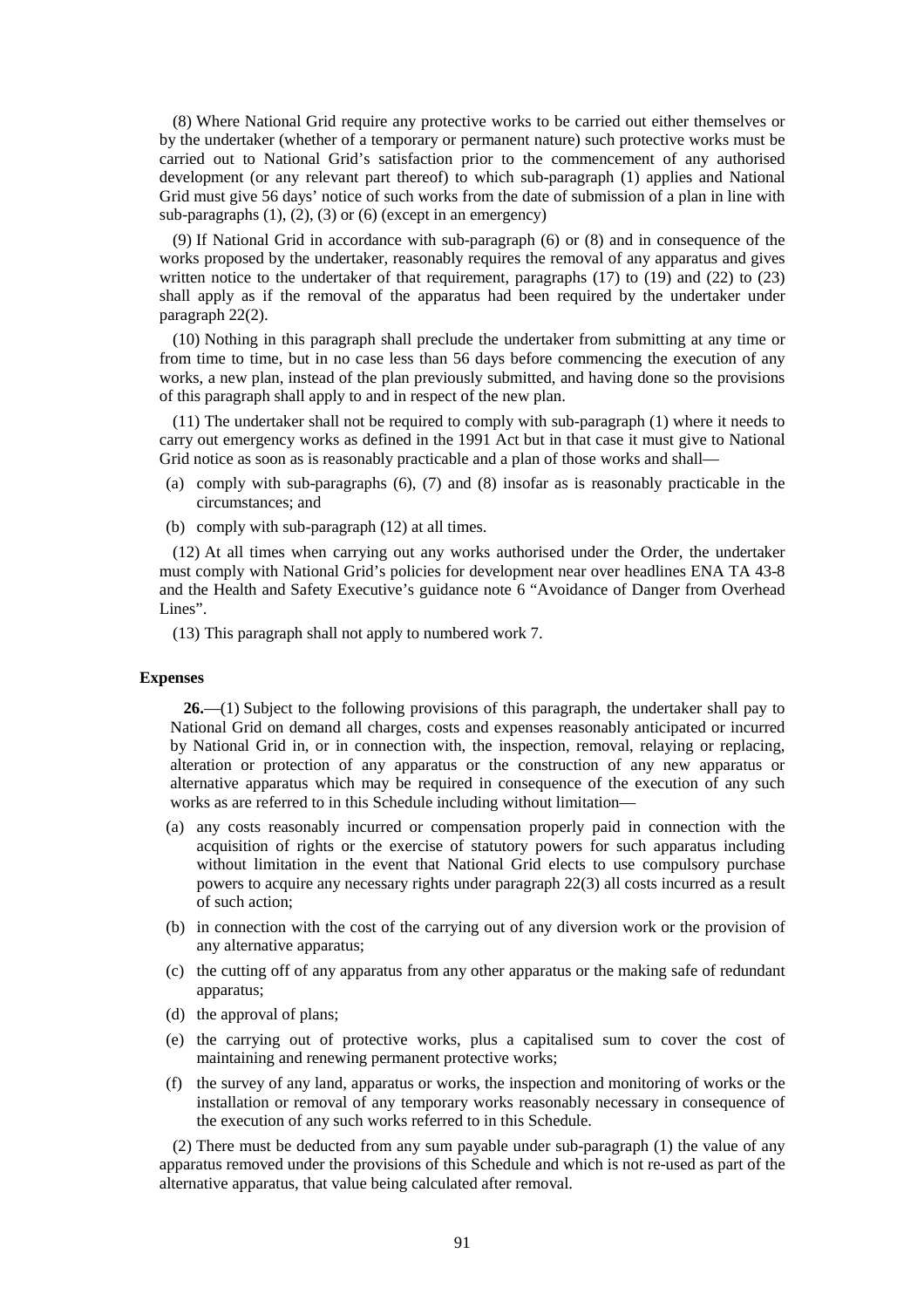- (3) If in accordance with the provisions of this part of this Schedule—
- (a) apparatus of better type, of greater capacity or of greater dimensions is placed in substitution for existing apparatus of worse type, of smaller capacity or of smaller dimensions; or
- (b) apparatus (whether existing apparatus or apparatus substituted for existing apparatus) is placed at a depth greater than the depth at which the existing apparatus was situated,

and the placing of apparatus of that type or capacity or of those dimensions or the placing of apparatus at that depth, as the case may be, is not agreed by the undertaker or in default of agreement settled by arbitration in accordance with article  $43-42$  (arbitration) of the Order to be necessary, then, if such placing involves cost in the construction of works under this part of this Schedule exceeding that which would have been involved if the apparatus placed had been of the existing type, capacity or dimensions, or at the existing depth, as the case may be, the amount which apart from this sub-paragraph would be payable to National Grid by virtue of sub-paragraph (1) shall be reduced by the amount of that excess save where it is not possible in the circumstances to obtain the existing type of operations, capacity, dimensions or place at the existing depth in which case full costs shall be borne by the undertaker.

- (4) For the purposes of sub-paragraph (3)—
- (a) an extension of apparatus to a length greater than the length of existing apparatus shall not be treated as a placing of apparatus of greater dimensions than those of the existing apparatus; and
- (b) where the provision of a joint in a pipe or cable is agreed, or is determined to be necessary, the consequential provision of a jointing chamber or of a manhole shall be treated as if it also had been agreed or had been so determined.

(5) An amount which apart from this sub-paragraph would be payable to National Grid in respect of works by virtue of sub-paragraph (1) shall, if the works include the placing of apparatus provided in substitution for apparatus placed more than 7 years and 6 months earlier so as to confer on National Grid any financial benefit by deferment of the time for renewal of the apparatus in the ordinary course, be reduced by the amount which represents that benefit.

#### **Indemnity**

**27.**—(1) Subject to sub-paragraphs (2) and (3), if by reason or in consequence of the construction of any works authorised by this Schedule or in consequence of the construction, use, maintenance or failure of any of the authorised development by or on behalf of the undertaker or in consequence of any act or default of the undertaker (or any person employed or authorised by him) in the course of carrying out such works (including without limitation works carried out by the undertaker under this Schedule or any subsidence resulting from any of these works), any damage is caused to any apparatus or alternative apparatus (other than apparatus the repair of which is not reasonably necessary in view of its intended removal for the purposes of those works) or property of National Grid, or there is any interruption in any service provided, or in the supply of any goods, by National Grid, or National Grid becomes liable to pay any amount to any third party, the undertaker shall—

- (a) bear and pay on demand the cost reasonably incurred by National Grid in making good such damage or restoring the supply; and
- (b) indemnify National Grid for any other expenses, loss, demands, proceedings, damages, claims, penalty or costs incurred by or recovered from National Grid, by reason or in consequence of any such damage or interruption or National Grid becoming liable to any third party as aforesaid.

(2) The fact that any act or thing may have been done by National Grid on behalf of the undertaker or in accordance with a plan approved by National Grid or in accordance with any requirement of National Grid as a consequence of the authorised development or under its supervision shall not (unless sub-paragraph (3) applies) excuse the undertaker from liability under the provisions of this sub-paragraph (1) where the undertaker fails to carry out and execute the works properly with due care and attention and in a skilful and workman like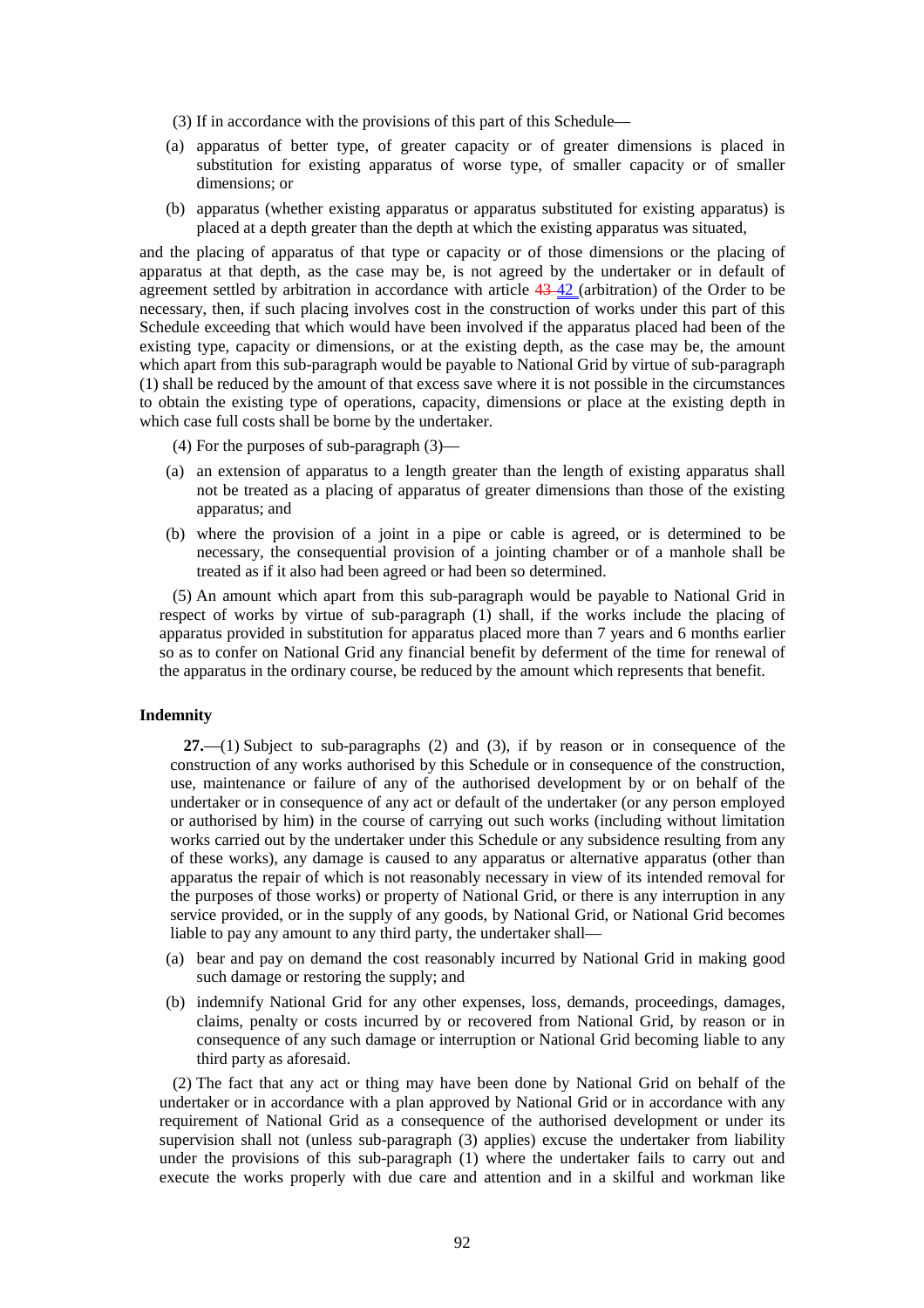manner or in a manner that does not materially accord with the approved plan or as otherwise agreed between the undertaker and National Grid.

- (3) Nothing in sub-paragraph (1) shall impose any liability on the undertaker in respect of—
- (a) any damage or interruption to the extent that it is attributable to the neglect or default of National Grid, its officers, servants, contractors or agents; and
- (b) any authorised development and/or any other works authorised by this Schedule carried out by National Grid as an assignee, transferee or lessee of the undertaker with the benefit of the Order pursuant to section 156 (benefit of order grating development consent) of the 2008 Act or under article 6 of the Order subject to the proviso that once such works become apparatus ("new apparatus"), any works yet to be executed and not falling within this sub-section 3(b) shall be subject to the full terms of this Schedule including this paragraph (27) in respect of such new apparatus.

(4) National Grid must give the undertaker reasonable notice of any such claim or demand and no settlement or compromise shall be made, unless payment is required in connection with a statutory compensation scheme without first consulting the undertaker and considering their representations.

(5) National Grid must use its reasonable endeavours to mitigate in whole or in part and to minimise any costs, expenses, loss, demands, and penalties to which the indemnity under this paragraph (27) applies. If requested to do so by the undertaker, National Grid shall provide an explanation of how the claim has been minimised. The undertaker shall only be liable under this paragraph (27) for claims reasonably incurred by National Grid.

#### **Enactments and agreements**

**28.** Nothing in this part of this Schedule shall affect the provisions of any enactment or agreement regulating the relations between the undertaker and National Grid in respect of any apparatus laid or erected in land belonging to the undertaker on the date on which this Order is made.

#### **Co-operation**

**29.** National Grid and the undertaker must each use their best endeavours to co-ordinate with the other party on the timing and method of execution of any works carried out under the Order or this Schedule (including, for the avoidance of doubt, pursuant to paragraph 22(2) and paragraphs (24) or (28)) in the interests of safety and the efficient and economic execution of the authorised development and taking into account the need to ensure the safe and efficient operation of the other party's operations.

#### **Access**

**30.** If in consequence of the agreement reached in accordance with paragraph 21(1) or the powers granted under this Order the access to any apparatus is materially obstructed, the undertaker shall provide such alternative means of access to such apparatus as will enable National Grid to maintain or use the apparatus no less effectively than was possible before such obstruction.

#### **Arbitration**

**31.** Save for differences or disputes arising under paragraphs 22(2), 22(4), 23(1), 24 and 25 any difference or dispute arising between the undertaker and National Grid under this Schedule shall, unless otherwise agreed in writing between the undertaker and National Grid, be determined by arbitration in accordance with article 43 42 (arbitration) of the Order.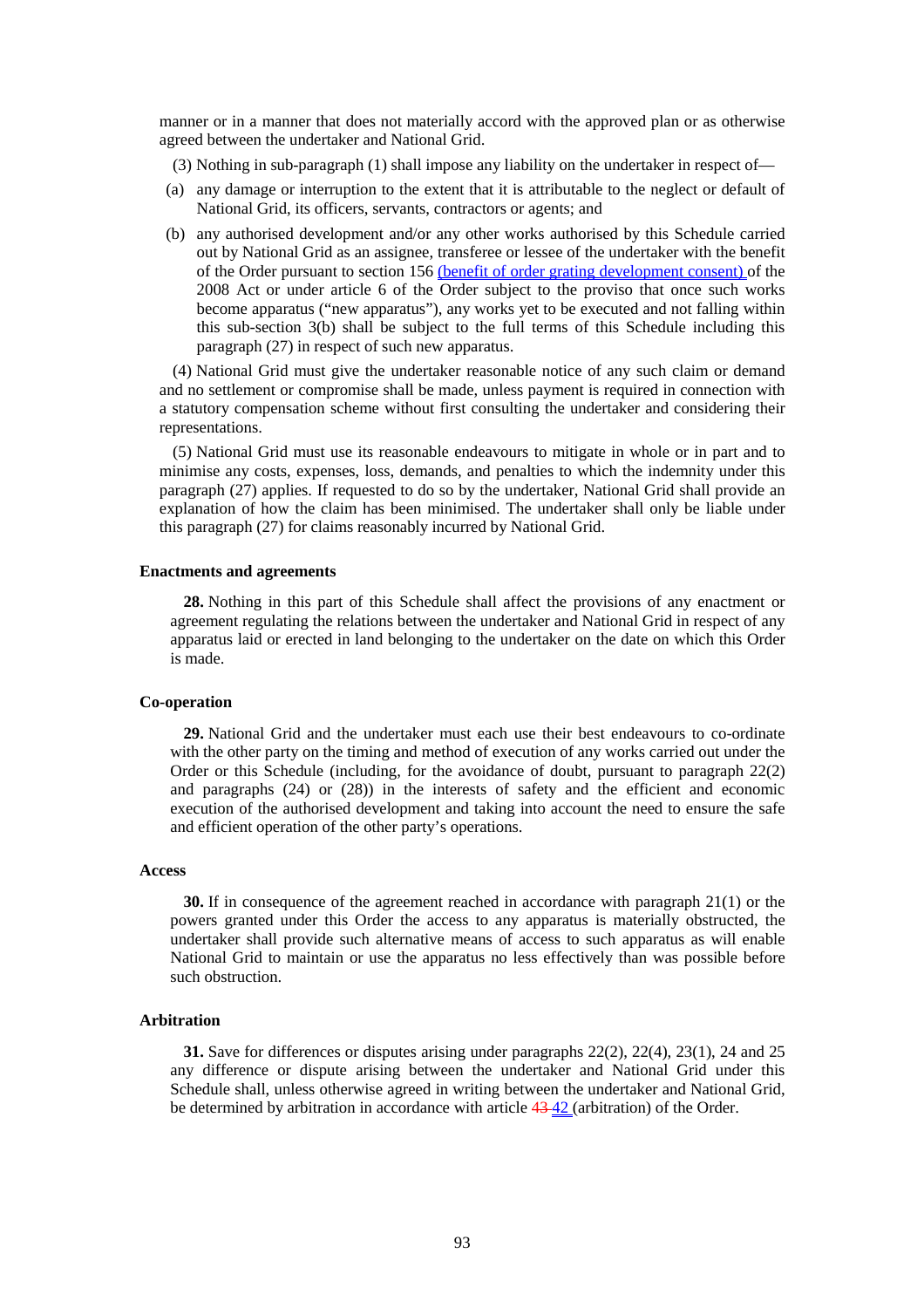# PART 4

### FOR THE PROTECTION OF EPN(39)

**32.** For the protection of EPN as referred to in this part of this Schedule the following provisions have effect, unless otherwise agreed in writing between the undertaker and EPN.

**33.** In this part of this Schedule—

"alternative apparatus" means alternative apparatus adequate to enable EPN to fulfil its statutory functions in a manner not less efficient than previously;

"apparatus" means electric lines or electrical plant (as defined in the Electricity Act 1989(**40a**)), belonging to or maintained by EPN;

"functions" includes powers and duties;

"in", in a context referring to apparatus or alternative apparatus in land, includes a reference to apparatus or alternative apparatus under, over or upon land; and

"EPN" means Eastern Power Networks plc (Company No. 02366906) whose registered office is at Newington House, 237 Southwark Bridge Road, London SE1 6NP;

**34.** This part of this Schedule does not apply to apparatus in respect of which the relations between the undertaker and EPN are regulated by the provisions of Part 3 of the 1991 Act.

**35.** Regardless of the temporary prohibition or restriction of use of streets under the powers conferred by article 11 (temporary prohibition or restriction of use of streets), EPN is at liberty at all times to take all necessary access across any such street and to execute and do all such works and things in, upon or under any such street as may be reasonably necessary or desirable to enable it to maintain any apparatus which at the time of the prohibition or restriction was in that street.

**36.** Regardless of any provision in this Order or anything shown on the land plans, the undertaker must not acquire any apparatus otherwise than by agreement.

**37.**—(1) If, in the exercise of the powers conferred by this Order, the undertaker acquires any interest in any land in which any apparatus is placed or over which access to any apparatus is enjoyed or requires that EPN's apparatus is relocated or diverted, that apparatus must not be removed under this part of this Schedule, and any right of EPN to maintain that apparatus in that land and to gain access to it must not be extinguished, until alternative apparatus has been constructed and is in operation, and access to it has been provided, to the reasonable satisfaction of EPN in accordance with sub-paragraphs (2) to (7).

(2) If, for the purpose of executing any works in, on or under any land purchased, held, appropriated or used under this Order, the undertaker requires the removal of any apparatus placed in that land, the undertaker must give to EPN written notice of that requirement, together with a plan and section of the work proposed, and of the proposed position of the alternative apparatus to be provided or constructed and in that case (or if in consequence of the exercise of any of the powers conferred by this Order EPN reasonably needs to remove any of its apparatus) the undertaker must, subject to sub-paragraph (3), afford to EPN the necessary facilities and rights for the construction of alternative apparatus in other land of the undertaker and subsequently for the maintenance of that apparatus.

(3) If alternative apparatus or any part of such apparatus is to be constructed elsewhere than in other land of the undertaker, or the undertaker is unable to afford such facilities and rights as are mentioned in sub-paragraph (2), in the land in which the alternative apparatus or part of such apparatus is to be constructed, EPN must, on receipt of a written notice to that effect from

<u>.</u>

**<sup>39</sup>**() This Part is agreed with EPN.<br> $(40a)$  1989 c.29. (**40a**) 1989 c.29.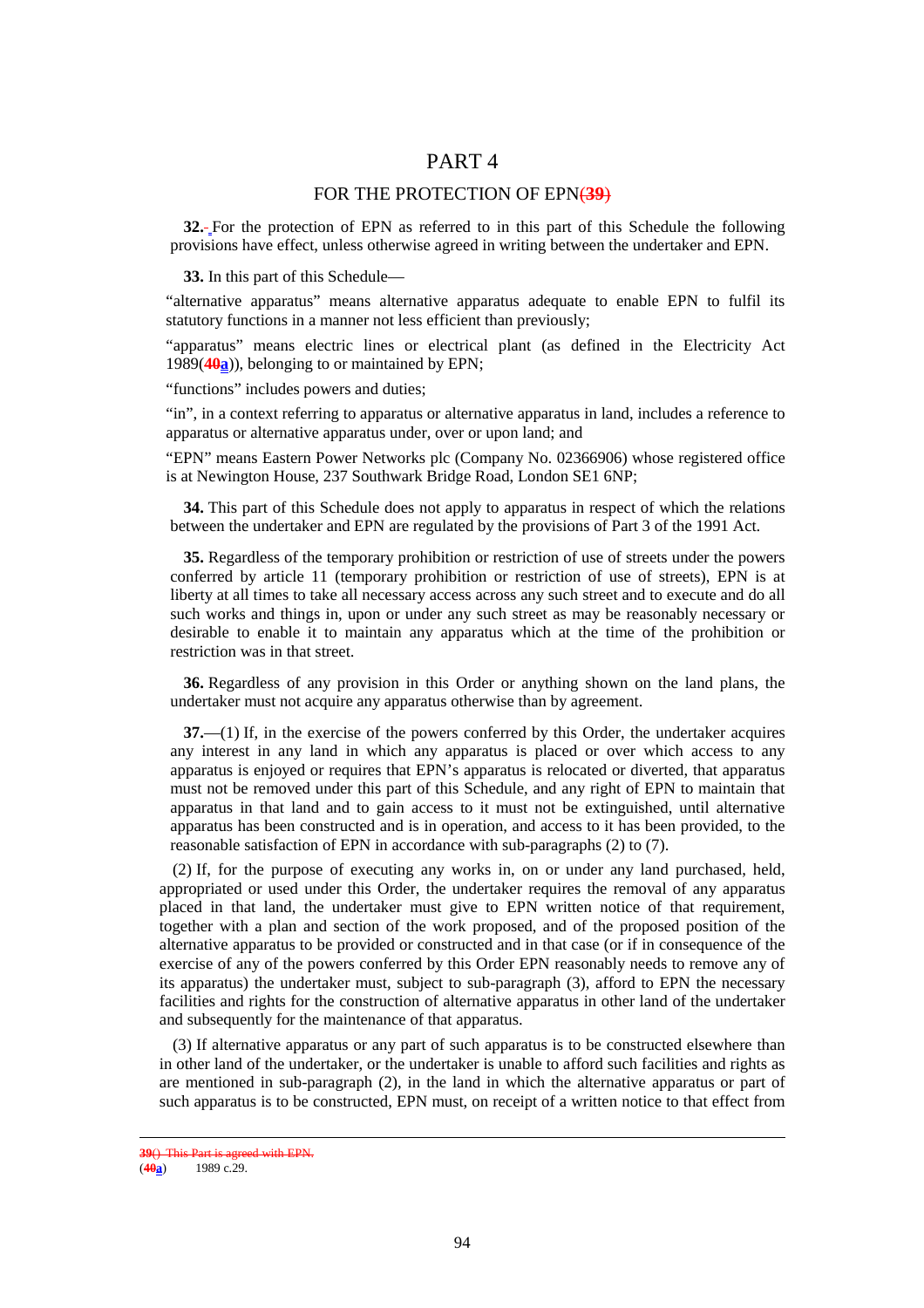the undertaker, as soon as reasonably possible use reasonable endeavours to obtain the necessary facilities and rights in the land in which the alternative apparatus is to be constructed provided that this obligation shall not require EPN to exercise any power it may have to acquire any land or rights by compulsory purchase order.

(4) Any alternative apparatus to be constructed in land of the undertaker under this part of this Schedule must be constructed in such manner and in such line or situation as may be agreed between EPN and the undertaker or in default of agreement settled by arbitration in accordance with article 43 42 (arbitration).

(5) EPN must, after the alternative apparatus to be provided or constructed has been agreed or settled by arbitration in accordance with article  $43-42$  (arbitration), and after the grant to EPN of any such facilities and rights as are referred to in sub-paragraph (2) or (3), proceed without unnecessary delay to construct and bring into operation the alternative apparatus and subsequently to remove any apparatus required by the undertaker to be removed under the provisions of this part of this Schedule.

(6) Regardless of anything in sub-paragraph (5), if the undertaker gives notice in writing to EPN that it desires itself to execute any work, or part of any work, in connection with the construction or removal of apparatus in any land controlled by the undertaker, that work, instead of being executed by EPN, must be executed by the undertaker without unnecessary delay under the superintendence, if given, and to the reasonable satisfaction of EPN.

(7) Nothing in sub-paragraph (6) authorises the undertaker to execute the placing, installation, bedding, packing, removal, connection or disconnection of any apparatus, or execute any filling around the apparatus (where the apparatus is laid in a trench) within 300 millimetres of the apparatus.

**38.**—(1) Where, in accordance with the provisions of this part of this Schedule, the undertaker affords to EPN facilities and rights for the construction and maintenance in land of the undertaker of alternative apparatus in substitution for apparatus to be removed, those facilities and rights must be granted upon such terms and conditions as may be agreed between the undertaker and EPN or in default of agreement settled by arbitration in accordance with article 43 42 (arbitration).

(2) If the facilities and rights to be afforded by the undertaker in respect of any alternative apparatus, and the terms and conditions subject to which those facilities and rights are to be granted, are in the opinion of the arbitrator less favourable on the whole to EPN than the facilities and rights enjoyed by it in respect of the apparatus to be removed and the terms and conditions to which those facilities and rights are subject, the arbitrator must make such provision for the payment of compensation by the undertaker to EPN as appears to the arbitrator to be reasonable having regard to all the circumstances of the particular case.

**39.**—(1) Not less than 28 days before starting the execution of any works in, on or under any land purchased, held, appropriated or used under this Order that are near to, or will or may affect, any apparatus the removal of which has not been required by the undertaker under paragraph 37(2), the undertaker must submit to EPN a plan, section and description of the works to be executed.

(2) Those works must be executed only in accordance with the plan, section and description submitted under sub-paragraph (1) and in accordance with such reasonable requirements as may be made in accordance with sub-paragraph (3) by EPN for the alteration or otherwise for the protection of the apparatus, or for securing access to it, and EPN is entitled to watch and inspect the execution of those works.

(3) Any requirements made by EPN under sub-paragraph (2) must be made within a period of 21 days beginning with the date on which a plan, section and description under sub-paragraph (1) are submitted to it.

(4) If EPN in accordance with sub-paragraph (3) and in consequence of the works proposed by the undertaker, reasonably requires the removal of any apparatus and gives written notice to the undertaker of that requirement, paragraphs (32) to (38) apply as if the removal of the apparatus had been required by the undertaker under paragraph 37(2).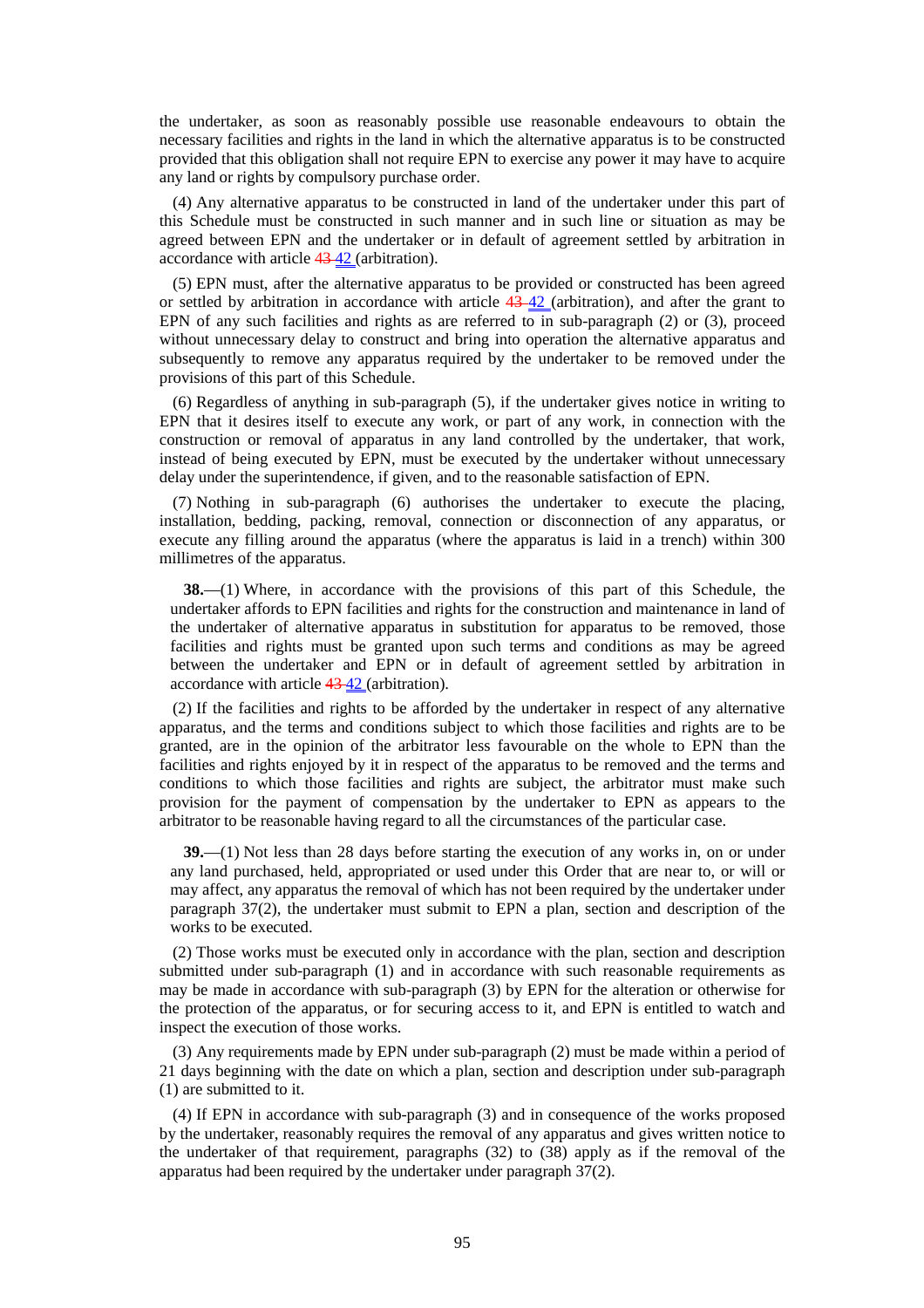(5) Nothing in this paragraph precludes the undertaker from submitting at any time or from time to time, but in no case less than 28 days before commencing the execution of any works, a new plan, section and description instead of the plan, section and description previously submitted, and having done so the provisions of this paragraph apply to and in respect of the new plan, section and description.

(6) The undertaker is not required to comply with sub-paragraph (1) in a case of emergency but in that case it must give to EPN notice as soon as is reasonably practicable and a plan, section and description of those works as soon as reasonably practicable subsequently and must comply with sub-paragraph (2) in so far as is reasonably practicable in the circumstances.

**40.**—(1) Subject to the following provisions of this paragraph, the undertaker must repay to EPN the reasonable expenses incurred by EPN in, or in connection with, the inspection, removal, alteration or protection of any apparatus or the construction of any new apparatus which may be required in consequence of the execution of any such works as are referred to in paragraph 37(2).

(2) There is to be deducted from any sum payable under sub-paragraph (1) the value of any apparatus removed under the provisions of this part of this Schedule, that value being calculated after removal.

- (3) If in accordance with the provisions of this part of this Schedule—
- (a) apparatus of better type, of greater capacity or of greater dimensions is placed in substitution for existing apparatus of worse type, of smaller capacity or of smaller dimensions; or
- (b) apparatus (whether existing apparatus or apparatus substituted for existing apparatus) is placed at a depth greater than the depth at which the existing apparatus was,

and the placing of apparatus of that type or capacity or of those dimensions or the placing of apparatus at that depth, as the case may be, is not agreed by the undertaker or, in default of agreement, is not determined by arbitration in accordance with article 43-42 (arbitration) to be necessary, then, if such placing involves cost in the construction of works under this part of this Schedule exceeding that which would have been involved if the apparatus placed had been of the existing type, capacity or dimensions, or at the existing depth, as the case may be, the amount which apart from this sub-paragraph would be payable to EPN by virtue of sub-paragraph (1) is to be reduced by the amount of that excess.

- (4) For the purposes of sub-paragraph (3)—
- (a) an extension of apparatus to a length greater than the length of existing apparatus is not to be treated as a placing of apparatus of greater dimensions than those of the existing apparatus where such extension is required in consequence of the execution of any such works as are referred to in paragraph 37(2); and
- (b) where the provision of a joint in a cable is agreed, or is determined to be necessary, the consequential provision of a jointing chamber or of a manhole is to be treated as if it also had been agreed or had been so determined.

(5) An amount which apart from this sub-paragraph would be payable to EPN in respect of works by virtue of sub-paragraph (1), if the works include the placing of apparatus provided in substitution for apparatus placed more than 7 years and 6 months earlier so as to confer on EPN any financial benefit by deferment of the time for renewal of the apparatus in the ordinary course, is to be reduced by the amount which represents that benefit.

**41.**—(1) Subject to sub-paragraphs (2) and (3), if by reason or in consequence of the construction of any of the works referred to in paragraph 37(2), any damage is caused to any apparatus (other than apparatus the repair of which is not reasonably necessary in view of its intended removal for the purposes of those works) or property of EPN, or there is any interruption in any service provided, or in the supply of any goods, by EPN, the undertaker must—

(a) bear and pay the cost reasonably incurred by EPN in making good such damage or restoring the supply; and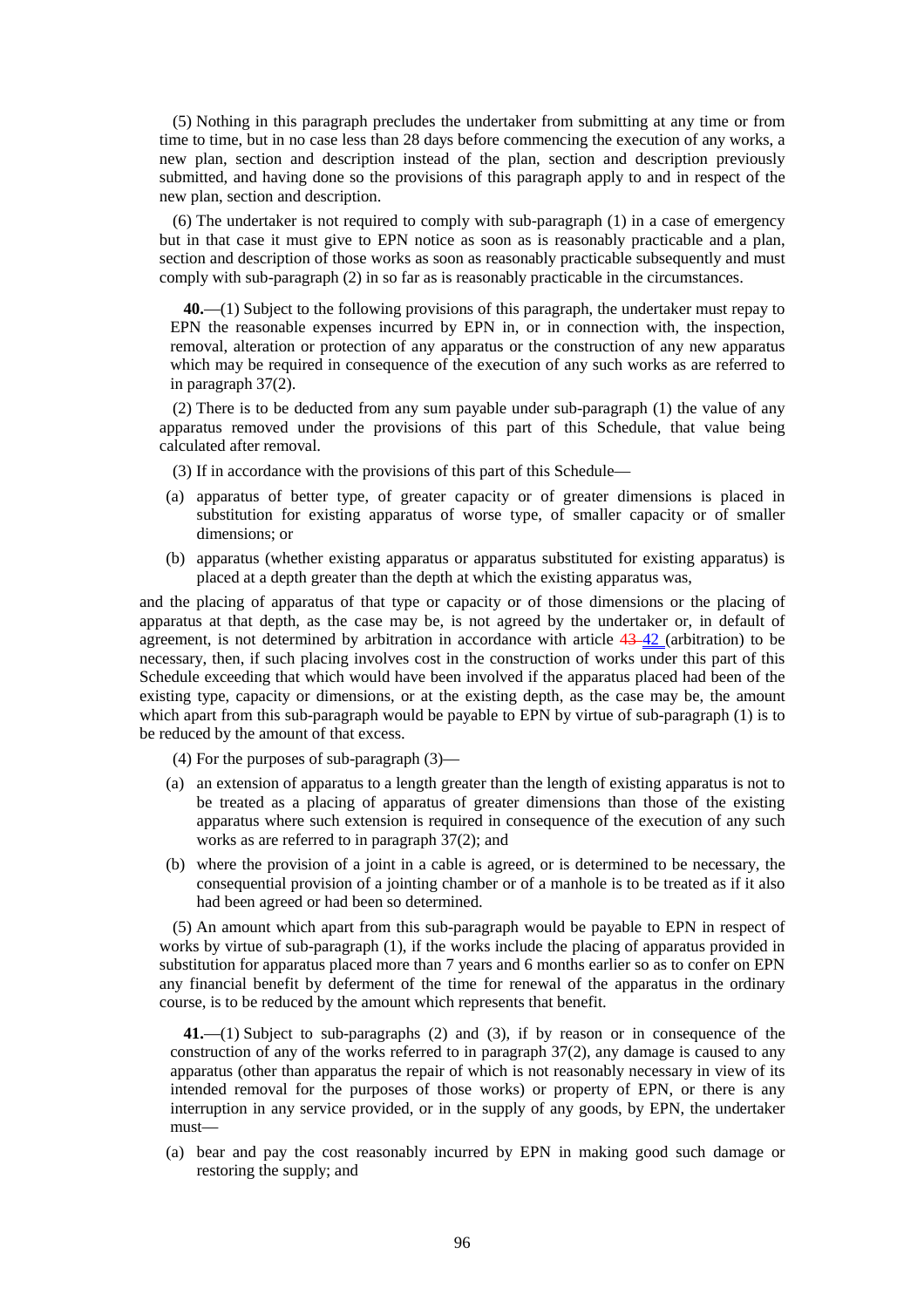(b) indemnify EPN for any other expenses, loss, demands, proceedings, damages, claims, penalty or costs incurred by or recovered from EPN,

by reason or in consequence of any such damage or interruption.

(2) Nothing in sub-paragraph (1) imposes any liability on the undertaker with respect to any damage or interruption to the extent that it is attributable to the act, neglect or default of EPN, its officers, servants, contractors or agents.

(3) EPN must give the undertaker reasonable notice of any such claim or demand and no settlement or compromise is to be made without the consent of the undertaker which, if it withholds such consent, has the sole conduct of any settlement or compromise or of any proceedings necessary to resist the claim or demand.

**42.** Nothing in this part of this Schedule affects the provisions of any enactment or agreement regulating the relations between the undertaker and EPN in respect of any apparatus laid or erected in land belonging to the undertaker on the date on which this Order is made.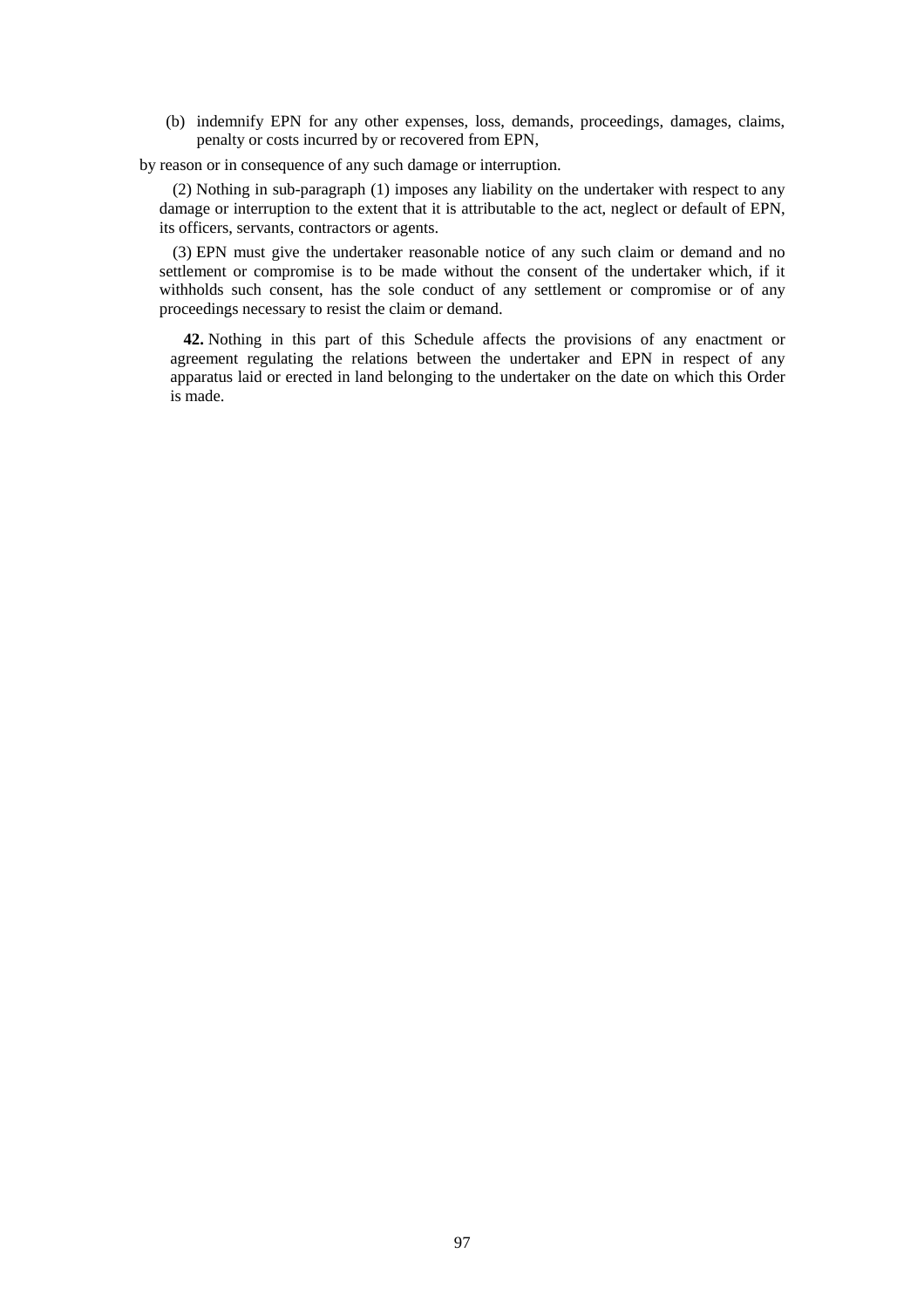# PART 5

### FOR THE PROTECTION OF ANGLIAN WATER

**43.** For the protection of Anglian Water, the following provisions shall, unless otherwise agreed in writing between the undertaker and Anglian Water, have effect.

**44.** In this Part of this schedule—

"alternative apparatus" means alternative apparatus adequate to enable Anglian Water to fulfil its statutory functions in not less efficient a manner than previously;

"Anglian Water" means Anglian Water Services Limited;

"apparatus" means—

<u>.</u>

- (a) any works, mains, pipes or other apparatus belonging to or maintained by Anglian Water for the purposes of water supply and sewerage;
- (b) any drain or works vested in Anglian Water under the Water Industry Act 1991; and
- (c) any sewer which is so vested or is the subject of a notice of intention to adopt given under section 102(4) (adoption of sewers and disposal works) of the Water Industry Act 1991 or an agreement to adopt made under section 104 (agreements to adopt a sewer, drain or sewage disposal works, at future date) of that Act(**41a**),

and includes a sludge main, disposal main or sewer outfall and any manholes, ventilating shafts, pumps or other accessories forming part of any sewer, drain, or works (within the meaning of section 219 (general interpretation) of that Act) and any structure in which apparatus is or is to be lodged or which gives or will give access to apparatus.

"functions" includes powers and duties;

"in" in a context referring to apparatus or alternative apparatus in land includes a reference to apparatus or alternative apparatus under, over or upon land; and

"plan" includes sections, drawings, specifications and method statements.

**45.** This Part of this Schedule does not apply to apparatus in respect of which to the extent that the relations between the undertaker and Anglian Water are regulated by the provisions of Part 3 (water supply) of the 1991 Act.

**46.**—(1) The undertaker must not interfere with, build over or near to any apparatus within the Order land or execute the placing, installation, bedding, packing, removal, connection or disconnection of any apparatus, or execute any filling around the apparatus (where the apparatus is laid in a trench) within the standard protection strips which are the strips of land falling the following distances to either side of the medial line of any relevant pipe or apparatus: 2.25 metres where the diameter of the pipe is less than 150 millimetres; 3 metres where the diameter of the pipe is between 150 and 450 millimetres; 4.5 metres where the diameter of the pipe is between 450 and 750 millimetres; and 6 metres where the diameter of the pipe exceeds 750 millimetres, unless otherwise agreed in writing with Anglian Water, such agreement not to be unreasonably withheld or delayed, and such provision being brought to the attention of any agent or contractor responsible for carrying out the authorised development on behalf of the undertaker.

**47.** The alteration, extension, removal or re-location of any apparatus shall not be implemented until—

<sup>(</sup>**41a**) 1991 c.56. Section 102(4) was amended by paragraph 90 of Schedule 7 to the Water Act 2014 (c.21) and section 96(1)(c) of the Water Act 2003 (c.37); Section 104 was amended by section 96(4)(a), (b), (c), (e) and (f), and paragraph 1 of Schedule 9(3) to the Water Act 2003 (c.37), section 42(3) of the  $Flood$  and Water Management Act 2010 and by sections 11(2)(a), 11(2)(b) and 11(2)(c) of the Water Act 2014 (c.21).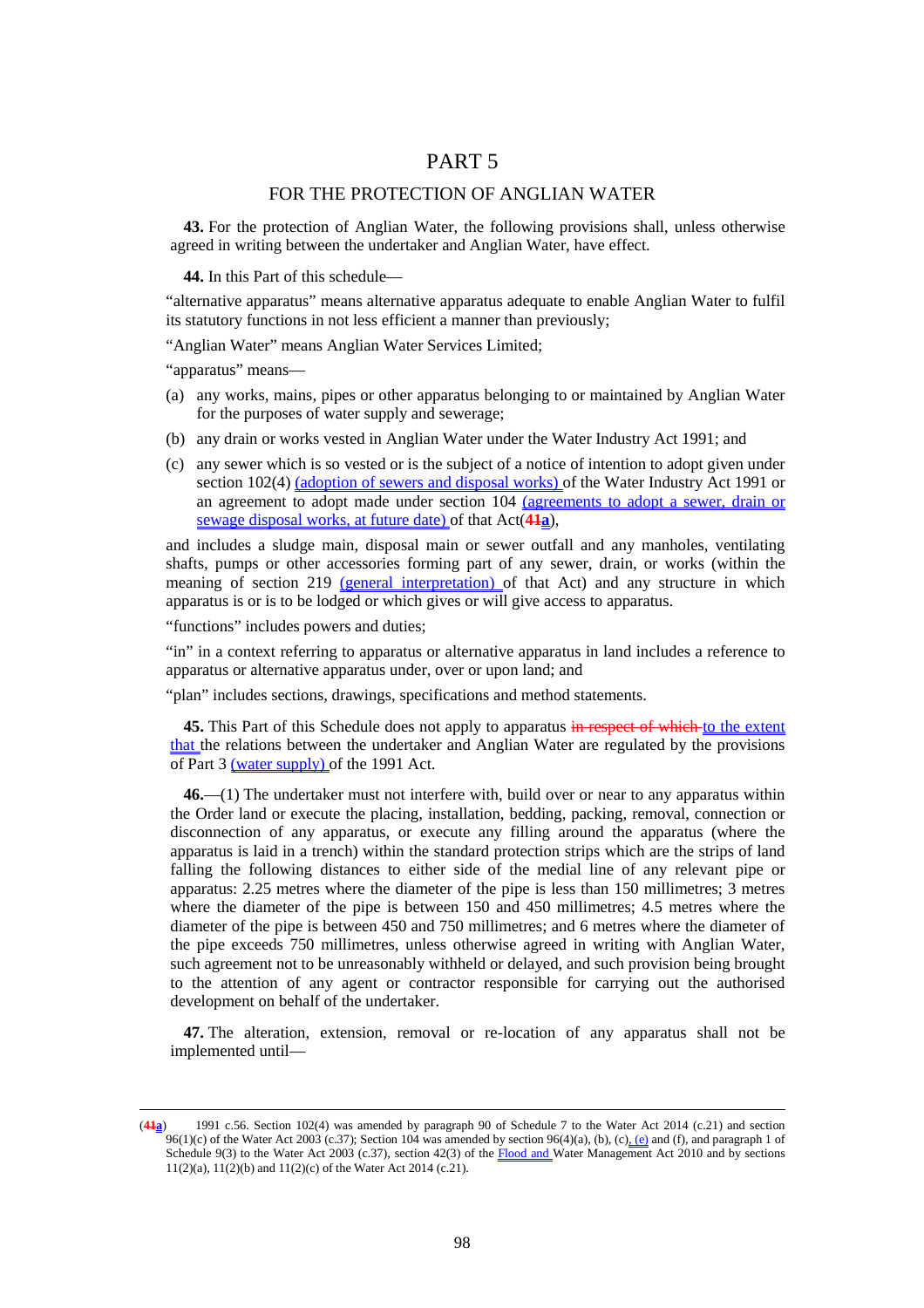- (a) any requirement for any permits under the Environmental Permitting (England and Wales) Regulations 2010 (**42a**) or other legislation and any other associated consents are obtained, and any approval or agreement required from Anglian Water on alternative outfall locations as a result of such re-location are approved, such approvals from Anglian Water not to be unreasonably withheld or delayed; and
- (b) the undertaker has made the appropriate application required under the Water Industry Act 1991 together with a plan and section of the works proposed and Anglian Water has agreed all of the contractual documentation required under the Water Industry Act 1991, such agreement not to be unreasonably withheld or delayed; and such works to be executed only in accordance with the plan, section and description submitted and in accordance with such reasonable requirements as may be made by Anglian Water for the alteration or otherwise for the protection of the apparatus, or for securing access to it.

**48.** In the situation, where in exercise of the powers conferred by the Order, the undertaker acquires any interest in any land in which Apparatus is placed and such apparatus is to be relocated, extended, removed or altered in any way, no alteration or extension shall take place until Anglian Water has established to its reasonable satisfaction in a timely manner, contingency arrangements in order to conduct its functions for the duration of the works to relocate, extend, remove or alter the apparatus or provide alternative apparatus.

**49.** Regardless of any provision in this Order or anything shown on any plan, the undertaker must not acquire any apparatus otherwise than by agreement, and before extinguishing any existing rights for Anglian Water to use, keep, inspect, renew and maintain its apparatus in the Order land, the undertaker shall, with the agreement of Anglian Water, create a new right to use, keep, inspect, renew and maintain the apparatus that is reasonably convenient for Anglian Water such agreement not to be unreasonably withheld or delayed, and to be subject to arbitration under article 43 42 (arbitration).

**50.** If the undertaker is unable to create the new rights referred to in paragraph (49), Anglian Water must, on receipt of a written notice to that effect from the undertaker, as soon as reasonably possible, use its reasonable endeavours to obtain the necessary rights.

**51.** If in consequence of the exercise of the powers conferred by the Order the access to any apparatus is materially obstructed the undertaker shall provide such alternative means of access to such apparatus as will enable Anglian Water to maintain or use the apparatus no less effectively than was possible before such obstruction.

**52.** In consequence of the exercise of the powers conferred by the Order, previously unmapped sewers, lateral drains or other apparatus are identified by the undertaker, notification of the location of such assets will immediately be given to Anglian Water and afforded the same protection of other Anglian Water assets.

**53.** If for any reason or in consequence of the construction of any of the works referred to in paragraphs 46, 47 and 48 and 52 above any damage is caused to any apparatus (other than apparatus the repair of which is not reasonably necessary in view of its intended removal for the purposes of those works) or property of Anglian Water, or there is any interruption in any service provided, or in the supply of any goods, by Anglian Water, the undertaker shall—

- (a) bear and pay the cost reasonably incurred by Anglian Water in making good any damage or restoring the supply; and
- (b) make reasonable compensation to Anglian Water for any other expenses, loss, damages, penalty or costs incurred by Anglian Water,

by reason or in consequence of any such damage or interruption.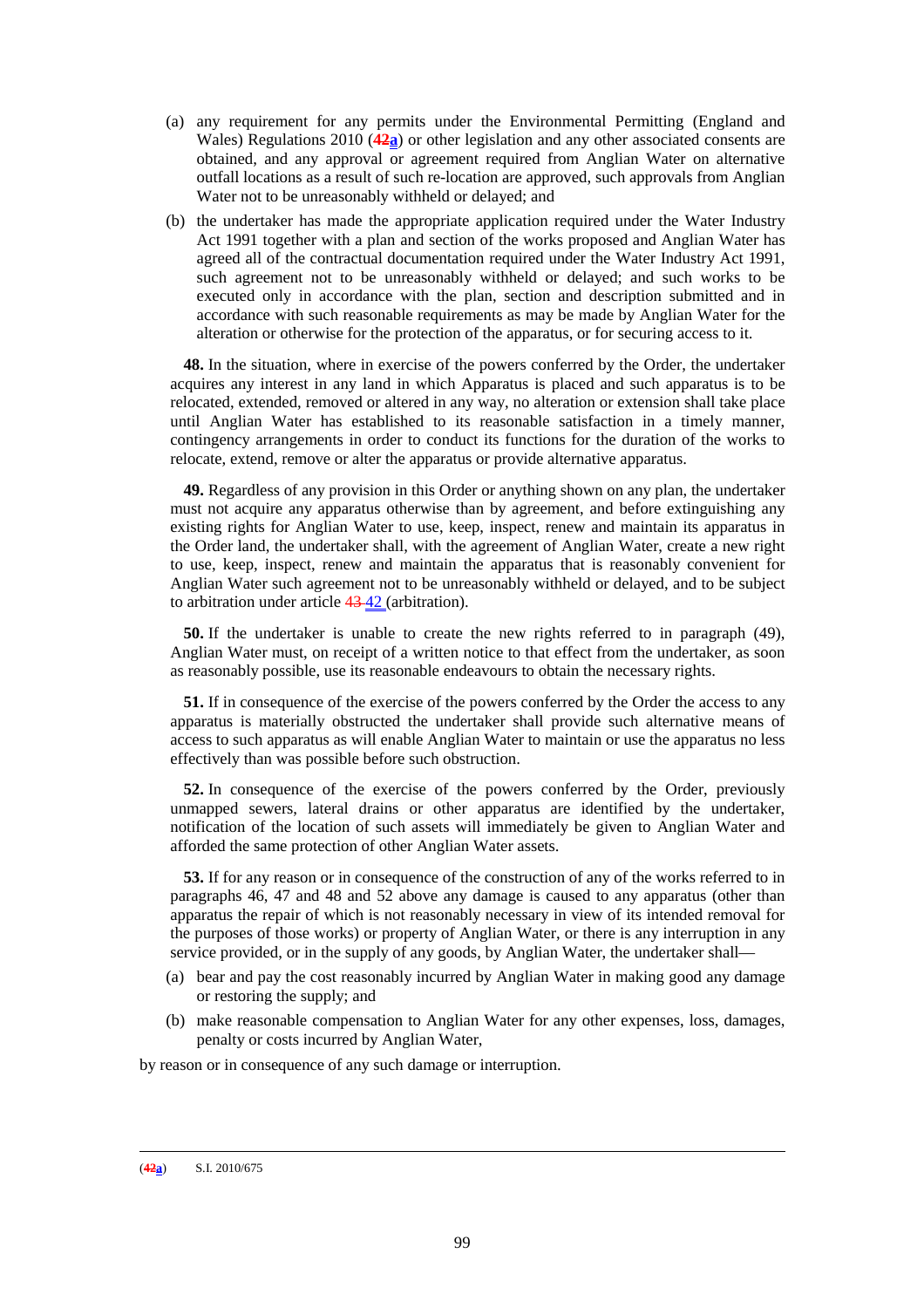**54.**—(1) Nothing in paragraph 53 imposes any liability on the undertaker in respect of any damage or interruption to the extent that it is attributable to the neglect or default of Anglian Water, its officers' servants, contractors or agents.

(2) Anglian Water must give the undertaker reasonable notice of any claim or demand pursuant to paragraph 53 and must consider its representations before proceeding further in respect of the claim or demand.

(3) Anglian Water must use its reasonable endeavours to mitigate in whole or in part and to minimise any claim, costs, expenses, loss, demands and penalties pursuant to paragraph 53. If requested to do so by the undertaker, Anglian Water shall provide an explanation of how the claim has been minimised

**55.** Any difference or dispute arising between the undertaker and Anglian Water under this schedule must, unless otherwise agreed in writing between the undertaker and Anglian Water, be determined by arbitration in accordance with article 43 42 (arbitration).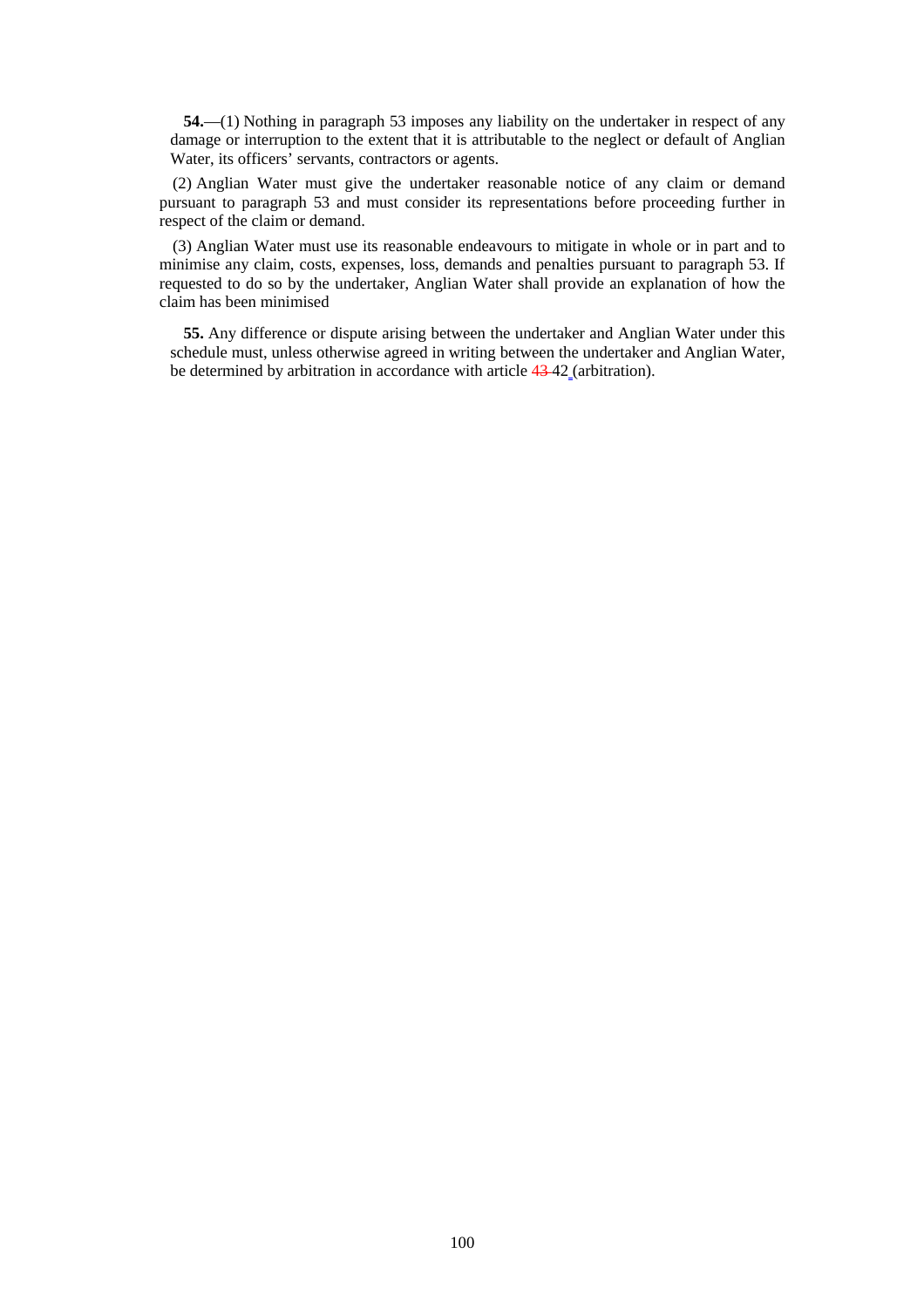# PART 6

### FOR THE PROTECTION OF COVANTA ROOKERY SOUTH LIMITED

**56.** For the protection of Covanta Rookery South Limited (Company No. 07094843) as referred to in this part of this Schedule the following provisions have effect, unless otherwise agreed in writing between the undertaker and Covanta.

**57.** In this part of this Schedule—

"Covanta" means Covanta Rookery South Limited (Company No. 07094843) whose registered office is at 20-22 Bedford Row London WC1R 4JS;

"Covanta section 106 agreement" means the deed made pursuant to section 106 of the Town and Country Planning Act 1990 relating to the land at Rookery South Pit, Stewartby, Bedfordshire, between Bedford Borough Council, Central Bedfordshire Council and O&H Q7 Limited and Covanta Energy Limited and Covanta;

"the Millbrook authorised development" means the development authorised by this Order;

"the Millbrook Order land" means the land or any part of it shown as falling within the Order limits;

"rail facility" has the same meaning as in the Covanta section 106 agreement;

"rail land" has the same meaning as in the Covanta section 106 agreement;

"the respective authorised developments" means the Rookery authorised development and the Millbrook authorised development"

"the Rookery Order" means the Rookery South (Resource Recovery Facility) Order 2011;

"Rookery limits of deviation" means the areas of the Rookery Order land in respect of which the Rookery authorised development may be constructed, in accordance with Article 3(2) of the Rookery Order;

"the Rookery Order land" means the land or any part of it shown as falling within the Rookery Order limits; and

"the Rookery authorised development" means the development authorised by the Rookery Order<sub>i</sub>.

"specified land" means the above-ground areas of land in which numbered works 4, 6 and 7 are proposed to be located;

"specified planting" means either—

- (a) the planting shown on the outline landscaping plan numbered 2.31B as certified by the Secretary of State pursuant to the Rookery South Order; or
- (b) the landscaping that has been approved pursuant to requirement 8 of the Rookery Order and is proposed to be planted on the specified land.

#### **Co-operation during construction**

**58.** The undertaker shall not submit written details for **Option 2A or 2B** (as the case may be) numbered work 2A for approval to the relevant planning authority authorities in accordance with requirement  $5(2)$  (highway access) without first consulting with obtaining the written consent of Covanta in respect of the route, siting and location of Option 2A or 2B (as the case may be).numbered work 2A.

 In the event that the undertaker commences the authorised development in advance of Covanta commencing the Rookery authorised development then the undertaker shall not submit a written strategy for landscaping and ecological mitigation for numbered work 6 or for numbered work 7 for approval to the relevant planning authority in accordance with requirement 3 (provision of landscaping and ecological mitigation) without first consulting with Covanta regarding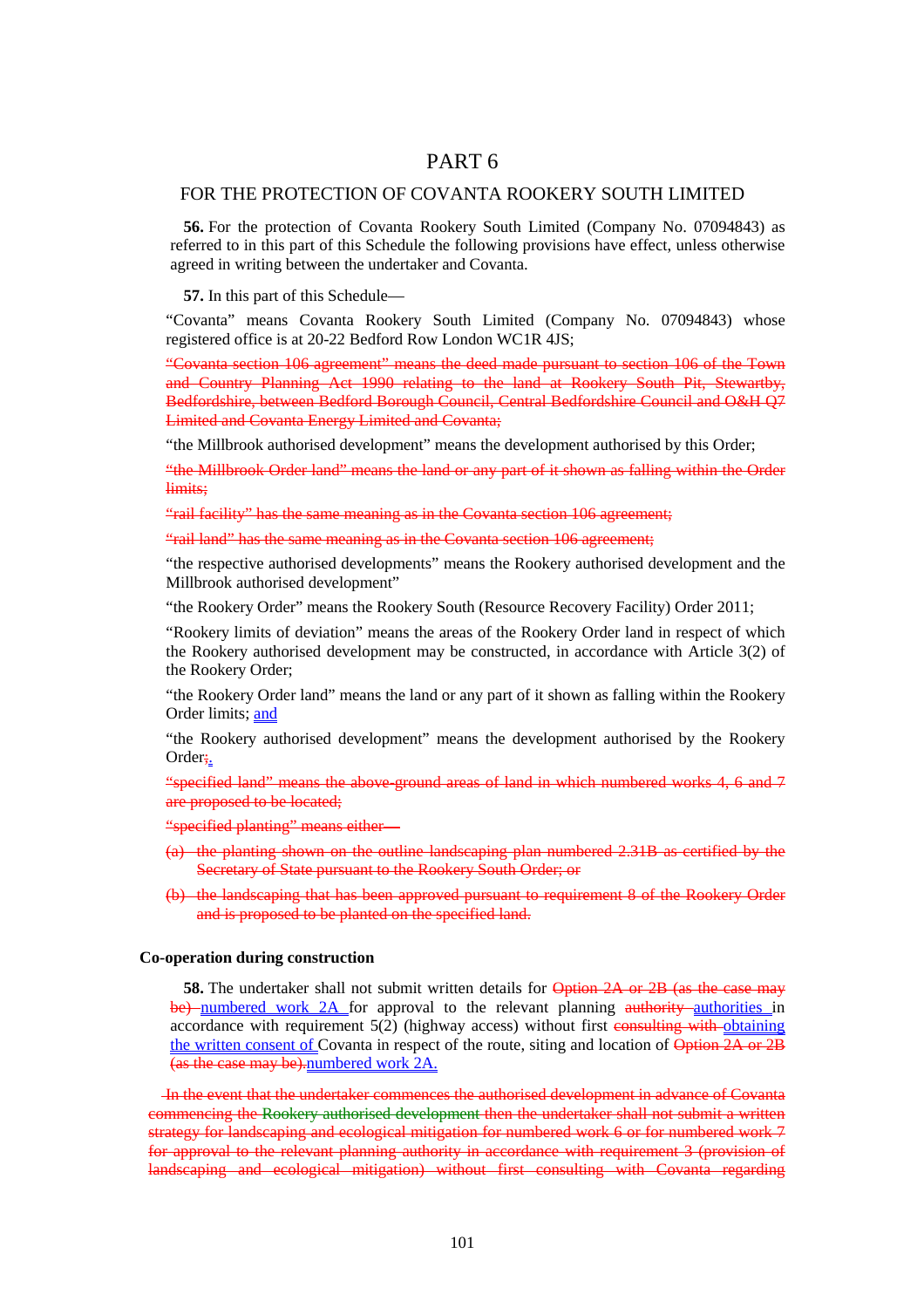replacement of the specified planting ("replacement planting") within the Millbrook Order land and using reasonable endeavours to include the replacement planting **42.**in the undertaker's written strategy for landscaping and ecological mitigation that is submitted for approval pursuant to requirement 3.

**59.43.** The undertaker shall not exercise powers pursuant to articles 9 (street works), 10 (construction and maintenance of new or altered means of access) or 11 (temporary prohibition or restriction of use of streets) over land within the Rookery limits of deviation without first consulting with obtaining the written consent of Covanta.

**60.**—(1) Wherever in this Part of this Schedule provision is made with respect to the approval or consent of Covanta, that approval or consent shall be in writing (and subject to such reasonable terms and conditions as Covanta may require), but shall not be unreasonably withheld.

(2) In the event that Covanta does not respond in writing to a request for approval or consent within 28 days of receipt of such a request, Covanta is deemed to have given its consent (without any terms or conditions).

**61.** Insofar as the construction of the Millbrook authorised development is or may be undertaken concurrently with the Covanta authorised development, the undertaker shall Rookery authorised development, the undertaker shall—

- (a) co-operate with Covanta with a view to ensuring—
	- $(i)$   $\leftrightarrow$   $(i)$   $\leftrightarrow$   $(i)$   $\leftrightarrow$   $(i)$   $\leftrightarrow$   $(i)$   $\leftrightarrow$   $(i)$   $\leftrightarrow$   $(i)$   $\leftrightarrow$   $(i)$   $\leftrightarrow$   $(i)$   $\leftrightarrow$   $(i)$   $\leftrightarrow$   $(i)$   $\leftrightarrow$   $(i)$   $\leftrightarrow$   $(i)$   $\leftrightarrow$   $(i)$   $\leftrightarrow$   $(i)$   $\leftrightarrow$   $(i)$   $\leftrightarrow$   $(i)$   $\leftrightarrow$   $(i)$   $\leftrightarrow$   $(i)$   $\leftrightarrow$   $(i)$   $\leftrightarrow$   $(i)$   $\leftrightarrow$   $(i)$   $\leftrightarrow$
	- (ii) (b)that access for the purposes of constructing the respective authorised developments is maintained for the undertaker and Covanta and their respective contractors.
- (b) use reasonable endeavours to avoid any conflict arising between the carrying out of the respective authorised developments.

**62.** Insofar as the construction of the Millbrook authorised development gives rise to the need to modify any scheme secured by a requirement contained in Part 2 of Schedule 1 to the Rookery Order, the undertaker shall provide such assistance as is reasonably necessary to support Covanta in pursuing any such modification.

### **Arbitration**

**63.**—(1) Any difference or dispute arising between the undertaker and Covanta under this Part of this Schedule shall, unless otherwise agreed in writing between the undertaker and Covanta, be referred to and settled in arbitration in accordance with the Rules at Schedule 13 of this Order, by a single arbitrator to be agreed upon by the parties within 14 days of receipt of the notice of arbitration, or if the parties fail to agree within the time period stipulated, to be appointed on application of either party (after giving written notice to the other) by the Secretary of State.

(2) Should the Secretary of State fail to appoint an arbitrator under paragraph (1) within 14 days of the application, the referring party may refer to the Centre of Effective Dispute Resolution for appointment of an arbitrator.

(3) Article 42 (arbitration) shall not apply to any difference or dispute under any provisions of the Part of this Schedule.

# PART 7

### FOR THE PROTECTION OF NETWORK RAIL

**64.** For the protection of Network Rail as referred to in this part of this Schedule the following provisions shall, unless otherwise agreed in writing between the undertaker and Network Rail, have effect.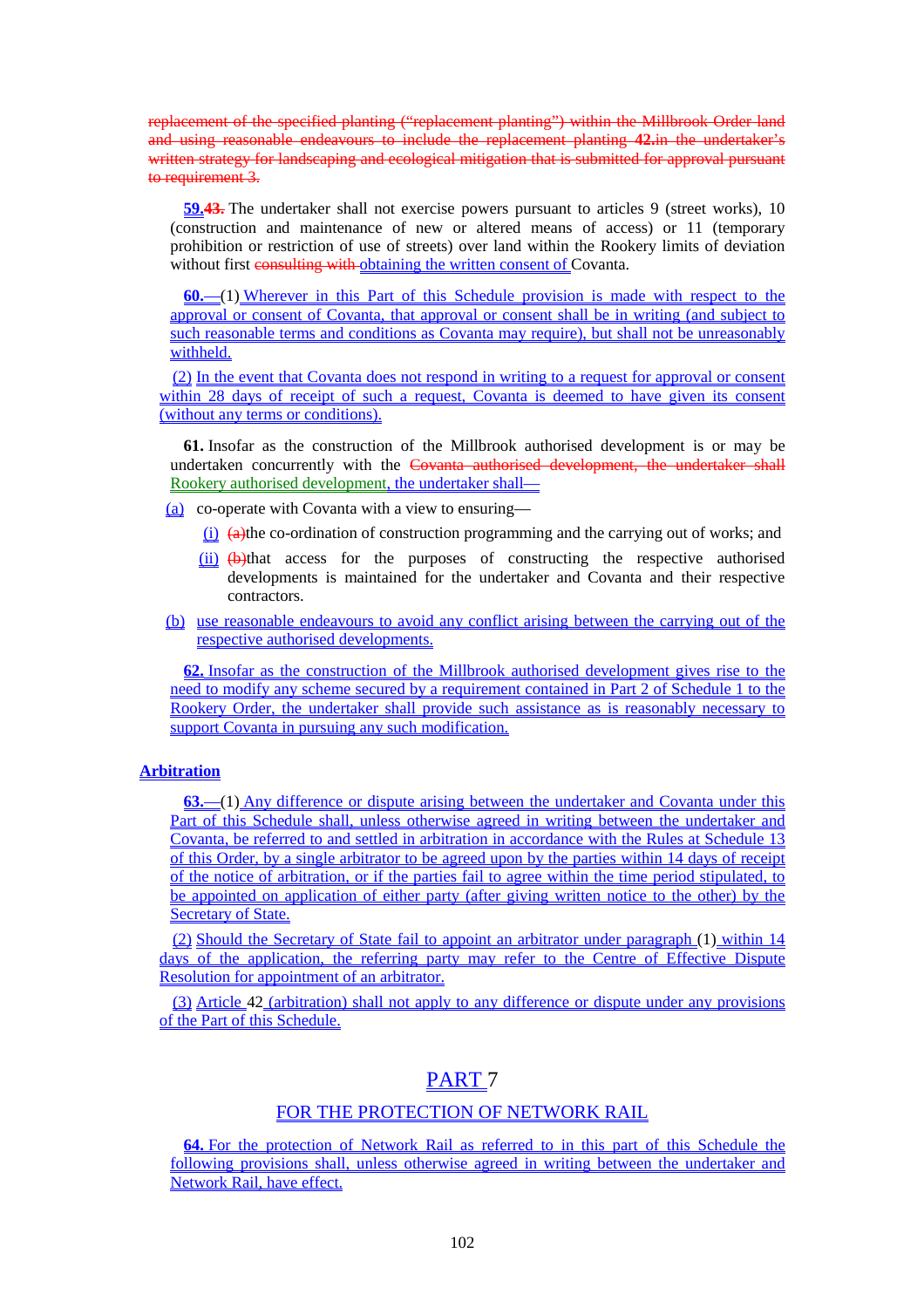**65.** In this part of this Schedule—

"Network Rail" means Network Rail Infrastructure Limited (Company registration number 02904587) whose registered office is at 1 Eversholt Street, London, NW1 2DN and any associated company of Network Rail which holds property for railway purposes, and for the purpose of this definition "associated company" means any company which is (within the meaning of section 1159 (meaning of "subsidiary" etc.) of the Companies Act 2006) the holding company of Network Rail Infrastructure Limited, a subsidiary of Network Rail Infrastructure Limited or another subsidiary of the holding company of Network Rail Infrastructure Limited;

"railway operational procedures" means procedures specified under any access agreement (as defined in the Railways Act 1993) or station lease;

**66.**—(1) Where under this Part Network Rail is required to give its consent, agreement or approval in respect of any matter, that consent, agreement or approval is subject to the condition that Network Rail complies with any relevant railway operational procedures and any obligations under its network licence or under statute.

(2) Subject to subparagraph (1) where Network Rail is asked to give its consent, agreement or approval pursuant to this Part, such consent, agreement or approval must not be unreasonably withheld but may be given subject to reasonable conditions.

**67.** The undertaker shall include provisions relating to anti-dazzle fencing in the written details of any proposed permanent fence or other means of enclosure for numbered work 2A submitted pursuant to requirement  $\overline{6}$  of Schedule 2 such provisions to be substantially in accordance with the equivalent provisions in the approved details submitted pursuant to paragraph 11 of Schedule 2 of The Rookery South (Resource Recovery Facility) Order 2011 unless otherwise agreed by Network Rail.

**68.**—(1) The undertaker shall not submit the written details of any proposed permanent fence or other means of enclosure for numbered work 2A to Central Bedfordshire Council in accordance with requirement 6 of Schedule 2 (Fencing and other means of site perimeter enclosure) without having first obtained the written approval of Network Rail in accordance with subparagraph (2).

(2) The undertaker shall provide Network Rail with a draft of the written details of any proposed permanent fence or other means of enclosure for numbered work 2A (including the proposed anti-dazzle fencing) for approval and Network Rail shall within a period of 28 days beginning with the date on which the written details are received by Network Rail serve written notice on the undertaker confirming that:

- (a) the written details are approved; or
- (b) the written details are approved subject to reasonable amendments as required by Network Rail; or
- (c) the written details are not approved and the reason for the non-approval; or
- (d) that further information is required in order for Network Rail to make its determination (in which case this paragraph 68(2) shall apply to such further information from the date of its receipt by Network Rail).

(3) In the event that Network Rail fails to serve written notice in accordance with paragraph 68(2) within 28 days of receipt Network Rail shall be deemed to have served a notice pursuant to paragraph  $68(2)(a)$ .

(4) The undertaker must include any amendments which are required by Network Rail and notified to the undertaker by Network Rail in the notice given pursuant to paragraph 68(2)(b) in the written details of any proposed permanent fence or other means of enclosure for numbered work 2A it submits to Central Bedfordshire Council in accordance with requirement 6 of Schedule 2 (Fencing and other means of site perimeter enclosure) and the undertaker shall not submit any such written details to Central Bedfordshire Council which have not been approved by Network Rail in accordance with paragraphs 68(2) or (3).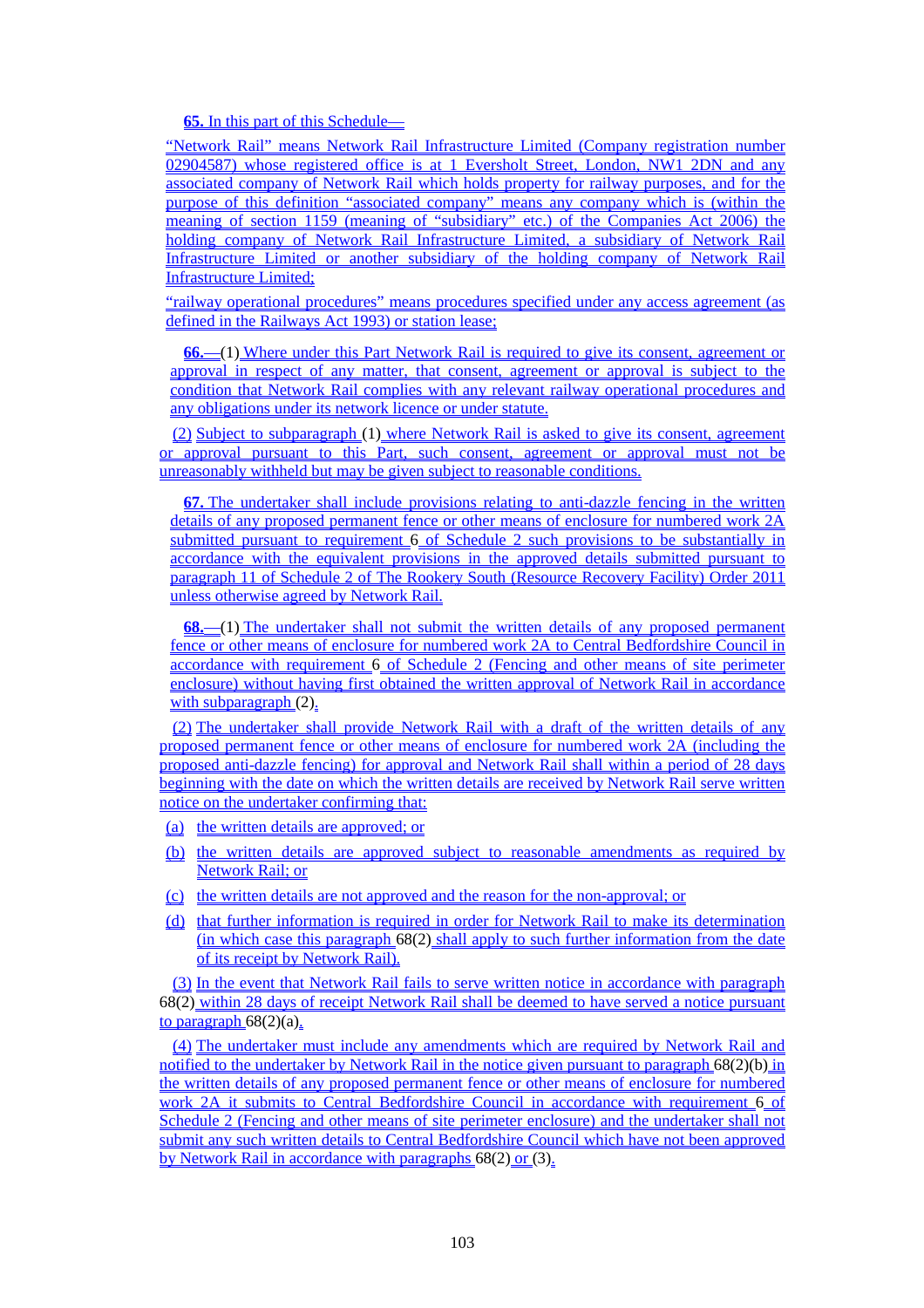(5) In deciding whether to approve the written details or request any amendments Network Rail shall take into account any fencing approved or constructed pursuant to The Rookery South (Resource Recovery Facility) Order 2011.

(6) Each notice and all other information required to be sent to Network Rail under the terms of this paragraph 68 shall:

- (a) be sent to the Company Secretary and General Counsel at Network Rail Infrastructure Limited, 1 Eversholt Street, London, NW1 2DN via Royal Mail plc's special delivery service (or if this service is no longer being provided an appropriate recorded delivery postal service) and marked for the attention of the London North Western Route Asset Manager; and
- (b) contain a clear statement on its front page that Network Rail must respond within 28 days of receipt.

**69.** The undertaker shall not be obliged to construct the anti-dazzle fencing approved pursuant to requirement 6 of Schedule 2 in the event that anti-dazzle fencing has been constructed pursuant to The Rookery South (Resource Recovery Facility) Order 2011.

**70.**—(1) The undertaker shall not submit the construction traffic management plan to the relevant planning authorities in accordance with requirement 11 of Schedule 2 (construction traffic management plan) without having first obtained the written approval of Network Rail in accordance with subparagraph (2).

(2) The undertaker shall provide Network Rail with a draft of the construction traffic management plan for approval and Network Rail shall within a period of 28 days beginning with the date on which the draft construction traffic management plan is received by Network Rail serve written notice on the undertaker confirming that:

- (a) the draft construction traffic management plan is approved; or
- (b) the draft construction traffic management plan is approved subject to reasonable amendments as required by Network Rail; or
- (c) the draft construction traffic management plan is not approved and the reason for the nonapproval; or
- (d) that further information is required in order for Network Rail to make its determination (in which case this paragraph 70(2) shall apply to such further information from the date of its receipt by Network Rail).

(3) In the event that Network Rail fails to serve written notice in accordance with paragraph 70(2) within 28 days of receipt Network Rail shall be deemed to have served a notice pursuant to paragraph  $70(2)(a)$ .

(4) The undertaker must include any amendments which are required by Network Rail and notified to the undertaker by Network Rail in the notice given pursuant to paragraph 70(2)(b) in the draft construction traffic management plan it submits to the relevant planning authorities in accordance with requirement 11 of Schedule 2 (construction traffic management plan) and the undertaker shall not submit any such written details to the relevant planning authorities which have not been approved by Network Rail in accordance with paragraphs 70(2) or (3).

(5) In deciding whether to approve the draft construction traffic management plan or request any amendments Network Rail shall take into account any funding received from any other third party in respect of upgrade works to the Green Lane level crossing (even if such upgrade works have not yet been completed by Network Rail) and any approval must not be conditional on the undertaker contributing funding towards a full barrier at Green Lane level crossing.

(6) Each notice and all other information required to be sent to Network Rail under the terms of this paragraph 70 shall:

(a) be sent to the Company Secretary and General Counsel at Network Rail Infrastructure Limited, 1 Eversholt Street, London, NW1 2DN via Royal Mail plc's special delivery service (or if this service is no longer being provided an appropriate recorded delivery postal service) and marked for the attention of the London North Western Route Level Crossing Manager; and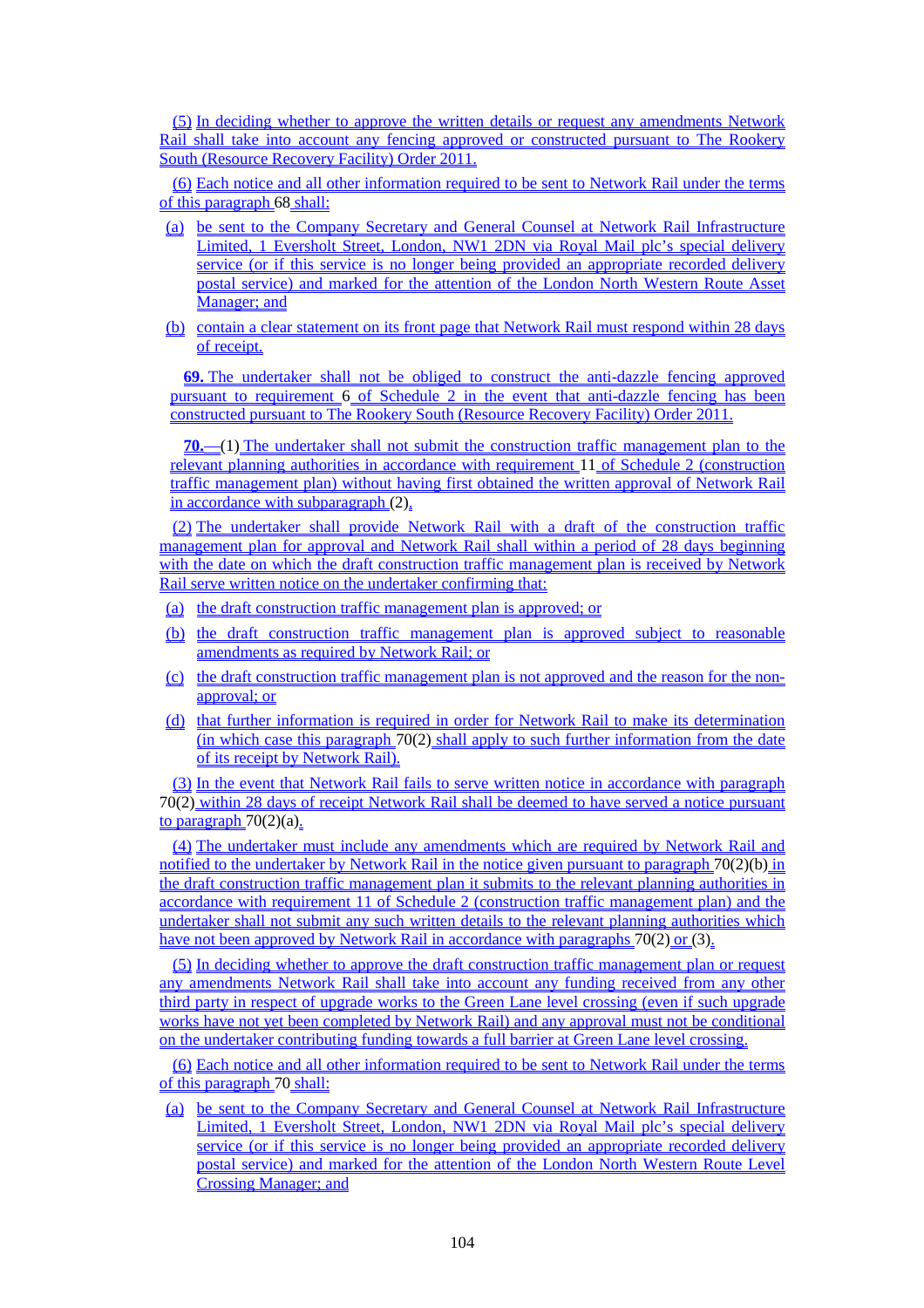(b) contain a clear statement on its front page that Network Rail must respond within 28 days of receipt.

**71.**—(1) Any difference or dispute arising between the undertaker and Network Rail under this Part of this Schedule shall, unless otherwise agreed in writing between the undertaker and Network Rail, be referred to and settled in arbitration in accordance with the Rules at Schedule 13 of this Order, by a single arbitrator to be agreed upon by the parties within 14 days of receipt of the notice of arbitration, or if the parties fail to agree within the time period stipulated, to be appointed on application of either party (after giving written notice to the other) by the Secretary of State.

(2) Should the Secretary of State fail to appoint an arbitrator under subparagraph (1) within 14 days of the application, the referring party may refer to the Centre of Effective Dispute Resolution for appointment of an arbitrator.

(3) Article 42 (arbitration) shall not apply to any difference or dispute under any provisions of the Part of this Schedule.

**72.** Nothing in this Order, or in any enactment incorporated with or applied by this Order, prejudices or affects the operation of Part I of the Railways Act 1993.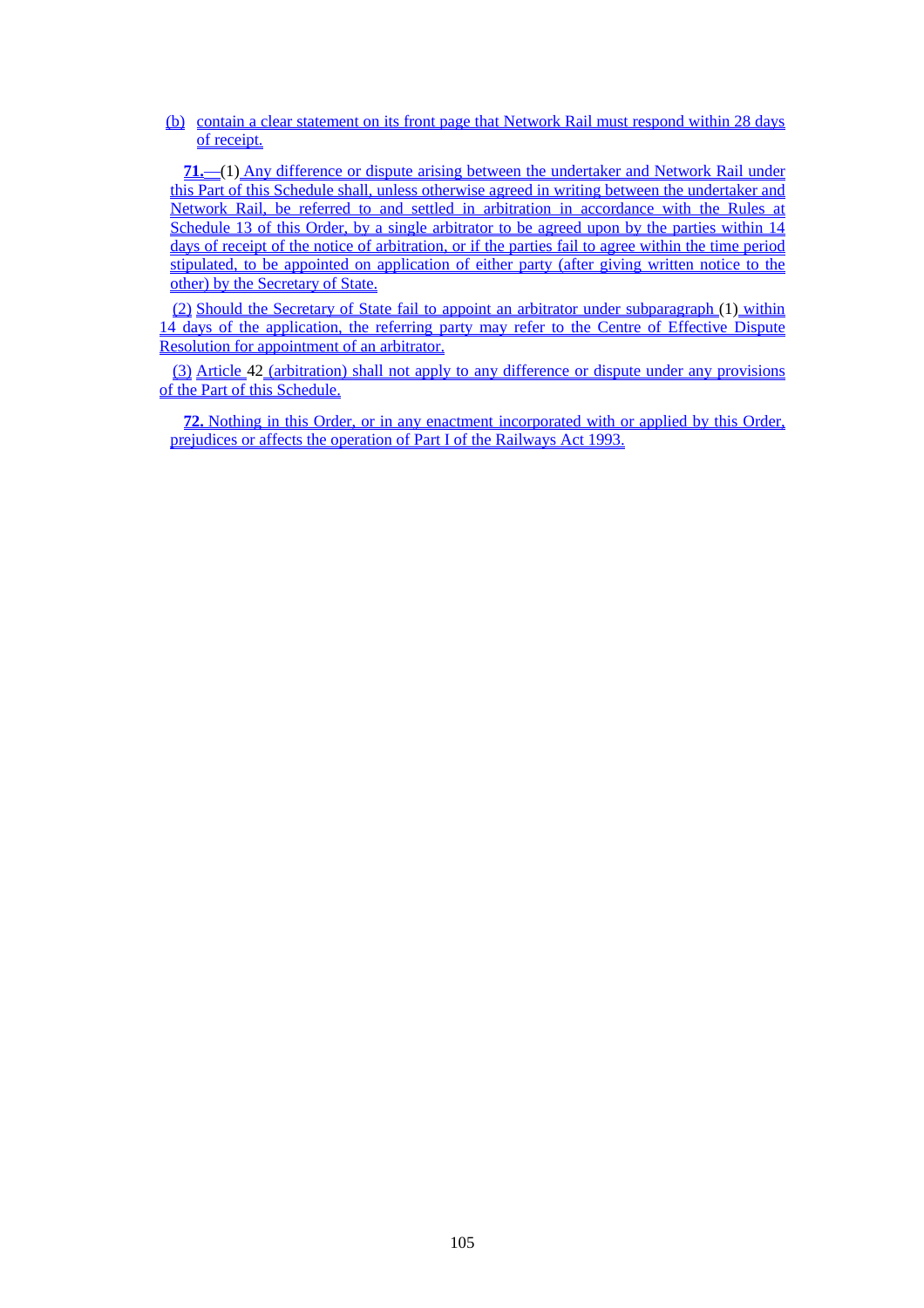# SCHEDULE 11 Article 3938

# MODIFICATIONS TO AND AMENDMENTS OF THE ROOKERY SOUTH (RESOURCE RECOVERY FACILITY) ORDER 2011

#### **Article 33 to the Rookery South (Resource Recovery Facility) Order 2011**

**1.** In the title to Article 33, after the words "Protection of Network Rail Infrastructure Limited" insert the words "and Millbrook Power Limited".

**2.** After the words "Schedule 7" and before the words "Protection of Network Rail Infrastructure Limited" insert the words "Part 1".

#### **Schedule 7 to the Rookery South (Resource Recovery Facility) Order 2011**

**3.** After paragraph 21 of Schedule 7 insert new Part 2—

# "Part 2

### PROTECTION OF MILLBROOK POWER LIMITED

#### **Application**

**22.** The following provisions of this Part of this Schedule shall have effect unless otherwise agreed in writing between the undertaker and Millbrook Power.

#### **Interpretation**

**23.** In this part of this Schedule—

"approved landscaping and ecological mitigation works" means the undertaking of the works necessary in order to deliver the specified planting prior to the implementation of the Millbrook Order;

"the Millbrook access road land" means the land shown as plots 4\_PGP, 5\_PGP, 5A PGP, 6 PGP and 7 PGP on the land plans and described in the book of reference as certified by the Secretary of State pursuant to the Millbrook Order;

"the Millbrook Order" means the Millbrook Gas Fired Generating Station Order 201\*;

"the Millbrook Order land" means the land or any part of it shown as falling within has the same meaning as the term "Order land" in Article 2(1) of the Millbrook Order limits, but excluding the Millbrook access road land;

"Millbrook Power" means Millbrook Power Limited, (Company No. 08920458) whose registered office is at Drax Power Station, Drax, Selby, North Yorkshire YO58 8PH or any person having the benefit of the Millbrook Order pursuant to Article 6 and/or 7 thereof;

"Millbrook Order limits" has the same meaning as the term "Order limits" in Article 2(1) of the Millbrook Order;

"the Order" means this Order; and

"the respective authorised developments" means the developments authorised by the Order and the Millbrook Order respectively $\div$ .

"specified land" means the above-ground areas of land in which numbered works 4, 6 and 7 as consented by the Millbrook Order are proposed to be located; and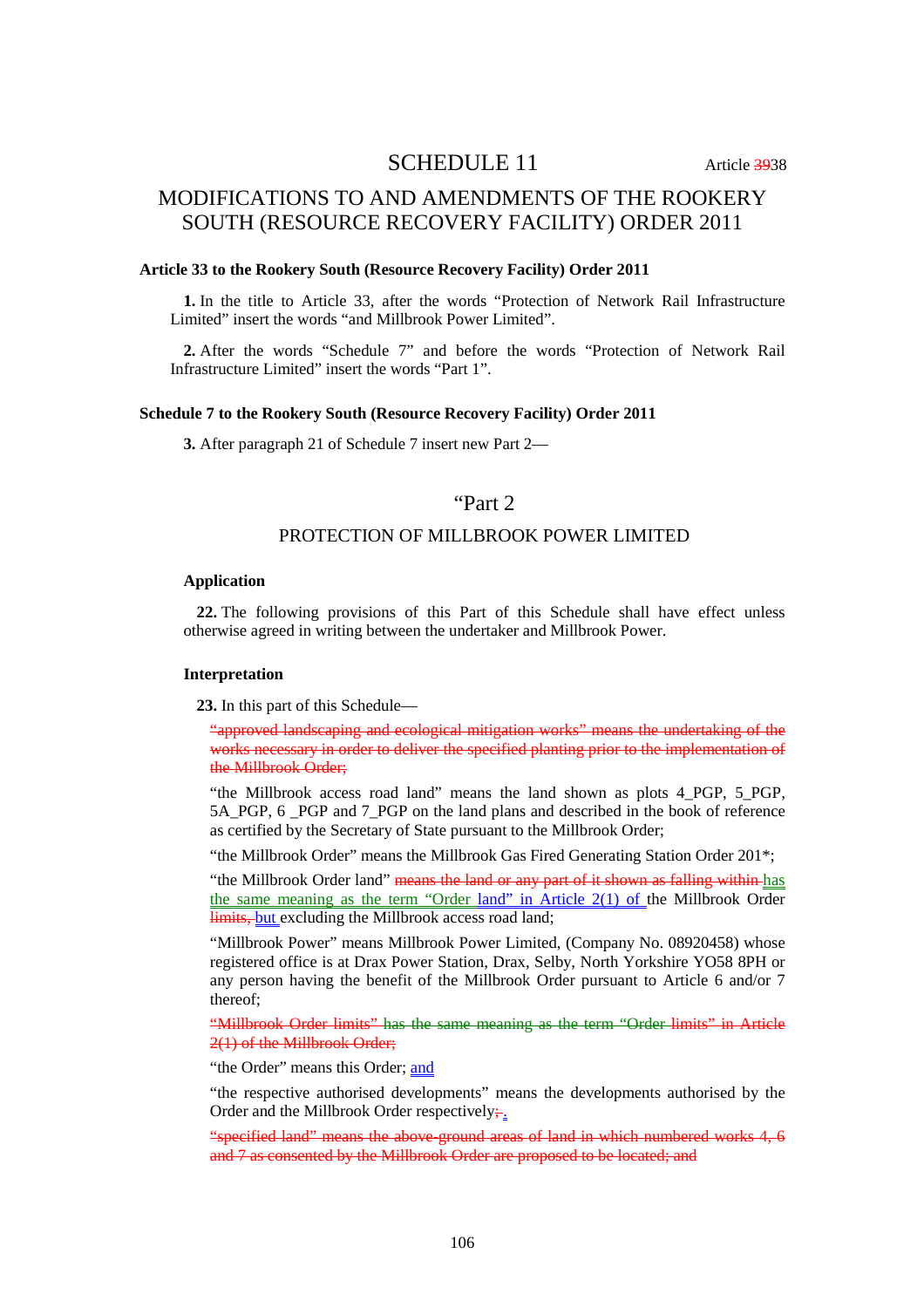"specified planting" means the planting and other landscaping works that have been approved in February 2017 pursuant to requirement 8 of the Order under document reference Application CB/16/04813/MWS (as regards Central Bedfordshire Council) and Application 16/03088/AOC (as regards Bedford Borough Council) that is proposed to be planted on the specified land;

#### **Regulation of powers over the Millbrook access road land**

**24**. (1) If as a consequence of the powers granted under this Order access (with or without vehicles plant and machinery) to the Millbrook Order land is obstructed the undertaker shall provide such alternative means of access to the Millbrook Order land as will enable Millbrook Power to construct, use and maintain the development authorised by the Millbrook Order no less effectively than was possible before such obstruction.

(2) Subject to Millbrook Power complying with paragraph 58 of Part  $7\frac{1}{6}$  of Schedule 10 to the Millbrook Order the undertaker shall not exercise the powers granted under this Order so as to hinder or prevent the construction, use or maintenance of numbered work 2 as authorised by the Millbrook Order without the prior written consent of Millbrook Power.

(3) Wherever in this Part of this Schedule provision is made with respect to the approval or consent of Millbrook Power, that approval or consent shall be in writing (and subject to such reasonable terms and conditions as Millbrook Power may require), but shall not be unreasonably withheld.

(4) In the event that Millbrook Power does not respond in writing to a request for approval or consent within 28 days of receipt of such a request, Millbrook Power is deemed to have given its consent (without any terms or conditions).

#### **Regulation of powers over the Millbrook Order land**

**25.**—(1) The undertaker shall not exercise the powers under any of the articles of the Order specified in sub-paragraph (2) over or in respect of the Millbrook Order land otherwise than with the prior written consent of Millbrook Power.

(2) The articles referred to in sub-paragraph (1) are—

- (a) Article  $10$  (Street street works);
- (b) Article 11 (public rights of way);
- (c) Article 12 (Temporary temporary stopping up of streets);
- (d) Article 13 (Access access to works);
- (e) Article 15 (Discharge discharge of water);
- (f) Article 16 (Authority authority to survey and investigate land);
- (g) Article 17 (Compulsory compulsory acquisition of land);
- (h) Article 18 (Power power to override easements and other rights);
- (i) Article 26 (Temporary temporary use of land for maintaining authorised development);
- (n) Article 27 (Statutory statutory undertakers); and
- (o) Article 31 (Felling felling or lopping of trees).

(3) In the event that Millbrook Power withholds its consent pursuant to sub-paragraph (1) it shall notify the undertaker in writing of the reasons for withholding such consent and (if applicable) the time period during which such consent will be withheld.

#### **Co-operation**

**26.** Insofar as the construction of the respective authorised developments is or may be undertaken concurrently, the undertaker shall—

(a) co-operate with Millbrook Power with a view to ensuring—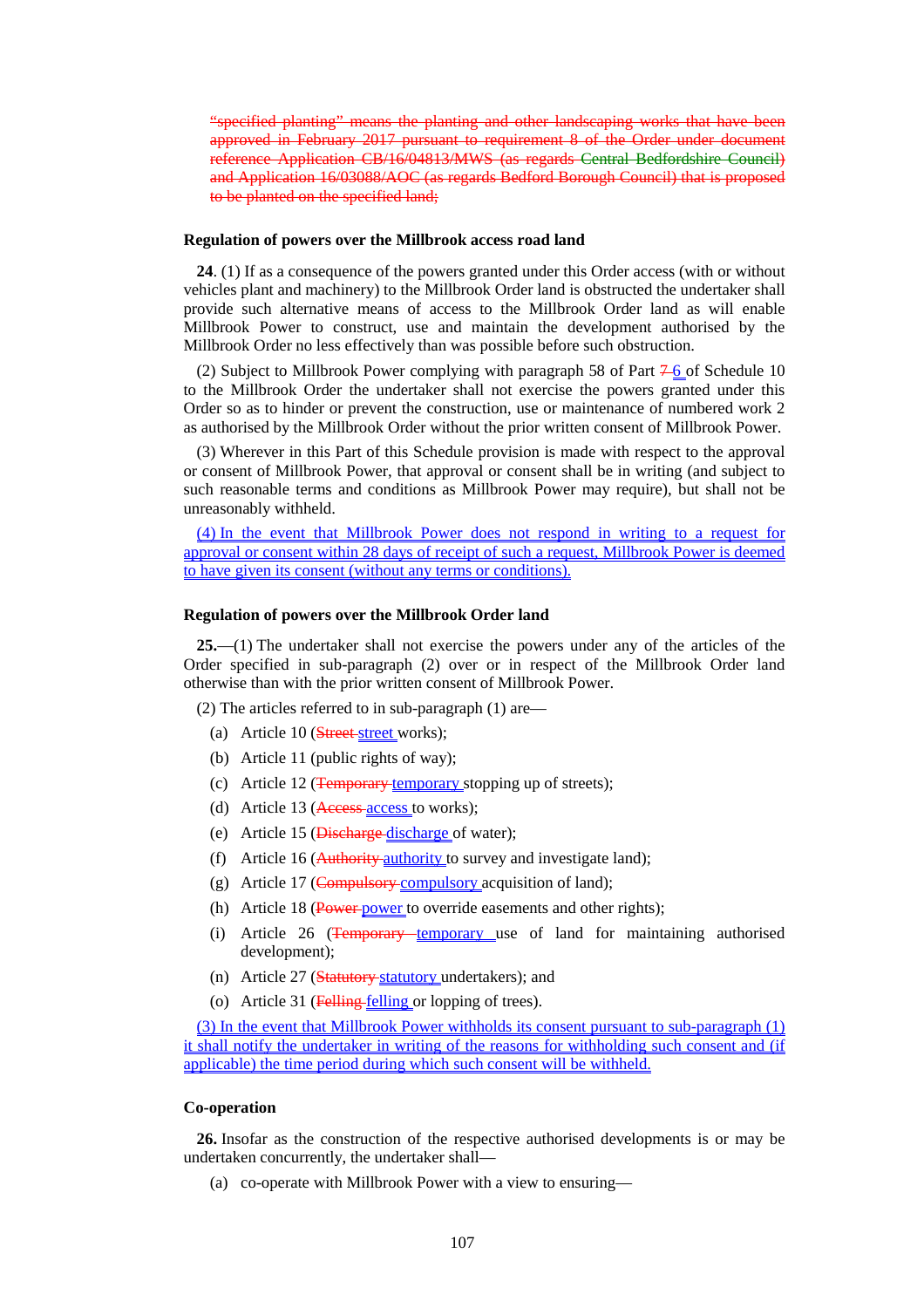- (i) the co-ordination of construction programming and the carrying out of works; and
- (ii) that access for the purposes of constructing the respective authorised developments is maintained for the undertaker and Millbrook Power and their respective contractors.
- (b) use reasonable endeavours to avoid any conflict arising between the carrying out of the respective authorised developments.

**27.** Insofar as the construction of the authorised development gives rise to the need to modify any scheme secured by a requirement contained in Schedule 2 to the Millbrook Order, the undertaker shall provide such assistance as is reasonably necessary to support Millbrook Power in pursuing any such modification.

#### **Requirements**

**2728.** Insofar as compliance with paragraph 25(1) of this Part prevents the undertaker from complying with any requirement contained in Part 2 of Schedule 1 to the Order, the undertaker shall not be in breach of such requirement. for the time period specified in paragraph 25(3).

**29.** In the event that paragraph 28 applies, the undertaker shall provide the relevant planning authority with a copy of the reasons given by Millbrook Power for refusing consent and the time period pursuant to paragraph 25(3).

**2830.** It shall be a defence for any person charged with an offence pursuant to section 161 of the Planning Act 2008 (Breach of terms of order granting development consent) to prove that they were not able to comply with a requirement contained in Part 2 of Schedule 1 to the Order due to the effect of paragraph 25 of this Part.

#### **Arbitration**

**31.** —(1) Any difference or dispute arising between the undertaker and Millbrook Power under this Part of this Schedule shall, unless otherwise agreed in writing between the undertaker and Millbrook Power, be referred to and settled in arbitration, by a single arbitrator to be agreed upon by the parties within 14 days of receipt of the notice of arbitration, or if the parties fail to agree within the time period stipulated, to be appointed on application of either party (after giving written notice to the other) by the Secretary of State.

(2) Should the Secretary of State fail to appoint an arbitrator under paragraph (1) within 14 days of the application, the referring party may refer to the Centre of Effective Dispute Resolution for appointment of an arbitrator.

(3) Article 34 (arbitration) shall not apply to any difference or dispute under any provision of this Part of this Schedule."

## SCHEDULE 12 Article 4241

## PROCEDURE FOR DISCHARGE OF REQUIREMENTS

### **Applications made under requirements**

**1.**—(1) Where an application has been made to the relevant authority for any consent, agreement or approval required by a requirement (including agreement or approval in respect of part of a requirement) included in this Order the relevant authority must give notice to the undertaker of their decision on the application within a period of eight (8) weeks beginning with—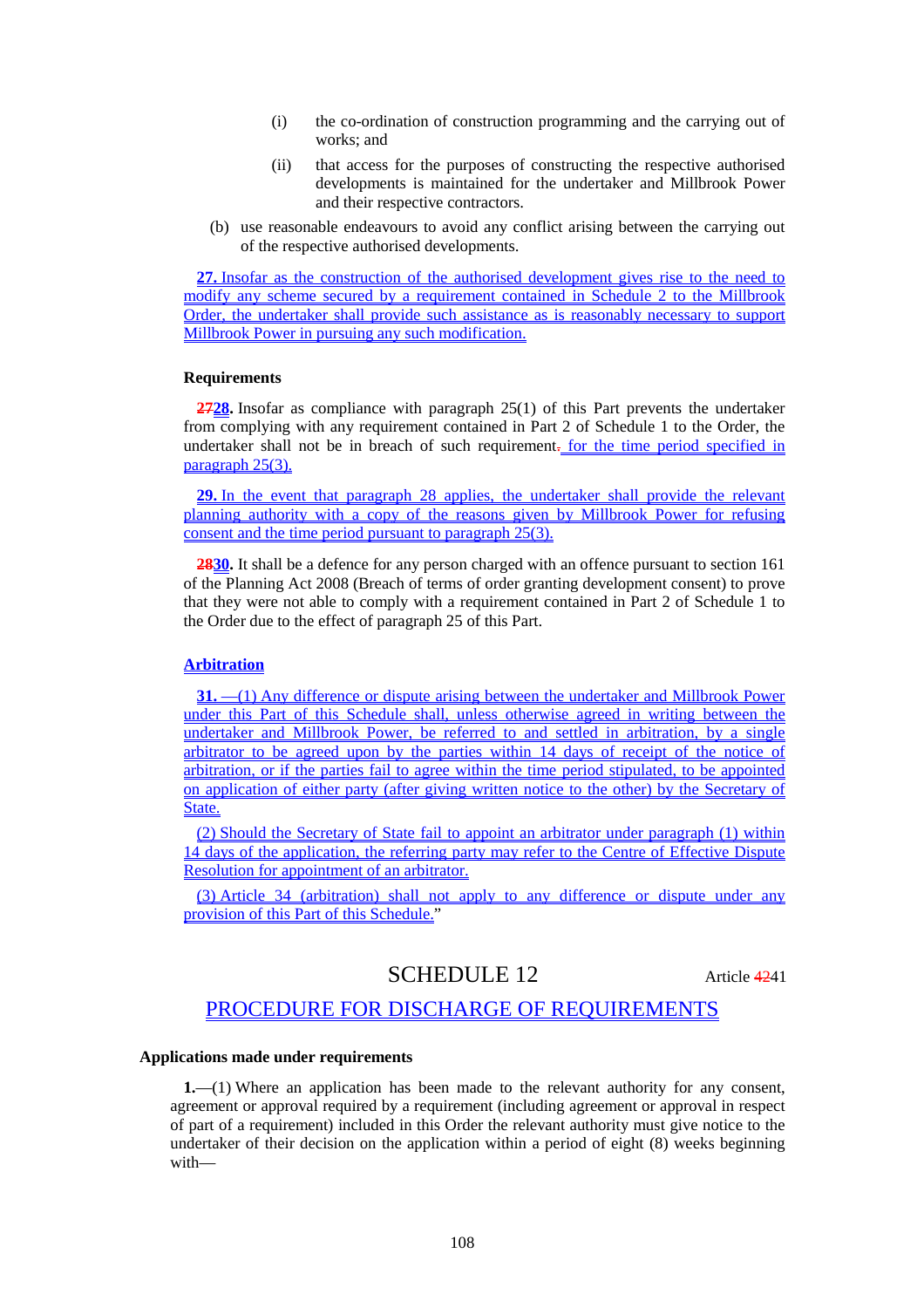- (a) the day immediately following that on which the application is received by the authority;
- (b) the day immediately following that on which further information has been supplied by the undertaker under paragraph 2; or
- (c) such longer period as may be agreed by the undertaker and the relevant authority in writing.

(2) Subject to sub-paragraph (3), in the event that the relevant authority does not determine an application within the period set out in sub-paragraph (1), the relevant authority is to be taken to have granted all parts of the application (without any condition or qualification) at the end of that period.

(3) Where—

- (a) an application has been made to the relevant planning authority authorities for any consent, agreement or approval required by a requirement included in this Order; and
- (b) the relevant planning authority does authorities do not determine such application within the period set out in sub-paragraph (1); and
- (c) such application is accompanied by a report that considers it likely that the subject matter of such application will give rise to any materially new or materially different environmental effects in comparison with the authorised development as approved, then the application is to be taken to have been refused by the relevant planning authority authorities at the end of that period.

#### **Further information**

**2.**—(1) In relation to any part of the application to which this Schedule applies, the relevant authority has the right to request such further information from the undertaker as is necessary to enable it to consider the application.

(2) In the event that it considers such further information to be necessary the relevant authority must, within twenty  $\theta$  =  $(21$ eight (28) days of receipt of the application, notify the undertaker in writing specifying the further information required and (if applicable) to which part of the application it relates. In the event that the relevant planning authority does authorities do not give such notification within this twenty  $\theta$  =  $\theta$  (24eight (28) day period it is deemed to have sufficient information to consider the application and thereafter is not entitled to request further information without the prior agreement of the undertaker.

(3) Where further information is requested under this paragraph 2 in relation to part only of an application, that part is to be treated as separate from the remainder of the application for the purposes of calculating time periods in paragraph  $1(1)(b)$ , paragraph  $1(3)$  and paragraph 2.

### **Appeals**

**3.**—(1) The undertaker may appeal in the event that—

- (a) the relevant authority refuses (including a deemed refusal pursuant to paragraph 1(3)) an application for any consent, agreement or approval required by an article or requirement included in this Order or grants it subject to conditions;
- (b) on receipt of a request for further information pursuant to paragraph 2 the undertaker considers that either the whole or part of the specified information requested by the relevant authority is not necessary for consideration of the application; or
- (c) on receipt of any further information requested, the relevant authority notifies the undertaker that the information provided is inadequate and requests additional information which the undertaker considers is not necessary for consideration of the application.
- (2) The appeal process is to be as follows—
- (a) The undertaker must submit the appeal documentation to the Secretary of State and must on the same day provide copies of the appeal documentation to the relevant authority and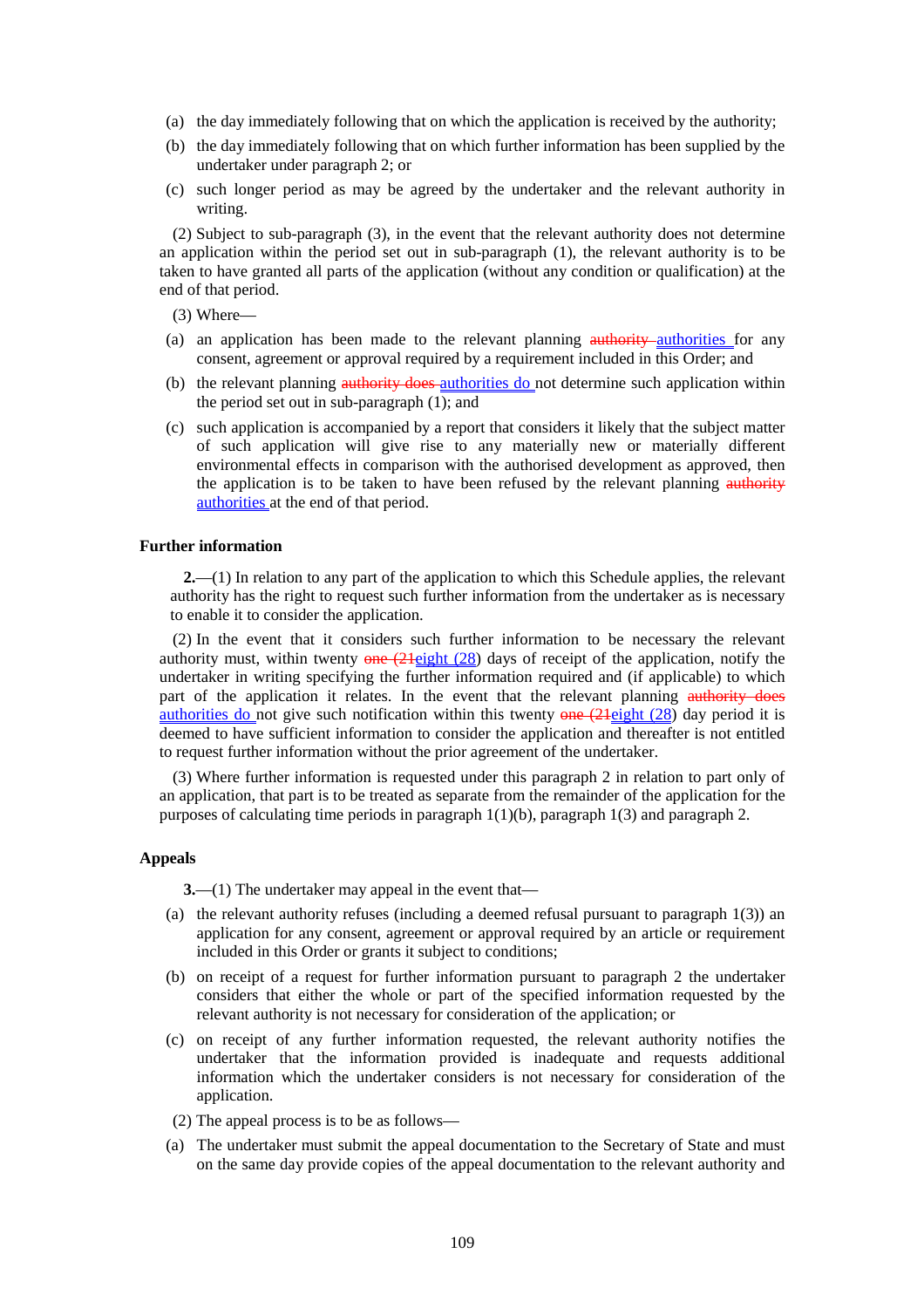any article or requirement consultee (together with the undertaker, these are the "appeal parties");

- (b) The Secretary of State must appoint a person within twenty (20) business days of receiving the appeal documentation and must forthwith notify the appeal parties of the identity of the appointed person and the address to which all correspondence for his attention should be sent;
- (c) The relevant authority and any requirement consultee must submit written representations to the appointed person in respect of the appeal within twenty (20) business days of the start date and must ensure that copies of their written representations are sent to each other and to the undertaker on the day on which they are submitted to the appointed person;
- (d) The appeal parties must make any counter-submissions to the appointed person within twenty (20) business days of receipt of written representations pursuant to sub-paragraph (c) above; and
- (e) The appointed person must make his decision and notify it to the appeal parties, with reasons, as soon as reasonably practicable and in any event within thirty (30) business days of the deadline for the receipt of counter-submissions pursuant to sub-paragraph (d).

The appointment of the person pursuant to sub-paragraph (b) may be undertaken by a person appointed by the Secretary of State for this purpose instead of by the Secretary of State.

(3) In the event that the appointed person considers that further information is necessary to enable him to consider the appeal he must, within five (5) days of his appointment, notify the appeal parties in writing specifying the further information required.

(4) Any further information required pursuant to sub-paragraph (3) must be provided by the undertaker to the appointed person, the relevant authority and any requirement consultee on the date specified by the appointed person (the "specified date"), and the appointed person must notify the appeal parties of the revised timetable for the appeal on or before that day. The revised timetable for the appeal must require submission of written representations to the appointed person within ten (10) days of the specified date but must otherwise be in accordance with the process and time limits set out in sub-paragraph (2)(c)-(e).

- (5) On an appeal under this paragraph, the appointed person may—
- (a) allow or dismiss the appeal, or
- (b) reverse or vary any part of the decision of the relevant authority (whether the appeal relates to that part of it or not),

and may deal with the application as if it had been made to him in the first instance.

(6) The appointed person may take into account written representations that have been sent outside of the relevant time limits but the appointed person must proceed to a decision within the time limits set by this Schedule.

(7) The appointed person may proceed to a decision even though no written representations have been made within the relevant time limits, if it appears to him that there is sufficient material to enable a decision to be made on the merits of the case.

(8) The decision of the appointed person on an appeal is to be final and binding on the parties, and a court may entertain proceedings for questioning the decision only if the proceedings are brought by a claim for judicial review.

(9) If an approval is given by the appointed person pursuant to this Schedule, it is deemed to be an approval for the purpose of Schedule 2 of this Order as if it had been given by the relevant authority. The relevant authority may confirm any determination given by the appointed person in identical form in writing but a failure to give such confirmation (or a failure to give it in identical form) is not to be taken to affect or invalidate the effect of the appointed person's determination.

(10) The appointed person may or may not be a member of the Planning Inspectorate but must be a qualified town planner of at least ten (10) years' experience.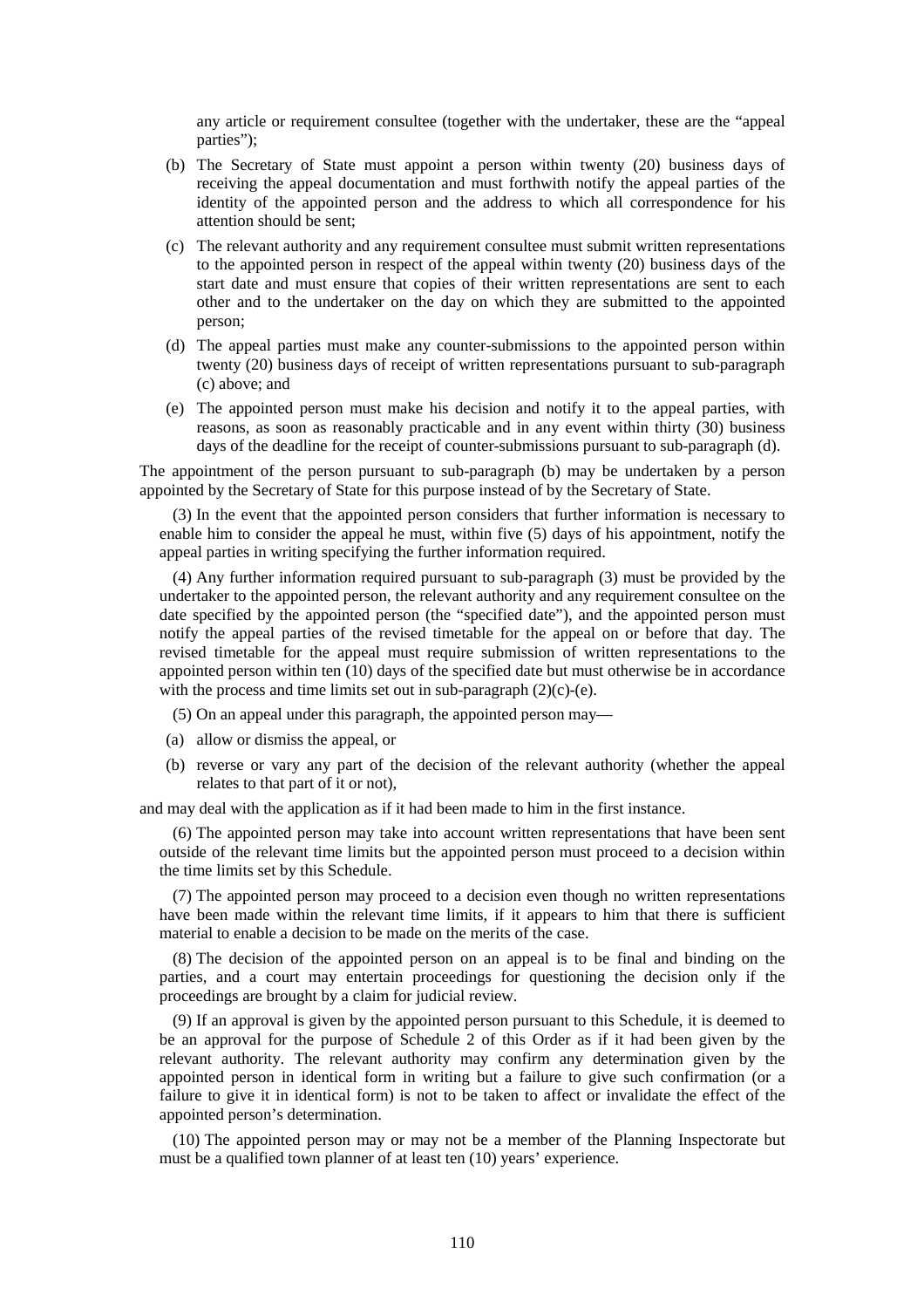(11) Save where a direction is given pursuant to sub-paragraph (12) requiring the costs of the appointed person to be paid by the relevant authority, the reasonable costs of the appointed person must be met by the undertaker.

(12) On application by the relevant authority or the undertaker, the appointed person may give directions as to the costs of the appeal parties and as to the parties by whom the costs of the appeal are to be paid. In considering whether to make any such direction and the terms on which it is to be made, the appointed person must have regard to Planning Practice Guidance: Appeals (March 2014) or any circular or guidance which may from time to time replace it.

4. In this Schedule "relevant authority" means the relevant planning authority authorities, relevant highway authority, traffic authority, street authority, or the owner of a watercourse, sewer or drain as may be appropriate to the consent, agreement or approval sought.

# SCHEDULE 13 ARBITRATION RULES

## **Primary Objective**

**1.** The primary objective of these Arbitration Rules is to achieve a fair, impartial, final and binding award on the substantive difference between the parties (save as to costs) within 4 months from the date the Arbitrator is appointed pursuant to paragraph 63 of Schedule 10 of the Order.

**2.** The Arbitration shall be deemed to have commenced when a party ("the Claimant") serves a written notice of arbitration on the other party ("the Respondent").

## **Time Periods**

**3.** All time periods in these Arbitration Rules will be measured in days and this will include weekends, but not bank or public holidays.

**4.** Time periods will be calculated from the day after the Arbitrator is appointed which shall be either:

(1) the date the Arbitrator notifies the parties in writing of his/her acceptance of an appointment by agreement of the parties; or

(2) the date the Arbitrator is appointed by the Secretary of State.

## **Timetable**

**5.** The timetable for the Arbitration will be that set out in Rules 6 to 8 below unless amended in accordance with Rule 22.

**6.** Within 14 days of the Arbitrator being appointed, the Claimant shall provide both the Respondent and the Arbitrator with:

(1) a written Statement of Claim which describes the nature of the difference between the parties, the legal and factual issues, the Claimant's contentions as to those issues, the amount of its claim and/or the remedy it is seeking;

(2) all statements of evidence and copies of all documents on which it relies, including contractual documentation, correspondence (including electronic documents), legal precedents and expert witness reports.

**7.** Within 14 days of receipt of the Claimant's Rule 6 statements by the Arbitrator and Respondent, the Respondent shall provide the Claimant and the Arbitrator with:

(1) a written Statement of Defence responding to the Claimant's Statement of Claim, its statement in respect of the nature of the difference, the legal and factual issues in the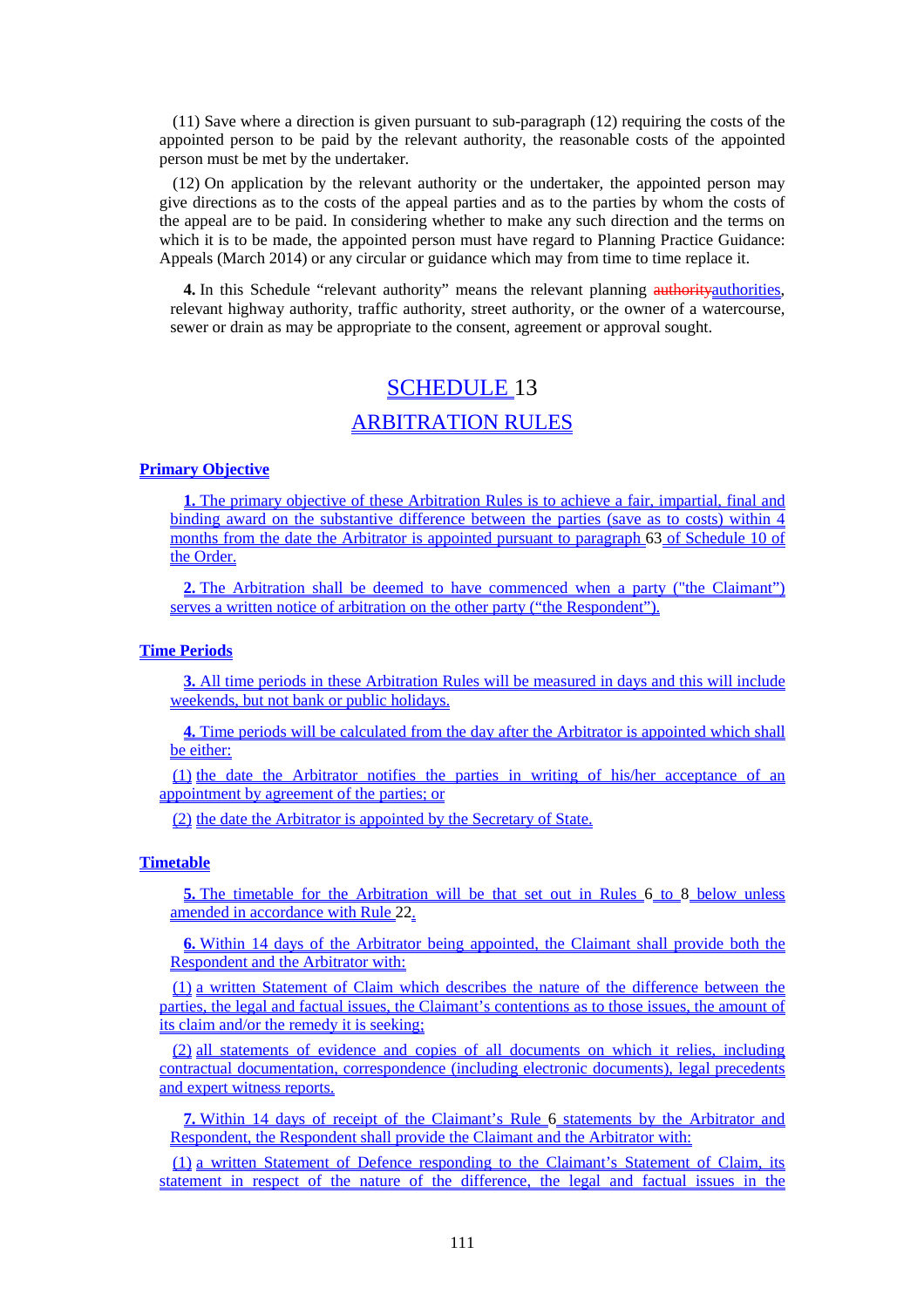Claimant's claim, its acceptance of any element(s) of the Claimant's claim, its contentions as to those elements of the Claimant's claim it does not accept;

(2) all statements of evidence and copies of all documents on which it relies, including contractual documentation, correspondence (including electronic documents), legal precedents and expert witness reports;

(3) any objections it wishes to make to the Claimant's statements, comments on the Claimant's expert report(s) (if submitted by the Claimant) and explanations for the objections.

**8.** Within 7 days of the Respondent serving its Rule 7 statements, the Claimant may make a Statement of Reply by providing both the Respondent and the Arbitrator with:

(1) a written statement responding to the Respondent's submissions, including its reply in respect of the nature of the difference, the issues (both factual and legal) and its contentions in relation to the issues;

(2) all statements of evidence and copies of documents in response to the Respondent's submissions;

(3) any expert report in response to the Respondent's submissions;

(4) any objections to the statements of evidence, expert reports or other documents submitted by the Respondent;

(5) its written submissions in response to the legal and factual issues involved.

### **Procedure**

**9.** The parties' pleadings, witness statements and expert reports (if any) shall be concise. No single pleading will exceed 30 single-sided A4 pages using 10pt Arial font.

**10.** The Arbitrator shall make an award on the substantive difference(s) based solely on the written material submitted by the parties unless the Arbitrator decides that a hearing is necessary to explain or resolve any matters.

**11.** Either party may, within 2 days of delivery of the last submission, request a hearing giving specific reasons why it considers a hearing is required.

**12.** Within 7 days of receiving the last submission, the Arbitrator will notify the parties whether a hearing is to be held and the length of that hearing.

**13.** Within 10 days of the Arbitrator advising the parties that he will hold a hearing, the date and venue for the hearing will be fixed by agreement with the parties, save that if there is no agreement the Arbitrator shall direct a date and venue which he considers is fair and reasonable in all the circumstances. The date for the hearing shall not be less than 35 days from the date of the Arbitrator's direction confirming the date and venue of the hearing.

14. A decision will be made by the Arbitrator on whether there is any need for expert evidence to be submitted orally at the hearing. If oral expert evidence is required by the Arbitrator, then any expert(s) attending the hearing may be asked questions by the Arbitrator.

**15.** There will be no process of examination and cross-examination of experts, but the Arbitrator shall invite the parties to ask questions of the experts by way of clarification of any answers given by the expert(s) in response to the Arbitrator's questions. Prior to the hearing the procedure for the expert(s) will be that:

(1) At least 28 days before a hearing, the Arbitrator will provide a list of issues to be addressed by the expert(s);

(2) If more than one expert is called, they will jointly confer and produce a joint report or reports within 14 days of the issues being provided; and

(3) The form and content of a joint report shall be as directed by the Arbitrator and must be provided at least 7 days before the hearing.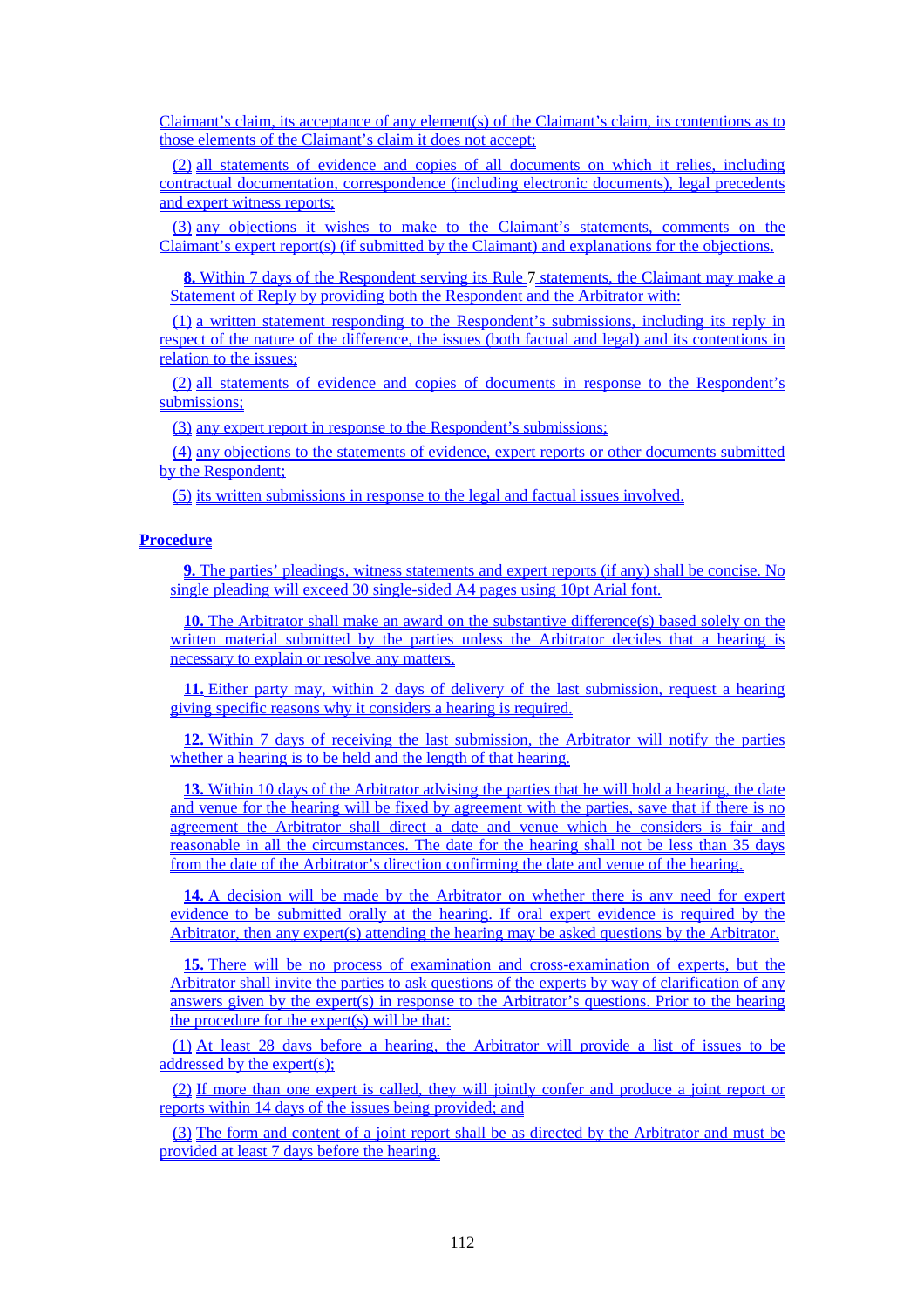**16.** Within 14 days of a Hearing or a decision by the Arbitrator that no hearing is to be held the Parties may by way of exchange provide the Arbitrator with a final submission in connection with the matters in dispute and any submissions on costs. The Arbitrator shall take these submissions into account in the Award.

**17.** The Arbitrator may make other directions or rulings as considered appropriate in order to ensure that the parties comply with the timetable and procedures to achieve an award on the substantive difference within 4 months of the date on which he/she is appointed, unless both parties otherwise agree to an extension to the date for the award.

**18.** If a party fails to comply with the timetable, procedure or any other direction then the Arbitrator may continue in the absence of a party or submission or document, and may make a decision on the information before him/her attaching the appropriate weight to any evidence submitted beyond any timetable or in breach of any procedure and/or direction.

**19.** The Arbitrator's award shall include reasons. The parties shall accept that the extent to which reasons are given shall be proportionate to the issues in dispute and the time available to the Arbitrator to deliver the award.

## **Arbitrator's Powers**

**20.** The Arbitrator has all the powers of the Arbitration Act 1996, including the nonmandatory sections, save where modified by these Rules.

**21.** There shall be no discovery or disclosure, except that the Arbitrator shall have the power to order the parties to produce such documents as are reasonably requested by another party no later than the Statement of Reply, or by the Arbitrator, where the documents are manifestly relevant, specifically identified and the burden of production is not excessive. Any application and orders should be made by way of a Redfern Schedule without any hearing.

**22.** Any time limits fixed in accordance with this procedure or by the Arbitrator may be varied by agreement between the parties, subject to any such variation being acceptable to and approved by the Arbitrator. In the absence of agreement, the Arbitrator may vary the timescales and/or procedure:

(1) if the Arbitrator is satisfied that a variation of any fixed time limit is reasonably necessary to avoid a breach of the rules of natural justice and then;

(2) only for such a period that is necessary to achieve fairness between the parties.

**23.** On the date the award is made, the Arbitrator will notify the parties that the award is completed, signed and dated, and that it will be issued to the parties on receipt of cleared funds for the Arbitrator's fees and expenses.

## **Costs**

**24.** The costs of the Arbitration shall include the fees and expenses of the Arbitrator, the reasonable fees and expenses of any experts and the reasonable legal and other costs incurred by the parties for the Arbitration.

**25.** Where the difference involves connected/interrelated issues, the Arbitrator will consider the relevant costs collectively.

**26.** The final award shall fix the costs of the arbitration and decide which of the parties shall bear them or in what proportion they shall be borne by the parties.

**27.** The Arbitrator will award recoverable costs on the general principle that costs follow the event, having regard to all material circumstances, including such matters as exaggerated claims and/or defences, the degree of success for different elements of the claims, claims that have incurred substantial costs, the conduct of the parties and the degree of success of a party.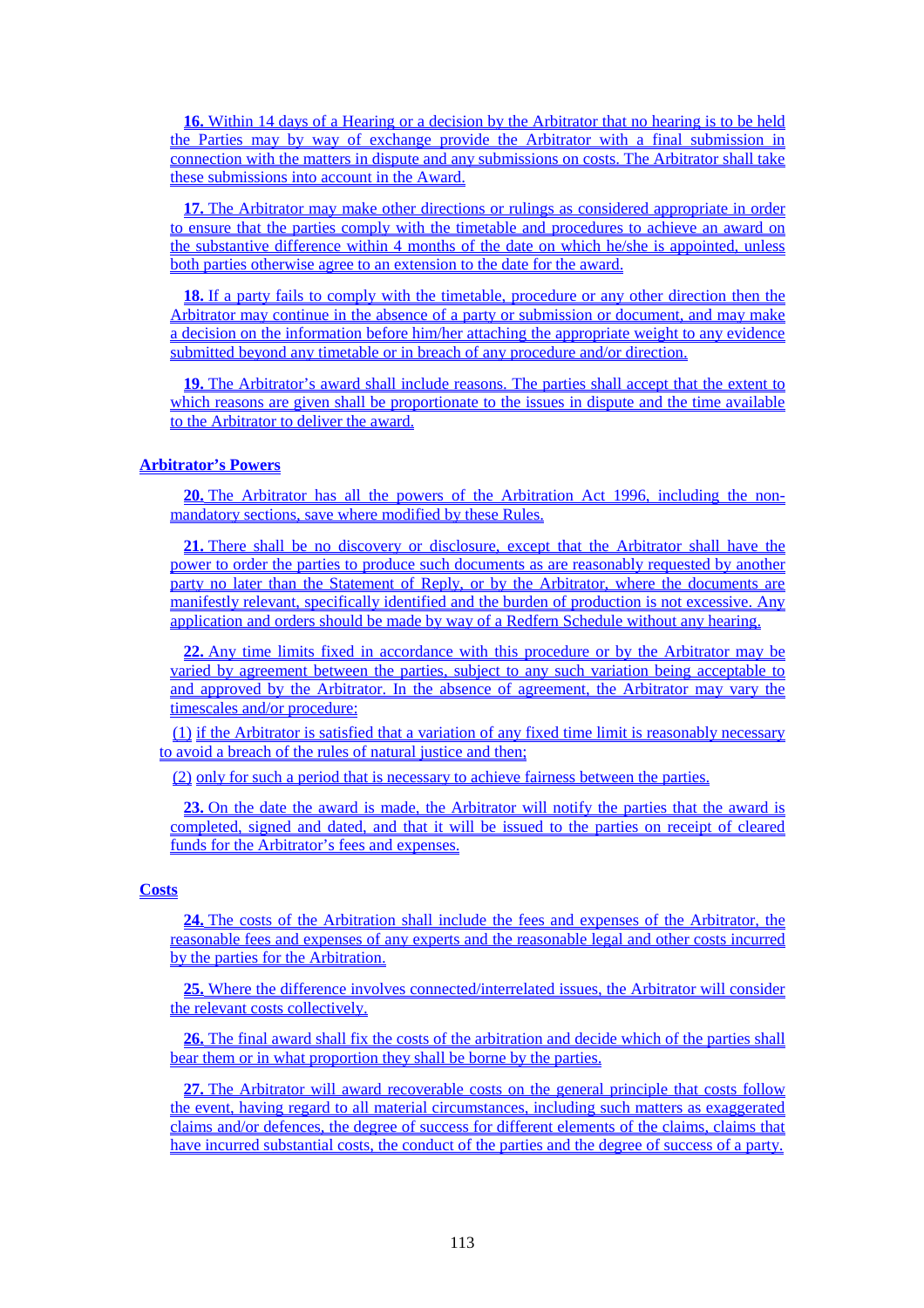## **Confidentiality**

**28.** The parties agree that any hearings in this Arbitration shall take place in private.

**29.** The parties and Arbitrator agree that any matters, materials, documents, awards, expert reports and the like are confidential and shall not be disclosed to any third party without prior written consent of the other party, save for any application to the Courts.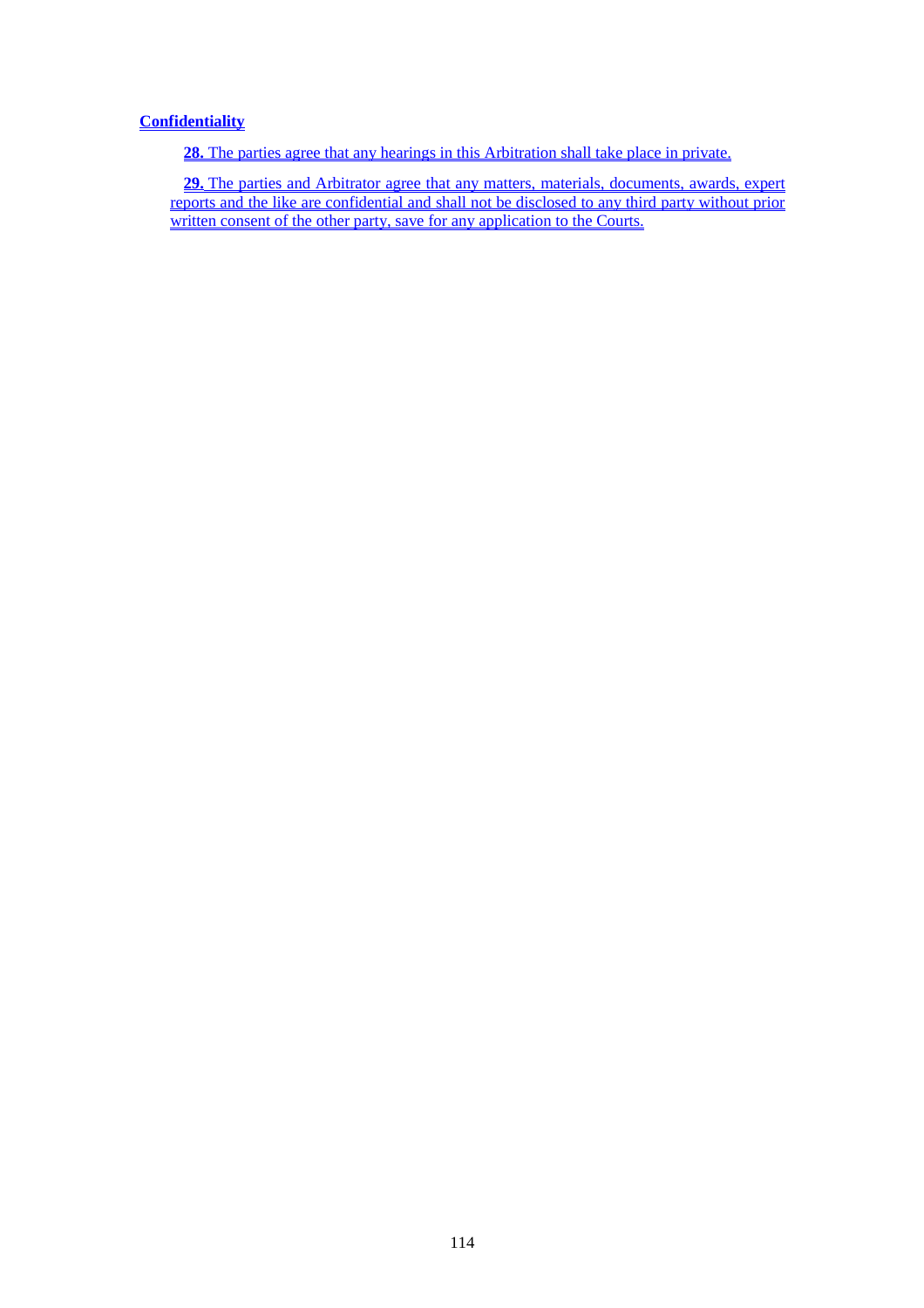## SCHEDULE<sub>14</sub>

## DOCUMENTS AND PLANS TO BE CERTIFIED

## **Table 11**

| $\underline{(\bot)}$                          | (2)                       | (3)                         | (4)                |
|-----------------------------------------------|---------------------------|-----------------------------|--------------------|
| <b>Document name</b>                          | <b>Document reference</b> | <b>Revision number</b>      | <b>Date</b>        |
| access road visibility                        | <b>Drawing reference</b>  | $\underline{\underline{B}}$ | April 2018         |
| splay plan (contained<br>in appendix $2.1$ of | 31116/2001/008            |                             |                    |
| appendix 12.1 of the                          |                           |                             |                    |
| environmental                                 |                           |                             |                    |
| statement)                                    |                           |                             |                    |
| book of reference                             | 4.3                       | $\overline{3}$              | <b>August 2018</b> |
| design principles                             | 10.2                      | $\underline{0}$             | October 2017       |
| statement                                     |                           |                             |                    |
| environmental                                 | 6.1                       | $\underline{0}$             | October 2017       |
| statement, Main                               |                           |                             |                    |
| statement                                     |                           |                             |                    |
| <b>Appendix Volume A:</b>                     | 6.2                       | $\underline{\underline{0}}$ | October 2017       |
| 1.1 Glossary                                  |                           |                             |                    |
| <b>Appendix Volume B:</b>                     | 6.2                       | $\underline{\underline{0}}$ | October 2017       |
| 1.2 Scoping Report                            |                           |                             |                    |
| and Scoping Opinion                           |                           |                             |                    |
| <b>Appendix Volume C:</b>                     | 6.2                       | $\underline{\underline{0}}$ | October 2017       |
| 2.6-2.14 Legislation                          |                           |                             |                    |
| and Policy                                    |                           |                             |                    |
| <b>Appendix Volume D:</b>                     | 6.2                       | $\underline{0}$             | October 2017       |
| 3.1 Mitigation                                |                           |                             |                    |
| Roadmap                                       |                           |                             |                    |
| <b>Appendix Volume E:</b><br>3.2 Outline CEMP | 6.2                       | $\overline{2}$              | <b>July 2018</b>   |
| <b>Appendix Volume F:</b>                     | 6.2                       |                             | October 2017       |
| 5.1 CHP Statement                             |                           | $\underline{\underline{0}}$ |                    |
| <b>Appendix Volume G:</b>                     | 6.2                       | $\underline{\underline{0}}$ | October 2017       |
| 6.1-6.3 Air Quality                           |                           |                             |                    |
| <b>Appendix Volume H:</b>                     | 6.2                       | $\underline{\underline{0}}$ | October 2017       |
| 7.1 Noise                                     |                           |                             |                    |
| <b>Appendix Volume H:</b>                     | 6.2                       | $\overline{\mathsf{I}}$     | <b>April 2018</b>  |
| 7.2 and 7.3 Noise                             |                           |                             |                    |
| <b>Appendix Volume I:</b>                     | 6.2                       | $\underline{\underline{0}}$ | October 2017       |
| 8.1-8.5 Ecology                               |                           |                             |                    |
| <b>Appendix Volume J:</b>                     | 6.2                       | $\underline{\underline{0}}$ | October 2017       |
| 10.1 Ground                                   |                           |                             |                    |
| Conditions                                    |                           |                             |                    |
| <b>Appendix Volume K:</b>                     | 6.2                       | $\underline{\underline{0}}$ | October 2017       |
| 11.1 and 11.2 LVIA                            |                           |                             |                    |
| <b>Appendix Volume K:</b>                     | 6.2                       | $\overline{\mathsf{I}}$     | <b>April 2018</b>  |
| <b>11.3 LVIA</b>                              |                           |                             |                    |
| <b>Appendix Volume L:</b>                     | 6.2                       | $\underline{\underline{0}}$ | October 2017       |
| 12.1 TA (save in                              |                           |                             |                    |
| respect of Appendix                           |                           |                             |                    |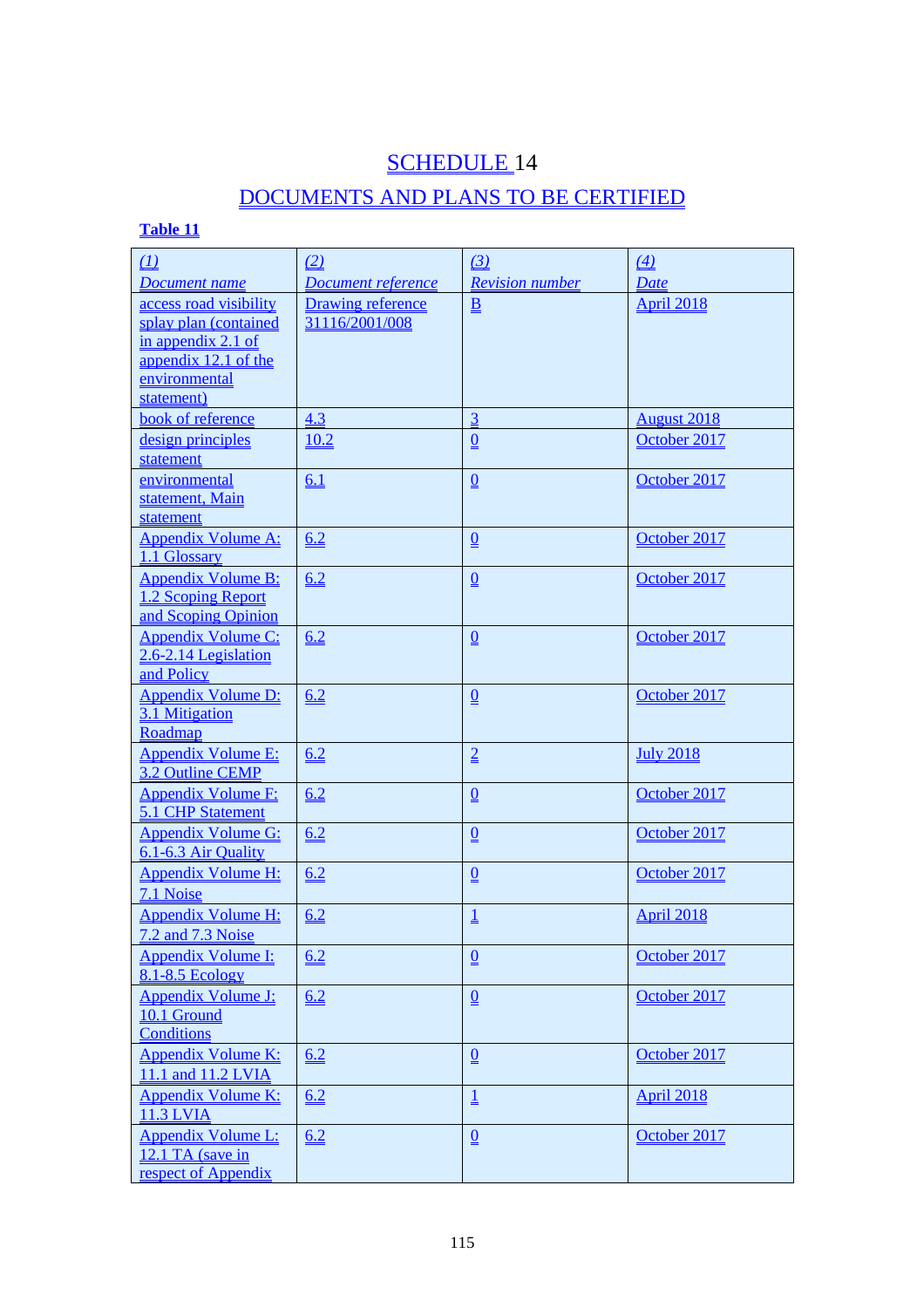| 2.1)                                                                                                                                                                                                                             |                                    |                             |                   |
|----------------------------------------------------------------------------------------------------------------------------------------------------------------------------------------------------------------------------------|------------------------------------|-----------------------------|-------------------|
| <b>Appendix Volume L:</b><br>Appendix 2.1 of the                                                                                                                                                                                 | 6.2<br><b>Drawing reference</b>    | $\underline{\mathbf{B}}$    | <b>April 2018</b> |
| TA                                                                                                                                                                                                                               | 31116/2001/0008                    |                             |                   |
| <b>Appendix Volume M:</b><br>13.1-13.3 Historic<br><b>Environment</b>                                                                                                                                                            | 6.2                                | $\underline{\underline{0}}$ | October 2017      |
| <b>Appendix Volume N:</b><br>15.1 Electric and<br><b>Magnetic Fields</b><br><b>Assessment Report</b>                                                                                                                             | 6.2                                | $\underline{\underline{0}}$ | October 2017      |
| Figures (save in<br>respect of Figure 11.1)                                                                                                                                                                                      | 6.3                                | $\underline{\underline{0}}$ | October 2017      |
| Figure 11.1                                                                                                                                                                                                                      | 6.3                                | 1                           | <b>April 2018</b> |
| Non-technical<br>summary                                                                                                                                                                                                         | 6.4                                | $\underline{0}$             | October 2017      |
| the indicative site<br>layout plans                                                                                                                                                                                              | 2.3                                | $\overline{\mathsf{I}}$     | <b>July 2018</b>  |
| land plans                                                                                                                                                                                                                       | 2.5                                | 1                           | <b>July 2018</b>  |
| the low level<br>restoration scheme<br>baseline works plan                                                                                                                                                                       | Drawing reference:<br>J0008128-409 | Q                           | <b>April 2018</b> |
| the outline<br>construction<br>environment<br>management plan<br>(contained in<br>appendix 3.2 of the<br>environmental<br>statement)                                                                                             | 6.2                                | $\geq$                      | <b>July 2018</b>  |
| the outline<br>construction traffic<br>management measures<br>(contained in the<br>outline construction<br>environment<br>management plan and<br>appendices 5.2 to 5.5<br>of appendix 12.1 of<br>the environmental<br>statement) | 6.2                                | $\underline{\underline{0}}$ | October 2017      |
| the outline landscape<br>and ecological<br>mitigation and<br>management strategy<br>(contained in<br>appendix 11.2 of the<br>environmental<br>statement)                                                                         | 6.2                                | $\overline{\mathsf{I}}$     | <b>April 2018</b> |
| the outline lighting<br>strategy (contained in<br>appendix 11.3 of the<br>environmental<br>statement)                                                                                                                            | 6.2                                | $\underline{\underline{0}}$ | October 2017      |
| the outline travel plan                                                                                                                                                                                                          | 6.2                                | $\boldsymbol{0}$            | October 2017      |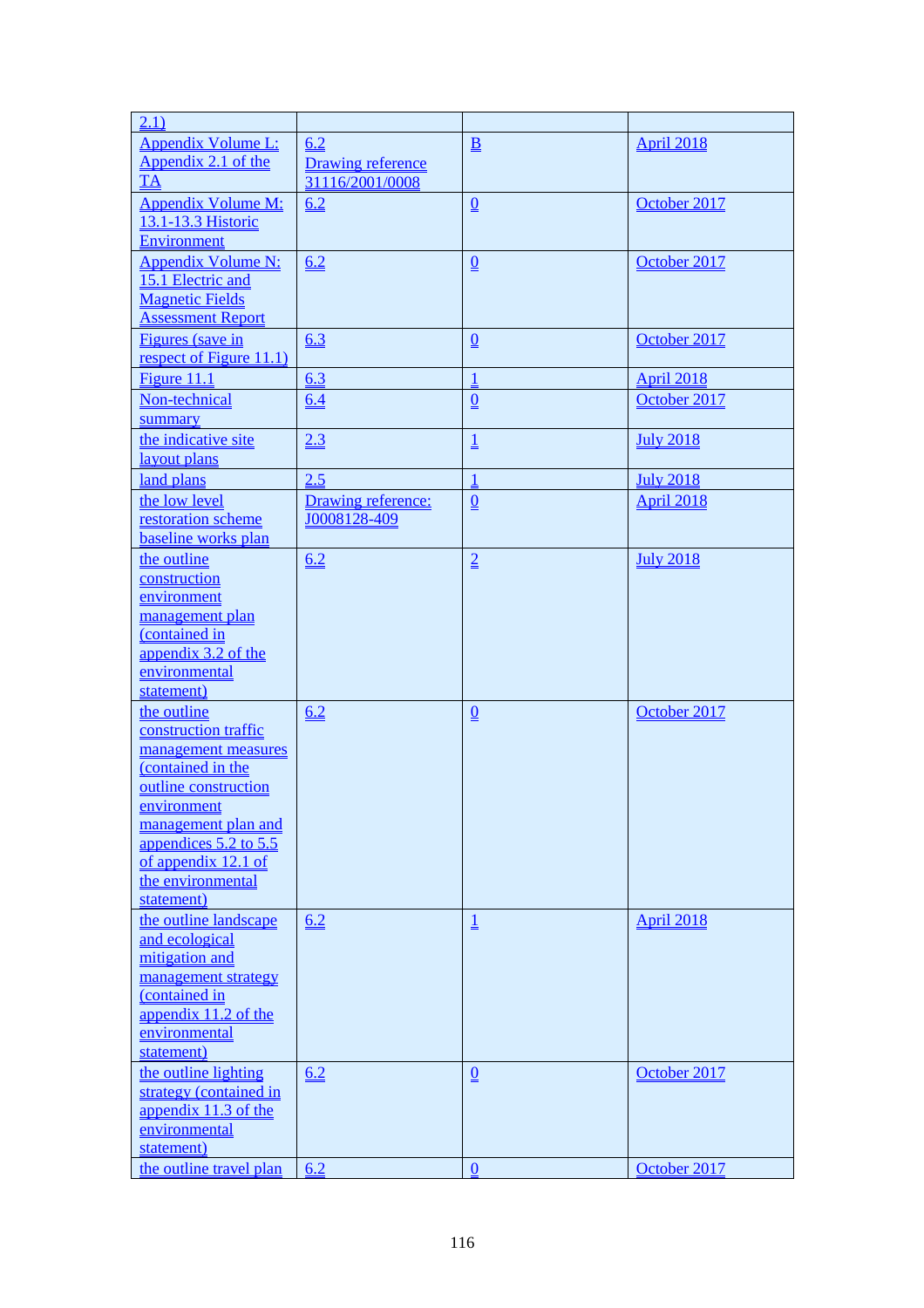| (contained in           |            |   |                    |
|-------------------------|------------|---|--------------------|
| appendix 12.1 of the    |            |   |                    |
| environmental           |            |   |                    |
| statement)              |            |   |                    |
| the rights of way,      | 2.7        | ≞ | <b>August 2018</b> |
| streets and access plan |            |   |                    |
| works plans             | <u>z.a</u> |   | <u>July 2018</u>   |